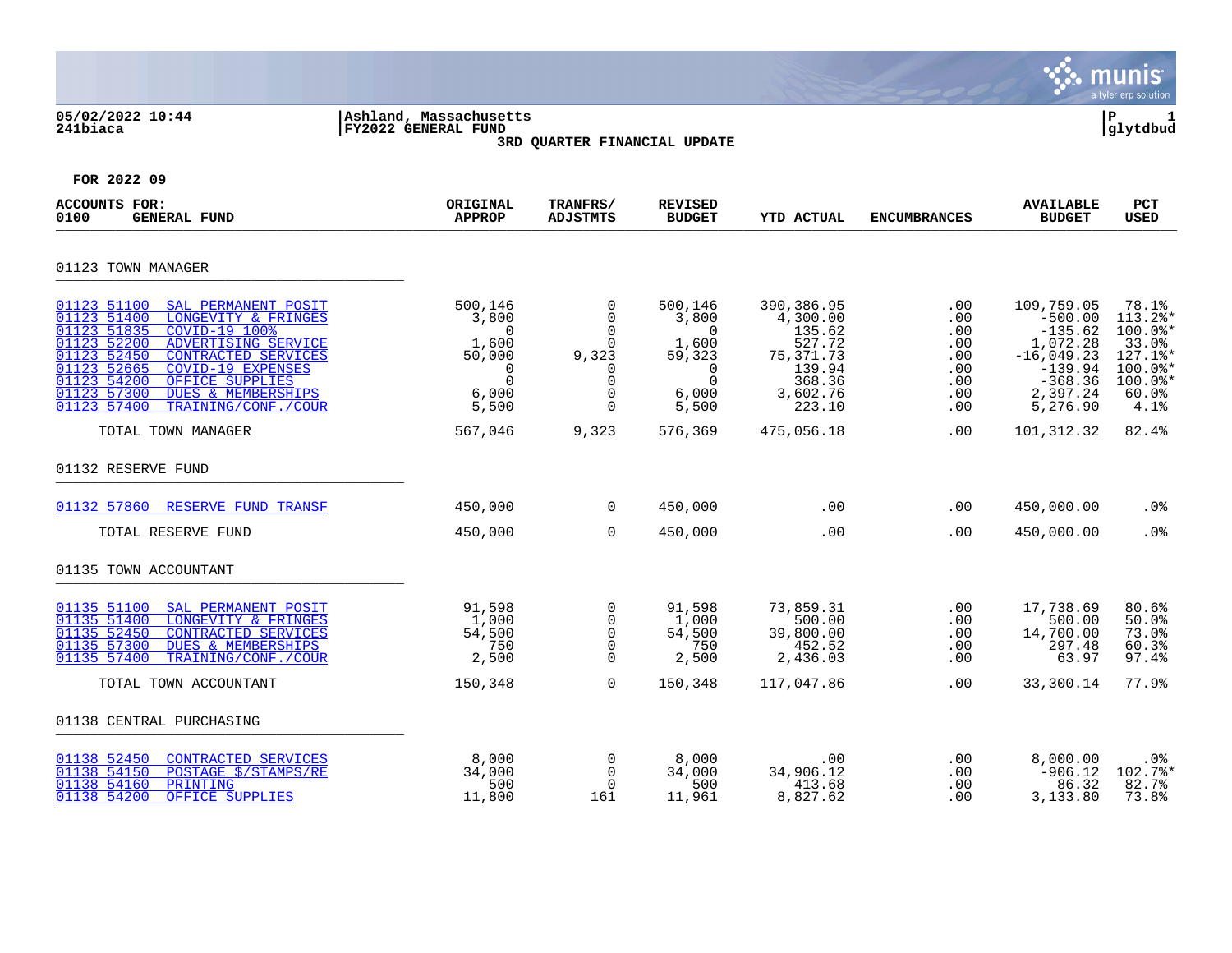### **05/02/2022 10:44 |Ashland, Massachusetts |P 2 241biaca |FY2022 GENERAL FUND |glytdbud**



**3RD QUARTER FINANCIAL UPDATE**

| <b>ACCOUNTS FOR:</b><br><b>GENERAL FUND</b><br>0100                                                                                                                                                                                                                                                                                                                                                                | ORIGINAL<br><b>APPROP</b>                                                                             | TRANFRS/<br><b>ADJSTMTS</b>                                                                                                    | <b>REVISED</b><br><b>BUDGET</b>                                                                          | YTD ACTUAL                                                                                               | <b>ENCUMBRANCES</b>                                                                                           | <b>AVAILABLE</b><br><b>BUDGET</b>                                                                                                 | <b>PCT</b><br>USED                                                                                        |
|--------------------------------------------------------------------------------------------------------------------------------------------------------------------------------------------------------------------------------------------------------------------------------------------------------------------------------------------------------------------------------------------------------------------|-------------------------------------------------------------------------------------------------------|--------------------------------------------------------------------------------------------------------------------------------|----------------------------------------------------------------------------------------------------------|----------------------------------------------------------------------------------------------------------|---------------------------------------------------------------------------------------------------------------|-----------------------------------------------------------------------------------------------------------------------------------|-----------------------------------------------------------------------------------------------------------|
| 01138 58420 OFFICE EOUIPMENT                                                                                                                                                                                                                                                                                                                                                                                       | 1,000                                                                                                 | $\overline{0}$                                                                                                                 | 1,000                                                                                                    | 17,249.46                                                                                                | .00                                                                                                           | $-16, 249.46$ 1724.9%*                                                                                                            |                                                                                                           |
| TOTAL CENTRAL PURCHASING                                                                                                                                                                                                                                                                                                                                                                                           | 55,300                                                                                                | 161                                                                                                                            | 55,461                                                                                                   | 61,396.88                                                                                                | .00                                                                                                           | $-5,935.46$ 110.7%                                                                                                                |                                                                                                           |
| 01139 TELECOMMUNICATIONS                                                                                                                                                                                                                                                                                                                                                                                           |                                                                                                       |                                                                                                                                |                                                                                                          |                                                                                                          |                                                                                                               |                                                                                                                                   |                                                                                                           |
| 01139 53410 TELEPHONE EXPENSE                                                                                                                                                                                                                                                                                                                                                                                      | 90,000                                                                                                | 3,869                                                                                                                          | 93,869                                                                                                   | 54,806.19                                                                                                | $.00 \,$                                                                                                      | 39,063.13                                                                                                                         | 58.4%                                                                                                     |
| TOTAL TELECOMMUNICATIONS                                                                                                                                                                                                                                                                                                                                                                                           | 90,000                                                                                                | 3,869                                                                                                                          | 93,869                                                                                                   | 54,806.19                                                                                                | .00                                                                                                           | 39,063.13                                                                                                                         | 58.4%                                                                                                     |
| 01141 ASSESSORS OFFICE                                                                                                                                                                                                                                                                                                                                                                                             |                                                                                                       |                                                                                                                                |                                                                                                          |                                                                                                          |                                                                                                               |                                                                                                                                   |                                                                                                           |
| 01141 51100<br>SAL PERMANENT POSIT<br>01141 51400<br>LONGEVITY & FRINGES<br>01141 52420<br><b>COMPUTER/SFTWR MAIN</b><br>01141 52450<br><b>CONTRACTED SERVICES</b><br>01141 57300<br><b>DUES &amp; MEMBERSHIPS</b><br>01141 57400<br>TRAINING/CONF./COUR                                                                                                                                                           | 184,423<br>4,000<br>11,666<br>20,500<br>300<br>2,400                                                  | $\overline{0}$<br>$\Omega$<br>$\Omega$<br>10,000<br>0<br>$\Omega$                                                              | 184,423<br>4,000<br>11,666<br>30,500<br>300<br>2,400                                                     | 132,830.92<br>4,000.00<br>11,215.00<br>23,961.77<br>350.00<br>350.00                                     | $.00 \,$<br>.00<br>.00<br>$.00 \ \rm$<br>.00<br>.00                                                           | 51,592.08<br>.00.<br>451.00<br>6,538.23<br>$-50.00$<br>2,050.00                                                                   | 72.0%<br>100.0%<br>96.1%<br>78.6%<br>116.7%*<br>14.6%                                                     |
| TOTAL ASSESSORS OFFICE                                                                                                                                                                                                                                                                                                                                                                                             | 223,289                                                                                               | 10,000                                                                                                                         | 233,289                                                                                                  | 172,707.69                                                                                               | $.00 \ \rm$                                                                                                   | 60,581.31                                                                                                                         | 74.0%                                                                                                     |
| 01145 TREASURER                                                                                                                                                                                                                                                                                                                                                                                                    |                                                                                                       |                                                                                                                                |                                                                                                          |                                                                                                          |                                                                                                               |                                                                                                                                   |                                                                                                           |
| 01145 51100 SAL PERMANENT POSIT<br>01145 51400<br>LONGEVITY & FRINGES<br>01145 51835<br>COVID-19 100%<br>01145 52200<br>ADVERTISING SERVICE<br>01145 52300<br>NOTE & BOND FEES<br>01145 52400<br>MISC PURCHASED SERV<br>01145 53190<br>LEGAL SERVICES<br>01145 54000<br><b>SUPPLIES</b><br>01145 57010<br>INTREST ON REFUNDS<br>01145 57300<br><b>DUES &amp; MEMBERSHIPS</b><br>01145 57400<br>TRAINING/CONF./COUR | 165,859<br>1,100<br>$\Omega$<br>1,000<br>4,900<br>$\Omega$<br>5,000<br>1,500<br>1,500<br>460<br>2,000 | $\mathbf 0$<br>$\mathbf 0$<br>$\Omega$<br>0<br>0<br>$\Omega$<br>$\mathbf 0$<br>$\Omega$<br>$\mathbf 0$<br>$\Omega$<br>$\Omega$ | 165,859<br>1,100<br>$\Omega$<br>1,000<br>4,900<br>$\mathbf 0$<br>5,000<br>1,500<br>1,500<br>460<br>2,000 | 125,063.95<br>1,550.00<br>675.19<br>.00<br>750.00<br>316.97<br>36.00<br>65.84<br>.00<br>400.00<br>429.77 | $.00 \,$<br>.00<br>$.00 \,$<br>.00<br>.00<br>.00<br>$.00 \ \rm$<br>$.00 \ \rm$<br>.00<br>$.00 \,$<br>$.00 \,$ | 40,795.05<br>$-450.00$<br>$-675.19$<br>1,000.00<br>4,150.00<br>$-316.97$<br>4,964.00<br>1,434.16<br>1,500.00<br>60.00<br>1,570.23 | 75.4%<br>140.9%*<br>100.0%*<br>$.0\%$<br>15.3%<br>100.0%*<br>.7%<br>4.4%<br>$.0\%$<br>$87.0$ $%$<br>21.5% |
| TOTAL TREASURER                                                                                                                                                                                                                                                                                                                                                                                                    | 183,319                                                                                               | $\mathbf 0$                                                                                                                    | 183,319                                                                                                  | 129,287.72                                                                                               | .00                                                                                                           | 54,031.28                                                                                                                         | 70.5%                                                                                                     |
| 01151 TOWN COUNSEL                                                                                                                                                                                                                                                                                                                                                                                                 |                                                                                                       |                                                                                                                                |                                                                                                          |                                                                                                          |                                                                                                               |                                                                                                                                   |                                                                                                           |
| 01151 53040 PURCHASE LEGAL SERV                                                                                                                                                                                                                                                                                                                                                                                    | 255,000                                                                                               | $\mathbf{0}$                                                                                                                   | 255,000                                                                                                  | 124,386.08                                                                                               | $.00 \,$                                                                                                      | 130,613.92                                                                                                                        | 48.8%                                                                                                     |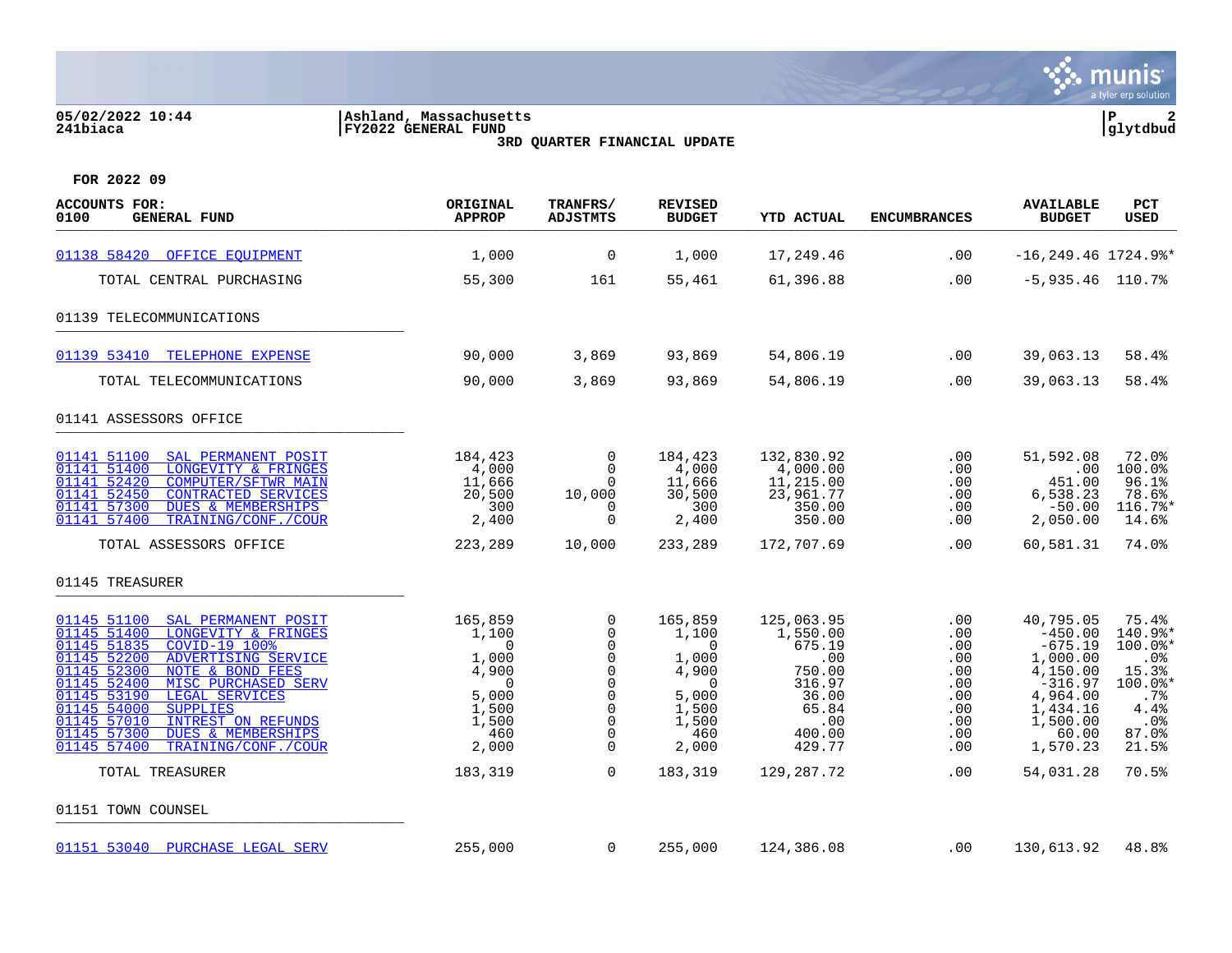|                                                                                                                                                                                                                                                                                                                                                         |                                                                                    |                                                                                                              |                                                                                              |                                                                                                 |                                                                  |                                                                                                        | munis<br>a tyler erp solution                                                                  |
|---------------------------------------------------------------------------------------------------------------------------------------------------------------------------------------------------------------------------------------------------------------------------------------------------------------------------------------------------------|------------------------------------------------------------------------------------|--------------------------------------------------------------------------------------------------------------|----------------------------------------------------------------------------------------------|-------------------------------------------------------------------------------------------------|------------------------------------------------------------------|--------------------------------------------------------------------------------------------------------|------------------------------------------------------------------------------------------------|
| 05/02/2022 10:44<br>241biaca                                                                                                                                                                                                                                                                                                                            | Ashland, Massachusetts<br><b>FY2022 GENERAL FUND</b>                               | 3RD QUARTER FINANCIAL UPDATE                                                                                 |                                                                                              |                                                                                                 |                                                                  |                                                                                                        | l P<br>3<br>glytdbud                                                                           |
| FOR 2022 09                                                                                                                                                                                                                                                                                                                                             |                                                                                    |                                                                                                              |                                                                                              |                                                                                                 |                                                                  |                                                                                                        |                                                                                                |
| <b>ACCOUNTS FOR:</b><br>0100<br><b>GENERAL FUND</b>                                                                                                                                                                                                                                                                                                     | ORIGINAL<br><b>APPROP</b>                                                          | TRANFRS/<br><b>ADJSTMTS</b>                                                                                  | <b>REVISED</b><br><b>BUDGET</b>                                                              | <b>YTD ACTUAL</b>                                                                               | <b>ENCUMBRANCES</b>                                              | <b>AVAILABLE</b><br><b>BUDGET</b>                                                                      | <b>PCT</b><br><b>USED</b>                                                                      |
| TOTAL TOWN COUNSEL                                                                                                                                                                                                                                                                                                                                      | 255,000                                                                            | $\overline{0}$                                                                                               | 255,000                                                                                      | 124,386.08                                                                                      | .00                                                              | 130,613.92                                                                                             | 48.8%                                                                                          |
| 01155 DATA PROCESSING                                                                                                                                                                                                                                                                                                                                   |                                                                                    |                                                                                                              |                                                                                              |                                                                                                 |                                                                  |                                                                                                        |                                                                                                |
| 01155 51100<br>SAL PERMANENT POSIT<br>01155 51400<br>LONGEVITY & FRINGES<br>01155 52450<br><b>CONTRACTED SERVICES</b><br>01155 57100<br>TRAVEL EXPENSES<br>01155 58500<br>PURCHASE OF EQUIPME                                                                                                                                                           | 370,963<br>4,400<br>185,000<br>1,000<br>20,000                                     | $\overline{0}$<br>$\begin{matrix}0\\0\end{matrix}$<br>2,586<br>$\overline{0}$<br>$\mathbf 0$                 | 370,963<br>4,400<br>187,586<br>1,000<br>20,000                                               | 266,798.53<br>4,500.00<br>149,852.23<br>442.17<br>1,404.96                                      | .00<br>.00<br>.00<br>.00<br>.00                                  | 104,164.47<br>$-100.00$<br>37,733.79<br>557.83<br>18,595.04                                            | 71.9%<br>102.3%*<br>79.9%<br>44.2%<br>$7.0$ $8$                                                |
| TOTAL DATA PROCESSING                                                                                                                                                                                                                                                                                                                                   | 581,363                                                                            | 2,586                                                                                                        | 583,949                                                                                      | 422,997.89                                                                                      | .00                                                              | 160,951.13                                                                                             | 72.4%                                                                                          |
| 01161 TOWN CLERK                                                                                                                                                                                                                                                                                                                                        |                                                                                    |                                                                                                              |                                                                                              |                                                                                                 |                                                                  |                                                                                                        |                                                                                                |
| 01161 51100<br>SAL PERMANENT POSIT<br>01161 51400<br>LONGEVITY & FRINGES<br>01161 51835<br>COVID-19 100%<br>01161 52410<br>MAINT. SERVICE CONT<br>$\frac{01161}{01161}$ 52450<br>CONTRACTED SERVICES<br>01161 54560<br>DOG LICENSING SUPPL<br>01161 57100<br>TRAVEL EXPENSES<br>01161 57300<br>DUES & MEMBERSHIPS<br>01161 57400<br>TRAINING/CONF./COUR | 140,196<br>1,200<br>$\overline{0}$<br>300<br>6,000<br>2,500<br>250<br>600<br>1,700 | 0<br>$\overline{0}$<br>$\mathsf{O}$<br>$\mathsf{O}$<br>$\mathsf{O}$<br>$\mathsf{O}$<br>0<br>0<br>$\mathbf 0$ | 140,196<br>1,200<br>$\overline{\phantom{0}}$<br>300<br>6,000<br>2,500<br>250<br>600<br>1,700 | 101,392.38<br>2,200.00<br>350.10<br>250.00<br>3,969.33<br>1,268.96<br>44.81<br>490.00<br>460.84 | .00<br>$.00 \,$<br>.00<br>.00<br>.00<br>.00<br>.00<br>.00<br>.00 | 38,803.62<br>$-1,000.00$<br>$-350.10$<br>50.00<br>2,030.67<br>1,231.04<br>205.19<br>110.00<br>1,239.16 | 72.3%<br>$183.3$ <sup>*</sup><br>100.0%*<br>83.3%<br>66.2%<br>50.8%<br>17.9%<br>81.7%<br>27.1% |
| TOTAL TOWN CLERK                                                                                                                                                                                                                                                                                                                                        | 152,746                                                                            | $\Omega$                                                                                                     | 152,746                                                                                      | 110,426.42                                                                                      | .00                                                              | 42,319.58                                                                                              | 72.3%                                                                                          |
| 01162 ELECTIONS/TOWN MEETING                                                                                                                                                                                                                                                                                                                            |                                                                                    |                                                                                                              |                                                                                              |                                                                                                 |                                                                  |                                                                                                        |                                                                                                |
| 01162 51120<br>CLERICAL<br>01162 51200<br>SAL&WAGES-TEMP.POSI<br>01162 52450<br><b>CONTRACTED SERVICES</b><br>01162 55800<br>MISC. SUPPLIES<br>01162 57100<br>TRAVEL EXPENSES                                                                                                                                                                           | 10,250<br>$\Omega$<br>14,000<br>5,600<br>150                                       | -566<br>566<br>$\overline{\mathbf{0}}$<br>$\overline{0}$<br>$\mathbf 0$                                      | 9,685<br>566<br>14,000<br>5,600<br>150                                                       | .00<br>662.05<br>2,500.00<br>909.29<br>.00                                                      | .00<br>.00<br>.00<br>$.00 \,$<br>.00                             | 9,684.50<br>$-96.55$<br>11,500.00<br>4,690.71<br>150.00                                                | .0%<br>$117.1$ %*<br>17.9%<br>16.2%<br>.0%                                                     |
| TOTAL ELECTIONS/TOWN MEETING                                                                                                                                                                                                                                                                                                                            | 30,000                                                                             | $\Omega$                                                                                                     | 30,000                                                                                       | 4,071.34                                                                                        | .00                                                              | 25,928.66                                                                                              | 13.6%                                                                                          |
| 01163 BOARD OF REGISTRARS                                                                                                                                                                                                                                                                                                                               |                                                                                    |                                                                                                              |                                                                                              |                                                                                                 |                                                                  |                                                                                                        |                                                                                                |
| 01163 52450 CONTRACTED SERVICES                                                                                                                                                                                                                                                                                                                         | 7,590                                                                              | $\mathbf 0$                                                                                                  | 7,590                                                                                        | 5,599.52                                                                                        | .00                                                              | 1,990.48                                                                                               | 73.8%                                                                                          |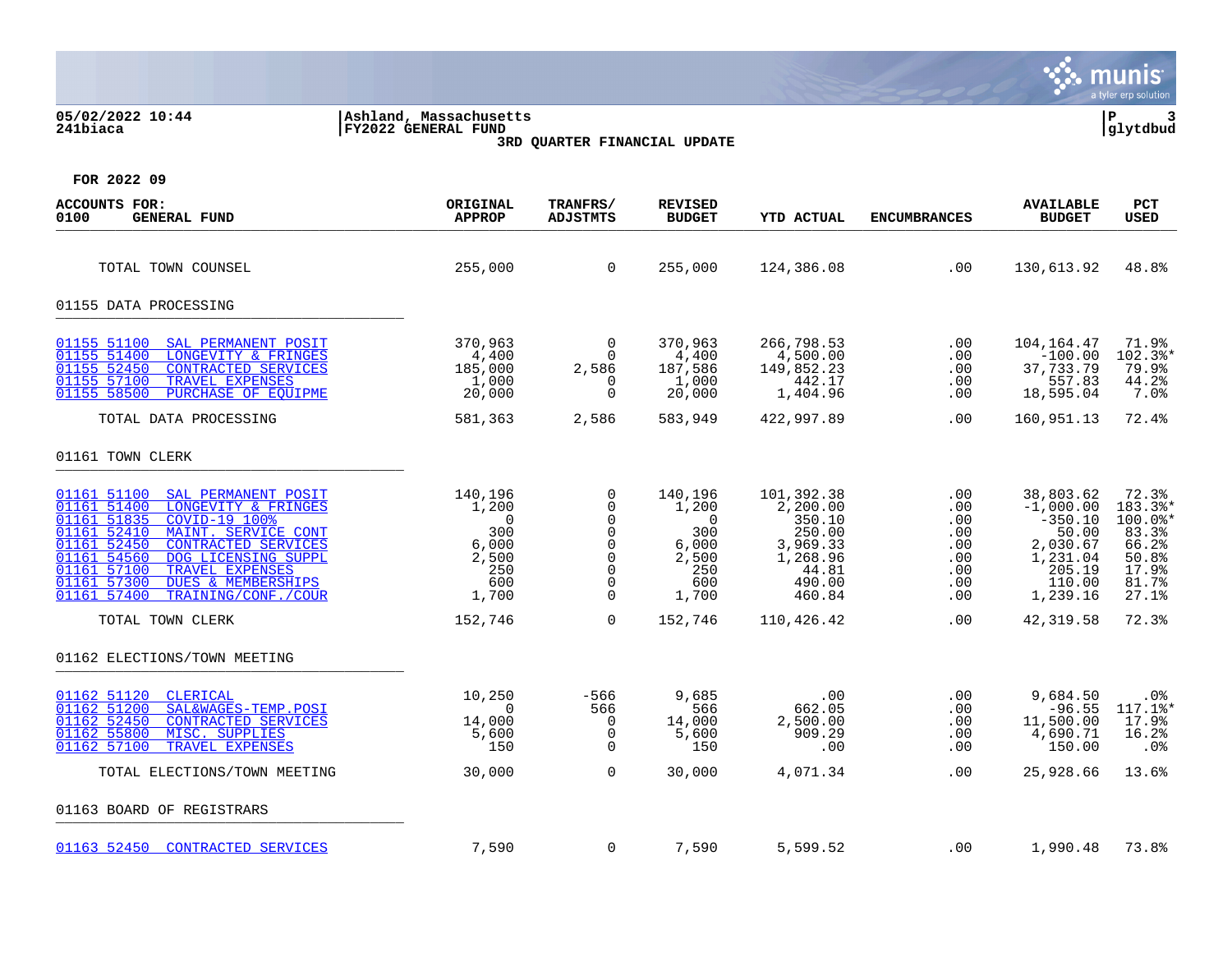### **05/02/2022 10:44 |Ashland, Massachusetts |P 4 241biaca |FY2022 GENERAL FUND |glytdbud**

**3RD QUARTER FINANCIAL UPDATE**



| <b>ACCOUNTS FOR:</b><br>0100<br><b>GENERAL FUND</b>                                                                                                                                                                                                                                                                                                      | ORIGINAL<br><b>APPROP</b>                                                           | TRANFRS/<br><b>ADJSTMTS</b>                                                                               | <b>REVISED</b><br><b>BUDGET</b>                                                     | <b>YTD ACTUAL</b>                                                                    | <b>ENCUMBRANCES</b>                                              | <b>AVAILABLE</b><br><b>BUDGET</b>                                                                  | PCT<br><b>USED</b>                                                          |
|----------------------------------------------------------------------------------------------------------------------------------------------------------------------------------------------------------------------------------------------------------------------------------------------------------------------------------------------------------|-------------------------------------------------------------------------------------|-----------------------------------------------------------------------------------------------------------|-------------------------------------------------------------------------------------|--------------------------------------------------------------------------------------|------------------------------------------------------------------|----------------------------------------------------------------------------------------------------|-----------------------------------------------------------------------------|
| 01163 55800 MISC. SUPPLIES                                                                                                                                                                                                                                                                                                                               | 650                                                                                 | 0                                                                                                         | 650                                                                                 | .00                                                                                  | .00                                                              | 650.00                                                                                             | .0 <sub>8</sub>                                                             |
| TOTAL BOARD OF REGISTRARS                                                                                                                                                                                                                                                                                                                                | 8,240                                                                               | $\Omega$                                                                                                  | 8,240                                                                               | 5,599.52                                                                             | .00                                                              | 2,640.48                                                                                           | 68.0%                                                                       |
| 01171 CONSERVATION COMMISSION                                                                                                                                                                                                                                                                                                                            |                                                                                     |                                                                                                           |                                                                                     |                                                                                      |                                                                  |                                                                                                    |                                                                             |
| 01171 51100<br>SAL PERMANENT POSIT<br>01171 51400<br>LONGEVITY & FRINGES<br>01171 52200<br>ADVERTISING SERVICE<br>01171 57100<br>TRAVEL EXPENSES<br>01171 57300<br><b>DUES &amp; MEMBERSHIPS</b><br>01171 57400<br>TRAINING/CONF./COUR                                                                                                                   | 68,985<br>$\mathbf 0$<br>$\Omega$<br>300<br>665<br>500                              | 0<br>$\mathbf 0$<br>142<br>$\mathbf 0$<br>$\mathbf 0$<br>$-85$                                            | 68,985<br>$\mathbf 0$<br>142<br>300<br>665<br>415                                   | 41,581.34<br>1,000.00<br>84.48<br>.00<br>585.00<br>.00                               | .00<br>.00<br>.00<br>.00<br>.00<br>.00                           | 27,403.66<br>$-1,000.00$<br>57.92<br>300.00<br>80.00<br>415.20                                     | 60.3%<br>$100.0$ *<br>59.3%<br>.0%<br>88.0%<br>.0%                          |
| TOTAL CONSERVATION COMMISSION                                                                                                                                                                                                                                                                                                                            | 70,450                                                                              | 58                                                                                                        | 70,508                                                                              | 43,250.82                                                                            | .00                                                              | 27, 256. 78                                                                                        | 61.3%                                                                       |
| 01172 OPEN SPACE COMMITTEE                                                                                                                                                                                                                                                                                                                               |                                                                                     |                                                                                                           |                                                                                     |                                                                                      |                                                                  |                                                                                                    |                                                                             |
| 01172 55800 MISC. SUPPLIES<br>01172 57300<br><b>DUES &amp; MEMBERSHIPS</b>                                                                                                                                                                                                                                                                               | 400<br>50                                                                           | $\mathbf 0$<br>$\mathbf 0$                                                                                | 400<br>50                                                                           | 100.00<br>.00                                                                        | .00<br>.00                                                       | 300.00<br>50.00                                                                                    | 25.0%<br>$.0\%$                                                             |
| TOTAL OPEN SPACE COMMITTEE                                                                                                                                                                                                                                                                                                                               | 450                                                                                 | $\mathbf 0$                                                                                               | 450                                                                                 | 100.00                                                                               | .00                                                              | 350.00                                                                                             | 22.2%                                                                       |
| 01175 PLANNING BOARD                                                                                                                                                                                                                                                                                                                                     |                                                                                     |                                                                                                           |                                                                                     |                                                                                      |                                                                  |                                                                                                    |                                                                             |
| 01175 51100<br>SAL PERMANENT POSIT<br>01175 52200<br>ADVERTISING SERVICE<br>01175 52450<br>CONTRACTED SERVICES<br>01175 54110<br>MAPPING/BLUE PRINT<br>01175 54600<br>REFERENCE BOOKS/MAT<br>01175 57000<br><b>OTHER CHARGES</b><br>01175 57100<br>TRAVEL EXPENSES<br>01175 57300<br><b>DUES &amp; MEMBERSHIPS</b><br>01175 57400<br>TRAINING/CONF./COUR | 154,400<br>1,400<br>15,000<br>750<br>500<br>$\overline{0}$<br>600<br>1,200<br>2,000 | 0<br>$\Omega$<br>$\Omega$<br>0<br>$\mathbf 0$<br>$\mathbf 0$<br>$\mathbf 0$<br>$\mathbf 0$<br>$\mathbf 0$ | 154,400<br>1,400<br>15,000<br>750<br>500<br>$\overline{0}$<br>600<br>1,200<br>2,000 | 137,850.36<br>304.64<br>12,249.90<br>275.00<br>.00<br>180.00<br>.00<br>462.00<br>.00 | .00<br>.00<br>.00<br>.00<br>.00<br>.00<br>.00<br>$.00 \,$<br>.00 | 16,549.64<br>1,095.36<br>2,750.10<br>475.00<br>500.00<br>$-180.00$<br>600.00<br>738.00<br>2,000.00 | 89.3%<br>21.8%<br>81.7%<br>36.7%<br>.0%<br>$100.0$ *<br>.0%<br>38.5%<br>.0% |
| TOTAL PLANNING BOARD                                                                                                                                                                                                                                                                                                                                     | 175,850                                                                             | $\Omega$                                                                                                  | 175,850                                                                             | 151,321.90                                                                           | .00                                                              | 24,528.10                                                                                          | 86.1%                                                                       |
| 01180 HUMAN RESOURCES                                                                                                                                                                                                                                                                                                                                    |                                                                                     |                                                                                                           |                                                                                     |                                                                                      |                                                                  |                                                                                                    |                                                                             |
| 01180 51100 SAL PERMANENT POSIT                                                                                                                                                                                                                                                                                                                          | 217,560                                                                             | $\overline{0}$                                                                                            | 217,560                                                                             | 160,184.11                                                                           | .00                                                              | 57,375.89                                                                                          | 73.6%                                                                       |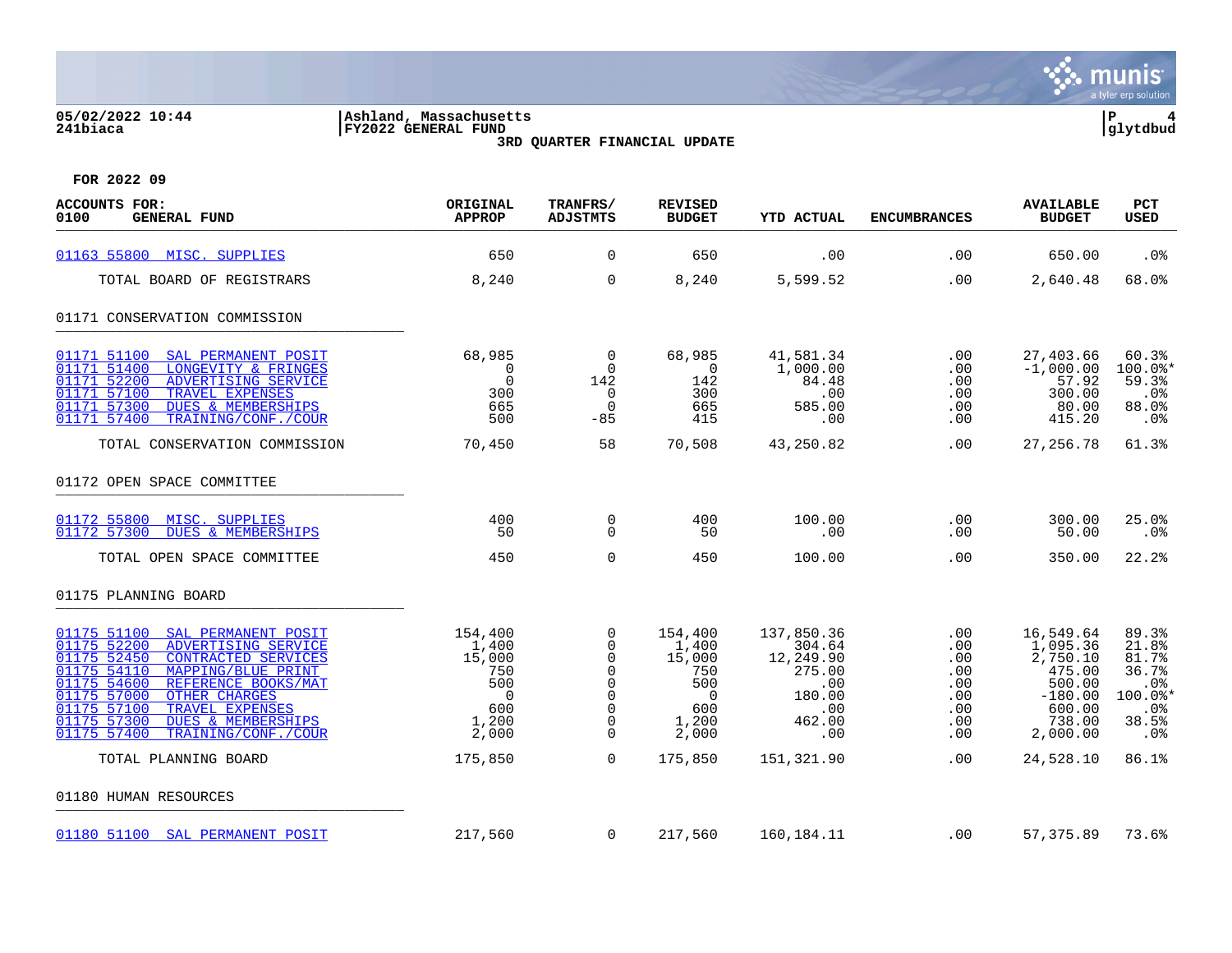

### **05/02/2022 10:44 |Ashland, Massachusetts |P 5 241biaca |FY2022 GENERAL FUND |glytdbud 3RD QUARTER FINANCIAL UPDATE**



| <b>ACCOUNTS FOR:</b><br>0100<br><b>GENERAL FUND</b>                                                                                                                                                                                                                                                                                                                                      | ORIGINAL<br><b>APPROP</b>                                                                    | TRANFRS/<br><b>ADJSTMTS</b>                                                                                         | <b>REVISED</b><br><b>BUDGET</b>                                                                                     | <b>YTD ACTUAL</b>                                                                                             | <b>ENCUMBRANCES</b>                                                                   | <b>AVAILABLE</b><br><b>BUDGET</b>                                                                              | <b>PCT</b><br><b>USED</b>                                                            |
|------------------------------------------------------------------------------------------------------------------------------------------------------------------------------------------------------------------------------------------------------------------------------------------------------------------------------------------------------------------------------------------|----------------------------------------------------------------------------------------------|---------------------------------------------------------------------------------------------------------------------|---------------------------------------------------------------------------------------------------------------------|---------------------------------------------------------------------------------------------------------------|---------------------------------------------------------------------------------------|----------------------------------------------------------------------------------------------------------------|--------------------------------------------------------------------------------------|
| 01180 51400 LONGEVITY & FRINGES<br>01180 51730<br>PHYSICALS ETC.<br>01180 52200<br>ADVERTISING SERVICE<br>01180 57300<br><b>DUES &amp; MEMBERSHIPS</b><br>01180 57400<br>TRAINING/CONF./COUR<br>01180 58590<br>MISCELLANEOUS EXPEN                                                                                                                                                       | 2,500<br>5,000<br>500<br>1,000<br>2,000<br>3,000                                             | 0<br>$\mathbf 0$<br>$\mathbf 0$<br>0<br>$\mathbf 0$<br>$\Omega$                                                     | 2,500<br>5,000<br>500<br>1,000<br>2,000<br>3,000                                                                    | 2,500.00<br>7,304.50<br>250.00<br>719.00<br>395.00<br>1,504.77                                                | .00<br>.00<br>.00<br>.00<br>.00<br>.00                                                | $.00 \,$<br>$-2, 304.50$<br>250.00<br>281.00<br>1,605.00<br>1,495.23                                           | 100.0%<br>146.1%*<br>50.0%<br>71.9%<br>19.8%<br>50.2%                                |
| TOTAL HUMAN RESOURCES                                                                                                                                                                                                                                                                                                                                                                    | 231,560                                                                                      | $\mathbf 0$                                                                                                         | 231,560                                                                                                             | 172,857.38                                                                                                    | .00                                                                                   | 58,702.62                                                                                                      | 74.6%                                                                                |
| 01182 ECONOMIC DEVELOPMENT                                                                                                                                                                                                                                                                                                                                                               |                                                                                              |                                                                                                                     |                                                                                                                     |                                                                                                               |                                                                                       |                                                                                                                |                                                                                      |
| 01182 51835 COVID-19 100%                                                                                                                                                                                                                                                                                                                                                                | $\Omega$                                                                                     | $\Omega$                                                                                                            | $\Omega$                                                                                                            | 850.33                                                                                                        | .00                                                                                   |                                                                                                                | $-850.33$ 100.0%*                                                                    |
| TOTAL ECONOMIC DEVELOPMENT                                                                                                                                                                                                                                                                                                                                                               | $\mathbf 0$                                                                                  | $\mathbf 0$                                                                                                         | $\Omega$                                                                                                            | 850.33                                                                                                        | .00                                                                                   | $-850.33$ 100.0%                                                                                               |                                                                                      |
| 01192 PUBLIC BLDGS&PROP MAINT                                                                                                                                                                                                                                                                                                                                                            |                                                                                              |                                                                                                                     |                                                                                                                     |                                                                                                               |                                                                                       |                                                                                                                |                                                                                      |
| 01192 51130 PERMANENT POS.<br>01192 51400<br>LONGEVITY & FRINGES<br>01192 52000<br>PURCHASE OF SERVICE<br>01192 52100<br>UTILITIES EXPENSES<br>01192 52450<br><b>CONTRACTED SERVICES</b><br>01192 54300<br>MAINTENANCE SUPPLIE<br>01192 54400<br><b>AUTO PARTS &amp; SUPPLI</b><br>01192 55800<br>MISC. SUPPLIES<br>01192 57100<br>TRAVEL EXPENSES<br>01192 57400<br>TRAINING/CONF./COUR | 211,271<br>1,200<br>$\Omega$<br>190,000<br>200,000<br>35,000<br>1,800<br>1,200<br>250<br>500 | $\overline{0}$<br>$\Omega$<br>5,148<br>$-8,000$<br>4,230<br>$-300$<br>$\Omega$<br>5,700<br>$\overline{0}$<br>$-500$ | 211,271<br>$\frac{1}{1}$ , 200<br>5, 148<br>182,000<br>204,230<br>34,700<br>1,800<br>6,900<br>250<br>$\overline{0}$ | 85,557.60<br>1,200.00<br>1,638.30<br>133,623.78<br>113,670.93<br>15,287.78<br>51.90<br>6,605.56<br>.00<br>.00 | .00<br>.00<br>.00<br>9,122.73<br>20,807.40<br>4,174.16<br>.00<br>362.24<br>.00<br>.00 | 125,713.40<br>.00<br>3,510.00<br>39, 253.49<br>69,751.47<br>15,238.06<br>1,748.10<br>$-67.80$<br>250.00<br>.00 | 40.5%<br>100.0%<br>31.8%<br>78.4%<br>65.8%<br>56.1%<br>2.9%<br>101.0%*<br>.0%<br>.0% |
| TOTAL PUBLIC BLDGS&PROP MAINT                                                                                                                                                                                                                                                                                                                                                            | 641,221                                                                                      | 6,278                                                                                                               | 647,499                                                                                                             | 357,635.85                                                                                                    | 34,466.53                                                                             | 255,396.72                                                                                                     | 60.6%                                                                                |
| 01210 POLICE DEPT.                                                                                                                                                                                                                                                                                                                                                                       |                                                                                              |                                                                                                                     |                                                                                                                     |                                                                                                               |                                                                                       |                                                                                                                |                                                                                      |
| 01210 51130<br>PERMANENT POS.<br>01210 51140<br>SALARIES ANIMAL CON<br>01210 51310<br>OT VACATION<br>01210 51320<br>OT SICK/PERSONAL<br>01210 51330<br>OT REGULAR<br>01210 51335<br>RETRO - PENSIONABLE                                                                                                                                                                                  | 2,433,770<br>72,014<br>120,827<br>129,763<br>115,166<br>$\mathbf 0$                          | $\overline{0}$<br>$\overline{0}$<br>5,617<br>1,621<br>$\Omega$<br>$\mathbf 0$                                       | 2,433,770<br>72,014<br>126,444<br>131,384<br>115,166<br>$\Omega$                                                    | 1,381,497.60<br>49,409.23<br>61,680.51<br>53,829.92<br>127,511.37<br>23,307.09                                | .00<br>.00<br>.00<br>.00<br>.00<br>.00                                                | 1,052,272.40<br>22,604.77<br>64,763.31<br>77,553.67<br>$-12, 345.37$<br>$-23, 307.09$                          | 56.8%<br>68.6%<br>48.8%<br>41.0%<br>110.7%*<br>$100.0$ *                             |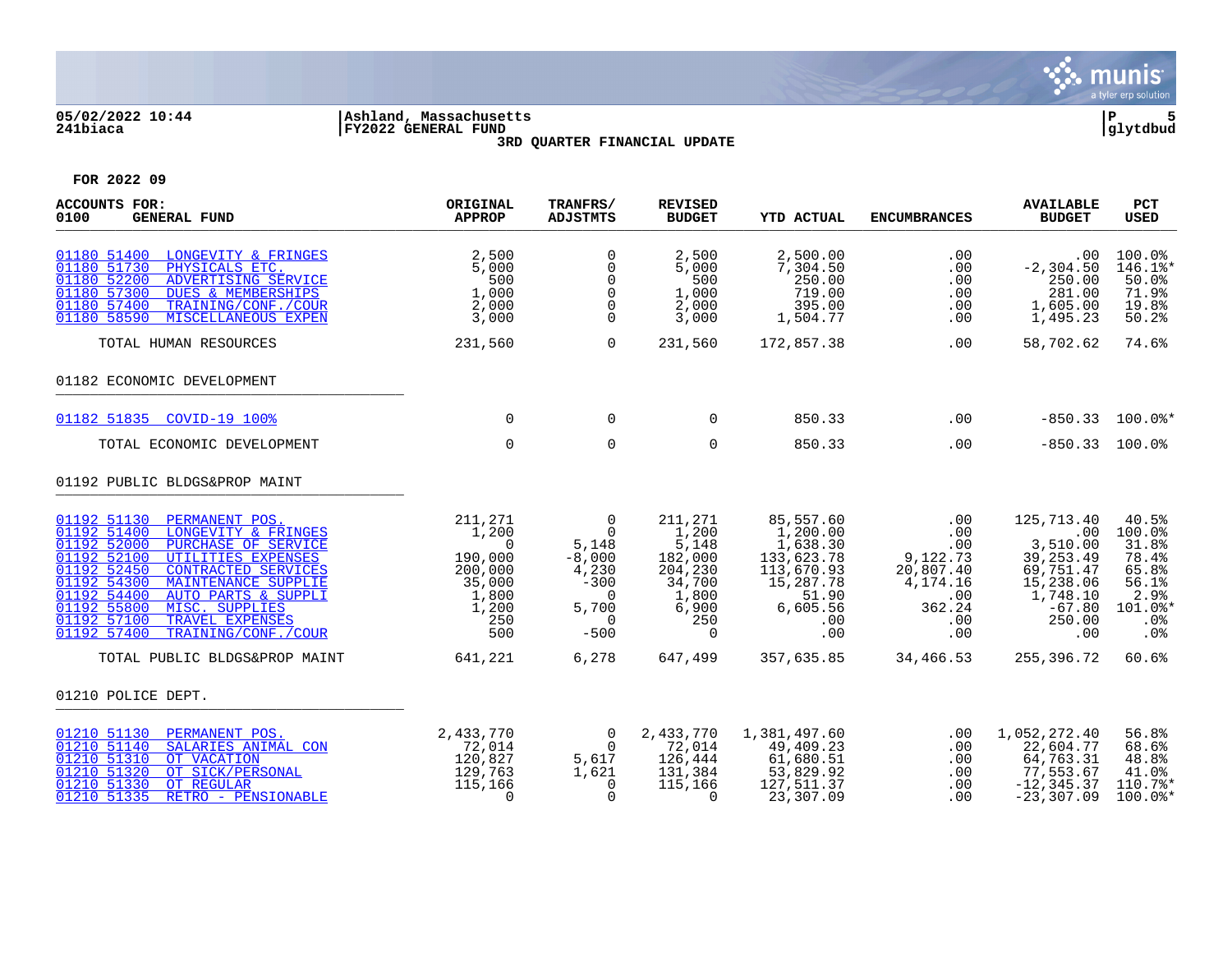

## **05/02/2022 10:44 |Ashland, Massachusetts |P 6 241biaca |FY2022 GENERAL FUND |glytdbud**



**3RD QUARTER FINANCIAL UPDATE**

| <b>ACCOUNTS FOR:</b><br>0100<br><b>GENERAL FUND</b>                                                                                                                                                                                               | ORIGINAL<br><b>APPROP</b>                                                          | TRANFRS/<br>ADJSTMTS                                                                                                                                                                                                                                                                                                                                                                                                                                      | <b>REVISED</b><br><b>BUDGET</b>                                                                                                                                                                                                                                                                                                         | <b>YTD ACTUAL</b>                                                                                                                                                                                                                                                                                                                                                                | <b>ENCUMBRANCES</b>                                                                                                                                                                                                   | <b>AVAILABLE</b><br><b>BUDGET</b>                                                                                                                                                                                                                                                                                                                                                                               | <b>PCT</b><br><b>USED</b>                                                                                                                                                                                                                                                                    |
|---------------------------------------------------------------------------------------------------------------------------------------------------------------------------------------------------------------------------------------------------|------------------------------------------------------------------------------------|-----------------------------------------------------------------------------------------------------------------------------------------------------------------------------------------------------------------------------------------------------------------------------------------------------------------------------------------------------------------------------------------------------------------------------------------------------------|-----------------------------------------------------------------------------------------------------------------------------------------------------------------------------------------------------------------------------------------------------------------------------------------------------------------------------------------|----------------------------------------------------------------------------------------------------------------------------------------------------------------------------------------------------------------------------------------------------------------------------------------------------------------------------------------------------------------------------------|-----------------------------------------------------------------------------------------------------------------------------------------------------------------------------------------------------------------------|-----------------------------------------------------------------------------------------------------------------------------------------------------------------------------------------------------------------------------------------------------------------------------------------------------------------------------------------------------------------------------------------------------------------|----------------------------------------------------------------------------------------------------------------------------------------------------------------------------------------------------------------------------------------------------------------------------------------------|
| 3 1430<br>0 151440<br>0 THER INCENT.ie EMT<br>106,593<br>10 151441 OUINN BILL INCENTIVE 106,593<br>10 161810 OT INSERVICE TRAINING<br>1051820 OT OTHER TRAINING<br>1051832 COVID-19 100\$<br>1051900 UNIFORM EXP. (ALLOW.<br>1052440 COMPUTER/SFT |                                                                                    | 0<br>$\mathsf{O}$<br>0<br>$\mathsf{O}$<br>$\mathsf{O}$<br>$\mathsf{O}$<br>$\mathsf 0$<br>$\overline{0}$<br>$\overline{0}$<br>$\mathbf 0$<br>145<br>$\overline{0}$<br>$\overline{0}$<br>$\begin{smallmatrix} 200 \\ 0 \\ 0 \end{smallmatrix}$<br>$\overline{0}$<br>$\mathsf{O}$<br>$\overline{0}$<br>45<br>$\overline{0}$<br>151<br>$\overline{0}$<br>0<br>$\mathsf{O}$<br>$\mathsf{O}$<br>$\overline{7}$<br>$\mathbf 0$<br>$\mathsf{O}$<br>$\overline{0}$ | $\overline{0}$<br>20,672<br>21,600<br>39,890<br>122,158<br>4,673<br>243,650<br>106,593<br>51,725<br>24,525<br>$\overline{0}$<br>33,220<br>9,550<br>40,906<br>22,927<br>$\overline{0}$<br>10,500<br>5,039<br>1,500<br>2,111<br>25,245<br>26,597<br>14,801<br>$2,650$<br>$2,900$<br>1,200<br>28,800<br>2,207<br>10,330<br>28,750<br>5,000 | 5, 353.35<br>6,494.96<br>18,044.57<br>26,926.86<br>67,907.06<br>3,161.89<br>122,050.62<br>64,809.88<br>37,066.32<br>22, 203.41<br>6,808.03<br>18,786.95<br>.00<br>30,600.44<br>6,773.72<br>5,596.53<br>470.00<br>1,179.08<br>633.44<br>404.41<br>30,837.30<br>14,879.33<br>3,802.08<br>797.14<br>2,962.43<br>985.22<br>24,800.00<br>578.83<br>12,124.00<br>13,815.67<br>1,788.83 | .00<br>.00<br>.00<br>.00<br>.00<br>.00<br>.00<br>.00<br>.00<br>.00<br>.00<br>.00<br>.00<br>.00<br>.00<br>.00<br>.00<br>.00<br>.00<br>.00<br>.00<br>.00<br>.00<br>.00<br>.00<br>.00<br>.00<br>.00<br>.00<br>.00<br>.00 | $-5, 353.35$<br>14,177.04<br>3,555.43<br>12,963.14<br>54,250.94<br>1,511.11<br>121,599.38<br>41,783.12<br>14,658.68<br>2,321.59<br>$-6,808.03$<br>14,433.05<br>9,550.00<br>10,305.56<br>16,153.28<br>$-5,596.53$<br>10,030.00<br>3,859.92<br>866.56<br>1,706.59<br>$-5,592.70$<br>11,717.67<br>10,999.00<br>1,852.86<br>$-62.43$<br>214.78<br>$4,000.00$<br>$1,628.47$<br>$-1,794.00$<br>14,934.33<br>3, 211.17 | 100.0%*<br>31.4%<br>83.5%<br>67.5%<br>55.6%<br>67.7%<br>50.1%<br>60.8%<br>71.7%<br>90.5%<br>100.0%*<br>56.6%<br>.0%<br>74.8%<br>29.5%<br>100.0%*<br>4.5%<br>23.4%<br>42.2%<br>19.2%<br>122.2%*<br>55.9%<br>25.7%<br>30.1%<br>102.2%*<br>82.1%<br>86.1%<br>26.2%<br>117.4%*<br>48.1%<br>35.8% |
| TOTAL POLICE DEPT.                                                                                                                                                                                                                                | 3,780,711                                                                          | 7,785                                                                                                                                                                                                                                                                                                                                                                                                                                                     | 3,788,496                                                                                                                                                                                                                                                                                                                               | 2,249,878.07                                                                                                                                                                                                                                                                                                                                                                     | .00                                                                                                                                                                                                                   | 1,538,618.32                                                                                                                                                                                                                                                                                                                                                                                                    | 59.4%                                                                                                                                                                                                                                                                                        |
| 01220 FIRE DEPARTMENT                                                                                                                                                                                                                             |                                                                                    |                                                                                                                                                                                                                                                                                                                                                                                                                                                           |                                                                                                                                                                                                                                                                                                                                         |                                                                                                                                                                                                                                                                                                                                                                                  |                                                                                                                                                                                                                       |                                                                                                                                                                                                                                                                                                                                                                                                                 |                                                                                                                                                                                                                                                                                              |
| 01220 43920 REPORT REQUESTS<br>01220 51130 PERMANENT POS.<br>01220 51220 CALL FIRE-FIGHT.<br>01220 51300 OT RECALL/BEEPER<br>01220 51310 OT VACATION<br>01220 51320 OT SICK/PERSONAL                                                              | $\begin{smallmatrix}&&&0\1,410,830\9,840\128,713\227,472\100,607\end{smallmatrix}$ | 13,000<br>0<br>0<br>0<br>$\Omega$                                                                                                                                                                                                                                                                                                                                                                                                                         | 1,423,830<br>9,840<br>128,713<br>227,472<br>100,607                                                                                                                                                                                                                                                                                     | $-100.00$<br>1,506,293.73<br>195.00<br>83,064.83<br>124,308.52<br>124,308.52<br>90,577.54                                                                                                                                                                                                                                                                                        | .00<br>.00<br>.00<br>.00<br>.00<br>.00                                                                                                                                                                                | $-82, 463.73$<br>9,645.00<br>45,648.17<br>103,163.48<br>10,029.46                                                                                                                                                                                                                                                                                                                                               | 100.00 100.0%<br>105.8%*<br>2.0%<br>64.5%<br>54.6%<br>90.0%                                                                                                                                                                                                                                  |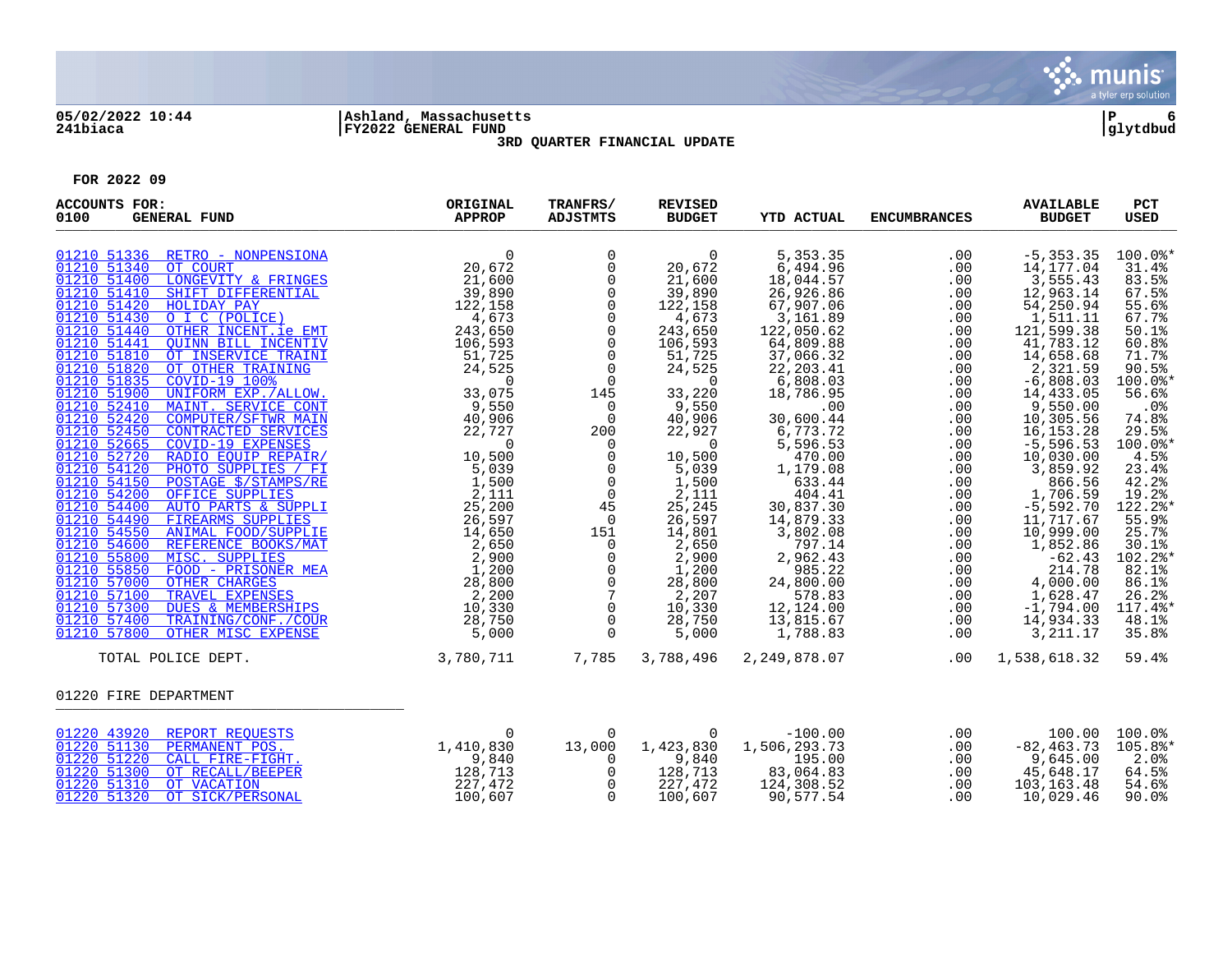

# **05/02/2022 10:44 |Ashland, Massachusetts |P 7 241biaca |FY2022 GENERAL FUND |glytdbud**



**3RD QUARTER FINANCIAL UPDATE**

| <b>ACCOUNTS FOR:</b><br>0100<br><b>GENERAL FUND</b>                                                                                                                                                                                                                                                                                                                                                                                                                                                                                                                                                                                                                                                                                                                                                                                                                                                                                                                                                                                                                                                                                                                                                                                      | ORIGINAL<br><b>APPROP</b>                                                                                                                                                                                                                                                                                                                                                                                                                                    | TRANFRS/<br><b>ADJSTMTS</b>                                                                                                                                                                                                                                                                                                                                                | <b>REVISED</b><br><b>BUDGET</b>                                                                                                                                                                                                                                                                                       | <b>YTD ACTUAL</b>                                                                                                                                                                                                                                                                                                                               | <b>ENCUMBRANCES</b>                                                                                                                                                                                     | <b>AVAILABLE</b><br><b>BUDGET</b>                                                                                                                                                                                                                                                                                                                                                | PCT<br><b>USED</b>                                                                                                                                                                                                                                                               |
|------------------------------------------------------------------------------------------------------------------------------------------------------------------------------------------------------------------------------------------------------------------------------------------------------------------------------------------------------------------------------------------------------------------------------------------------------------------------------------------------------------------------------------------------------------------------------------------------------------------------------------------------------------------------------------------------------------------------------------------------------------------------------------------------------------------------------------------------------------------------------------------------------------------------------------------------------------------------------------------------------------------------------------------------------------------------------------------------------------------------------------------------------------------------------------------------------------------------------------------|--------------------------------------------------------------------------------------------------------------------------------------------------------------------------------------------------------------------------------------------------------------------------------------------------------------------------------------------------------------------------------------------------------------------------------------------------------------|----------------------------------------------------------------------------------------------------------------------------------------------------------------------------------------------------------------------------------------------------------------------------------------------------------------------------------------------------------------------------|-----------------------------------------------------------------------------------------------------------------------------------------------------------------------------------------------------------------------------------------------------------------------------------------------------------------------|-------------------------------------------------------------------------------------------------------------------------------------------------------------------------------------------------------------------------------------------------------------------------------------------------------------------------------------------------|---------------------------------------------------------------------------------------------------------------------------------------------------------------------------------------------------------|----------------------------------------------------------------------------------------------------------------------------------------------------------------------------------------------------------------------------------------------------------------------------------------------------------------------------------------------------------------------------------|----------------------------------------------------------------------------------------------------------------------------------------------------------------------------------------------------------------------------------------------------------------------------------|
| 01220 51335 RETRO - PENSIONABLE<br>RETRO - NONPENSIONA<br>01220 51336<br>LONGEVITY & FRINGES<br>01220 51400<br>01220 51420<br>HOLIDAY PAY<br>01220 51440<br>OTHER INCENT. ie EMT<br>01220 51445<br>SICK INCENTIVE<br>01220 51450<br>EDUCATION INCENTIVE<br>01220 51460<br>TRAINING INCENTIVE<br>01220 51835<br><b>COVID-19 100%</b><br>01220 51900<br>UNIFORM EXP./ALLOW.<br>01220 52410<br>MAINT. SERVICE CONT<br>01220 52420<br><b>COMPUTER/SFTWR MAIN</b><br>01220 52450<br><b>CONTRACTED SERVICES</b><br>01220 52710<br>OFFICE EOUIP LEASE<br>01220 52720<br>RADIO EQUIP REPAIR/<br>01220 54120<br>PHOTO SUPPLIES / FI<br>01220 54150<br>POSTAGE \$/STAMPS/RE<br>01220 54200<br>OFFICE SUPPLIES<br>01220 54220<br>FIRE EOUIPMENT/MAIN<br>01220 54230<br>FIRE ALARM EOUIP/MA<br>01220 54300<br>MAINTENANCE SUPPLIE<br>01220 54600<br>REFERENCE BOOKS/MAT<br>01220 54750<br><b>EXAMPLE BOOKS/MAT AND AND REFERENCE BOOKS/MAT</b> 1,000<br><u>E.M.S. (AMBULANCE) SU</u><br><u>SICK BUYOUT</u> 21,900<br><u>NISC. SUPPLIES</u> 2,000<br>OTHER CHARGES 2,000<br>DUES & MEMBERSHIPS 2,000<br>TRAINING/CONF./COUR 3,000<br>PURCHASE OF EQUIPME 35<br>01220 55375<br>01220 55800<br>01220 57000<br>01220 57300<br>01220 57400<br>01220 58500 | $\begin{smallmatrix}0\23,300\90,044\end{smallmatrix}$<br>$90,044$<br>$196,332$<br>$13,396$<br>$79,551$<br>$29,800$<br>$28,706$<br>$28,700$<br>$\frac{2}{53}, \frac{500}{587}$<br>$\begin{array}{r} 28\, , 706\, \\ 2\, , 500\, \\ 5\, , 587\, \\ 2\, , 900\, \\ 5\, , 500\, \\ 5\, , 500\, \\ 1\, , 235\, \\ 5\, , 000\, \\ 1\, , 000\, \\ 3\, , 000\, \\ 1\, , 000\, \\ 1\, , 000\, \\ 1\, , 000\, \\ 2\, , 1\, , 900\, \\ \end{array}$<br>$2,900$<br>5.500 | $\mathsf 0$<br>0<br>$\mathbf 0$<br>$\mathsf{O}$<br>$\mathbf 0$<br>$\mathbf 0$<br>$\mathsf 0$<br>$\overline{0}$<br>$\overline{0}$<br>$\mathsf 0$<br>$\mathbf 0$<br>$\mathbf 0$<br>6,848<br>$\Omega$<br>$\mathbf 0$<br>0<br>$\overline{0}$<br>$\mathsf 0$<br>$\overline{0}$<br>229<br>$\overline{0}$<br>$\overline{0}$<br>$\overline{0}$<br>$\overline{0}$<br>$\overline{0}$ | $\mathbf 0$<br>$\overline{0}$<br>23,300<br>90,044<br>196,332<br>$\overline{0}$<br>13,396<br>79,551<br>$\overline{0}$<br>29,800<br>28,706<br>2,500<br>53,587<br>2,900<br>12,348<br>500<br>500<br>1,235<br>55,000<br>15,000<br>3,000<br>1,000<br>22,129<br>$\overline{0}$<br>2,000<br>2,000<br>2,000<br>3,000<br>35,000 | 96,198.07<br>29,793.03<br>16,438.43<br>78,376.07<br>14,229.03<br>2,000.00<br>9,862.86<br>56,762.82<br>5,564.96<br>19,385.52<br>12,235.00<br>27.98<br>37,855.32<br>.00<br>7,330.71<br>503.44<br>15.99<br>1,567.59<br>37,339.06<br>7,226.69<br>829.61<br>662.34<br>24, 270.91<br>8,399.93<br>932.02<br>190.00<br>1,066.00<br>2,465.00<br>3,482.14 | .00<br>.00<br>.00<br>.00<br>.00<br>.00<br>.00<br>.00<br>.00<br>.00<br>.00<br>.00<br>.00<br>.00<br>.00<br>.00<br>.00<br>.00<br>.00<br>.00<br>.00<br>.00<br>.00<br>.00<br>.00<br>.00<br>.00<br>.00<br>.00 | $-96, 198.07$<br>$-29,793.03$<br>6,861.57<br>11,667.93<br>182,102.97<br>$-2,000.00$<br>3,533.14<br>22,788.18<br>$-5,564.96$<br>10,414.48<br>16,471.00<br>2,472.02<br>15,731.68<br>2,900.00<br>5,017.50<br>$-3.44$<br>484.01<br>$-332.59$<br>17,660.94<br>7,773.31<br>2,170.39<br>337.66<br>$-2, 141.76$<br>$-8, 399.93$<br>1,067.98<br>1,810.00<br>934.00<br>535.00<br>31,517.86 | $100.0$ *<br>$100.0$ *<br>70.6%<br>87.0%<br>7.2%<br>100.0%*<br>73.6%<br>71.4%<br>100.0%*<br>65.1%<br>42.6%<br>1.1%<br>70.6%<br>.0%<br>59.4%<br>100.7%*<br>3.2%<br>126.9%*<br>67.9%<br>48.2%<br>27.7%<br>66.2%<br>109.7%*<br>$100.0$ *<br>46.6%<br>9.5%<br>53.3%<br>82.2%<br>9.9% |
| 01220 58514<br>TOTAL FIRE DEPARTMENT                                                                                                                                                                                                                                                                                                                                                                                                                                                                                                                                                                                                                                                                                                                                                                                                                                                                                                                                                                                                                                                                                                                                                                                                     | 2,546,813                                                                                                                                                                                                                                                                                                                                                                                                                                                    | $\mathbf 0$<br>20,077                                                                                                                                                                                                                                                                                                                                                      | 1,600<br>2,566,890                                                                                                                                                                                                                                                                                                    | .00<br>2,279,350.14                                                                                                                                                                                                                                                                                                                             | .00<br>.00                                                                                                                                                                                              | 1,600.00<br>287,540.22                                                                                                                                                                                                                                                                                                                                                           | .0%<br>88.8%                                                                                                                                                                                                                                                                     |
| 01241 INSPECTION SERVICES DEP                                                                                                                                                                                                                                                                                                                                                                                                                                                                                                                                                                                                                                                                                                                                                                                                                                                                                                                                                                                                                                                                                                                                                                                                            |                                                                                                                                                                                                                                                                                                                                                                                                                                                              |                                                                                                                                                                                                                                                                                                                                                                            |                                                                                                                                                                                                                                                                                                                       |                                                                                                                                                                                                                                                                                                                                                 |                                                                                                                                                                                                         |                                                                                                                                                                                                                                                                                                                                                                                  |                                                                                                                                                                                                                                                                                  |
| 01241 51130 PERMANENT POS.<br>01241 51190 OTHER SALARIES<br>01241 51400<br>LONGEVITY & FRINGES<br>01241 54200<br>OFFICE SUPPLIES<br>01241 54400<br>AUTO PARTS & SUPPLI<br>01241 54600<br>REFERENCE BOOKS/MAT<br>01241 57100<br>TRAVEL EXPENSES                                                                                                                                                                                                                                                                                                                                                                                                                                                                                                                                                                                                                                                                                                                                                                                                                                                                                                                                                                                           | 127,212<br>$\frac{35}{1,400}$<br>500<br>341<br>250<br>500                                                                                                                                                                                                                                                                                                                                                                                                    | $\mathbf 0$<br>$\mathsf{O}$<br>$\mathsf{O}$<br>$\mathsf 0$<br>$\mathbf 0$<br>$\mathsf{O}$<br>$\mathbf 0$                                                                                                                                                                                                                                                                   | 127,212<br>75,000<br>1,400<br>500<br>341<br>250<br>500                                                                                                                                                                                                                                                                | 92,355.20<br>62,746.97<br>1,400.00<br>.00<br>.00<br>35.84<br>.00                                                                                                                                                                                                                                                                                | .00<br>.00<br>.00<br>.00<br>.00<br>.00<br>.00                                                                                                                                                           | 34,856.80<br>12,253.03<br>.00<br>500.00<br>341.00<br>214.16<br>500.00                                                                                                                                                                                                                                                                                                            | 72.6%<br>83.7%<br>100.0%<br>.0%<br>.0%<br>14.3%<br>.0%                                                                                                                                                                                                                           |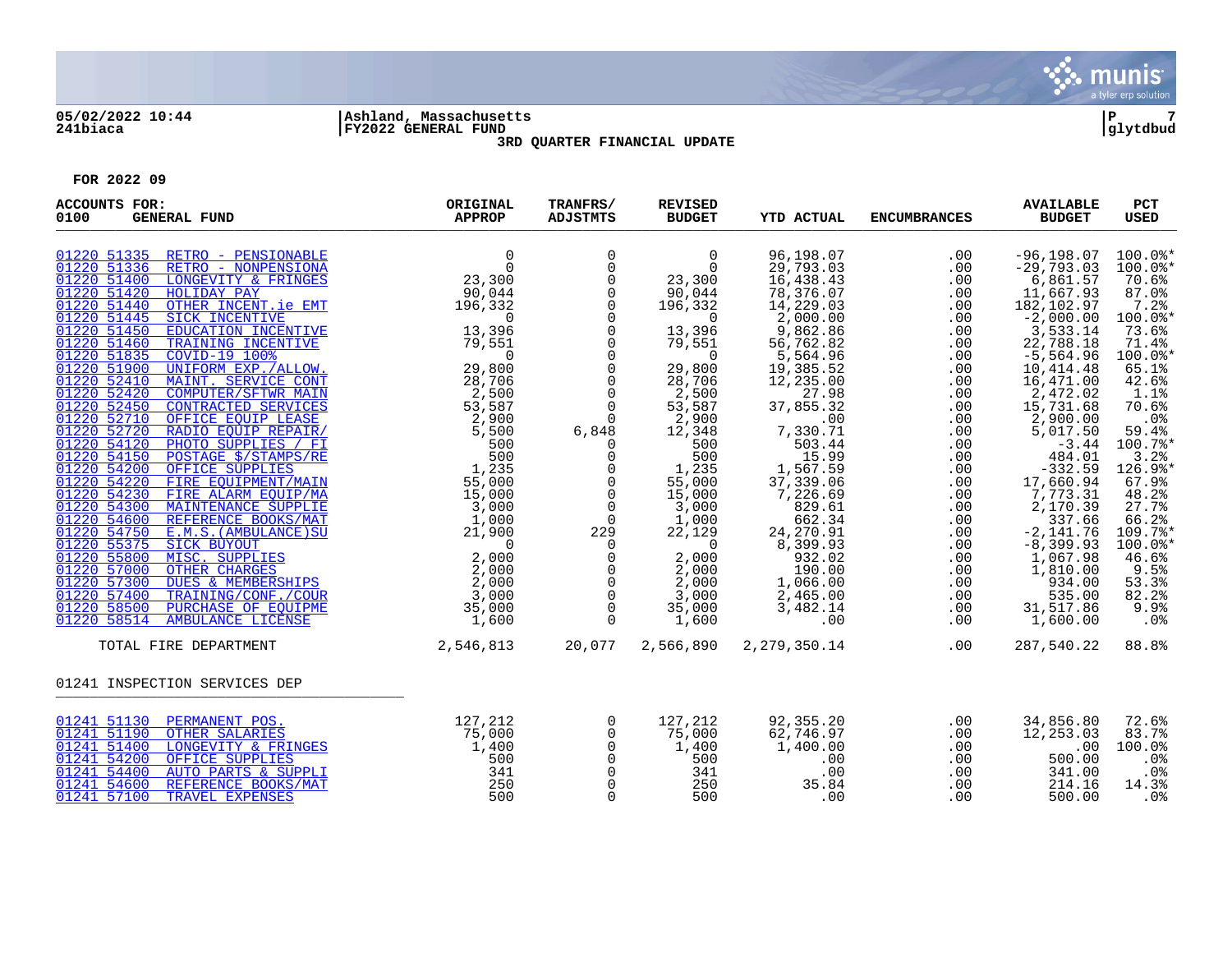#### **05/02/2022 10:44 |Ashland, Massachusetts |P 8 241biaca |FY2022 GENERAL FUND |glytdbud 3RD QUARTER FINANCIAL UPDATE**





**FOR 2022 09**

| <b>ACCOUNTS FOR:</b><br>0100<br><b>GENERAL FUND</b>                                | ORIGINAL<br><b>APPROP</b> | TRANFRS/<br><b>ADJSTMTS</b> | <b>REVISED</b><br><b>BUDGET</b> | <b>YTD ACTUAL</b>  | <b>ENCUMBRANCES</b> | <b>AVAILABLE</b><br><b>BUDGET</b> | PCT<br><b>USED</b>             |
|------------------------------------------------------------------------------------|---------------------------|-----------------------------|---------------------------------|--------------------|---------------------|-----------------------------------|--------------------------------|
| 01241 57300<br><b>DUES &amp; MEMBERSHIPS</b><br>01241 57400<br>TRAINING/CONF./COUR | 500<br>1,500              | $\mathbf 0$<br>0            | 500<br>1,500                    | 175.00<br>1,092.24 | .00<br>.00          | 325.00<br>407.76                  | 35.0%<br>72.8%                 |
| TOTAL INSPECTION SERVICES DEP                                                      | 207,203                   | $\Omega$                    | 207,203                         | 157,805.25         | .00                 | 49,397.75                         | 76.2%                          |
| 0130001 S/C-SALARY-SECRETARY                                                       |                           |                             |                                 |                    |                     |                                   |                                |
| 0130001 51110 S/C-SALARY-SECRET                                                    | 5,000                     | $\overline{0}$              | 5,000                           | 4,047.70           | 1,190.40            |                                   | $-238.10$ $104.8$ <sup>*</sup> |
| TOTAL S/C-SALARY-SECRETARY                                                         | 5,000                     | $\mathbf 0$                 | 5,000                           | 4,047.70           | 1,190.40            | $-238.10$ $104.8$ <sup>*</sup>    |                                |
| 0130002 S/C LEGAL COUNSEL                                                          |                           |                             |                                 |                    |                     |                                   |                                |
| 0130002 53900 S/C LEGAL COUNSEL                                                    | 25,000                    | $\overline{0}$              | 25,000                          | 13,054.25          | 11,945.75           | .00                               | 100.0%                         |
| TOTAL S/C LEGAL COUNSEL                                                            | 25,000                    | $\Omega$                    | 25,000                          | 13,054.25          | 11,945.75           | .00                               | 100.0%                         |
| 0130003 S/C LEGAL NOTICES/BIDS ETC                                                 |                           |                             |                                 |                    |                     |                                   |                                |
| 0130003 54100 S/C LEGAL NOTICES                                                    | 1,000                     | $\overline{0}$              | 1,000                           | 280.32             | 94.64               | 625.04                            | 37.5%                          |
| TOTAL S/C LEGAL NOTICES/BIDS ETC                                                   | 1,000                     | $\Omega$                    | 1,000                           | 280.32             | 94.64               | 625.04                            | 37.5%                          |
| 0130004 S/C DUES & MEMBERSHIPS                                                     |                           |                             |                                 |                    |                     |                                   |                                |
| 0130004 57300 S/C DUES & MEMBER                                                    | 16,000                    | $\overline{0}$              | 16,000                          | 10,396.00          | .00                 | 5,604.00                          | 65.0%                          |
| TOTAL S/C DUES & MEMBERSHIPS                                                       | 16,000                    | $\mathbf 0$                 | 16,000                          | 10,396.00          | .00                 | 5,604.00                          | 65.0%                          |
| 0130005 S/C IN-STATE TRAVEL EXPENSES                                               |                           |                             |                                 |                    |                     |                                   |                                |
| 0130005 57110 S/C IN-STATE TRAV                                                    | 3,500                     | $\overline{0}$              | 3,500                           | 2,580.26           | $.00 \,$            | 919.74                            | 73.7%                          |
| TOTAL S/C IN-STATE TRAVEL EXPENSES                                                 | 3,500                     | $\mathbf 0$                 | 3,500                           | 2,580.26           | .00                 | 919.74                            | 73.7%                          |

0130007 C/O SALARY SUPERINTENDENT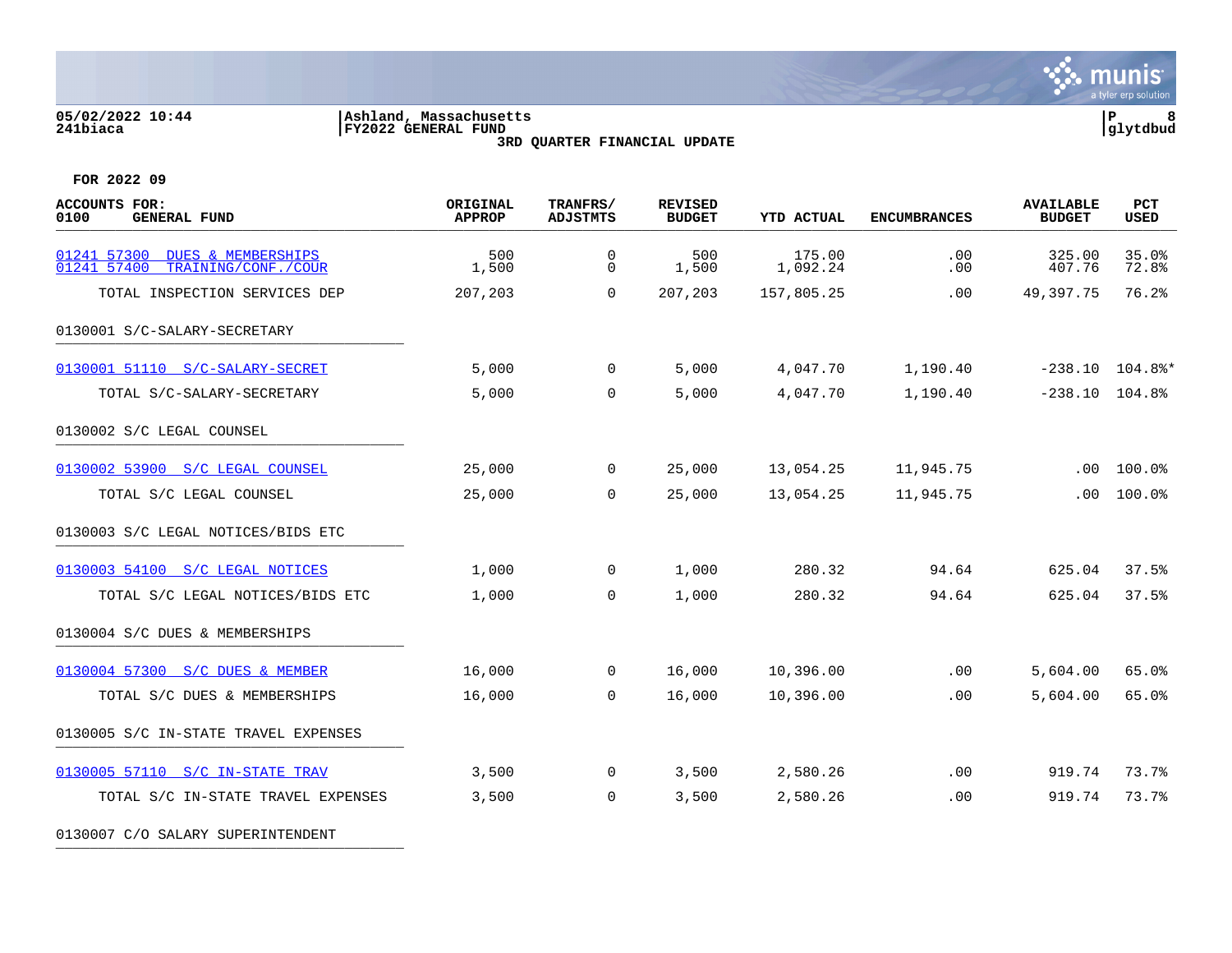#### **05/02/2022 10:44 |Ashland, Massachusetts |P 9 241biaca |FY2022 GENERAL FUND |glytdbud 3RD QUARTER FINANCIAL UPDATE**



| <b>ACCOUNTS FOR:</b><br>0100<br><b>GENERAL FUND</b> | ORIGINAL<br><b>APPROP</b> | TRANFRS/<br><b>ADJSTMTS</b> | <b>REVISED</b><br><b>BUDGET</b> | <b>YTD ACTUAL</b> | <b>ENCUMBRANCES</b> | <b>AVAILABLE</b><br><b>BUDGET</b> | PCT<br><b>USED</b> |
|-----------------------------------------------------|---------------------------|-----------------------------|---------------------------------|-------------------|---------------------|-----------------------------------|--------------------|
|                                                     |                           |                             |                                 |                   |                     |                                   |                    |
| 0130007 51110 C/O SALARY SUPERI                     | 194,555                   | 29,317                      | 223,872                         | 178,670.80        | 53,601.20           | $-8,400.00$                       | 103.8%*            |
| TOTAL C/O SALARY SUPERINTENDENT                     | 194,555                   | 29,317                      | 223,872                         | 178,670.80        | 53,601.20           | $-8,400.00$                       | 103.8%             |
| 0130009 C/O SALARY ADMIN ASST TO SUPT               |                           |                             |                                 |                   |                     |                                   |                    |
| 0130009 51110 C/O SALARY ADMIN                      | 75,558                    | 1,851                       | 77,409                          | 57, 341.09        | 20,067.91           | $.00 \,$                          | 100.0%             |
| TOTAL C/O SALARY ADMIN ASST TO SUPT                 | 75,558                    | 1,851                       | 77,409                          | 57,341.09         | 20,067.91           | .00                               | 100.0%             |
| 0130010 C/O SALARY/BOOKKEEPER/PAYROLL               |                           |                             |                                 |                   |                     |                                   |                    |
| 0130010 51110 C/O SALARY/BOOKKE                     | 62,225                    | 1,377                       | 63,602                          | 47,058.73         | 16,543.27           | .00                               | 100.0%             |
| TOTAL C/O SALARY/BOOKKEEPER/PAYROLL                 | 62,225                    | 1,377                       | 63,602                          | 47,058.73         | 16,543.27           | .00                               | 100.0%             |
| 0130011 C/O SALARY ASST SUP FIN & OP                |                           |                             |                                 |                   |                     |                                   |                    |
| 0130011 51110 C/O SALARY ASST S                     | 135,000                   | 11,000                      | 146,000                         | 111, 134.56       | 33,692.28           | 1,173.16                          | $99.2$ $%$         |
| TOTAL C/O SALARY ASST SUP FIN & OP                  | 135,000                   | 11,000                      | 146,000                         | 111,134.56        | 33,692.28           | 1,173.16                          | 99.2%              |
| 0130014 C/O OFFICE SUPPLIES                         |                           |                             |                                 |                   |                     |                                   |                    |
| 0130014 54100 C/O OFFICE SUPPLI                     | 10,000                    | $\mathbf 0$                 | 10,000                          | 9,154.20          | 1,219.48            | $-373.68$                         | 103.7%*            |
| TOTAL C/0 OFFICE SUPPLIES                           | 10,000                    | 0                           | 10,000                          | 9,154.20          | 1,219.48            | $-373.68$ 103.7%                  |                    |
| 0130015 C/O SUPT TRAVEL & EXPENSE                   |                           |                             |                                 |                   |                     |                                   |                    |
| 0130015 57110 C/O SUPT TRAVEL &                     | 6,200                     | 0                           | 6,200                           | 6,248.02          | 1,394.00            | $-1,442.02$ 123.3%*               |                    |
| TOTAL C/O SUPT TRAVEL & EXPENSE                     | 6,200                     | 0                           | 6,200                           | 6,248.02          | 1,394.00            | $-1,442.02$ 123.3%                |                    |
| 0130016 C/O FIN ASST SUPER TRAV & EXP               |                           |                             |                                 |                   |                     |                                   |                    |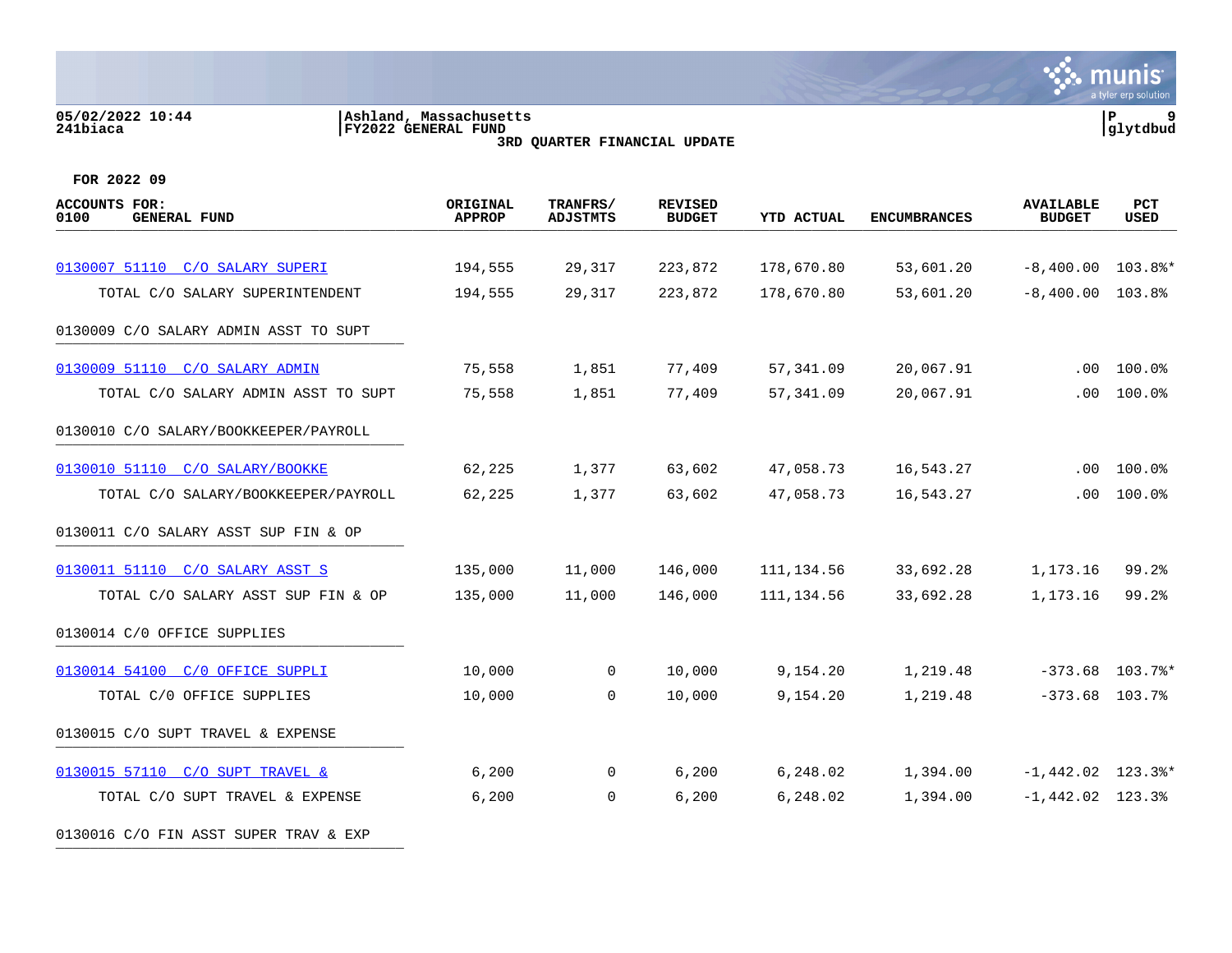0130028 236/DMS 52W SECRETARY

### **05/02/2022 10:44 |Ashland, Massachusetts |P 10 241biaca |FY2022 GENERAL FUND |glytdbud 3RD QUARTER FINANCIAL UPDATE**



| <b>ACCOUNTS FOR:</b><br>0100<br><b>GENERAL FUND</b> | ORIGINAL<br><b>APPROP</b> | TRANFRS/<br><b>ADJSTMTS</b> | <b>REVISED</b><br><b>BUDGET</b> | <b>YTD ACTUAL</b> | <b>ENCUMBRANCES</b> | <b>AVAILABLE</b><br><b>BUDGET</b> | PCT<br>USED |
|-----------------------------------------------------|---------------------------|-----------------------------|---------------------------------|-------------------|---------------------|-----------------------------------|-------------|
| 0130016 57110 C/O FINANCE A/SUP                     | 2,000                     | $\overline{0}$              | 2,000                           | 194.57            | 1,034.14            | 771.29                            | 61.4%       |
| TOTAL C/O FIN ASST SUPER TRAV & EXP                 | 2,000                     | $\mathbf 0$                 | 2,000                           | 194.57            | 1,034.14            | 771.29                            | 61.4%       |
| 0130018 8/WS PRINCIPAL                              |                           |                             |                                 |                   |                     |                                   |             |
| 0130018 51170 8/W PRINCIPAL                         | 117,877                   | 12,123                      | 130,000                         | 98,588.30         | 35,000.00           | $-3,587.98$ 102.8%*               |             |
| TOTAL 8/WS PRINCIPAL                                | 117,877                   | 12,123                      | 130,000                         | 98,588.30         | 35,000.00           | $-3,587.98$ 102.8%                |             |
| 0130020 259/WS 52W                                  |                           |                             |                                 |                   |                     |                                   |             |
| 0130020 51170 259/WS 52W                            | 104,386                   | 670                         | 105,056                         | 71,183.08         | 32,628.86           | 1,244.06                          | 98.8%       |
| TOTAL 259/WS 52W                                    | 104,386                   | 670                         | 105,056                         | 71,183.08         | 32,628.86           | 1,244.06                          | 98.8%       |
| 0130023 W/S OFFICE SUPPLIES                         |                           |                             |                                 |                   |                     |                                   |             |
| 0130023 54100 W/S OFFICE SUPPLI                     | 2,000                     | $\overline{0}$              | 2,000                           | 1,865.79          | $.00 \,$            | 134.21                            | 93.3%       |
| TOTAL W/S OFFICE SUPPLIES                           | 2,000                     | $\overline{0}$              | 2,000                           | 1,865.79          | .00                 | 134.21                            | 93.3%       |
| 0130026 9/DMS PRINCIPAL                             |                           |                             |                                 |                   |                     |                                   |             |
| 0130026 51170 9/DMS PRINCIPAL                       | 108,000                   | 17,000                      | 125,000                         | 93,953.80         | 33,653.83           | $-2,607.63$ 102.1%*               |             |
| TOTAL 9/DMS PRINCIPAL                               | 108,000                   | 17,000                      | 125,000                         | 93,953.80         | 33,653.83           | $-2,607.63$ 102.1%                |             |
| 0130027 113/DMS ASST PRINCIPAL                      |                           |                             |                                 |                   |                     |                                   |             |
| 0130027 51170 113/DMS ASST PRIN                     | 86,700                    | 213                         | 86,913                          | 66,635.46         | 17,356.63           | 2,920.91                          | 96.6%       |
| TOTAL 113/DMS ASST PRINCIPAL                        | 86,700                    | 213                         | 86,913                          | 66,635.46         | 17,356.63           | 2,920.91                          | 96.6%       |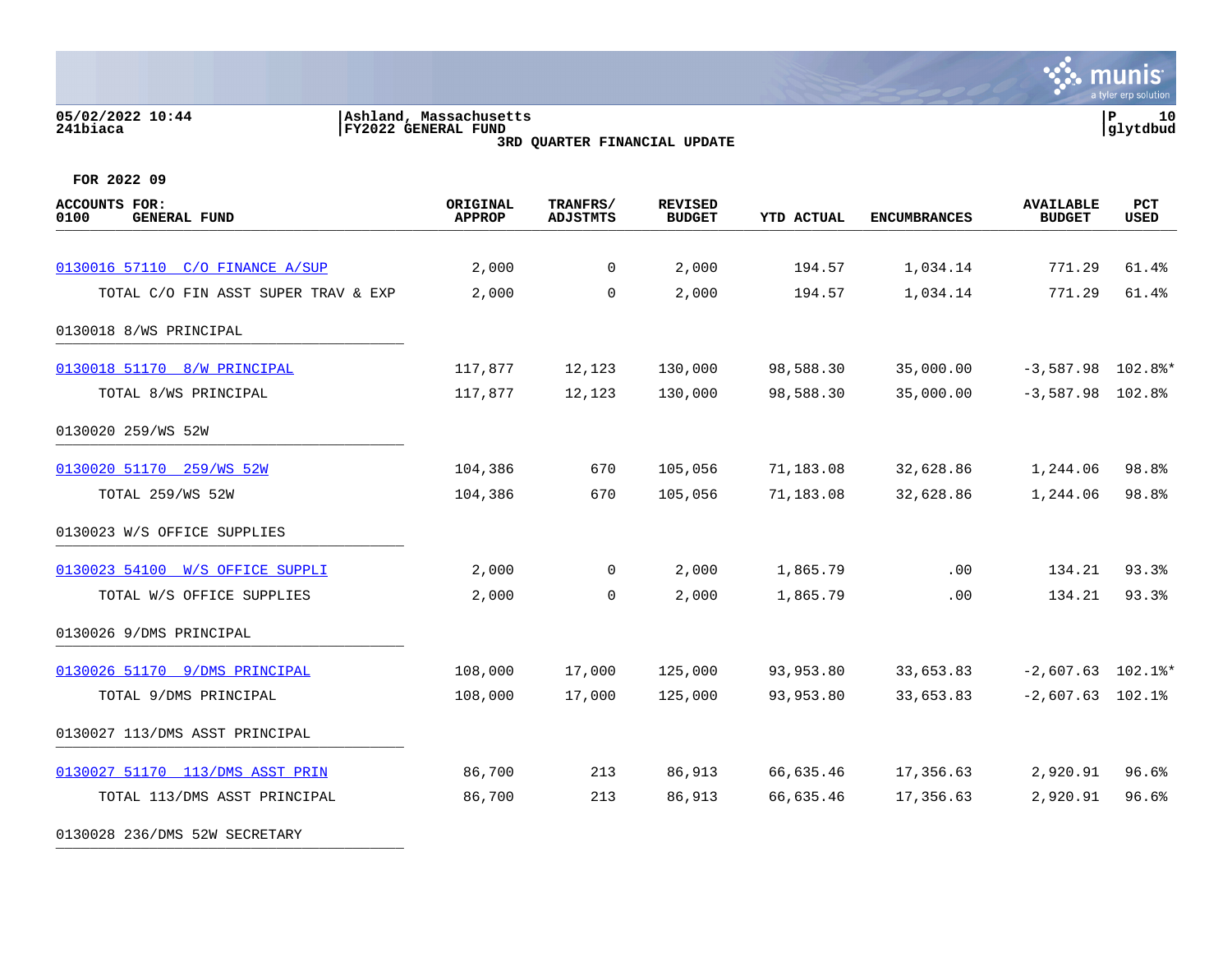#### **05/02/2022 10:44 |Ashland, Massachusetts |P 11 241biaca |FY2022 GENERAL FUND |glytdbud 3RD QUARTER FINANCIAL UPDATE**

**\*** munis a tyler erp solution

| <b>ACCOUNTS FOR:</b><br>0100<br><b>GENERAL FUND</b> | ORIGINAL<br><b>APPROP</b> | TRANFRS/<br><b>ADJSTMTS</b> | <b>REVISED</b><br><b>BUDGET</b> | <b>YTD ACTUAL</b> | <b>ENCUMBRANCES</b> | <b>AVAILABLE</b><br><b>BUDGET</b> | PCT<br>USED |
|-----------------------------------------------------|---------------------------|-----------------------------|---------------------------------|-------------------|---------------------|-----------------------------------|-------------|
| 0130028 51170 236/DMS 52W SECRE                     | 59,516                    | $\overline{0}$              | 59,516                          | 44,125.60         | 17,451.45           | $-2,061.05$ 103.5%*               |             |
| TOTAL 236/DMS 52W SECRETARY                         | 59,516                    | $\mathbf 0$                 | 59,516                          | 44,125.60         | 17,451.45           | $-2,061.05$ 103.5%                |             |
|                                                     |                           |                             |                                 |                   |                     |                                   |             |
| 0130029 DM/S OFFICE SUPPLIES                        |                           |                             |                                 |                   |                     |                                   |             |
| 0130029 54100 DMS OFFICE SUPPLI                     | 3,500                     | 0                           | 3,500                           | 1,947.97          | $.00 \,$            | 1,552.03                          | 55.7%       |
| TOTAL DM/S OFFICE SUPPLIES                          | 3,500                     | $\mathbf 0$                 | 3,500                           | 1,947.97          | .00                 | 1,552.03                          | 55.7%       |
| 0130031 H/S SALARY PRINCIPAL                        |                           |                             |                                 |                   |                     |                                   |             |
| 0130031 51170 H/S SALARY PRINCI                     | 140,335                   | 7,665                       | 148,000                         | 113,206.64        | $.00 \,$            | 34,793.36                         | 76.5%       |
| TOTAL H/S SALARY PRINCIPAL                          | 140,335                   | 7,665                       | 148,000                         | 113,206.64        | .00                 | 34,793.36                         | 76.5%       |
| 0130032 H/S SALARY SECRETARY                        |                           |                             |                                 |                   |                     |                                   |             |
| 0130032 51170 H/S SALARY SECRET                     | 59,716                    | $\overline{0}$              | 59,716                          | 44,325.60         | 17,451.45           | $-2,061.05$ 103.5%*               |             |
| TOTAL H/S SALARY SECRETARY                          | 59,716                    | 0                           | 59,716                          | 44,325.60         | 17,451.45           | $-2,061.05$ 103.5%                |             |
| 0130034 H/S OFFICE SUPPLIES                         |                           |                             |                                 |                   |                     |                                   |             |
| 0130034 54100 HS OFFICE SUPPLIE                     | 6,000                     | $\overline{0}$              | 6,000                           | 3,106.84          | .00                 | 2,893.16                          | 51.8%       |
| TOTAL H/S OFFICE SUPPLIES                           | 6,000                     | 0                           | 6,000                           | 3,106.84          | .00                 | 2,893.16                          | 51.8%       |
| 0130035 H/S GRADUATION EXPENSE                      |                           |                             |                                 |                   |                     |                                   |             |
| 0130035 55100 H/S GRADUATION EX                     | 15,000                    | $\overline{0}$              | 15,000                          | 8,955.60          | 3,653.27            | 2,391.13                          | 84.1%       |
| TOTAL H/S GRADUATION EXPENSE                        | 15,000                    | 0                           | 15,000                          | 8,955.60          | 3,653.27            | 2,391.13                          | 84.1%       |
| 0130036 H/S ADM/OFFICE TRAVEL & EXP                 |                           |                             |                                 |                   |                     |                                   |             |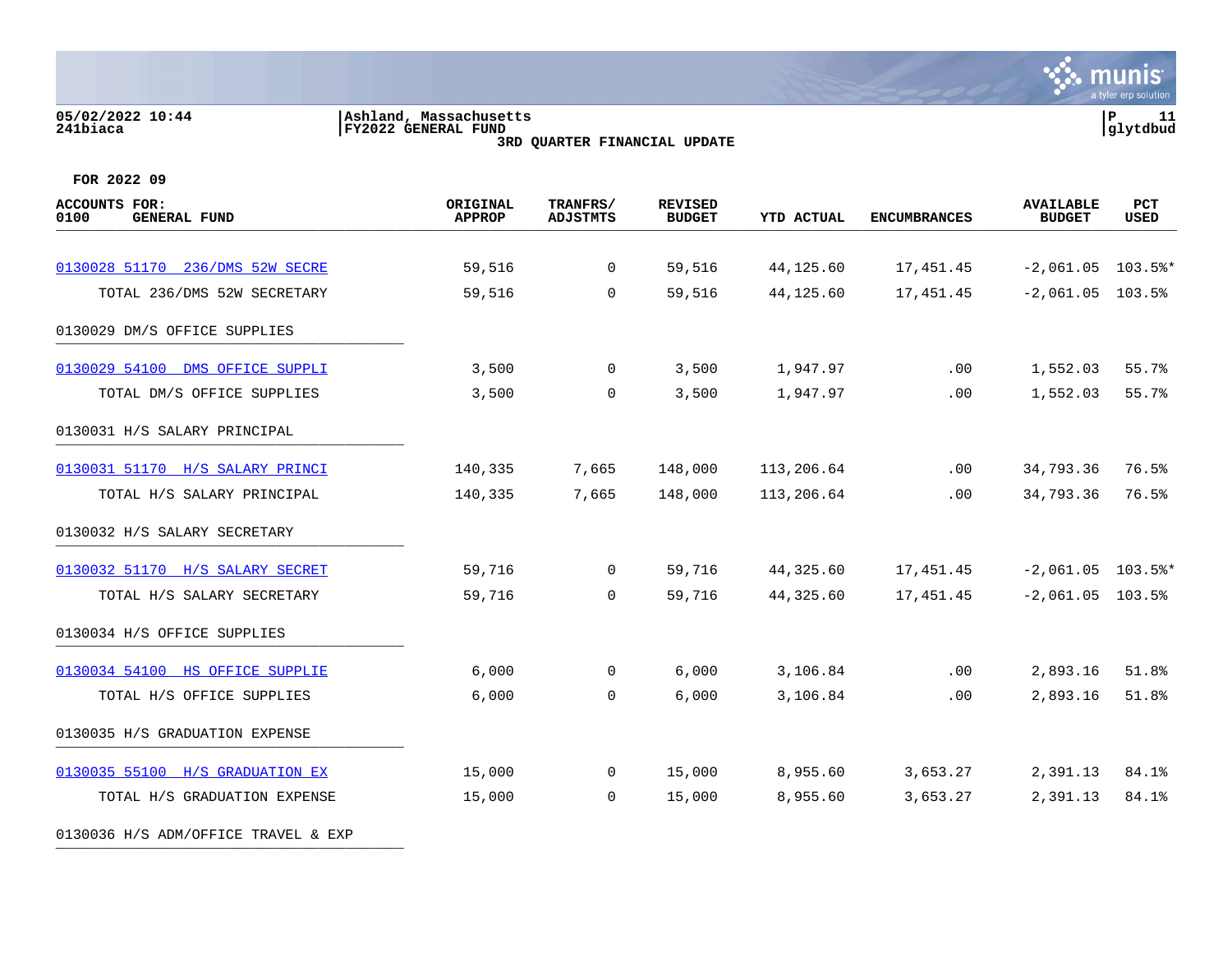# **05/02/2022 10:44 |Ashland, Massachusetts |P 12 241biaca |FY2022 GENERAL FUND |glytdbud**



**3RD QUARTER FINANCIAL UPDATE**

**FOR 2022 09**

| <b>ACCOUNTS FOR:</b><br>0100<br><b>GENERAL FUND</b> | ORIGINAL<br><b>APPROP</b> | TRANFRS/<br><b>ADJSTMTS</b> | <b>REVISED</b><br><b>BUDGET</b> | <b>YTD ACTUAL</b> | <b>ENCUMBRANCES</b> | <b>AVAILABLE</b><br><b>BUDGET</b> | PCT<br>USED |
|-----------------------------------------------------|---------------------------|-----------------------------|---------------------------------|-------------------|---------------------|-----------------------------------|-------------|
|                                                     |                           |                             |                                 |                   |                     |                                   |             |
| 0130036 57170 H/S ADM/OFFICE TR                     | 7,340                     | $\overline{0}$              | 7,340                           | 3,089.52          | 692.40              | 3,558.08                          | 51.5%       |
| TOTAL H/S ADM/OFFICE TRAVEL & EXP                   | 7,340                     | $\mathbf 0$                 | 7,340                           | 3,089.52          | 692.40              | 3,558.08                          | 51.5%       |
| 0130037 H/S ASST SECRETARY                          |                           |                             |                                 |                   |                     |                                   |             |
| 0130037 51170 H/S ASST SECRETAR                     | 24,991                    | -498                        | 24,493                          | 14,928.36         | 9,223.29            | 341.35                            | 98.6%       |
| TOTAL H/S ASST SECRETARY                            | 24,991                    | $-498$                      | 24,493                          | 14,928.36         | 9,223.29            | 341.35                            | 98.6%       |
| 0130038 W/S EXTRACURRICULAR SALARIES                |                           |                             |                                 |                   |                     |                                   |             |
| 0130038 51190 W/S EXTRACURRICUL                     | 2,000                     | $\mathbf 0$                 | 2,000                           | .00               | .00                 | 2,000.00                          | $.0\%$      |
| TOTAL W/S EXTRACURRICULAR SALARIES                  | 2,000                     | $\mathbf 0$                 | 2,000                           | .00               | .00                 | 2,000.00                          | .0%         |
| 0130039 K INSTR SUPPL/UNDISTRIBUTED                 |                           |                             |                                 |                   |                     |                                   |             |
| 0130039 55100 K IS/UNDISTRIBUTE                     | 3,430                     | $\mathbf 0$                 | 3,430                           | 6,392.41          | 8,003.48            | $-10,965.89$ 419.7%*              |             |
| TOTAL K INSTR SUPPL/UNDISTRIBUTED                   | 3,430                     | $\mathbf 0$                 | 3,430                           | 6,392.41          | 8,003.48            | $-10,965.89$ 419.7%               |             |
| 0130040 W/S INSTR SUPPLIES/UNDISTRIBUT              |                           |                             |                                 |                   |                     |                                   |             |
| 0130040 55100 W/S IS/UNDISTRIBU                     | 17,241                    | 0                           | 17,241                          | 13,387.07         | 2,334.59            | 1,519.34                          | 91.2%       |
| TOTAL W/S INSTR SUPPLIES/UNDISTRIBUT                | 17,241                    | $\Omega$                    | 17,241                          | 13,387.07         | 2,334.59            | 1,519.34                          | 91.2%       |
| 0130045 DM/S INSTRUCT SUPPL/UNDISTRIB               |                           |                             |                                 |                   |                     |                                   |             |
| 0130045 55100 DMS IS/UNDISTRIB                      | 21,400                    | 0                           | 21,400                          | 9,002.94          | 363.24              | 12,033.82                         | 43.8%       |
| TOTAL DM/S INSTRUCT SUPPL/UNDISTRIB                 | 21,400                    | $\Omega$                    | 21,400                          | 9,002.94          | 363.24              | 12,033.82                         | 43.8%       |
|                                                     |                           |                             |                                 |                   |                     |                                   |             |

0130046 DM/S INSTRU SUPPLIES/ART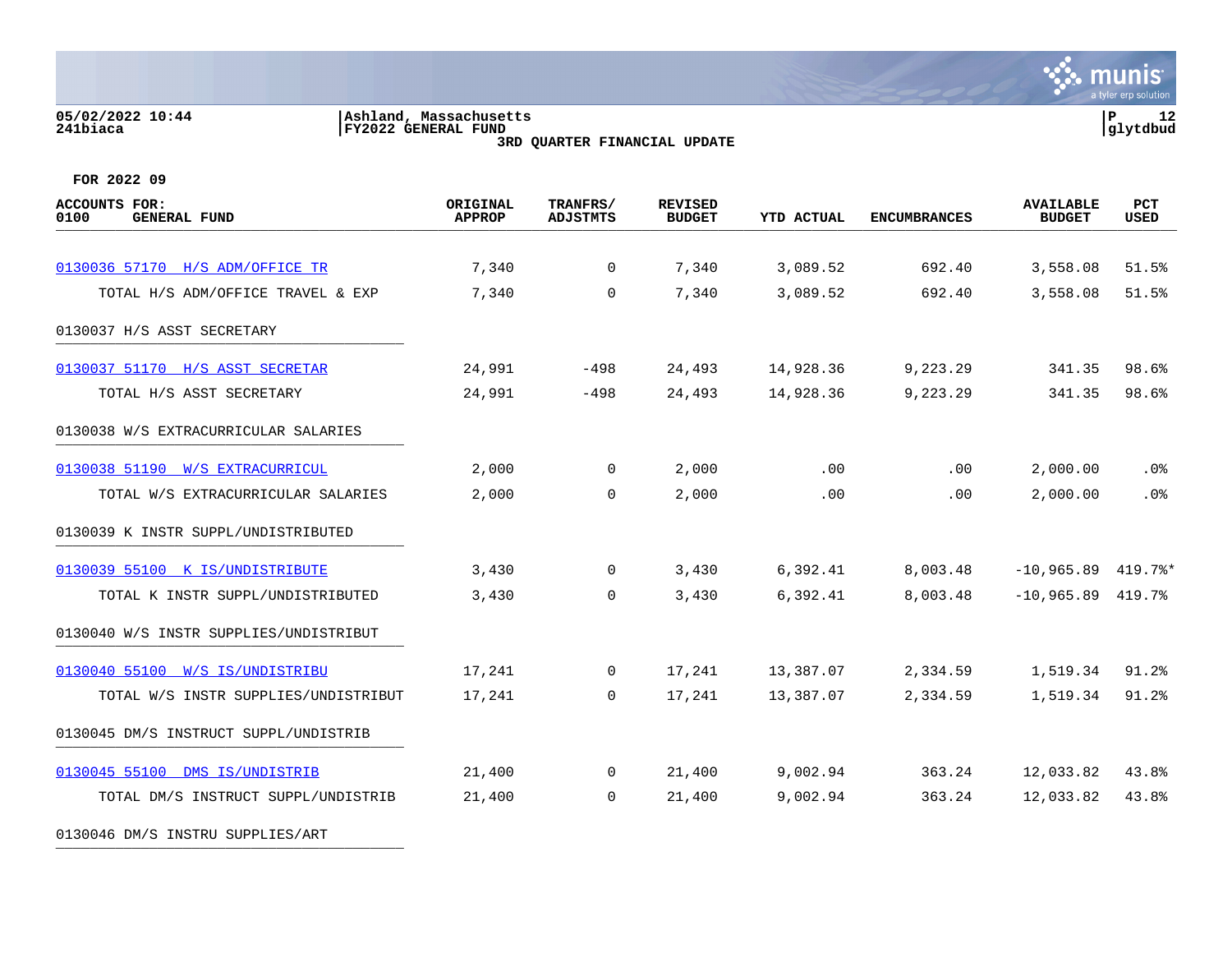#### **05/02/2022 10:44 |Ashland, Massachusetts |P 13 241biaca |FY2022 GENERAL FUND |glytdbud 3RD QUARTER FINANCIAL UPDATE**



**FOR 2022 09**

| <b>ACCOUNTS FOR:</b><br>0100<br><b>GENERAL FUND</b> | ORIGINAL<br><b>APPROP</b> | TRANFRS/<br><b>ADJSTMTS</b> | <b>REVISED</b><br><b>BUDGET</b> | <b>YTD ACTUAL</b> | <b>ENCUMBRANCES</b> | <b>AVAILABLE</b><br><b>BUDGET</b> | <b>PCT</b><br><b>USED</b> |
|-----------------------------------------------------|---------------------------|-----------------------------|---------------------------------|-------------------|---------------------|-----------------------------------|---------------------------|
|                                                     |                           |                             |                                 |                   |                     |                                   |                           |
| 0130046 55100 DM/S IS/ART                           | 1,500                     | $\overline{0}$              | 1,500                           | 1,174.66          | 612.16              |                                   | $-286.82$ 119.1%*         |
| TOTAL DM/S INSTRU SUPPLIES/ART                      | 1,500                     | $\mathbf 0$                 | 1,500                           | 1,174.66          | 612.16              | $-286.82$ 119.1%                  |                           |
| 0130048 DM/S INSTR SUPPL/COMPUTER                   |                           |                             |                                 |                   |                     |                                   |                           |
| 0130048 55100 DMS IS/COMPUTER                       | 0                         | 1,500                       | 1,500                           | 461.00            | .00                 | 1,039.00                          | 30.7%                     |
| TOTAL DM/S INSTR SUPPL/COMPUTER                     | $\mathbf 0$               | 1,500                       | 1,500                           | 461.00            | .00                 | 1,039.00                          | 30.7%                     |
| 0130049 DM/S INSTR SUPPL/5TH GR                     |                           |                             |                                 |                   |                     |                                   |                           |
| 0130049 55100 DMS IS/5TH GR                         | 2,825                     | $\overline{0}$              | 2,825                           | 144.24            | .00                 | 2,680.76                          | 5.1%                      |
| TOTAL DM/S INSTR SUPPL/5TH GR                       | 2,825                     | $\Omega$                    | 2,825                           | 144.24            | .00                 | 2,680.76                          | 5.1%                      |
| 0130055 DM/S INSTR SUPPL/MUSIC INSTRUM              |                           |                             |                                 |                   |                     |                                   |                           |
| 0130055 55100 DMS IS/MUSIC INST                     | 1,000                     | $\overline{0}$              | 1,000                           | $.00 \,$          | $.00 \,$            | 1,000.00                          | $.0\%$                    |
| TOTAL DM/S INSTR SUPPL/MUSIC INSTRUM                | 1,000                     | $\Omega$                    | 1,000                           | .00               | .00                 | 1,000.00                          | .0%                       |
| 0130056 DM/S INSTR SUPPL/MUSIC-CHORUS               |                           |                             |                                 |                   |                     |                                   |                           |
| 0130056 55100 DMS IS/MUS-CHORUS                     | 200                       | $\Omega$                    | 200                             | .00               | .00                 | 200.00                            | .0%                       |
| TOTAL DM/S INSTR SUPPL/MUSIC-CHORUS                 | 200                       | $\Omega$                    | 200                             | .00               | .00                 | 200.00                            | .0%                       |
| 0130057 DM/S INSTR SUPPL/PHYSICAL EDUC              |                           |                             |                                 |                   |                     |                                   |                           |
| 0130057 55100 DMS IS/PHYS ED                        | 1,000                     | $\overline{0}$              | 1,000                           | 430.59            | 290.26              | 279.15                            | 72.1%                     |
| TOTAL DM/S INSTR SUPPL/PHYSICAL EDUC                | 1,000                     | $\overline{0}$              | 1,000                           | 430.59            | 290.26              | 279.15                            | 72.1%                     |
|                                                     |                           |                             |                                 |                   |                     |                                   |                           |

0130058 DM/S INSTR SUPPL/REMEDIAL READ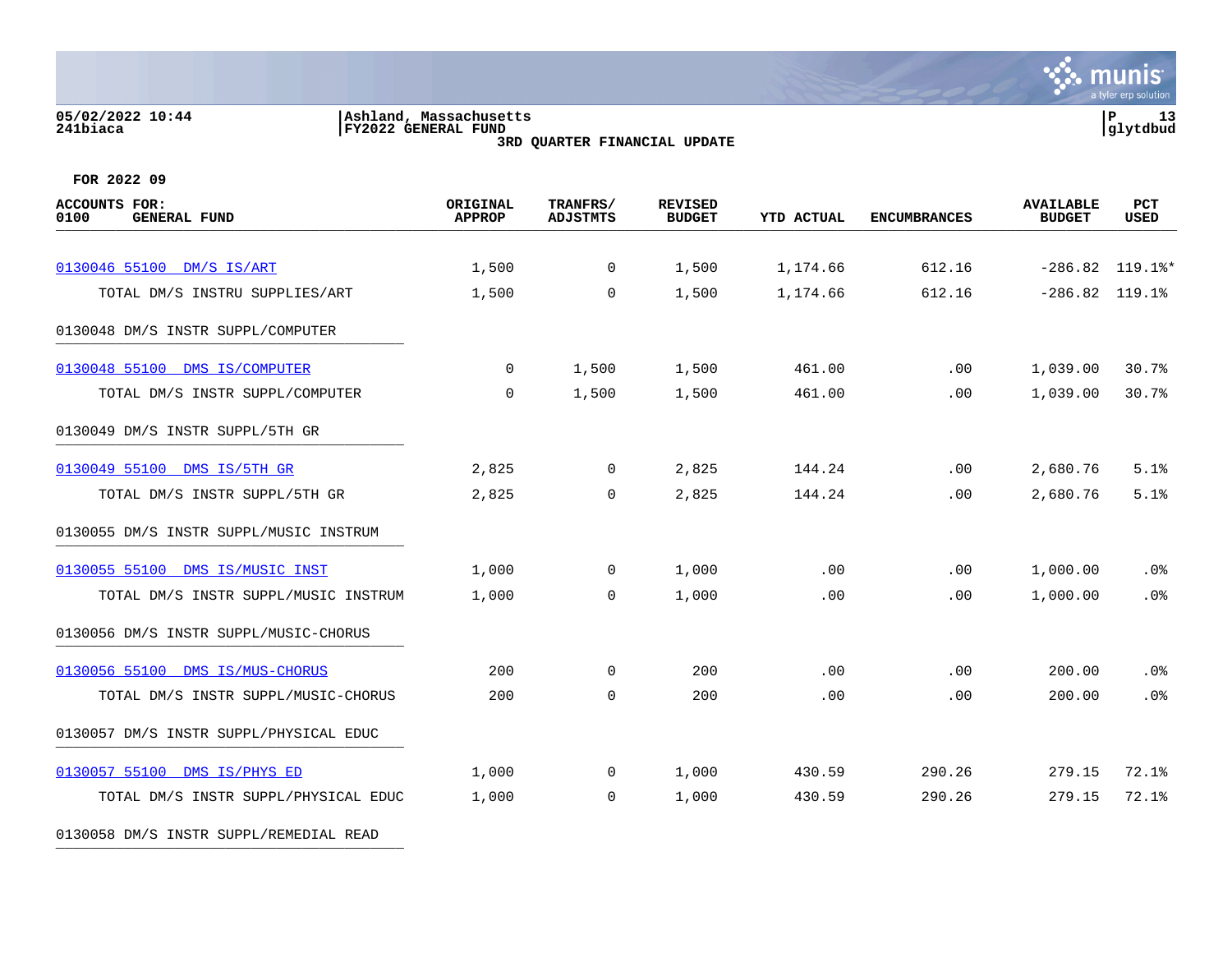## **05/02/2022 10:44 |Ashland, Massachusetts |P 14 241biaca |FY2022 GENERAL FUND |glytdbud**



**3RD QUARTER FINANCIAL UPDATE**

**FOR 2022 09**

| <b>ACCOUNTS FOR:</b><br>0100<br><b>GENERAL FUND</b> | ORIGINAL<br><b>APPROP</b> | TRANFRS/<br><b>ADJSTMTS</b> | <b>REVISED</b><br><b>BUDGET</b> | <b>YTD ACTUAL</b> | <b>ENCUMBRANCES</b> | <b>AVAILABLE</b><br><b>BUDGET</b> | PCT<br><b>USED</b> |
|-----------------------------------------------------|---------------------------|-----------------------------|---------------------------------|-------------------|---------------------|-----------------------------------|--------------------|
|                                                     |                           |                             |                                 |                   |                     |                                   |                    |
| 0130058 55100 DMS IS/REMEDIAL R                     | 1,000                     | $\overline{0}$              | 1,000                           | 673.30            | .00                 | 326.70                            | 67.3%              |
| TOTAL DM/S INSTR SUPPL/REMEDIAL READ                | 1,000                     | $\mathbf 0$                 | 1,000                           | 673.30            | .00                 | 326.70                            | 67.3%              |
| 0130060 DM/S INSTR SUPPL/LANGUAGE ARTS              |                           |                             |                                 |                   |                     |                                   |                    |
| 0130060 55100 DMS IS/LANG ARTS                      | 8,000                     | $\overline{0}$              | 8,000                           | 891.50            | .00                 | 7,108.50                          | 11.1%              |
| TOTAL DM/S INSTR SUPPL/LANGUAGE ARTS                | 8,000                     | $\Omega$                    | 8,000                           | 891.50            | .00                 | 7,108.50                          | 11.1%              |
| 0130061 H/S INST SUPPL/UNDISTRIBUT                  |                           |                             |                                 |                   |                     |                                   |                    |
| 0130061 55100 H/S IS/UNDISTRIBU                     | 12,425                    | $\mathsf{O}$                | 12,425                          | 6,934.84          | 3,512.00            | 1,978.16                          | 84.1%              |
| TOTAL H/S INST SUPPL/UNDISTRIBUT                    | 12,425                    | $\Omega$                    | 12,425                          | 6,934.84          | 3,512.00            | 1,978.16                          | 84.1%              |
| 0130062 H/S IS/ART                                  |                           |                             |                                 |                   |                     |                                   |                    |
| 0130062 55100 H/S IS/ART                            | 4,000                     | $\overline{0}$              | 4,000                           | 4,931.06          | .00                 |                                   | $-931.06$ 123.3%*  |
| TOTAL H/S IS/ART                                    | 4,000                     | $\mathbf 0$                 | 4,000                           | 4,931.06          | .00                 | $-931.06$ 123.3%                  |                    |
| 0130064 H/S IS/ENGLISH                              |                           |                             |                                 |                   |                     |                                   |                    |
| 0130064 55100 H/S IS/ENGLISH                        | 750                       | $\mathbf 0$                 | 750                             | 400.67            | .00                 | 349.33                            | 53.4%              |
| TOTAL H/S IS/ENGLISH                                | 750                       | $\mathbf 0$                 | 750                             | 400.67            | .00                 | 349.33                            | 53.4%              |
| 0130066 H/S IS/WORLD LANGUAGE                       |                           |                             |                                 |                   |                     |                                   |                    |
| 0130066 55100 H/S IS/WORLD LANG                     | 750                       | 0                           | 750                             | 413.48            | 75.00               | 261.52                            | 65.1%              |
| TOTAL H/S IS/WORLD LANGUAGE                         | 750                       | 0                           | 750                             | 413.48            | 75.00               | 261.52                            | 65.1%              |
|                                                     |                           |                             |                                 |                   |                     |                                   |                    |

0130067 H/S IS/INDUST TECH \_\_\_\_\_\_\_\_\_\_\_\_\_\_\_\_\_\_\_\_\_\_\_\_\_\_\_\_\_\_\_\_\_\_\_\_\_\_\_\_\_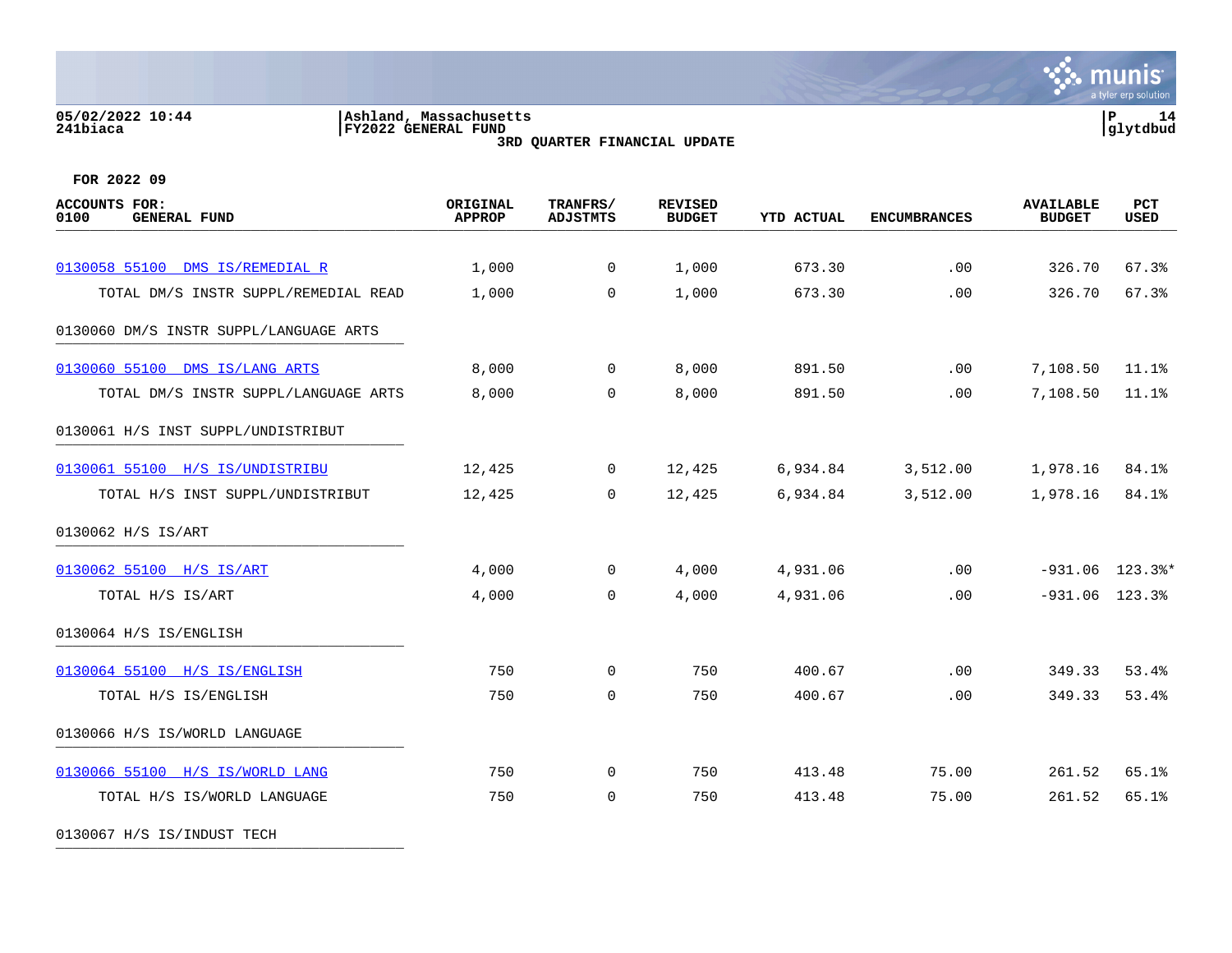#### **05/02/2022 10:44 |Ashland, Massachusetts |P 15 241biaca |FY2022 GENERAL FUND |glytdbud 3RD QUARTER FINANCIAL UPDATE**



| ACCOUNTS FOR:<br>0100<br><b>GENERAL FUND</b> | ORIGINAL<br><b>APPROP</b> | TRANFRS/<br><b>ADJSTMTS</b> | <b>REVISED</b><br><b>BUDGET</b> | <b>YTD ACTUAL</b> | <b>ENCUMBRANCES</b> | <b>AVAILABLE</b><br><b>BUDGET</b> | PCT<br><b>USED</b> |
|----------------------------------------------|---------------------------|-----------------------------|---------------------------------|-------------------|---------------------|-----------------------------------|--------------------|
|                                              |                           |                             |                                 |                   |                     |                                   |                    |
| 0130067 55100 H/S IS/INDUST TEC              | 2,000                     | $\mathbf 0$                 | 2,000                           | 2,322.53          | 214.50              |                                   | $-537.03$ 126.9%*  |
| TOTAL H/S IS/INDUST TECH                     | 2,000                     | $\mathbf 0$                 | 2,000                           | 2,322.53          | 214.50              | $-537.03$ 126.9%                  |                    |
| 0130068 H/S IS/MATH                          |                           |                             |                                 |                   |                     |                                   |                    |
| 0130068 55100 H/S IS/MATH                    | 500                       | $\mathbf 0$                 | 500                             | 294.21            | .00                 | 205.79                            | 58.8%              |
| TOTAL H/S IS/MATH                            | 500                       | $\mathbf 0$                 | 500                             | 294.21            | .00                 | 205.79                            | 58.8%              |
| 0130070 H/S IS/CHORUS                        |                           |                             |                                 |                   |                     |                                   |                    |
| 0130070 55100 H/S IS/CHORUS                  | 2,750                     | $\overline{0}$              | 2,750                           | 3,087.87          | 2,670.73            | $-3,008.60$ 209.4%*               |                    |
| TOTAL H/S IS/CHORUS                          | 2,750                     | 0                           | 2,750                           | 3,087.87          | 2,670.73            | $-3,008.60$ 209.4%                |                    |
| 0130071 H/S IS/PHYS EDUCAT                   |                           |                             |                                 |                   |                     |                                   |                    |
| 0130071 55100 H/S IS/PHYS EDUCA              | 1,000                     | $\overline{0}$              | 1,000                           | 1,973.13          | .00                 |                                   | $-973.13$ 197.3%*  |
| TOTAL H/S IS/PHYS EDUCAT                     | 1,000                     | $\mathbf 0$                 | 1,000                           | 1,973.13          | .00                 | $-973.13$ 197.3%                  |                    |
| 0130072 H/S IS/SCIENCE                       |                           |                             |                                 |                   |                     |                                   |                    |
| 0130072 55100 H/S IS/SCIENCE                 | 7,550                     | $\mathbf 0$                 | 7,550                           | 4,578.06          | 712.65              | 2,259.29                          | 70.1%              |
| TOTAL H/S IS/SCIENCE                         | 7,550                     | $\mathbf 0$                 | 7,550                           | 4,578.06          | 712.65              | 2,259.29                          | 70.1%              |
| 0130073 H/S IS/SOCIAL STUDIES                |                           |                             |                                 |                   |                     |                                   |                    |
| 0130073 55100 H/S IS/SOCIAL STU              | 1,000                     | $\overline{0}$              | 1,000                           | 669.59            | 15.31               | 315.10                            | 68.5%              |
| TOTAL H/S IS/SOCIAL STUDIES                  | 1,000                     | $\mathbf 0$                 | 1,000                           | 669.59            | 15.31               | 315.10                            | 68.5%              |
| 0130075 C/O TECHNOLOGY SUPPLIES              |                           |                             |                                 |                   |                     |                                   |                    |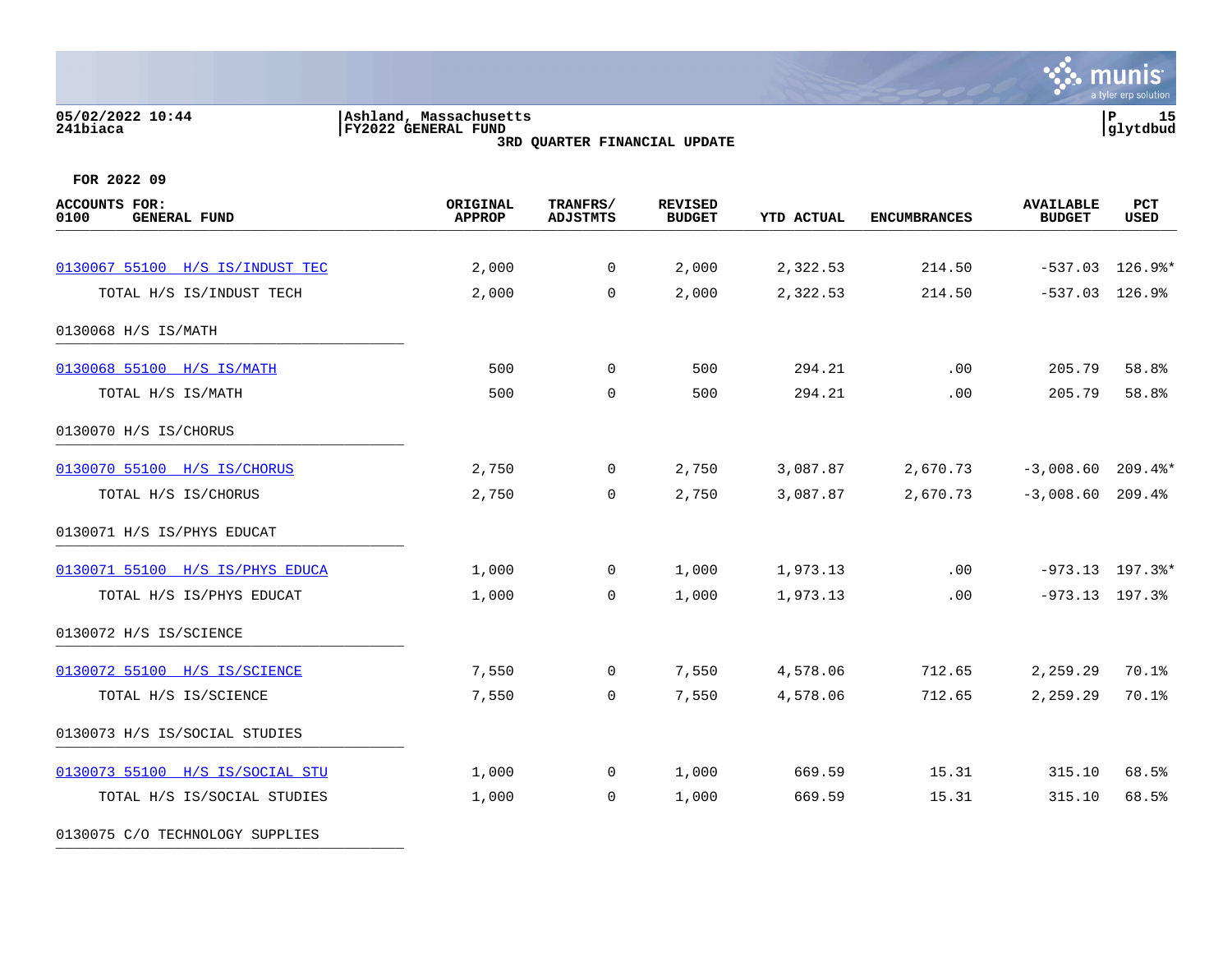## **05/02/2022 10:44 |Ashland, Massachusetts |P 16 241biaca |FY2022 GENERAL FUND |glytdbud**



**3RD QUARTER FINANCIAL UPDATE**

| <b>ACCOUNTS FOR:</b><br>0100<br><b>GENERAL FUND</b> | ORIGINAL<br><b>APPROP</b> | TRANFRS/<br><b>ADJSTMTS</b> | <b>REVISED</b><br><b>BUDGET</b> | <b>YTD ACTUAL</b> | <b>ENCUMBRANCES</b> | <b>AVAILABLE</b><br><b>BUDGET</b> | PCT<br><b>USED</b> |
|-----------------------------------------------------|---------------------------|-----------------------------|---------------------------------|-------------------|---------------------|-----------------------------------|--------------------|
|                                                     |                           |                             |                                 |                   |                     |                                   |                    |
| 0130075 54100 C/O TECHNOLOGY SU                     | $\mathbf 0$               | $\mathbf 0$                 | 0                               | 323.35            | .00                 | $-323.35$                         | $100.0$ $\ast$     |
| TOTAL C/O TECHNOLOGY SUPPLIES                       | 0                         | $\mathbf 0$                 | $\mathbf 0$                     | 323.35            | .00                 | $-323.35$ 100.0%                  |                    |
| 0130076 PROF DEV/CONTRACTED SERVICES                |                           |                             |                                 |                   |                     |                                   |                    |
| 0130076 53910 PROF DEV/CONTRACT                     | 46,000                    | $\mathbf 0$                 | 46,000                          | 35,600.00         | 9,050.00            | 1,350.00                          | 97.1%              |
| TOTAL PROF DEV/CONTRACTED SERVICES                  | 46,000                    | $\Omega$                    | 46,000                          | 35,600.00         | 9,050.00            | 1,350.00                          | 97.1%              |
| 0130077 C/O TRAVEL & CONF                           |                           |                             |                                 |                   |                     |                                   |                    |
| 0130077 57170 C/O TRAVEL & CONF                     | 2,850                     | $\mathbf 0$                 | 2,850                           | .00               | .00                 | 2,850.00                          | .0 <sub>8</sub>    |
| TOTAL C/O TRAVEL & CONF                             | 2,850                     | 0                           | 2,850                           | .00               | .00                 | 2,850.00                          | .0%                |
| 0130079 S/W COMPUTER SERVICES                       |                           |                             |                                 |                   |                     |                                   |                    |
| 0130079 53910 S/W COMPUTER SERV                     | 30,600                    | $\mathbf 0$                 | 30,600                          | .00               | .00                 | 30,600.00                         | .0%                |
| TOTAL S/W COMPUTER SERVICES                         | 30,600                    | $\Omega$                    | 30,600                          | .00               | .00                 | 30,600.00                         | .0%                |
| 0130080 K TEACH SALARIES                            |                           |                             |                                 |                   |                     |                                   |                    |
| 0130080 51170 K TEACHER SALARIE                     | 857,177                   | $-207,791$                  | 649,386                         | 414,371.71        | 247, 417.30         | $-12,403.01$ 101.9%*              |                    |
| TOTAL K TEACH SALARIES                              | 857,177                   | $-207,791$                  | 649,386                         | 414, 371. 71      | 247,417.30          | $-12,403.01$ 101.9%               |                    |
| 0130081 K PO SUBS TEACHER SALS                      |                           |                             |                                 |                   |                     |                                   |                    |
| 0130081 51170 K PO SUBS TEACHER                     | 5,000                     | 0                           | 5,000                           | .00               | .00                 | 5,000.00                          | .0%                |
| TOTAL K PO SUBS TEACHER SALS                        | 5,000                     | $\mathbf 0$                 | 5,000                           | .00               | .00.                | 5,000.00                          | .0 <sub>8</sub>    |
| 0130082 WS KINDERGARTEN ESP SALS                    |                           |                             |                                 |                   |                     |                                   |                    |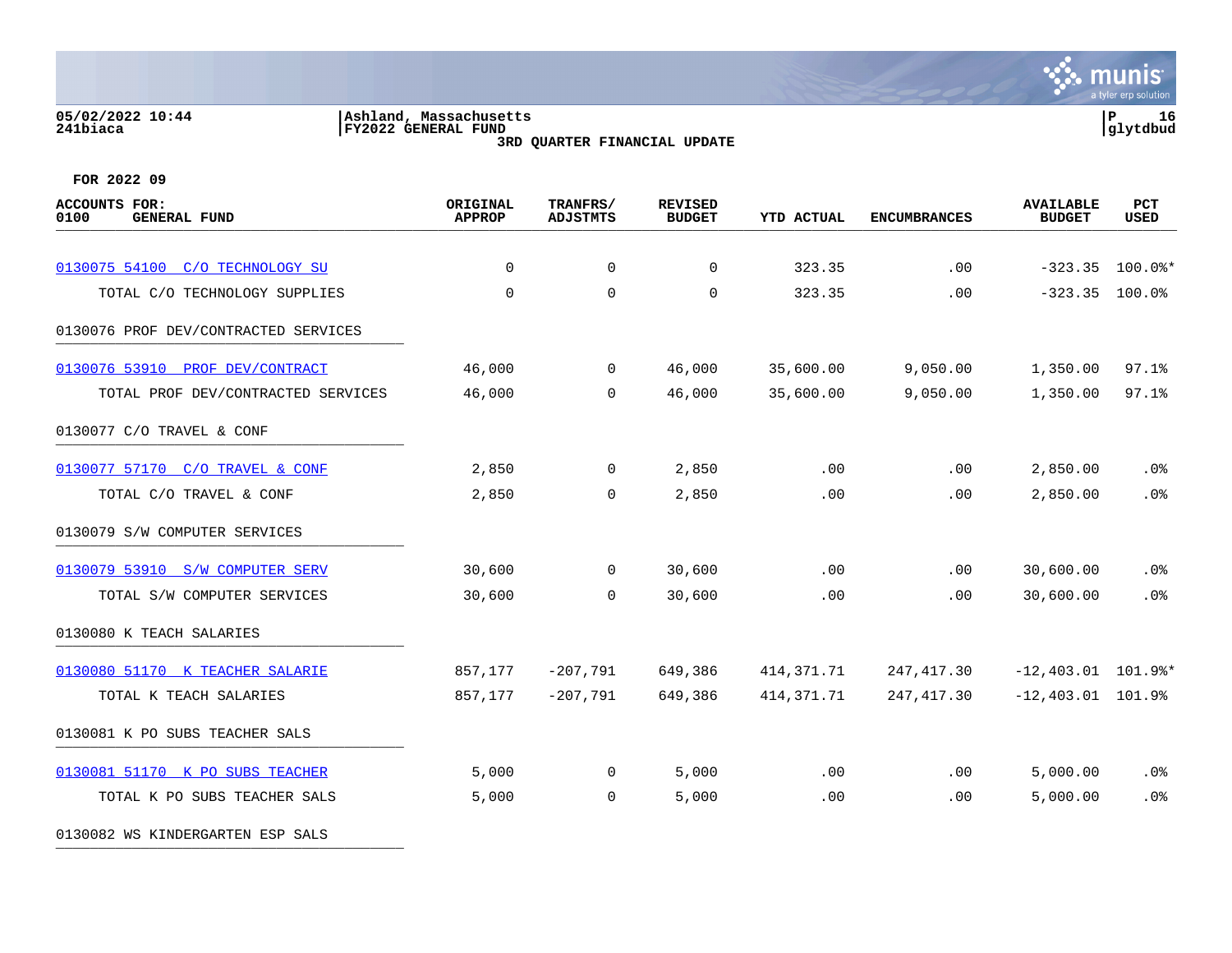**05/02/2022 10:44 |Ashland, Massachusetts |P 17 241biaca |FY2022 GENERAL FUND |glytdbud 3RD QUARTER FINANCIAL UPDATE FOR 2022 09 ACCOUNTS FOR: ORIGINAL TRANFRS/ REVISED AVAILABLE PCT 0100 GENERAL FUND APPROP ADJSTMTS BUDGET YTD ACTUAL ENCUMBRANCES BUDGET USED** arrive demension code and the second code of the condition of the code of the condition of the code of the code of the code of the code of the code of the code of the code of the code of the code of the code of the code of [0130082 51170 WS KINDERGARTEN E](https://yvwlndash063.tylertech.com/sites/mu0241/LIVE/_layouts/15/DashboardMunisV6.3/PassThru.aspx?-E=EkorLCA6oh7A2lP2B1AZxAcoakEWTeQwRyc6F8xQUtSKcdHfJFYT6GdW8x2HlZ8S&) 266,285 -3,127 263,158 166,153.53 99,195.34 -2,190.87 100.8%\* TOTAL WS KINDERGARTEN ESP SALS 266,285 -3,127 263,158 166,153.53 99,195.34 -2,190.87 100.8% 0130083 DM/S SALARIES TEACHERS [0130083 51170 DM/S SALARIES TEA](https://yvwlndash063.tylertech.com/sites/mu0241/LIVE/_layouts/15/DashboardMunisV6.3/PassThru.aspx?-E=oW3T6pgOt6z9h2NCvpdlKQJdwyddQB3nqIzulnn1VncOWZ53JKYRCabp02qEcuAa&) 2,801,810 -78,360 2,723,450 1,658,575.29 1,039,826.66 25,048.05 99.1% TOTAL DM/S SALARIES TEACHERS 2,801,810 -78,360 2,723,450 1,658,575.29 1,039,826.66 25,048.05 99.1% 0130084 DM/S PO SUB TEACHERS SALS [0130084 51170 DM/S PO SUB TEACH](https://yvwlndash063.tylertech.com/sites/mu0241/LIVE/_layouts/15/DashboardMunisV6.3/PassThru.aspx?-E=c0oG3PPfd6J2MG04ja3CFf4z2fa6kDcINF%2BdP5Lc0Goqg2GHyJdeDnEatOqm9NV4&) 18,000 0 18,000 7,843.50 .00 10,156.50 43.6% TOTAL DM/S PO SUB TEACHERS SALS 18,000 0 18,000 7,843.50 .00 10,156.50 43.6% 0130085 DM/S EXTRACURRICULAR SALARIES [0130085 51190 DM/S EXTRACURRICU](https://yvwlndash063.tylertech.com/sites/mu0241/LIVE/_layouts/15/DashboardMunisV6.3/PassThru.aspx?-E=/NtJ9l4VK2Wb4pDGSLWpOI2ShyMAnZLGsW/Kli86GyHOW5fGFnT69DmLW9ujnV13&) 4,000 0 4,000 764.50 1,529.00 1,706.50 57.3% TOTAL DM/S EXTRACURRICULAR SALARIES 4,000 0 4,000 764.50 1,529.00 1,706.50 57.3%

munis a tyler erp solutior

0130087 DM/S INSTR SUPP/HEALTH CURRICU

[0130087 55100 DMS IS/HEALTH CUR](https://yvwlndash063.tylertech.com/sites/mu0241/LIVE/_layouts/15/DashboardMunisV6.3/PassThru.aspx?-E=ZY7k1I3RpBzRDF0tNycCtzpzO3/t%2BbvcobxmbFl99RBcrvqDxEklbVE%2B4HrfG7/v&) 100 0 100 149.00 .00 -49.00 149.0%\* TOTAL DM/S INSTR SUPP/HEALTH CURRICU 100 0 100 149.00 .00 -49.00 149.0% 0130088 H/S SALARIES TEACHERS [0130088 51170 H/S SALARIES TEAC](https://yvwlndash063.tylertech.com/sites/mu0241/LIVE/_layouts/15/DashboardMunisV6.3/PassThru.aspx?-E=eCxtAc2vi%2B8ZbmQhXBiarAWsMzLLjKUtIk6hI0eF7Y3L7m6ovZOiQTQuiJHqMuYM&) 4,413,024 -54,245 4,358,779 2,721,092.59 1,731,188,46 -93,502.05 102.1<sup>\*</sup>\* TOTAL H/S SALARIES TEACHERS 4,413,024 -54,245 4,358,779 2,721,092.59 1,731,188.46 -93,502.05 102.1% 0130089 H/S PO SUB TEACHERS SALS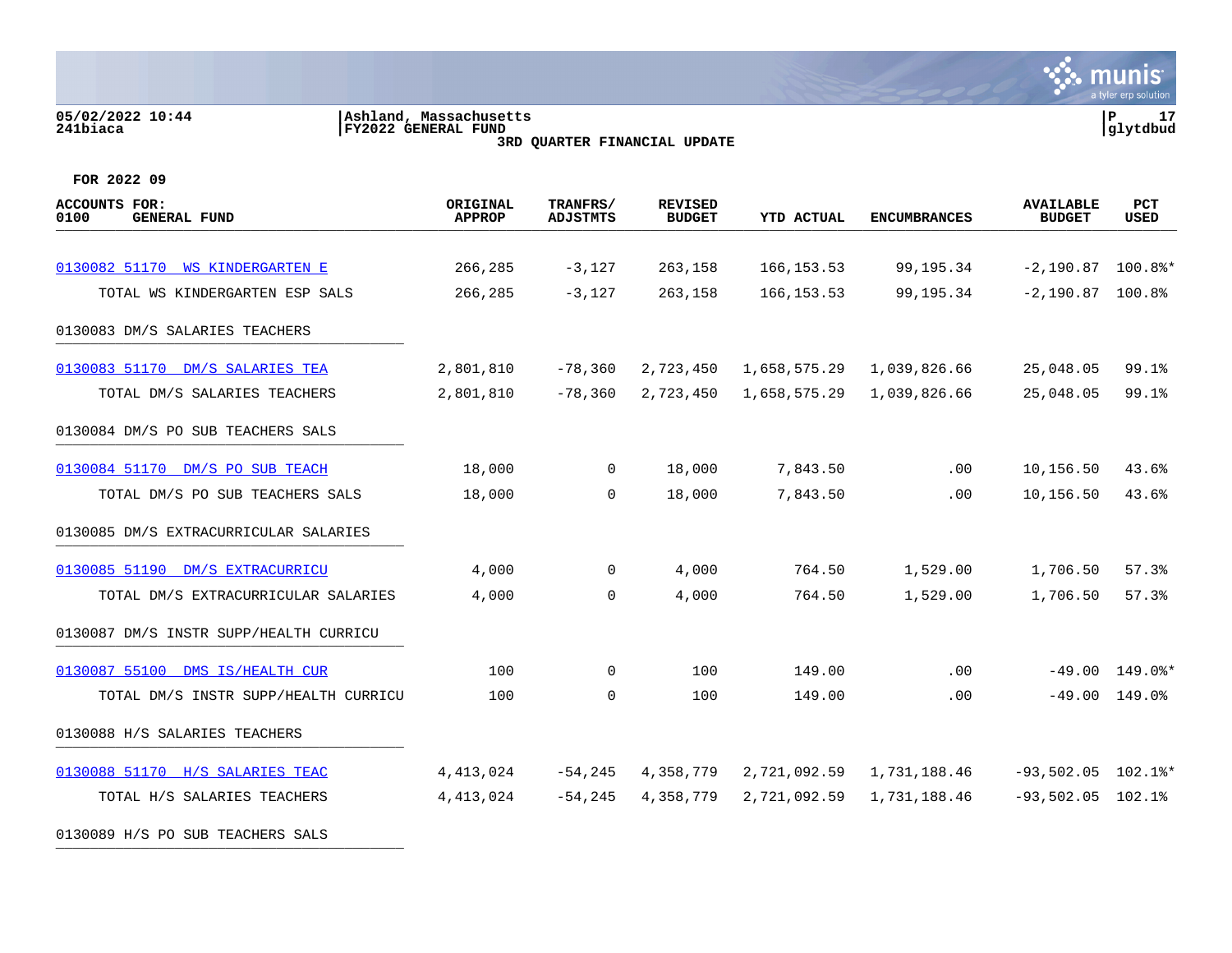#### **05/02/2022 10:44 |Ashland, Massachusetts |P 18 241biaca |FY2022 GENERAL FUND |glytdbud 3RD QUARTER FINANCIAL UPDATE**



**FOR 2022 09**

0130104 DM/S LIBRARY BOOKS/SUPPLIES

| <b>ACCOUNTS FOR:</b><br>0100<br><b>GENERAL FUND</b> | ORIGINAL<br><b>APPROP</b> | TRANFRS/<br><b>ADJSTMTS</b> | <b>REVISED</b><br><b>BUDGET</b> | <b>YTD ACTUAL</b> | <b>ENCUMBRANCES</b> | <b>AVAILABLE</b><br><b>BUDGET</b> | <b>PCT</b><br><b>USED</b>   |
|-----------------------------------------------------|---------------------------|-----------------------------|---------------------------------|-------------------|---------------------|-----------------------------------|-----------------------------|
|                                                     |                           |                             |                                 |                   |                     |                                   |                             |
| 0130089 51170 H/S PO SUB TEACHE                     | 20,000                    | $\overline{0}$              | 20,000                          | 12,491.96         | .00                 | 7,508.04                          | 62.5%                       |
| TOTAL H/S PO SUB TEACHERS SALS                      | 20,000                    | $\Omega$                    | 20,000                          | 12,491.96         | .00                 | 7,508.04                          | 62.5%                       |
| 0130090 H/S ELL INSTRUCT SPECIALIST SA              |                           |                             |                                 |                   |                     |                                   |                             |
| 0130090 51170 H/S ELL INSTRUCT                      | 98,094                    | $\overline{0}$              | 98,094                          | 60,365.60         | 37,728.50           |                                   | $-.10$ $100.0$ <sup>*</sup> |
| TOTAL H/S ELL INSTRUCT SPECIALIST SA                | 98,094                    | $\Omega$                    | 98,094                          | 60,365.60         | 37,728.50           | $-.10$                            | 100.0%                      |
| 0130091 W/S TEACHER SALARIES                        |                           |                             |                                 |                   |                     |                                   |                             |
| 0130091 51170 W/S TEACHER SALAR                     | 2,060,721                 | 11,158                      | 2,071,879                       | 1,320,306.41      | 832,710.45          | $-81, 137.86$ 103.9%*             |                             |
| TOTAL W/S TEACHER SALARIES                          | 2,060,721                 | 11,158                      | 2,071,879                       | 1,320,306.41      | 832,710.45          | $-81, 137.86$ 103.9%              |                             |
| 0130094 DM/S TEXTBOOKS                              |                           |                             |                                 |                   |                     |                                   |                             |
| 0130094 55100 DMS TEXTBOOKS                         | 7,000                     | $\overline{0}$              | 7,000                           | .00               | .00                 | 7,000.00                          | .0%                         |
| TOTAL DM/S TEXTBOOKS                                | 7,000                     | $\overline{0}$              | 7,000                           | .00               | .00                 | 7,000.00                          | .0%                         |
| 0130099 W/S PO SUBS TEACHER SALS                    |                           |                             |                                 |                   |                     |                                   |                             |
| 0130099 51170 W/S PO SUBS TEACH                     | 20,000                    | $\overline{0}$              | 20,000                          | 10,187.10         | .00                 | 9,812.90                          | 50.9%                       |
| TOTAL W/S PO SUBS TEACHER SALS                      | 20,000                    | $\mathbf 0$                 | 20,000                          | 10,187.10         | .00                 | 9,812.90                          | 50.9%                       |
| 0130101 W/S LIBRARY BOOKS & SUPPLIES                |                           |                             |                                 |                   |                     |                                   |                             |
| 0130101 55100 W/S LIBRARY BKS/S                     | 1,700                     | $\overline{0}$              | 1,700                           | 44.32             | $.00 \,$            | 1,655.68                          | 2.6%                        |
| TOTAL W/S LIBRARY BOOKS & SUPPLIES                  | 1,700                     | $\overline{0}$              | 1,700                           | 44.32             | .00                 | 1,655.68                          | 2.6%                        |
|                                                     |                           |                             |                                 |                   |                     |                                   |                             |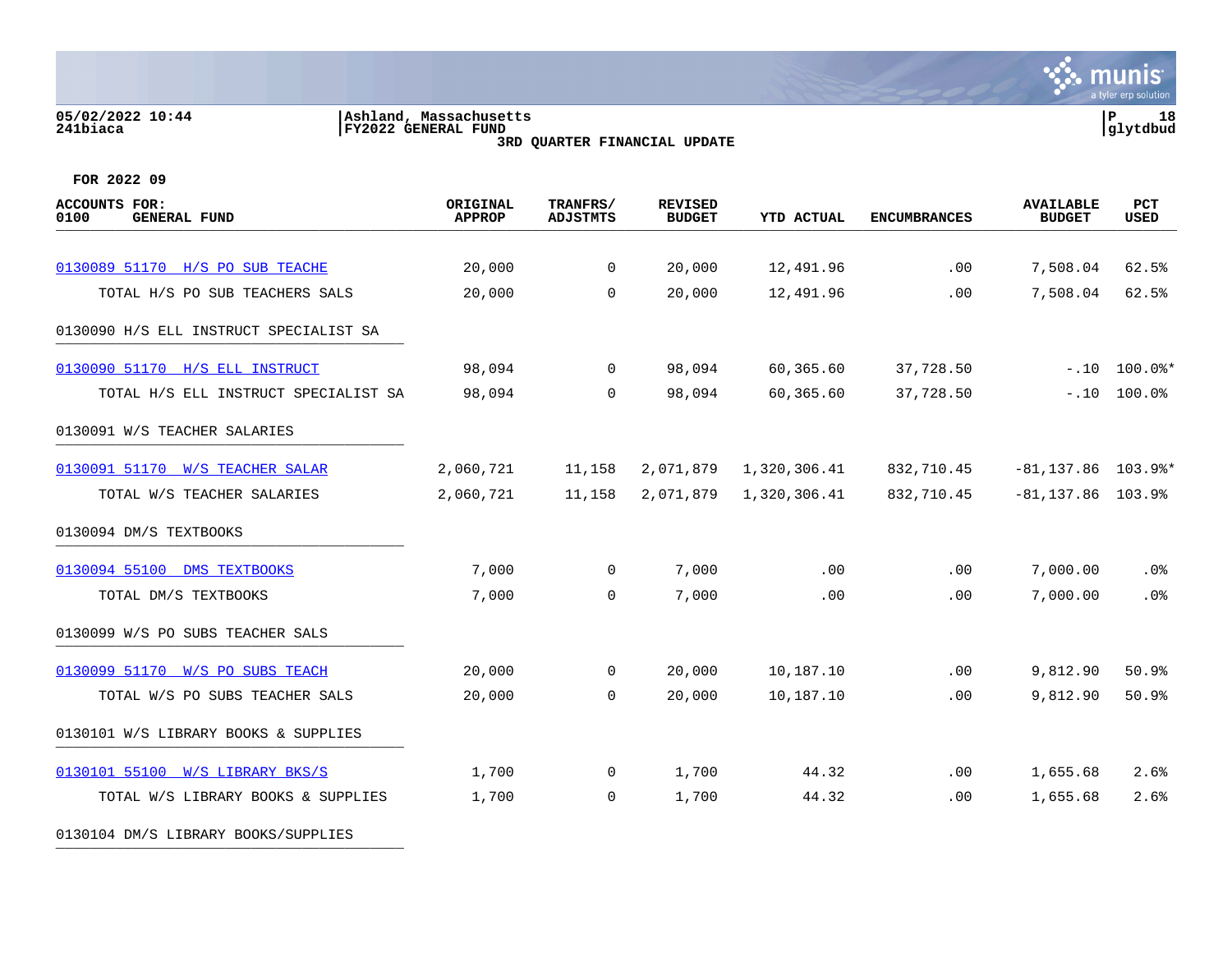#### **05/02/2022 10:44 |Ashland, Massachusetts |P 19 241biaca |FY2022 GENERAL FUND |glytdbud 3RD QUARTER FINANCIAL UPDATE**



| ACCOUNTS FOR:<br>0100<br><b>GENERAL FUND</b> | ORIGINAL<br><b>APPROP</b> | TRANFRS/<br><b>ADJSTMTS</b> | <b>REVISED</b><br><b>BUDGET</b> | <b>YTD ACTUAL</b> | <b>ENCUMBRANCES</b> | <b>AVAILABLE</b><br><b>BUDGET</b> | PCT<br><b>USED</b>         |
|----------------------------------------------|---------------------------|-----------------------------|---------------------------------|-------------------|---------------------|-----------------------------------|----------------------------|
|                                              |                           |                             |                                 |                   |                     |                                   |                            |
| 0130104 55100 DMS LIBR BKS/SUPP              | 2,050                     | $\mathbf{0}$                | 2,050                           | 572.00            | 847.28              | 630.72                            | 69.2%                      |
| TOTAL DM/S LIBRARY BOOKS/SUPPLIES            | 2,050                     | $\overline{0}$              | 2,050                           | 572.00            | 847.28              | 630.72                            | 69.2%                      |
| 0130105 H/S SALARY LIBRARIAN                 |                           |                             |                                 |                   |                     |                                   |                            |
| 0130105 51170 H/S SALARY LIBRAR              | 102,273                   | $\overline{0}$              | 102,273                         | 63,514.08         | 38,758.80           |                                   | $.12$ $100.0$ <sup>2</sup> |
| TOTAL H/S SALARY LIBRARIAN                   | 102,273                   | $\Omega$                    | 102,273                         | 63,514.08         | 38,758.80           |                                   | $.12 \quad 100.0$ %        |
| 0130107 H/S LIBR BOOKS/SUPPLIES              |                           |                             |                                 |                   |                     |                                   |                            |
| 0130107 55100 H/S LIBRARY BKS/S              | 7,000                     | $\overline{0}$              | 7,000                           | 2,627.44          | 4,372.56            | $.00 \,$                          | 100.0%                     |
| TOTAL H/S LIBR BOOKS/SUPPLIES                | 7,000                     | $\mathbf 0$                 | 7,000                           | 2,627.44          | 4,372.56            | .00                               | 100.0%                     |
| 0130114 DM/S SALARY MCAS TUTORS              |                           |                             |                                 |                   |                     |                                   |                            |
| 0130114 51170 DM/S SALARY MCAS               | 1,600                     | $\overline{0}$              | 1,600                           | .00               | .00                 | 1,600.00                          | $.0\%$                     |
| TOTAL DM/S SALARY MCAS TUTORS                | 1,600                     | $\overline{0}$              | 1,600                           | .00               | .00                 | 1,600.00                          | . 0%                       |
| 0130118 W/S SALARY GUIDANCE COUNSELOR        |                           |                             |                                 |                   |                     |                                   |                            |
| 0130118 51170 W/S SALARY GUIDAN              | 194,094                   | $-36,571$                   | 157,523                         | 88,896.23         | 72,219.60           | $-3,592.83$ 102.3%*               |                            |
| TOTAL W/S SALARY GUIDANCE COUNSELOR          | 194,094                   | $-36,571$                   | 157,523                         | 88,896.23         | 72,219.60           | $-3,592.83$ 102.3%                |                            |
| 0130123 DM/S SALARY GUIDANCE COUNSELOR       |                           |                             |                                 |                   |                     |                                   |                            |
| 0130123 51170 DM/S SALARY GUIDA              | 294,700                   | -42,844                     | 251,856                         | 205,795.45        | 99,281.23           | $-53, 220.68$ 121.1%*             |                            |
| TOTAL DM/S SALARY GUIDANCE COUNSELOR         | 294,700                   | $-42,844$                   | 251,856                         | 205,795.45        | 99,281.23           | $-53,220.68$ 121.1%               |                            |
| 0130124 DM/S SALARY GUIDANCE SECRETARY       |                           |                             |                                 |                   |                     |                                   |                            |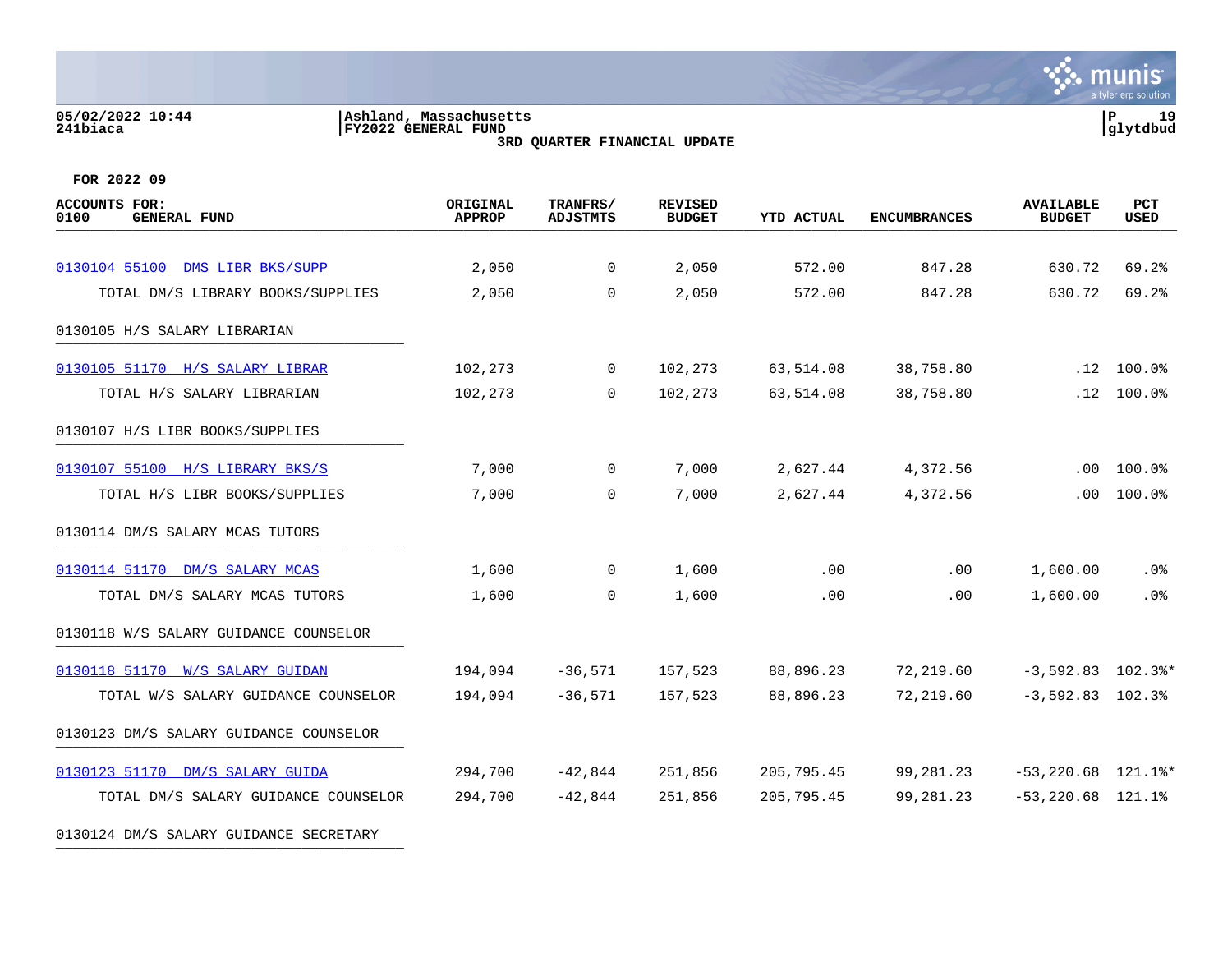#### **05/02/2022 10:44 |Ashland, Massachusetts |P 20 241biaca |FY2022 GENERAL FUND |glytdbud 3RD QUARTER FINANCIAL UPDATE**



| ACCOUNTS FOR:<br>0100<br><b>GENERAL FUND</b> | ORIGINAL<br><b>APPROP</b> | TRANFRS/<br><b>ADJSTMTS</b> | <b>REVISED</b><br><b>BUDGET</b> | <b>YTD ACTUAL</b> | <b>ENCUMBRANCES</b> | <b>AVAILABLE</b><br><b>BUDGET</b> | PCT<br><b>USED</b>  |
|----------------------------------------------|---------------------------|-----------------------------|---------------------------------|-------------------|---------------------|-----------------------------------|---------------------|
|                                              |                           |                             |                                 |                   |                     |                                   |                     |
| 0130124 51170 DM/S SALARY GUIDA              | 50,410                    | $\overline{0}$              | 50,410                          | 32,491.14         | 12,877.75           | 5,041.11                          | $90.0$ <sup>8</sup> |
| TOTAL DM/S SALARY GUIDANCE SECRETARY         | 50,410                    | 0                           | 50,410                          | 32,491.14         | 12,877.75           | 5,041.11                          | $90.0$ <sup>8</sup> |
| 0130125 DM/S GUIDANCE SUPPLIES               |                           |                             |                                 |                   |                     |                                   |                     |
| 0130125 55100 DMS GUIDANCE SUPP              | 600                       | $\overline{0}$              | 600                             | .00               | .00                 | 600.00                            | $.0\%$              |
| TOTAL DM/S GUIDANCE SUPPLIES                 | 600                       | $\mathbf 0$                 | 600                             | .00               | .00                 | 600.00                            | .0%                 |
| 0130126 H/S SALARY GUIDANCE COUNSELORS       |                           |                             |                                 |                   |                     |                                   |                     |
| 0130126 51170 H/S SALARY GUIDAN              | 365,421                   | 43                          | 365,464                         | 225,100.46        | 133,689.60          | 6,673.94                          | 98.2%               |
| TOTAL H/S SALARY GUIDANCE COUNSELORS         | 365,421                   | 43                          | 365,464                         | 225,100.46        | 133,689.60          | 6,673.94                          | 98.2%               |
| 0130127 H/S SALARY GUIDANCE SECRETARY        |                           |                             |                                 |                   |                     |                                   |                     |
| 0130127 51170 H/S SALARY GUIDAN              | 39,683                    | 2,812                       | 42,495                          | 26,150.72         | 16,344.20           | .08                               | 100.0%              |
| TOTAL H/S SALARY GUIDANCE SECRETARY          | 39,683                    | 2,812                       | 42,495                          | 26,150.72         | 16,344.20           | .08                               | 100.0%              |
| 0130128 H/S GUIDANCE SUPPLIES                |                           |                             |                                 |                   |                     |                                   |                     |
| 0130128 55100 H/S GUIDANCE SUPP              | 750                       | 0                           | 750                             | 164.64            | 273.25              | 312.11                            | 58.4%               |
| TOTAL H/S GUIDANCE SUPPLIES                  | 750                       | $\mathbf 0$                 | 750                             | 164.64            | 273.25              | 312.11                            | 58.4%               |
| 0130130 K SALARY NURSE                       |                           |                             |                                 |                   |                     |                                   |                     |
| 0130130 51190 K SALARY NURSE                 | 138,518                   | 45                          | 138,563                         | 88,880.28         | 52,485.72           | $-2,803.00$ 102.0%*               |                     |
| TOTAL K SALARY NURSE                         | 138,518                   | 45                          | 138,563                         | 88,880.28         | 52,485.72           | $-2,803.00$ 102.0%                |                     |
| 0130132 DM/S SALARY NURSE                    |                           |                             |                                 |                   |                     |                                   |                     |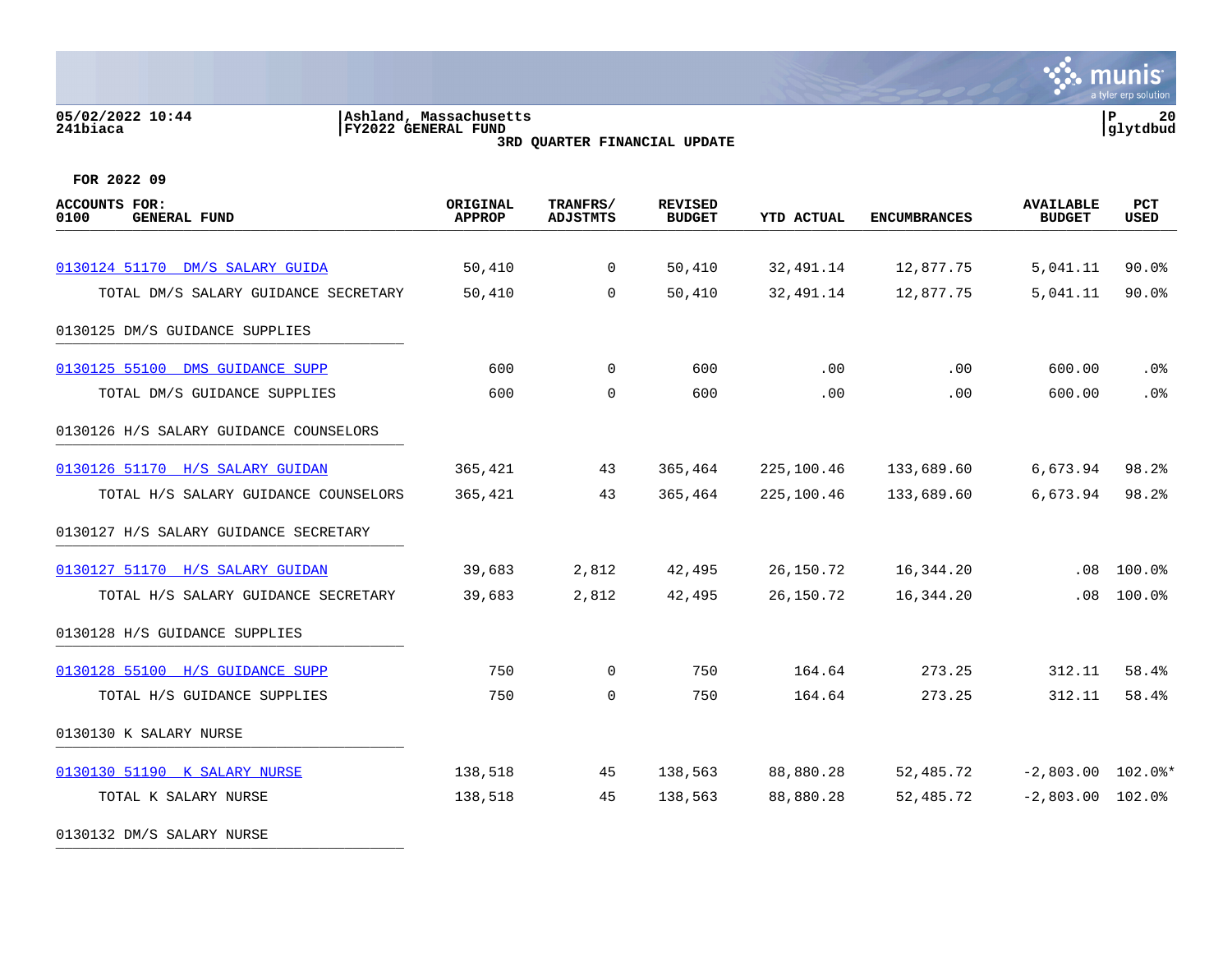#### **05/02/2022 10:44 |Ashland, Massachusetts |P 21 241biaca |FY2022 GENERAL FUND |glytdbud 3RD QUARTER FINANCIAL UPDATE**



**FOR 2022 09**

| <b>ACCOUNTS FOR:</b><br><b>GENERAL FUND</b><br>0100 | ORIGINAL<br><b>APPROP</b> | TRANFRS/<br><b>ADJSTMTS</b> | <b>REVISED</b><br><b>BUDGET</b> | <b>YTD ACTUAL</b> | <b>ENCUMBRANCES</b> | <b>AVAILABLE</b><br><b>BUDGET</b> | <b>PCT</b><br><b>USED</b> |
|-----------------------------------------------------|---------------------------|-----------------------------|---------------------------------|-------------------|---------------------|-----------------------------------|---------------------------|
|                                                     |                           |                             |                                 |                   |                     |                                   |                           |
| 0130132 51190 DM/S SALARY NURSE                     | 113,748                   | 42,090                      | 155,838                         | 100,919.24        | 59,553.08           | $-4,634.32$ 103.0%*               |                           |
| TOTAL DM/S SALARY NURSE                             | 113,748                   | 42,090                      | 155,838                         | 100,919.24        | 59,553.08           | $-4,634.32$ 103.0%                |                           |
| 0130133 H/S SALARY NURSE                            |                           |                             |                                 |                   |                     |                                   |                           |
| 0130133 51190 H/S SALARY NURSE                      | 109,123                   | $-6,988$                    | 102,135                         | 74,789.45         | 41,803.24           | $-14,457.69$ 114.2%*              |                           |
| TOTAL H/S SALARY NURSE                              | 109,123                   | $-6,988$                    | 102,135                         | 74,789.45         | 41,803.24           | $-14,457.69$ 114.2%               |                           |
| 0130134 O/S/S/ SCHOOL PHYSICIAN                     |                           |                             |                                 |                   |                     |                                   |                           |
| 0130134 51190 0/S/S/ SCHOOL PHY                     | 6,000                     | $\mathbf{0}$                | 6,000                           | 3,000.00          | 3,000.00            | .00                               | 100.0%                    |
| TOTAL 0/S/S/ SCHOOL PHYSICIAN                       | 6,000                     | $\overline{0}$              | 6,000                           | 3,000.00          | 3,000.00            | .00                               | 100.0%                    |
| 0130137 TRANSPORTATION/REGULAR DAY                  |                           |                             |                                 |                   |                     |                                   |                           |
| 0130137 53310 TRANSPORTATION/RE                     | 1,360,302                 | 0                           | 1,360,302                       | 774,938.51        | 513,727.39          | 71,636.10                         | 94.7%                     |
| TOTAL TRANSPORTATION/REGULAR DAY                    | 1,360,302                 | $\Omega$                    | 1,360,302                       | 774,938.51        | 513,727.39          | 71,636.10                         | 94.7%                     |
| 0130139 TRANSPORTATION/OFFSETS                      |                           |                             |                                 |                   |                     |                                   |                           |
| 0130139 53310 TRANSPORTATION/OF                     | $-300,000$                | $\mathbf{0}$                | $-300,000$                      | .00               | $.00 \,$            | $-300,000.00$                     | $.0$ %*                   |
| TOTAL TRANSPORTATION/OFFSETS                        | $-300,000$                | $\overline{0}$              | $-300,000$                      | .00               | .00                 | $-300,000.00$                     | .0%                       |
| 0130140 TRANSPORTATION/ATHLETIC BUSES               |                           |                             |                                 |                   |                     |                                   |                           |
| 0130140 53310<br>TRANSPORTATION/AT                  | 60,000                    | $\mathbf 0$                 | 60,000                          | 36,629.44         | 26,170.56           | $-2,800.00$ 104.7%*               |                           |
| TOTAL TRANSPORTATION/ATHLETIC BUSES                 | 60,000                    | $\overline{0}$              | 60,000                          | 36,629.44         | 26,170.56           | $-2,800.00$ 104.7%                |                           |
|                                                     |                           |                             |                                 |                   |                     |                                   |                           |

0130143 H/S ATHLETIC COACHING SALARIES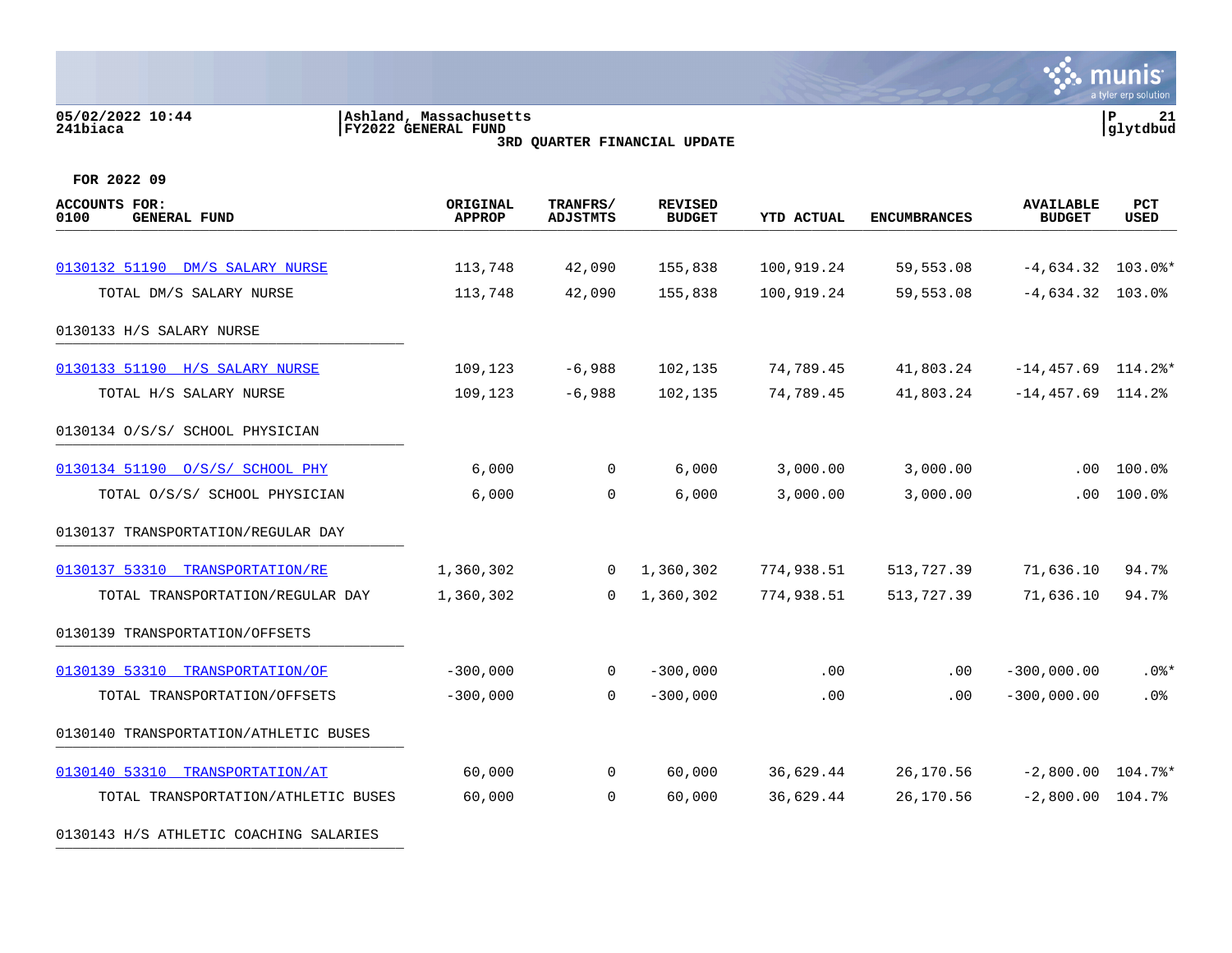#### **05/02/2022 10:44 |Ashland, Massachusetts |P 22 241biaca |FY2022 GENERAL FUND |glytdbud 3RD QUARTER FINANCIAL UPDATE**



**FOR 2022 09**

| <b>ACCOUNTS FOR:</b><br>0100<br><b>GENERAL FUND</b> | ORIGINAL<br><b>APPROP</b> | TRANFRS/<br><b>ADJSTMTS</b> | <b>REVISED</b><br><b>BUDGET</b> | <b>YTD ACTUAL</b> | <b>ENCUMBRANCES</b> | <b>AVAILABLE</b><br><b>BUDGET</b> | PCT<br><b>USED</b> |
|-----------------------------------------------------|---------------------------|-----------------------------|---------------------------------|-------------------|---------------------|-----------------------------------|--------------------|
|                                                     |                           |                             |                                 |                   |                     |                                   |                    |
| 0130143 51190 H/S ATHLETIC COAC                     | 150,000                   | $\overline{0}$              | 150,000                         | 173,885.50        | .00                 | $-23,885.50$ 115.9%*              |                    |
| TOTAL H/S ATHLETIC COACHING SALARIES                | 150,000                   | 0                           | 150,000                         | 173,885.50        | .00                 | $-23,885.50$                      | 115.9%             |
| 0130146 H/S EXTRA-CURRICULAR SALARIES               |                           |                             |                                 |                   |                     |                                   |                    |
| 0130146 51190 H/S EXTRA-CURRICU                     | 90,000                    | $\overline{0}$              | 90,000                          | 41,730.00         | 47,667.50           | 602.50                            | 99.3%              |
| TOTAL H/S EXTRA-CURRICULAR SALARIES                 | 90,000                    | $\mathbf 0$                 | 90,000                          | 41,730.00         | 47,667.50           | 602.50                            | 99.3%              |
| 0130147 H/S AWARDS                                  |                           |                             |                                 |                   |                     |                                   |                    |
| 0130147 55800 H/S AWARDS                            | 1,250                     | $\overline{0}$              | 1,250                           | .00               | .00                 | 1,250.00                          | $.0\%$             |
| TOTAL H/S AWARDS                                    | 1,250                     | 0                           | 1,250                           | .00               | .00                 | 1,250.00                          | .0%                |
| 0130148 CUSTODIAL SALARIES                          |                           |                             |                                 |                   |                     |                                   |                    |
| 0130148 51160 CUSTODIAL SALARIE                     | 830,709                   | $-1,442$                    | 829,267                         | 560,886.74        | 186,990.31          | 81,389.95                         | 90.2%              |
| TOTAL CUSTODIAL SALARIES                            | 830,709                   | $-1,442$                    | 829,267                         | 560,886.74        | 186,990.31          | 81,389.95                         | 90.2%              |
| 0130149 CUST SALARIES/OT                            |                           |                             |                                 |                   |                     |                                   |                    |
| 0130149 51160 CUST SALARIES/OT                      | 93,840                    | $\Omega$                    | 93,840                          | 86,689.44         | .00                 | 7,150.56                          | 92.4%              |
| TOTAL CUST SALARIES/OT                              | 93,840                    | $\overline{0}$              | 93,840                          | 86,689.44         | .00                 | 7,150.56                          | 92.4%              |
| 0130150 RESERVE TRANSFER/SALARIES                   |                           |                             |                                 |                   |                     |                                   |                    |
| 0130150 51170 RESERVE TRANSFER/                     | 273,238                   | 343,809                     | 617,047                         | .00               | .00.                | 617,047.00                        | .0%                |
| TOTAL RESERVE TRANSFER/SALARIES                     | 273,238                   | 343,809                     | 617,047                         | .00               | .00                 | 617,047.00                        | .0%                |

0130156 MAINT P/S HEAT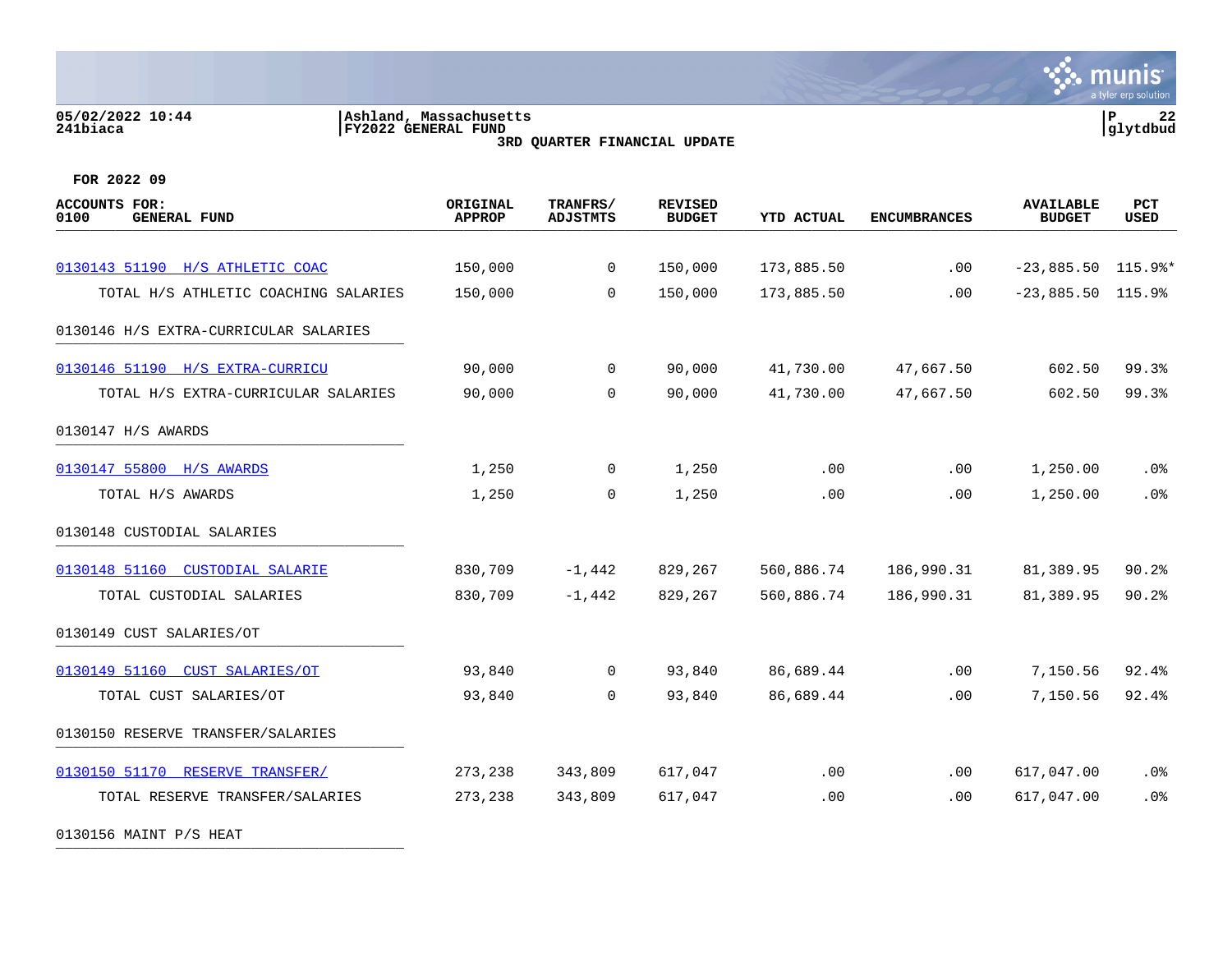## **05/02/2022 10:44 |Ashland, Massachusetts |P 23 241biaca |FY2022 GENERAL FUND |glytdbud**

**3RD QUARTER FINANCIAL UPDATE**



| ACCOUNTS FOR:<br><b>GENERAL FUND</b><br>0100 | ORIGINAL<br><b>APPROP</b> | TRANFRS/<br><b>ADJSTMTS</b> | <b>REVISED</b><br><b>BUDGET</b> | <b>YTD ACTUAL</b> | <b>ENCUMBRANCES</b> | <b>AVAILABLE</b><br><b>BUDGET</b> | PCT<br>USED |
|----------------------------------------------|---------------------------|-----------------------------|---------------------------------|-------------------|---------------------|-----------------------------------|-------------|
|                                              |                           |                             |                                 |                   |                     |                                   |             |
| 0130156 52100 MAINT P/S HEAT                 | 4,000                     | 0                           | 4,000                           | 6,043.26          | 9,956.74            | $-12,000.00$                      | $400.0$ *   |
| TOTAL MAINT P/S HEAT                         | 4,000                     | $\mathbf 0$                 | 4,000                           | 6,043.26          | 9,956.74            | $-12,000.00$                      | 400.0%      |
| 0130157 MAINT W/S HEAT                       |                           |                             |                                 |                   |                     |                                   |             |
| 0130157 52100 MAINT W/S HEAT                 | 24,000                    | 0                           | 24,000                          | 21, 138.67        | 12,861.33           | $-10,000.00$ $141.7$ %*           |             |
| TOTAL MAINT W/S HEAT                         | 24,000                    | $\mathbf 0$                 | 24,000                          | 21,138.67         | 12,861.33           | $-10,000.00$ $141.7%$             |             |
| 0130158 MAINT DM/S HEAT                      |                           |                             |                                 |                   |                     |                                   |             |
| 0130158 52100 MAINT DM/S HEAT                | 8,000                     | $\mathbf 0$                 | 8,000                           | 8,000.00          | 15,000.00           | $-15,000.00$                      | $287.5$ *   |
| TOTAL MAINT DM/S HEAT                        | 8,000                     | 0                           | 8,000                           | 8,000.00          | 15,000.00           | $-15,000.00$                      | 287.5%      |
| 0130159 MAINT H/S HEAT                       |                           |                             |                                 |                   |                     |                                   |             |
| 0130159 52100 MAINT H/S HEAT                 | 75,000                    | 0                           | 75,000                          | 62,540.86         | 24, 459. 14         | $-12,000.00$ 116.0%*              |             |
| TOTAL MAINT H/S HEAT                         | 75,000                    | $\mathbf 0$                 | 75,000                          | 62,540.86         | 24, 459. 14         | $-12,000.00$                      | 116.0%      |
| 0130160 P/S ELECTICITY                       |                           |                             |                                 |                   |                     |                                   |             |
| 0130160 52100 P/S ELECTICITY                 | 27,000                    | $\mathbf 0$                 | 27,000                          | 17,178.87         | 9,821.13            | .00                               | 100.0%      |
| TOTAL P/S ELECTICITY                         | 27,000                    | 0                           | 27,000                          | 17,178.87         | 9,821.13            | .00                               | 100.0%      |
| 0130161 W/S ELECTRICITY                      |                           |                             |                                 |                   |                     |                                   |             |
| 0130161 52100 W/S ELECTRICITY                | 123,000                   | $\overline{0}$              | 123,000                         | 68,939.75         | 76,060.25           | $-22,000.00$                      | 117.9%*     |
| TOTAL W/S ELECTRICITY                        | 123,000                   | 0                           | 123,000                         | 68,939.75         | 76,060.25           | $-22,000.00$ 117.9%               |             |
| 0130162 P/S TELEPHONE                        |                           |                             |                                 |                   |                     |                                   |             |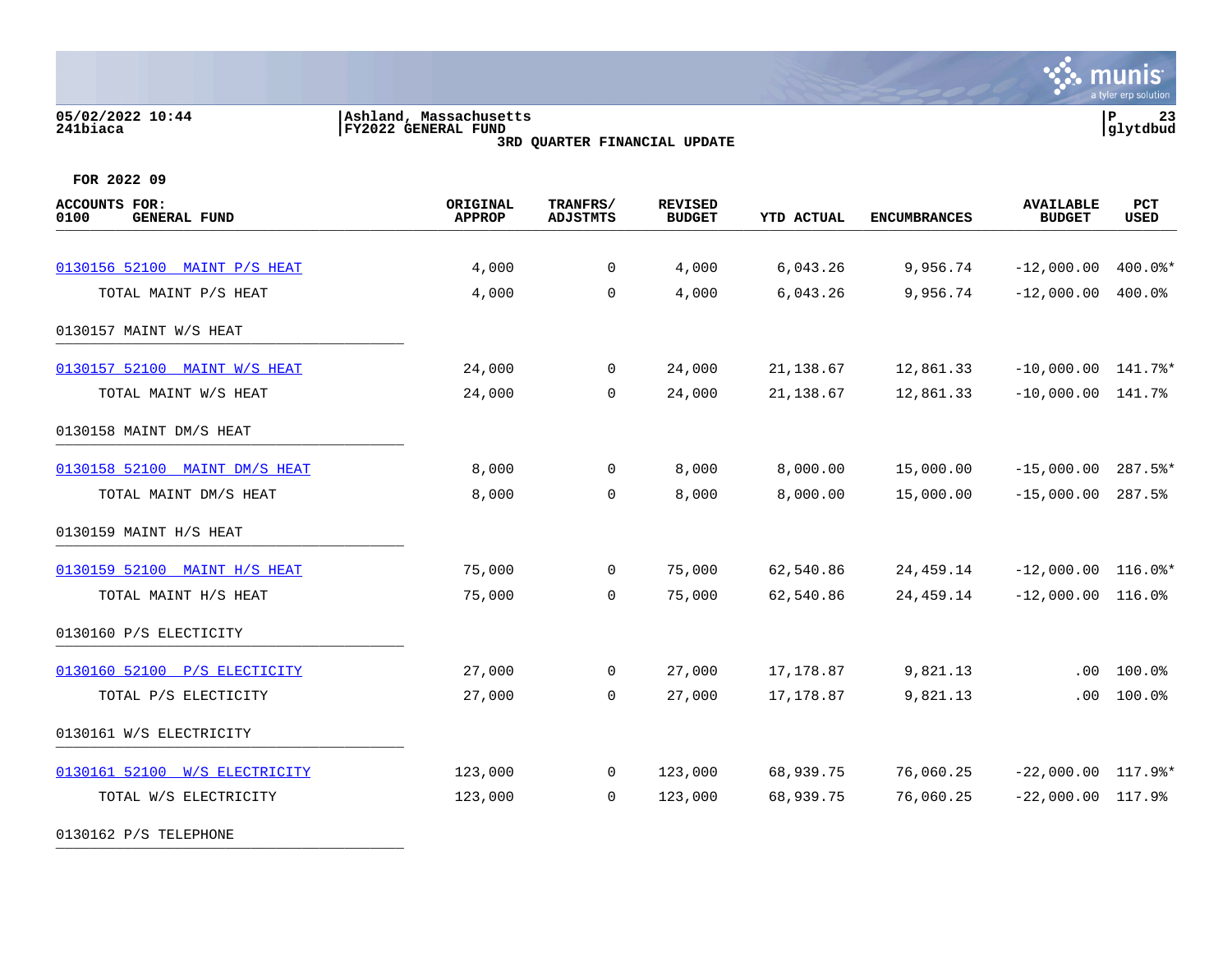#### **05/02/2022 10:44 |Ashland, Massachusetts |P 24 241biaca |FY2022 GENERAL FUND |glytdbud 3RD QUARTER FINANCIAL UPDATE**



**FOR 2022 09**

| <b>ACCOUNTS FOR:</b><br>0100<br><b>GENERAL FUND</b> | <b>ORIGINAL</b><br><b>APPROP</b> | TRANFRS/<br><b>ADJSTMTS</b> | <b>REVISED</b><br><b>BUDGET</b> | <b>YTD ACTUAL</b> | <b>ENCUMBRANCES</b> | <b>AVAILABLE</b><br><b>BUDGET</b> | PCT<br>USED      |
|-----------------------------------------------------|----------------------------------|-----------------------------|---------------------------------|-------------------|---------------------|-----------------------------------|------------------|
|                                                     |                                  |                             |                                 |                   |                     |                                   |                  |
| 0130162 53410 P/S TELEPHONE                         | 450                              | $\mathbf 0$                 | 450                             | 366.46            | 139.58              |                                   | $-56.04$ 112.5%* |
| TOTAL P/S TELEPHONE                                 | 450                              | $\mathbf 0$                 | 450                             | 366.46            | 139.58              |                                   | $-56.04$ 112.5%  |
| 0130164 DM/S ELECTRICITY                            |                                  |                             |                                 |                   |                     |                                   |                  |
| 0130164 52100 DM/S ELECTRICITY                      | 62,000                           | $\overline{0}$              | 62,000                          | 48,289.54         | 31,710.46           | $-18,000.00$ $129.0$ *            |                  |
| TOTAL DM/S ELECTRICITY                              | 62,000                           | $\mathbf 0$                 | 62,000                          | 48,289.54         | 31,710.46           | $-18,000.00$ $129.0$              |                  |
| 0130165 MAINT DM/S TELEPHONE                        |                                  |                             |                                 |                   |                     |                                   |                  |
| 0130165 53410 MAINT DM/S TELEPH                     | 450                              | 0                           | 450                             | .00               | .00                 | 450.00                            | .0%              |
| TOTAL MAINT DM/S TELEPHONE                          | 450                              | $\mathbf 0$                 | 450                             | .00               | .00                 | 450.00                            | .0%              |
| 0130166 C/O TELEPHONE                               |                                  |                             |                                 |                   |                     |                                   |                  |
| 0130166 53410 C/O TELEPHONE                         | 18,000                           | $\overline{0}$              | 18,000                          | 13,537.02         | 6,391.48            | $-1,928.50$ 110.7%*               |                  |
| TOTAL C/O TELEPHONE                                 | 18,000                           | $\overline{0}$              | 18,000                          | 13,537.02         | 6,391.48            | $-1,928.50$ 110.7%                |                  |
| 0130167 H/S ELECTRICITY                             |                                  |                             |                                 |                   |                     |                                   |                  |
| 0130167 52100 H/S ELECTRICITY                       | 176,000                          | $\overline{0}$              | 176,000                         | 139,967.51        | 92,032.49           | $-56,000.00$ 131.8%*              |                  |
| TOTAL H/S ELECTRICITY                               | 176,000                          | $\mathbf 0$                 | 176,000                         | 139,967.51        | 92,032.49           | $-56,000.00$ 131.8%               |                  |
| 0130168 S/W TELEPHONE                               |                                  |                             |                                 |                   |                     |                                   |                  |
| 0130168 53410 H/S TELEPHONE                         | 2,000                            | $\overline{0}$              | 2,000                           | 1,095.71          | 13.67               | 890.62                            | 55.5%            |
| TOTAL S/W TELEPHONE                                 | 2,000                            | $\overline{0}$              | 2,000                           | 1,095.71          | 13.67               | 890.62                            | 55.5%            |
|                                                     |                                  |                             |                                 |                   |                     |                                   |                  |

0130169 MAINT P/S SUPPLIES GROUNDS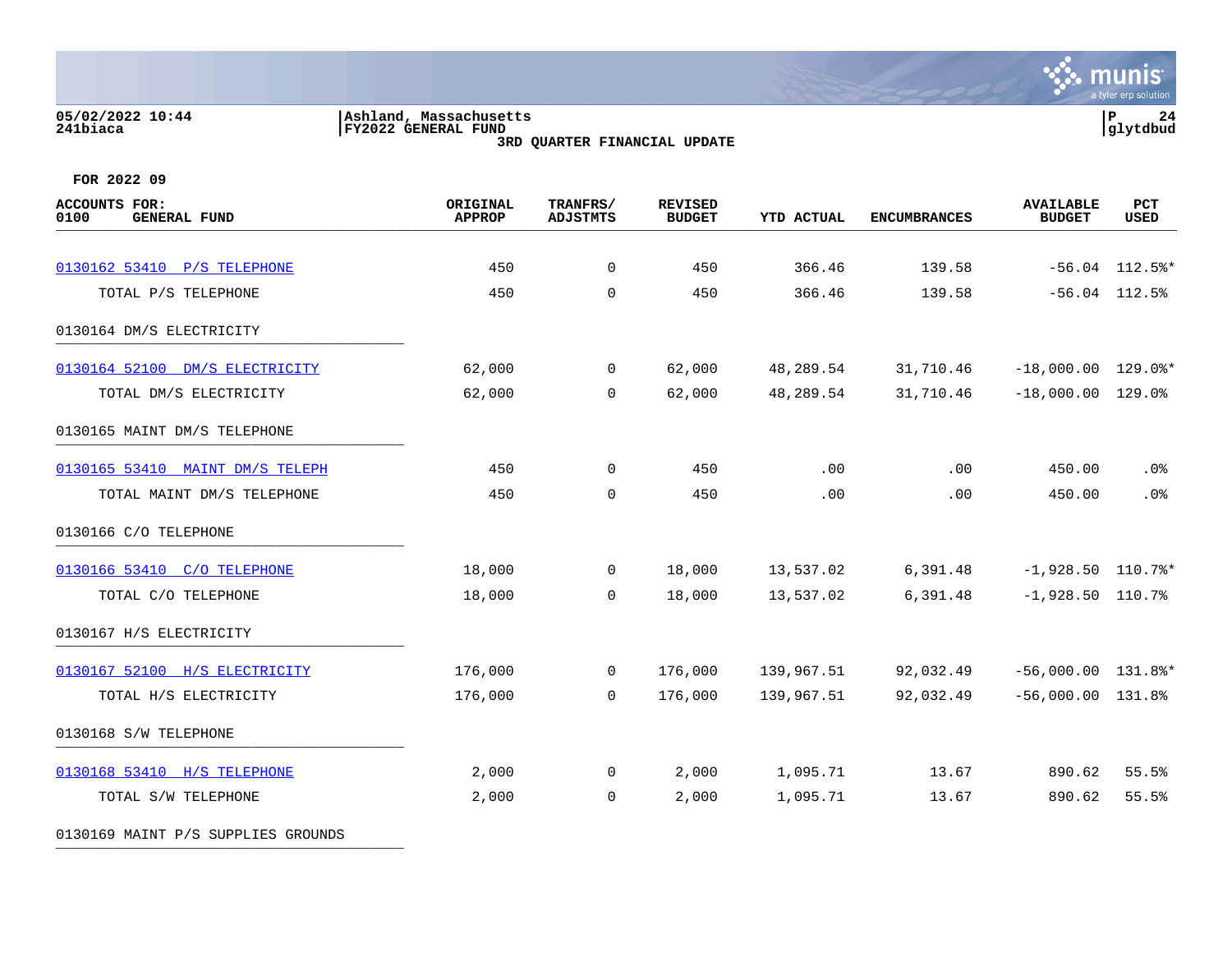## **05/02/2022 10:44 |Ashland, Massachusetts |P 25 241biaca |FY2022 GENERAL FUND |glytdbud**

**3RD QUARTER FINANCIAL UPDATE**



**FOR 2022 09**

| <b>ACCOUNTS FOR:</b><br>0100<br><b>GENERAL FUND</b> | ORIGINAL<br><b>APPROP</b> | TRANFRS/<br><b>ADJSTMTS</b> | <b>REVISED</b><br><b>BUDGET</b> | <b>YTD ACTUAL</b> | <b>ENCUMBRANCES</b> | <b>AVAILABLE</b><br><b>BUDGET</b> | PCT<br>USED                    |
|-----------------------------------------------------|---------------------------|-----------------------------|---------------------------------|-------------------|---------------------|-----------------------------------|--------------------------------|
|                                                     |                           |                             |                                 |                   |                     |                                   |                                |
| 0130169 54300 MAINT P/S SUPPLIE                     | 4,200                     | $\mathbf 0$                 | 4,200                           | 3,685.30          | 1,534.13            | $-1,019.43$ 124.3%*               |                                |
| TOTAL MAINT P/S SUPPLIES GROUNDS                    | 4,200                     | $\Omega$                    | 4,200                           | 3,685.30          | 1,534.13            | $-1,019.43$ 124.3%                |                                |
| 0130170 MAINT W/S SUPPLIES GROUNDS                  |                           |                             |                                 |                   |                     |                                   |                                |
| 0130170 54300 MAINT W/S SUPPLIE                     | 4,300                     | $\mathbf 0$                 | 4,300                           | 3,180.46          | 1,733.91            |                                   | $-614.37$ 114.3%*              |
| TOTAL MAINT W/S SUPPLIES GROUNDS                    | 4,300                     | $\Omega$                    | 4,300                           | 3,180.46          | 1,733.91            |                                   | $-614.37$ $114.3%$             |
| 0130171 MAINT DM/S SUPPLIES GROUNDS                 |                           |                             |                                 |                   |                     |                                   |                                |
| 0130171 54300 MAINT DM/S SUPPLI                     | 4,000                     | $\mathbf 0$                 | 4,000                           | 2,768.42          | 1,647.30            |                                   | $-415.72$ 110.4%*              |
| TOTAL MAINT DM/S SUPPLIES GROUNDS                   | 4,000                     | $\overline{0}$              | 4,000                           | 2,768.42          | 1,647.30            |                                   | $-415.72$ 110.4%               |
| 0130172 MAINT H/S SUPPLIES GROUNDS                  |                           |                             |                                 |                   |                     |                                   |                                |
| 0130172 54300 MAINT H/S SUPPLIE                     | 3,900                     | $\mathbf 0$                 | 3,900                           | 3,426.13          | 1,409.90            |                                   | $-936.03$ $124.0$ <sup>*</sup> |
| TOTAL MAINT H/S SUPPLIES GROUNDS                    | 3,900                     | $\overline{0}$              | 3,900                           | 3,426.13          | 1,409.90            |                                   | $-936.03$ 124.0%               |
| 0130173 MAINT ALL BLDGS/PAINT & SUPPLI              |                           |                             |                                 |                   |                     |                                   |                                |
| 0130173 54300 MAINT ALL BLDGS/P                     | 1,000                     | $\mathbf{0}$                | 1,000                           | 36,515.84         | 1,782.18            | $-37, 298.02$ 3829.8%*            |                                |
| TOTAL MAINT ALL BLDGS/PAINT & SUPPLI                | 1,000                     | $\Omega$                    | 1,000                           | 36,515.84         | 1,782.18            | $-37, 298.02$ 3829.8%             |                                |
| 0130174 MAINT P/S BURNER SERVICE                    |                           |                             |                                 |                   |                     |                                   |                                |
| 0130174 52410 MAINT P/S BURNER                      | 2,000                     | 0                           | 2,000                           | .00               | 2,338.00            |                                   | $-338.00$ 116.9%*              |
| TOTAL MAINT P/S BURNER SERVICE                      | 2,000                     | $\mathbf 0$                 | 2,000                           | .00               | 2,338.00            |                                   | $-338.00$ 116.9%               |
|                                                     |                           |                             |                                 |                   |                     |                                   |                                |

0130175 MAINT W/S BURNER SERVICE \_\_\_\_\_\_\_\_\_\_\_\_\_\_\_\_\_\_\_\_\_\_\_\_\_\_\_\_\_\_\_\_\_\_\_\_\_\_\_\_\_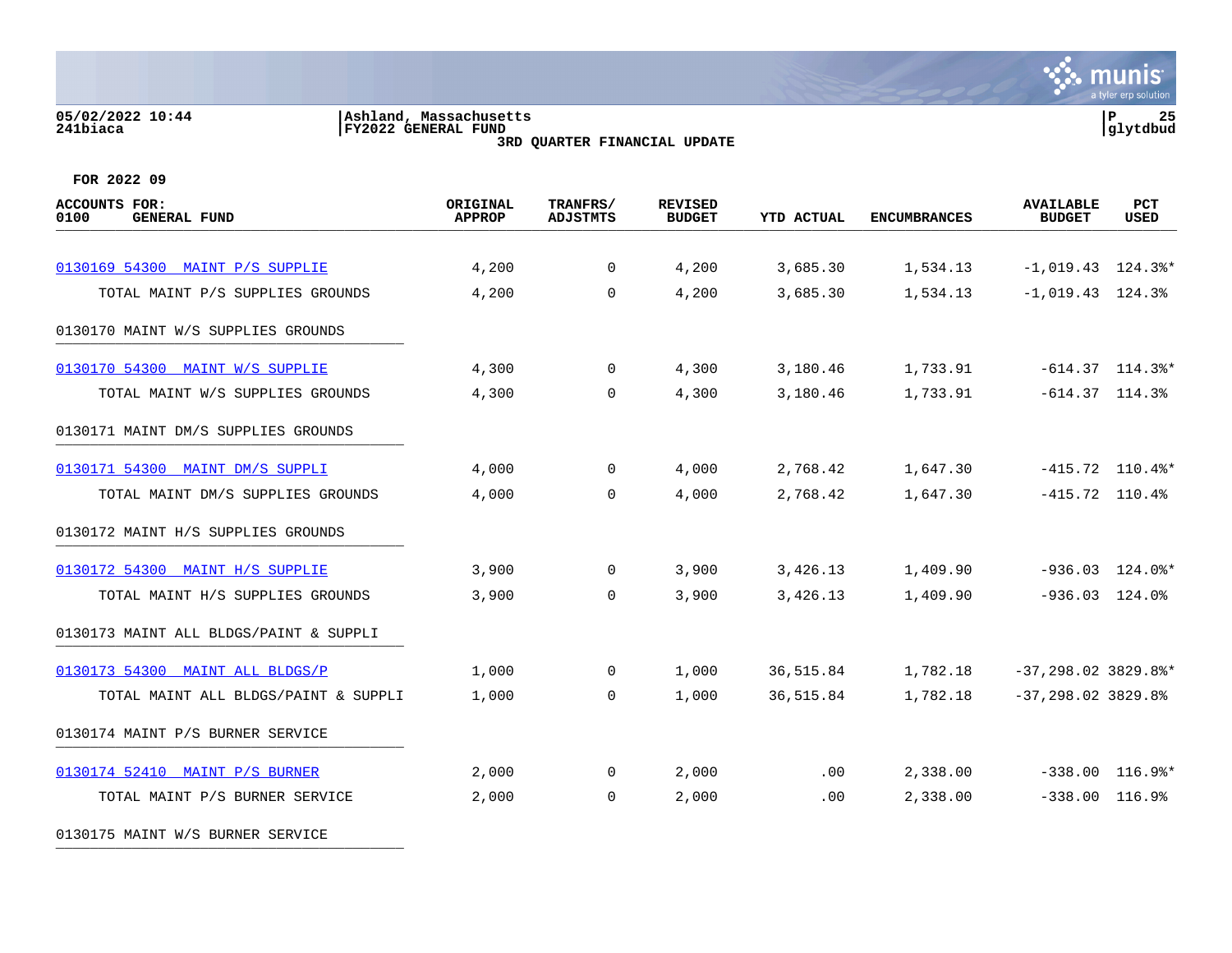## **05/02/2022 10:44 |Ashland, Massachusetts |P 26 241biaca |FY2022 GENERAL FUND |glytdbud**

**3RD QUARTER FINANCIAL UPDATE**



**FOR 2022 09**

| <b>ACCOUNTS FOR:</b><br>0100<br><b>GENERAL FUND</b> | ORIGINAL<br><b>APPROP</b> | TRANFRS/<br><b>ADJSTMTS</b> | <b>REVISED</b><br><b>BUDGET</b> | <b>YTD ACTUAL</b> | <b>ENCUMBRANCES</b> | <b>AVAILABLE</b><br><b>BUDGET</b> | PCT<br><b>USED</b> |
|-----------------------------------------------------|---------------------------|-----------------------------|---------------------------------|-------------------|---------------------|-----------------------------------|--------------------|
|                                                     |                           |                             |                                 |                   |                     |                                   |                    |
| 0130175 52410 MAINT W/S BURNER                      | 2,000                     | $\overline{0}$              | 2,000                           | .00               | .00                 | 2,000.00                          | .0%                |
| TOTAL MAINT W/S BURNER SERVICE                      | 2,000                     | $\overline{0}$              | 2,000                           | .00               | .00                 | 2,000.00                          | .0%                |
| 0130178 MAINT P/S BLDG REPAIR & SUPPLI              |                           |                             |                                 |                   |                     |                                   |                    |
| 0130178 52410 MAINT P/S BLDG RE                     | 9,000                     | $\overline{0}$              | 9,000                           | .00               | .00                 | 9,000.00                          | .0%                |
| TOTAL MAINT P/S BLDG REPAIR & SUPPLI                | 9,000                     | $\Omega$                    | 9,000                           | .00               | .00                 | 9,000.00                          | .0%                |
| 0130179 MAINT W/S BLDG REPAIR & SUPPLI              |                           |                             |                                 |                   |                     |                                   |                    |
| 0130179 52410 MAINT W/S BLDG RE                     | 13,000                    | $\overline{0}$              | 13,000                          | 7,012.66          | .00                 | 5,987.34                          | 53.9%              |
| TOTAL MAINT W/S BLDG REPAIR & SUPPLI                | 13,000                    | $\Omega$                    | 13,000                          | 7,012.66          | .00                 | 5,987.34                          | 53.9%              |
| 0130180 MAINT DM/S BURNER SERVICE                   |                           |                             |                                 |                   |                     |                                   |                    |
| 0130180 52410 MAINT DM/S BURNER                     | 2,000                     | $\mathbf 0$                 | 2,000                           | .00               | .00                 | 2,000.00                          | $.0\%$             |
| TOTAL MAINT DM/S BURNER SERVICE                     | 2,000                     | $\mathbf 0$                 | 2,000                           | .00               | .00                 | 2,000.00                          | .0%                |
| 0130183 MAINT DM/S BLDG REPAIR & SUPPL              |                           |                             |                                 |                   |                     |                                   |                    |
| 0130183 52410 MAINT DM/S BLDG R                     | 5,000                     | $\mathbf{0}$                | 5,000                           | 3,491.00          | .00                 | 1,509.00                          | 69.8%              |
| TOTAL MAINT DM/S BLDG REPAIR & SUPPL                | 5,000                     | $\overline{0}$              | 5,000                           | 3,491.00          | .00                 | 1,509.00                          | 69.8%              |
| 0130184 MAINT H/S BURNER SERVICE                    |                           |                             |                                 |                   |                     |                                   |                    |
| 0130184 52410 MAINT H/S BURNER                      | 2,300                     | $\mathbf 0$                 | 2,300                           | .00               | .00                 | 2,300.00                          | .0%                |
| TOTAL MAINT H/S BURNER SERVICE                      | 2,300                     | $\mathbf 0$                 | 2,300                           | .00               | .00                 | 2,300.00                          | .0%                |
|                                                     |                           |                             |                                 |                   |                     |                                   |                    |

0130188 MAINT H/S BLDG REPAIR & SUPPLI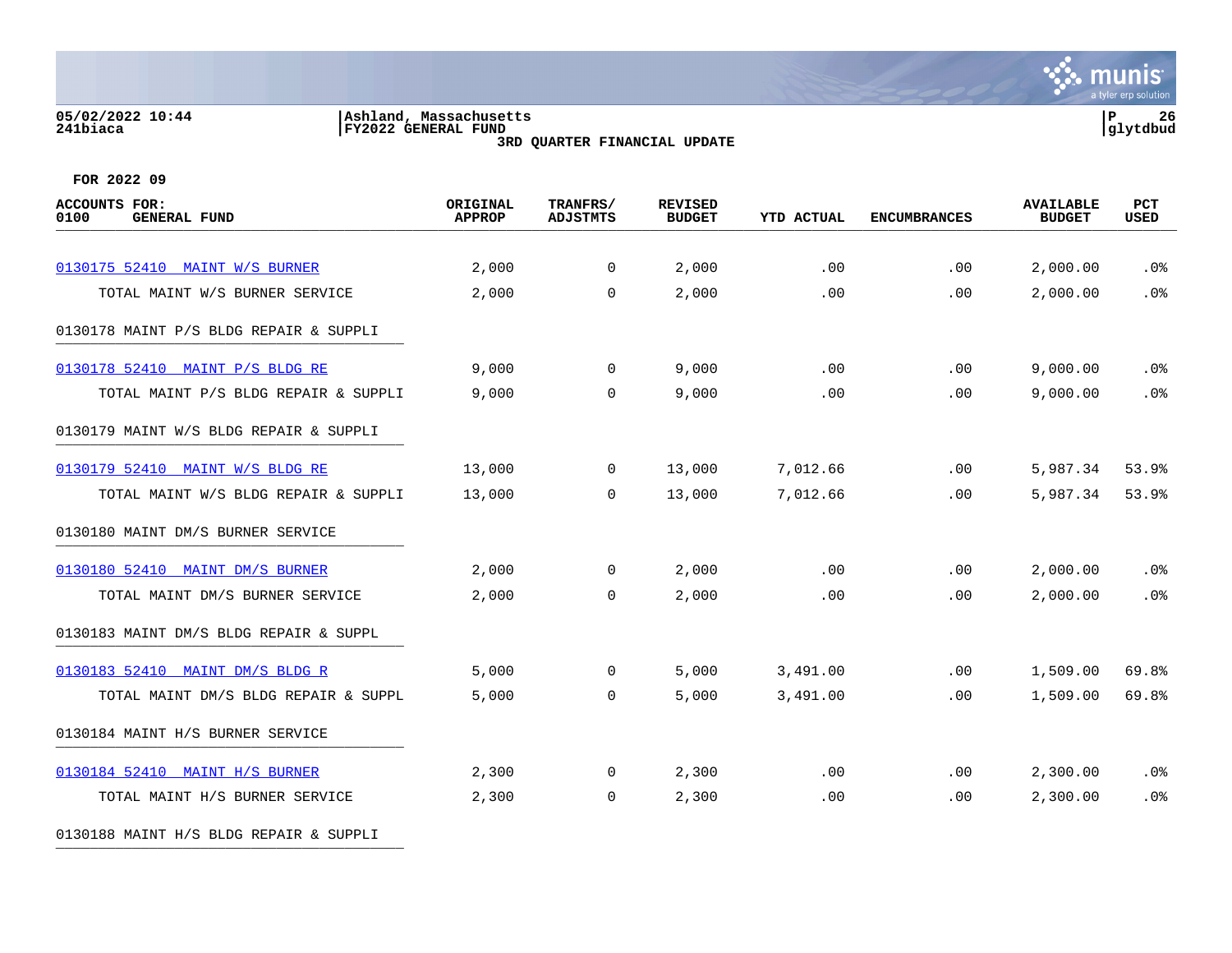#### **05/02/2022 10:44 |Ashland, Massachusetts |P 27 241biaca |FY2022 GENERAL FUND |glytdbud 3RD QUARTER FINANCIAL UPDATE**



**FOR 2022 09**

| ORIGINAL<br><b>APPROP</b> | TRANFRS/<br><b>ADJSTMTS</b> | <b>REVISED</b><br><b>BUDGET</b> | YTD ACTUAL | <b>ENCUMBRANCES</b> | <b>AVAILABLE</b><br><b>BUDGET</b> | PCT<br>USED |
|---------------------------|-----------------------------|---------------------------------|------------|---------------------|-----------------------------------|-------------|
|                           |                             |                                 |            |                     |                                   |             |
| 18,000                    | $\overline{0}$              | 18,000                          | 262.67     | .00                 | 17,737.33                         | 1.5%        |
| 18,000                    | $\Omega$                    | 18,000                          | 262.67     | .00                 | 17,737.33                         | 1.5%        |
|                           |                             |                                 |            |                     |                                   |             |
| 4,200                     | $\mathsf{O}$                | 4,200                           | 1,270.49   | 739.12              | 2,190.39                          | 47.8%       |
| 4,200                     | $\mathbf{0}$                | 4,200                           | 1,270.49   | 739.12              | 2,190.39                          | 47.8%       |
|                           |                             |                                 |            |                     |                                   |             |
| 3,000                     | $\overline{0}$              | 3,000                           | 900.00     | 800.00              | 1,300.00                          | 56.7%       |
| 3,000                     | $\mathbf 0$                 | 3,000                           | 900.00     | 800.00              | 1,300.00                          | 56.7%       |
|                           |                             |                                 |            |                     |                                   |             |
| 7,000                     | 0                           | 7,000                           | 2,887.33   | 1,008.67            | 3,104.00                          | 55.7%       |
| 7,000                     | $\mathbf 0$                 | 7,000                           | 2,887.33   | 1,008.67            | 3,104.00                          | 55.7%       |
|                           |                             |                                 |            |                     |                                   |             |
| 6,000                     | 0                           | 6,000                           | 1,800.00   | 1,600.00            | 2,600.00                          | 56.7%       |
| 6,000                     | $\mathbf 0$                 | 6,000                           | 1,800.00   | 1,600.00            | 2,600.00                          | 56.7%       |
|                           |                             |                                 |            |                     |                                   |             |
| 7,000                     | $\overline{0}$              | 7,000                           | 5,793.87   | 1,738.13            | $-532.00$                         | $107.6$ $*$ |
| 7,000                     | 0                           | 7,000                           | 5,793.87   | 1,738.13            | $-532.00$                         | 107.6%      |
|                           |                             |                                 |            |                     |                                   |             |

0130196 W/S ACQUISITON FIXED ASSETS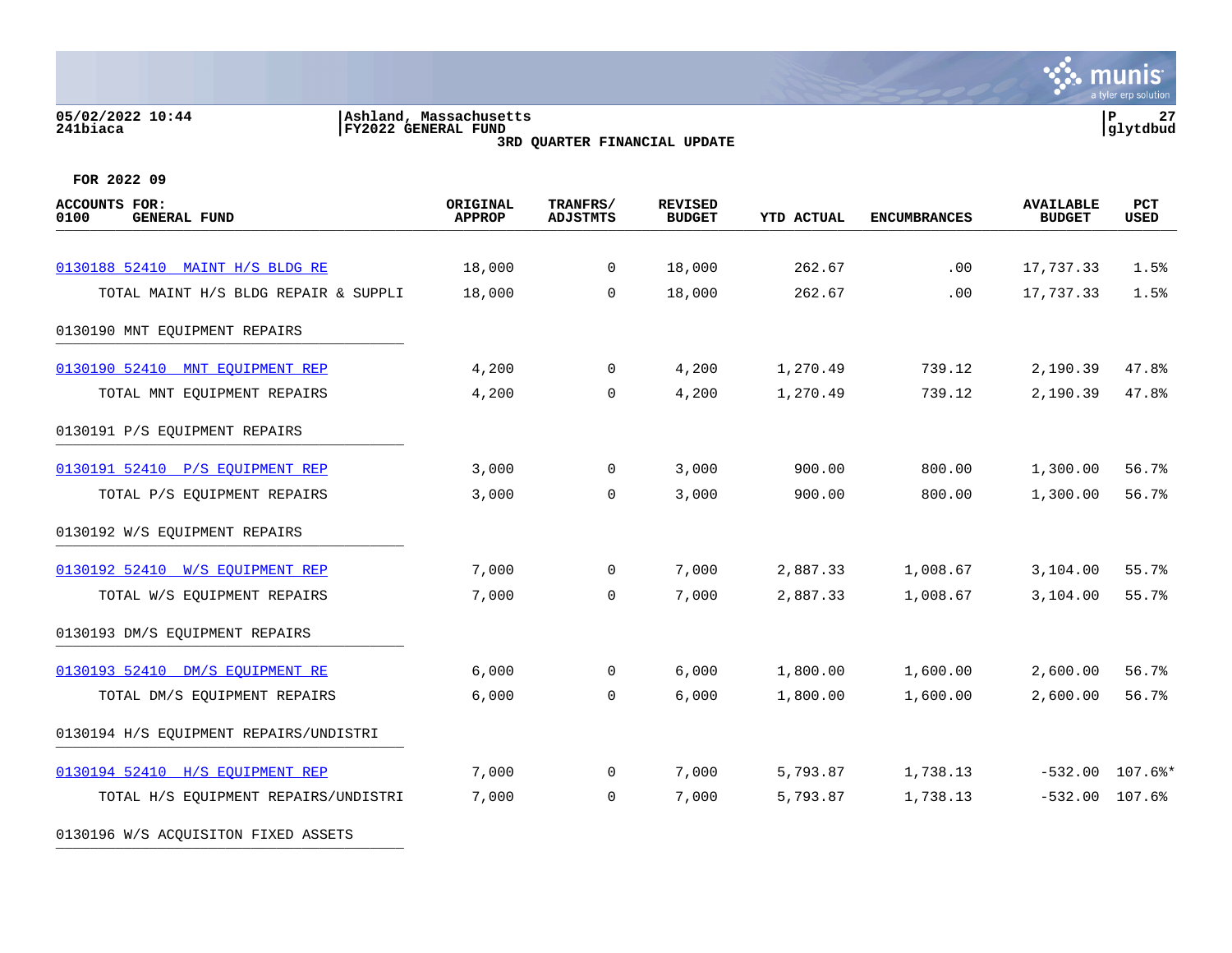#### **05/02/2022 10:44 |Ashland, Massachusetts |P 28 241biaca |FY2022 GENERAL FUND |glytdbud 3RD QUARTER FINANCIAL UPDATE**



**FOR 2022 09**

| <b>ACCOUNTS FOR:</b><br>0100<br><b>GENERAL FUND</b> | ORIGINAL<br><b>APPROP</b> | TRANFRS/<br><b>ADJSTMTS</b> | <b>REVISED</b><br><b>BUDGET</b> | <b>YTD ACTUAL</b> | <b>ENCUMBRANCES</b> | <b>AVAILABLE</b><br><b>BUDGET</b> | PCT<br><b>USED</b> |
|-----------------------------------------------------|---------------------------|-----------------------------|---------------------------------|-------------------|---------------------|-----------------------------------|--------------------|
| 0130196 58500 W/S FURNITURE, FIX                    | $\mathbf 0$               | $\mathsf{O}$                | 0                               | 5,292.27          | .00                 | $-5, 292.27$                      | $100.0$ $*$        |
| TOTAL W/S ACQUISITON FIXED ASSETS                   | $\mathbf 0$               | $\mathbf 0$                 | 0                               | 5,292.27          | .00                 | $-5, 292, 27$                     | 100.0%             |
| 0130201 MAINT ACQUISITION OF EQUIPMENT              |                           |                             |                                 |                   |                     |                                   |                    |
| 0130201 58500 MAINT ACOUISITION                     | 6,500                     | 0                           | 6,500                           | 717.18            | .00                 | 5,782.82                          | 11.0%              |
| TOTAL MAINT ACQUISITION OF EQUIPMENT                | 6,500                     | $\mathbf 0$                 | 6,500                           | 717.18            | .00                 | 5,782.82                          | 11.0%              |
| 0130209 MAINT REPLACEMENT EQUIPMENT                 |                           |                             |                                 |                   |                     |                                   |                    |
| 0130209 58500 MAINT REPLACEMENT                     | 10,000                    | $\mathbf 0$                 | 10,000                          | .00               | .00                 | 10,000.00                         | .0%                |
| TOTAL MAINT REPLACEMENT EQUIPMENT                   | 10,000                    | $\mathbf 0$                 | 10,000                          | .00               | .00                 | 10,000.00                         | .0%                |
| 0130210 S/W NEW PROGRAMS                            |                           |                             |                                 |                   |                     |                                   |                    |
| 0130210 55100 S/W NEW PROGRAMS                      | 14,000                    | $\mathbf 0$                 | 14,000                          | .00               | .00                 | 14,000.00                         | .0%                |
| TOTAL S/W NEW PROGRAMS                              | 14,000                    | $\Omega$                    | 14,000                          | .00               | .00                 | 14,000.00                         | .0%                |
| 0130211 SPED VOCATIONAL TUITION                     |                           |                             |                                 |                   |                     |                                   |                    |
| 0130211 53920 SPED VOCATIONAL T                     | $\Omega$                  | $\mathbf 0$                 | $\Omega$                        | 2,651.00          | 2,651.00            | $-5,302.00$                       | $100.0$ $*$        |
| TOTAL SPED VOCATIONAL TUITION                       | $\mathbf 0$               | $\mathbf 0$                 | 0                               | 2,651.00          | 2,651.00            | $-5,302.00$                       | 100.0%             |
| 0130215 SPED RES/EVERGREEN                          |                           |                             |                                 |                   |                     |                                   |                    |
| 0130215 53920 SPED RES/EVERGREE                     | 52,800                    | $\mathbf 0$                 | 52,800                          | .00               | .00                 | 52,800.00                         | .0%                |
| TOTAL SPED RES/EVERGREEN                            | 52,800                    | $\mathbf 0$                 | 52,800                          | .00               | .00                 | 52,800.00                         | .0%                |

0130220 SPED DAY/DR. FRANKLIN PERKINS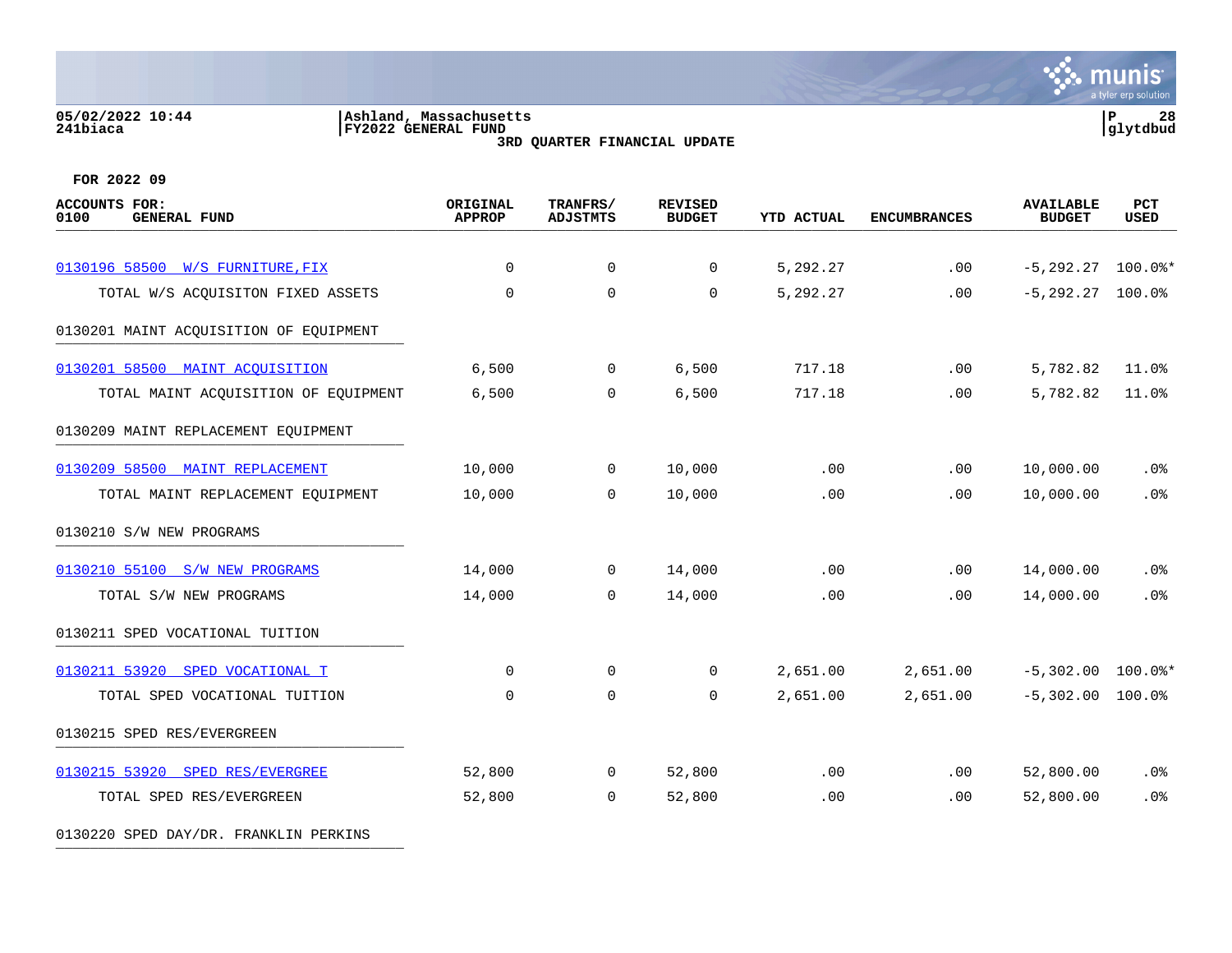## **05/02/2022 10:44 |Ashland, Massachusetts |P 29 241biaca |FY2022 GENERAL FUND |glytdbud**

 $\ddot{\ddot{\mathbf{u}}}$  munis a tyler erp solution

**3RD QUARTER FINANCIAL UPDATE**

| <b>ACCOUNTS FOR:</b><br>0100<br><b>GENERAL FUND</b> | ORIGINAL<br><b>APPROP</b> | TRANFRS/<br><b>ADJSTMTS</b> | <b>REVISED</b><br><b>BUDGET</b> | <b>YTD ACTUAL</b> | <b>ENCUMBRANCES</b> | <b>AVAILABLE</b><br><b>BUDGET</b> | PCT<br><b>USED</b> |
|-----------------------------------------------------|---------------------------|-----------------------------|---------------------------------|-------------------|---------------------|-----------------------------------|--------------------|
|                                                     |                           |                             |                                 |                   |                     |                                   |                    |
| 0130220 53920 SPED DAY/DR. FRAN                     | 154,000                   | $\mathbf{0}$                | 154,000                         | 39,030.30         | 27,087.75           | 87,881.95                         | 42.9%              |
| TOTAL SPED DAY/DR. FRANKLIN PERKINS                 | 154,000                   | $\Omega$                    | 154,000                         | 39,030.30         | 27,087.75           | 87,881.95                         | 42.9%              |
| 0130223 SPED DAY/LEARNING PREP                      |                           |                             |                                 |                   |                     |                                   |                    |
| 0130223 53920 SPED DAY/LEARNING                     | 58,000                    | 0                           | 58,000                          | .00               | .00                 | 58,000.00                         | $.0\%$             |
| TOTAL SPED DAY/LEARNING PREP                        | 58,000                    | $\Omega$                    | 58,000                          | .00               | .00                 | 58,000.00                         | .0%                |
| 0130227 SPED/ACCEPT COLLAB TRANSPORTAT              |                           |                             |                                 |                   |                     |                                   |                    |
| 0130227 53921 SPED ACCEPT/TRANS                     | 813,372                   | $\mathbf{0}$                | 813,372                         | 253, 376.36       | 210,833.34          | 349,162.30                        | 57.1%              |
| TOTAL SPED/ACCEPT COLLAB TRANSPORTAT                | 813,372                   | $\mathbf 0$                 | 813,372                         | 253, 376. 36      | 210,833.34          | 349,162.30                        | 57.1%              |
| 0130228 SPED/ACCEPT COLLAB MEMBERSHIP               |                           |                             |                                 |                   |                     |                                   |                    |
| 0130228 53921 SPED/ACCEPT/MEMBE                     | 4,000                     | 0                           | 4,000                           | 4,000.00          | .00                 | .00                               | 100.0%             |
| TOTAL SPED/ACCEPT COLLAB MEMBERSHIP                 | 4,000                     | $\mathbf 0$                 | 4,000                           | 4,000.00          | .00                 | .00.                              | 100.0%             |
| 0130229 SPED/ACCEPT COLLAB TUITION                  |                           |                             |                                 |                   |                     |                                   |                    |
| 0130229 53920 SPED/ACCEPT TUIT                      | 749,500                   | $\mathbf 0$                 | 749,500                         | 220,583.83        | 253,871.71          | 275,044.46                        | 63.3%              |
| TOTAL SPED/ACCEPT COLLAB TUITION                    | 749,500                   | $\overline{0}$              | 749,500                         | 220,583.83        | 253,871.71          | 275,044.46                        | 63.3%              |
| 0130230 SPED/ACCEPT COLLAB CONTR SERVI              |                           |                             |                                 |                   |                     |                                   |                    |
| 0130230 53921 SPED ACCEPT/CS                        | 10,000                    | 0                           | 10,000                          | 2,760.00          | 3,020.00            | 4,220.00                          | 57.8%              |
| TOTAL SPED/ACCEPT COLLAB CONTR SERVI                | 10,000                    | $\overline{0}$              | 10,000                          | 2,760.00          | 3,020.00            | 4,220.00                          | 57.8%              |
| 0130234 SPED/INDEPENDENT EVALUATIONS                |                           |                             |                                 |                   |                     |                                   |                    |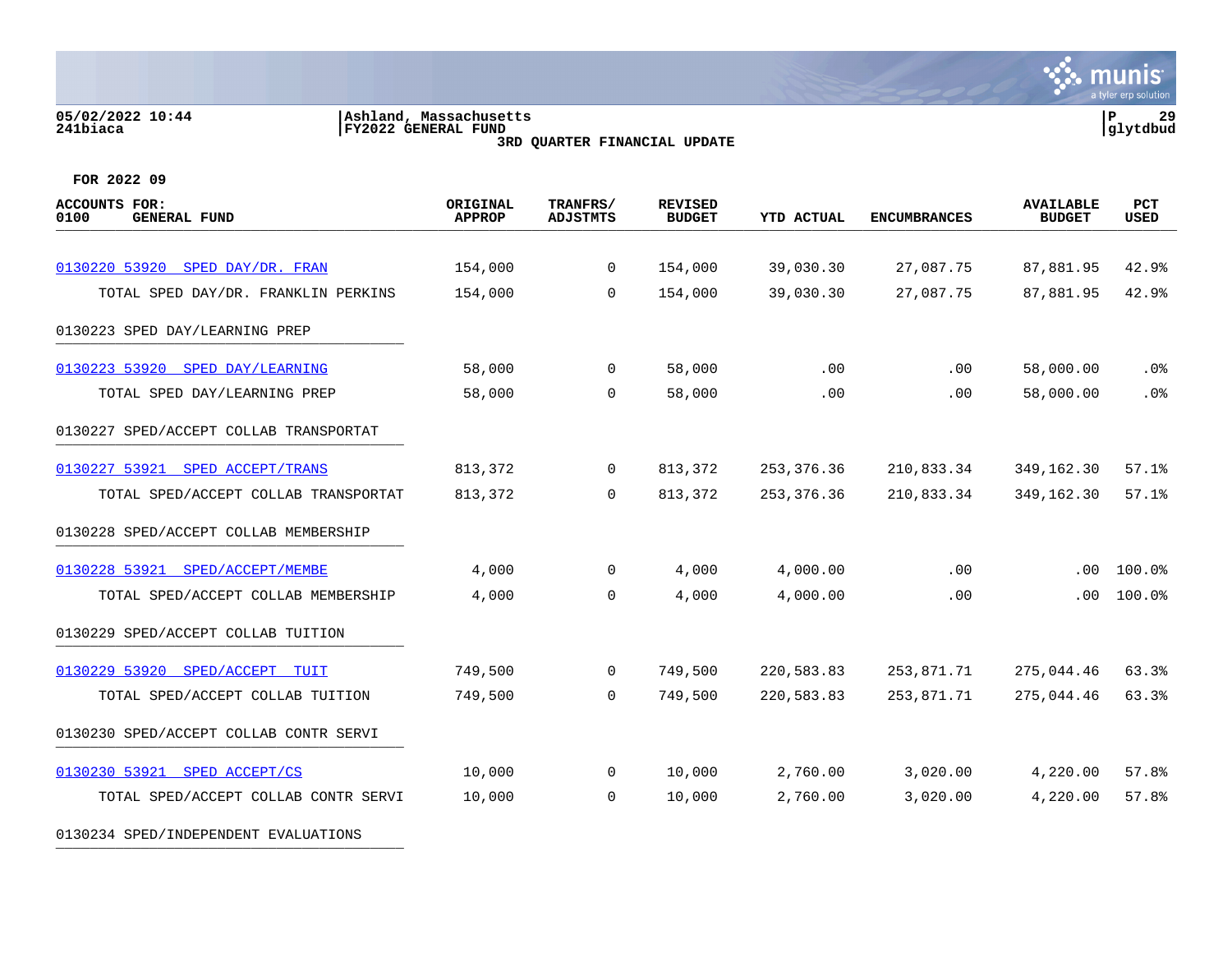#### **05/02/2022 10:44 |Ashland, Massachusetts |P 30 241biaca |FY2022 GENERAL FUND |glytdbud 3RD QUARTER FINANCIAL UPDATE**



**FOR 2022 09**

| <b>ACCOUNTS FOR:</b><br><b>GENERAL FUND</b><br>0100 | ORIGINAL<br><b>APPROP</b> | TRANFRS/<br><b>ADJSTMTS</b> | <b>REVISED</b><br><b>BUDGET</b> | <b>YTD ACTUAL</b> | <b>ENCUMBRANCES</b> | <b>AVAILABLE</b><br><b>BUDGET</b> | <b>PCT</b><br>USED |
|-----------------------------------------------------|---------------------------|-----------------------------|---------------------------------|-------------------|---------------------|-----------------------------------|--------------------|
| 0130234 53921 SPED/INDEPENDENT                      | 6,000                     | 0                           | 6,000                           | .00               | .00                 | 6,000.00                          | .0 <sub>8</sub>    |
| TOTAL SPED/INDEPENDENT EVALUATIONS                  | 6,000                     | $\mathbf 0$                 | 6,000                           | .00               | .00                 | 6,000.00                          | .0%                |
| 0130235 7/SPED ADMINISTRATOR                        |                           |                             |                                 |                   |                     |                                   |                    |
| 0130235 51180 7/SPED ADMINISTRA                     | 122,479                   | 21,521                      | 144,000                         | 107,929.36        | 38,769.22           | $-2,698.58$ 101.9%*               |                    |
| TOTAL 7/SPED ADMINISTRATOR                          | 122,479                   | 21,521                      | 144,000                         | 107,929.36        | 38,769.22           | $-2,698.58$ 101.9%                |                    |
| 0130236 SPED SALARY SECRETARY                       |                           |                             |                                 |                   |                     |                                   |                    |
| 0130236 51180 SPED SALARY SECRE                     | 0                         | $\mathbf 0$                 | 0                               | 1,300.00          | .00                 | $-1,300.00$ $100.0$ *             |                    |
| TOTAL SPED SALARY SECRETARY                         | $\mathbf 0$               | $\mathbf 0$                 | 0                               | 1,300.00          | .00                 | $-1,300.00$                       | 100.0%             |
| 0130237 SPED OFFICE SUPPLIES                        |                           |                             |                                 |                   |                     |                                   |                    |
| 0130237 55150 SPED OFFICE SUPPL                     | 6,000                     | $\mathbf 0$                 | 6,000                           | 4,564.86          | 227.99              | 1,207.15                          | 79.9%              |
| TOTAL SPED OFFICE SUPPLIES                          | 6,000                     | $\mathbf 0$                 | 6,000                           | 4,564.86          | 227.99              | 1,207.15                          | 79.9%              |
| 0130238 SPED COORDINATORS EXPENSE                   |                           |                             |                                 |                   |                     |                                   |                    |
| 0130238 55150 SPED COORDINATORS                     | 335                       | $\mathbf 0$                 | 335                             | .00               | .00                 | 335.00                            | .0%                |
| TOTAL SPED COORDINATORS EXPENSE                     | 335                       | $\mathbf 0$                 | 335                             | .00               | .00                 | 335.00                            | .0%                |
| 0130239 SPED/PROFESSIONAL IMPROVEMENT               |                           |                             |                                 |                   |                     |                                   |                    |
| 0130239 55150 SPED/PROFESSIONAL                     | 1,200                     | 0                           | 1,200                           | .00               | .00                 | 1,200.00                          | .0%                |
| TOTAL SPED/PROFESSIONAL IMPROVEMENT                 | 1,200                     | $\mathbf 0$                 | 1,200                           | .00               | .00                 | 1,200.00                          | .0%                |

0130240 SPED I/S SUPPLIES - UNDISTRIB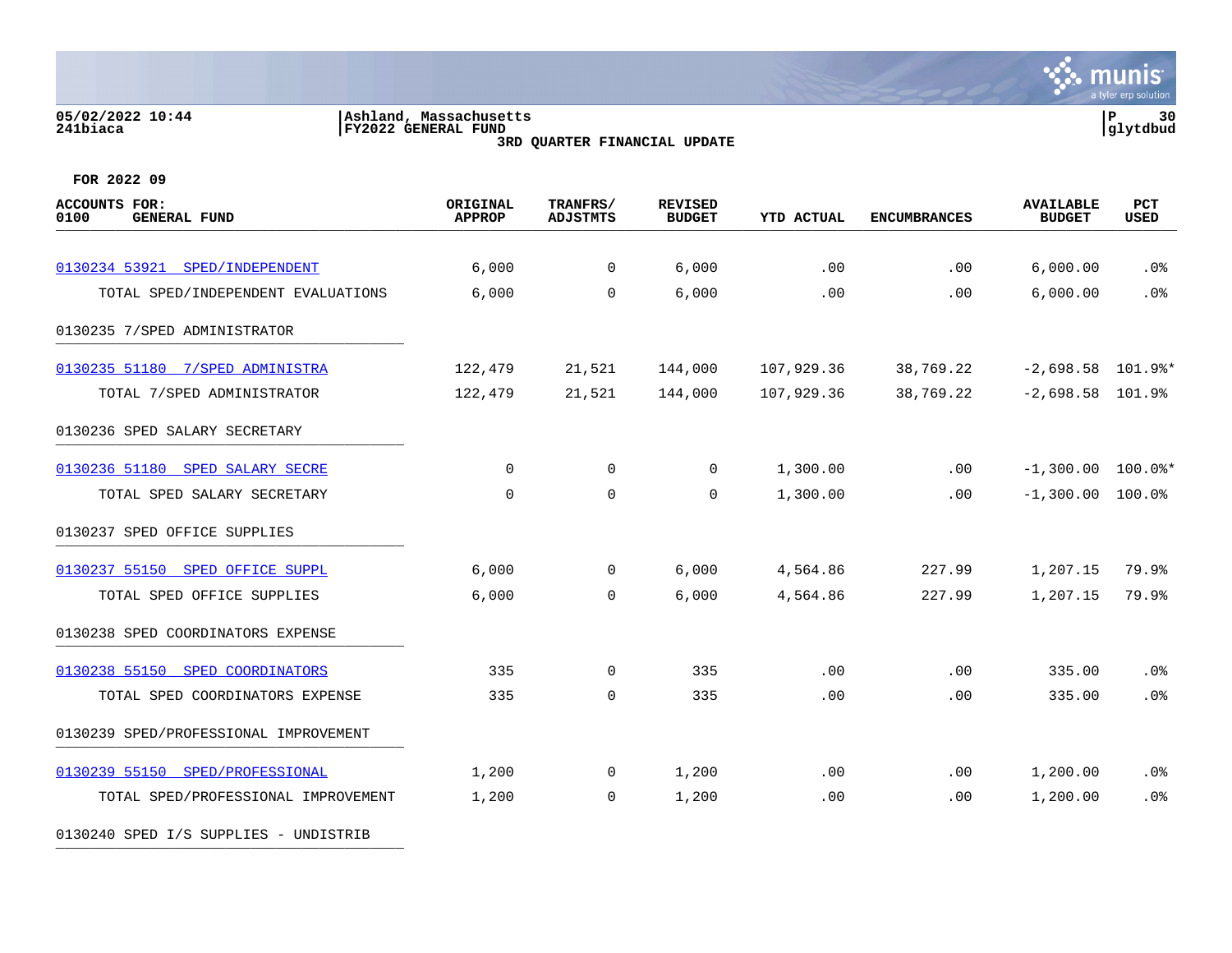#### **05/02/2022 10:44 |Ashland, Massachusetts |P 31 241biaca |FY2022 GENERAL FUND |glytdbud 3RD QUARTER FINANCIAL UPDATE**



**FOR 2022 09**

| <b>ACCOUNTS FOR:</b><br><b>GENERAL FUND</b><br>0100 | ORIGINAL<br><b>APPROP</b> | TRANFRS/<br><b>ADJSTMTS</b> | <b>REVISED</b><br><b>BUDGET</b> | <b>YTD ACTUAL</b> | <b>ENCUMBRANCES</b> | <b>AVAILABLE</b><br><b>BUDGET</b> | <b>PCT</b><br>USED |
|-----------------------------------------------------|---------------------------|-----------------------------|---------------------------------|-------------------|---------------------|-----------------------------------|--------------------|
|                                                     |                           |                             |                                 |                   |                     |                                   |                    |
| 0130240 55150 SPED I/S -UNDISTR                     | 18,586                    | $\overline{0}$              | 18,586                          | 17,856.62         | 745.93              |                                   | $-16.55$ 100.1%*   |
| TOTAL SPED I/S SUPPLIES - UNDISTRIB                 | 18,586                    | $\Omega$                    | 18,586                          | 17,856.62         | 745.93              |                                   | $-16.55$ 100.1%    |
| 0130243 SPED H/S TEACHER SALARIES                   |                           |                             |                                 |                   |                     |                                   |                    |
| 0130243 51180 SPED H/S TEACHER                      | 523,272                   | 143                         | 523,415                         | 322,493.68        | 203,027.30          | $-2,105.98$ 100.4%*               |                    |
| TOTAL SPED H/S TEACHER SALARIES                     | 523,272                   | 143                         | 523,415                         | 322,493.68        | 203,027.30          | $-2,105.98$ 100.4%                |                    |
| 0130244 SPED H/S SUB TEACHER SALARIES               |                           |                             |                                 |                   |                     |                                   |                    |
| 0130244 51180 SPED H/S SUB TEAC                     | 2,500                     | $\overline{0}$              | 2,500                           | 283.50            | .00                 | 2,216.50                          | 11.3%              |
| TOTAL SPED H/S SUB TEACHER SALARIES                 | 2,500                     | $\overline{0}$              | 2,500                           | 283.50            | .00                 | 2,216.50                          | 11.3%              |
| 0130245 SPED PYRL ENC HOME TUTOR SALS               |                           |                             |                                 |                   |                     |                                   |                    |
| 0130245 51180 SPED PYRL ENC HOM                     | 22,680                    | $\overline{0}$              | 22,680                          | 14,806.07         | 13,855.04           | $-5,981.11$ 126.4%*               |                    |
| TOTAL SPED PYRL ENC HOME TUTOR SALS                 | 22,680                    | $\Omega$                    | 22,680                          | 14,806.07         | 13,855.04           | $-5,981.11$ 126.4%                |                    |
| 0130246 SPED H/S TEACHER AIDES                      |                           |                             |                                 |                   |                     |                                   |                    |
| 0130246 51180 SPED H/S TEACHER                      | 162,172                   | 2,535                       | 164,707                         | 79,628.12         | 50,232.22           | 34,846.66                         | 78.8%              |
| TOTAL SPED H/S TEACHER AIDES                        | 162,172                   | 2,535                       | 164,707                         | 79,628.12         | 50, 232. 22         | 34,846.66                         | 78.8%              |
| 0130247 H/S ELL TUTORS                              |                           |                             |                                 |                   |                     |                                   |                    |
| 0130247 51170 H/S ELL TUTORS                        | 25,836                    | $-3,446$                    | 22,390                          | 12,310.30         | 8,611.50            | 1,468.20                          | 93.4%              |
| TOTAL H/S ELL TUTORS                                | 25,836                    | $-3,446$                    | 22,390                          | 12,310.30         | 8,611.50            | 1,468.20                          | 93.4%              |
|                                                     |                           |                             |                                 |                   |                     |                                   |                    |

0130248 D/W EXTRACURRICULAR SALS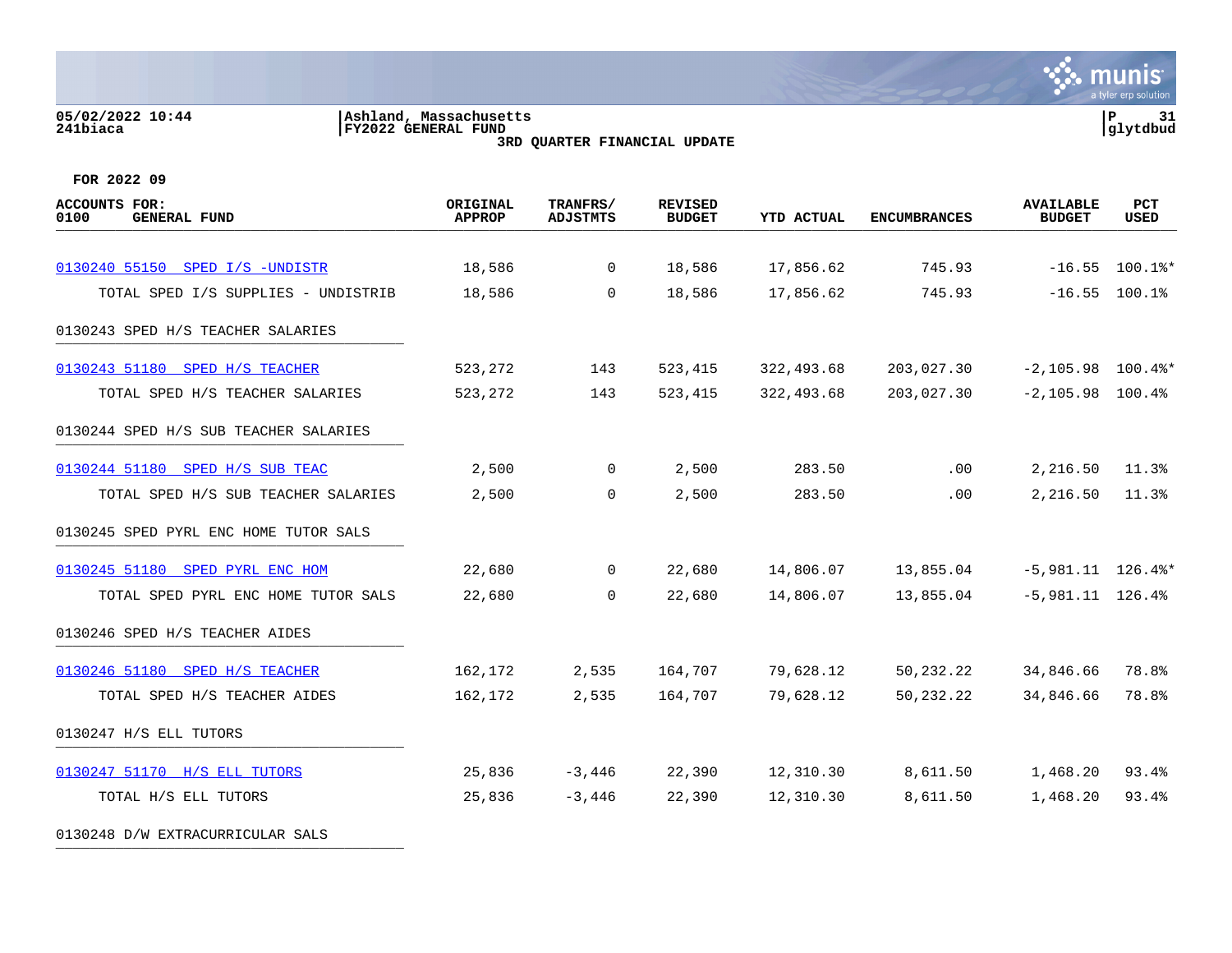#### **05/02/2022 10:44 |Ashland, Massachusetts |P 32 241biaca |FY2022 GENERAL FUND |glytdbud 3RD QUARTER FINANCIAL UPDATE**



**FOR 2022 09**

| <b>ACCOUNTS FOR:</b><br><b>GENERAL FUND</b><br>0100 | ORIGINAL<br><b>APPROP</b> | TRANFRS/<br><b>ADJSTMTS</b> | <b>REVISED</b><br><b>BUDGET</b> | <b>YTD ACTUAL</b> | <b>ENCUMBRANCES</b> | <b>AVAILABLE</b><br><b>BUDGET</b> | PCT<br><b>USED</b> |
|-----------------------------------------------------|---------------------------|-----------------------------|---------------------------------|-------------------|---------------------|-----------------------------------|--------------------|
| 0130248 51190 D/W EXTRACURRICUL                     | 1,500                     | 0                           | 1,500                           | .00               | .00                 | 1,500.00                          | .0%                |
| TOTAL D/W EXTRACURRICULAR SALS                      | 1,500                     | $\mathbf 0$                 | 1,500                           | .00               | .00                 | 1,500.00                          | .0%                |
|                                                     |                           |                             |                                 |                   |                     |                                   |                    |
| 0130249 TRANSPORTATION BUS MONITORS                 |                           |                             |                                 |                   |                     |                                   |                    |
| 0130249 51190<br><b>TRANSPORTATION BU</b>           | 0                         | 0                           | 0                               | 930.00            | .00                 | $-930.00$                         | $100.0$ *          |
| TOTAL TRANSPORTATION BUS MONITORS                   | 0                         | 0                           | 0                               | 930.00            | .00                 | $-930.00$                         | 100.0%             |
| 0130252 VOCATIONAL TUITIONS/SECONDARY               |                           |                             |                                 |                   |                     |                                   |                    |
| 0130252 53210<br><b>VOCATIONAL TUITIO</b>           | 70,000                    | $\mathbf 0$                 | 70,000                          | 24,100.00         | 24,100.00           | 21,800.00                         | 68.9%              |
| TOTAL VOCATIONAL TUITIONS/SECONDARY                 | 70,000                    | $\Omega$                    | 70,000                          | 24,100.00         | 24,100.00           | 21,800.00                         | 68.9%              |
| 0130253 VOC ED TRANSPORTATION                       |                           |                             |                                 |                   |                     |                                   |                    |
| 0130253 53310<br>VOC ED TRANSPORTA                  | 20,000                    | $\mathbf 0$                 | 20,000                          | 4,320.00          | .00                 | 15,680.00                         | 21.6%              |
| TOTAL VOC ED TRANSPORTATION                         | 20,000                    | 0                           | 20,000                          | 4,320.00          | .00                 | 15,680.00                         | 21.6%              |
| 0130254 DM/S ELL SUPPLIES                           |                           |                             |                                 |                   |                     |                                   |                    |
| 0130254 55100 DMS ELL SUPPLIES                      | 600                       | 0                           | 600                             | .00               | .00                 | 600.00                            | .0%                |
| TOTAL DM/S ELL SUPPLIES                             | 600                       | $\mathbf 0$                 | 600                             | .00               | .00                 | 600.00                            | .0%                |
| 0130257 DM/S INSTR SUPPL/READING                    |                           |                             |                                 |                   |                     |                                   |                    |
| 0130257 55100<br>DMS IS/READING                     | 4,850                     | 0                           | 4,850                           | 3,182.00          | .00                 | 1,668.00                          | 65.6%              |
| TOTAL DM/S INSTR SUPPL/READING                      | 4,850                     | 0                           | 4,850                           | 3,182.00          | .00                 | 1,668.00                          | 65.6%              |
|                                                     |                           |                             |                                 |                   |                     |                                   |                    |

0130258 DM/S INSTR SUPPL/SOCIAL STUDIE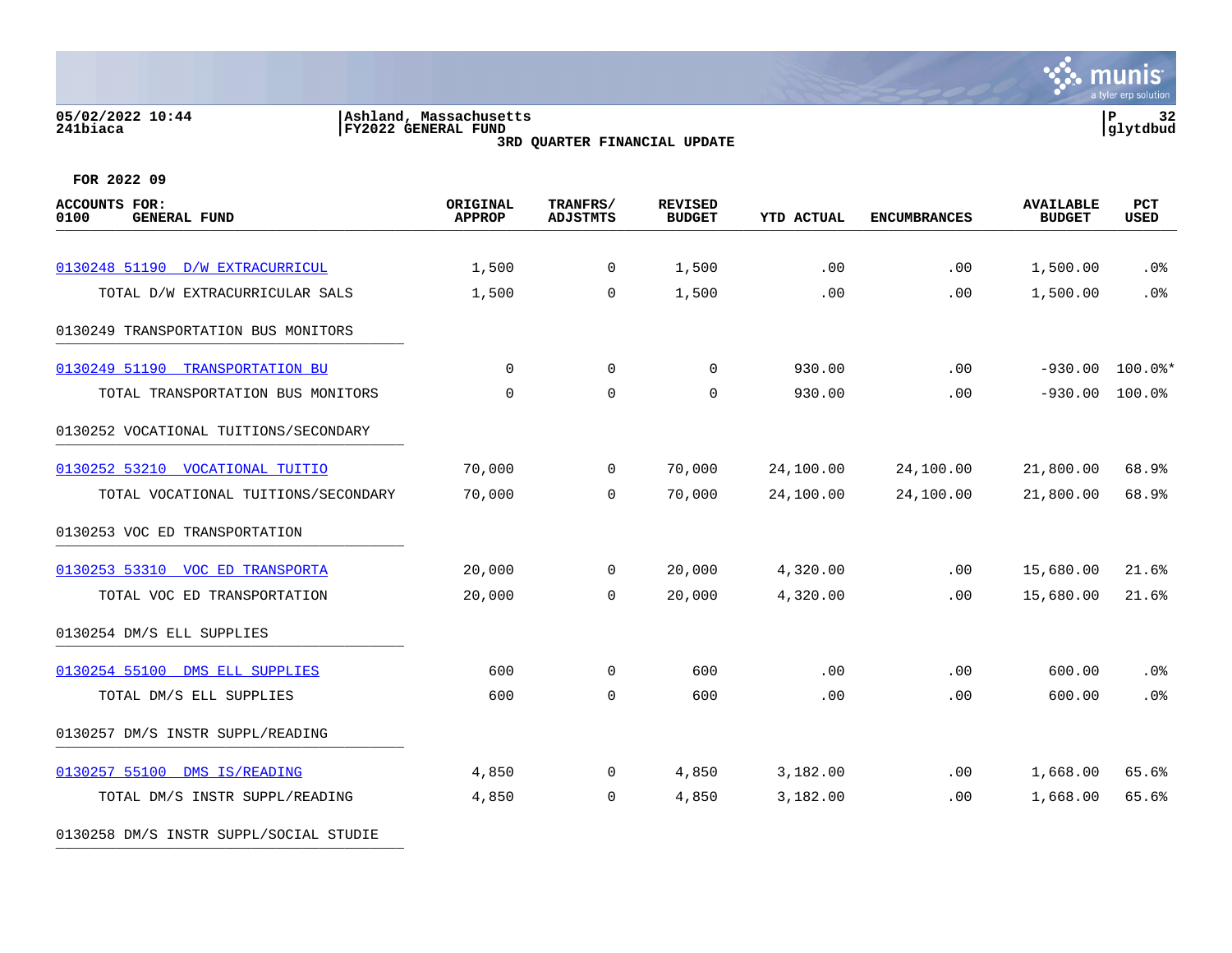## **05/02/2022 10:44 |Ashland, Massachusetts |P 33 241biaca |FY2022 GENERAL FUND |glytdbud**



**3RD QUARTER FINANCIAL UPDATE**

**FOR 2022 09**

0130268 159/HS SPED COORDINATOR

| <b>ACCOUNTS FOR:</b><br>0100<br><b>GENERAL FUND</b> | ORIGINAL<br><b>APPROP</b> | TRANFRS/<br><b>ADJSTMTS</b> | <b>REVISED</b><br><b>BUDGET</b> | <b>YTD ACTUAL</b> | <b>ENCUMBRANCES</b> | <b>AVAILABLE</b><br><b>BUDGET</b> | PCT<br><b>USED</b> |
|-----------------------------------------------------|---------------------------|-----------------------------|---------------------------------|-------------------|---------------------|-----------------------------------|--------------------|
| 0130258 55100 DMS IS/SOCIAL STU                     | 3,000                     | $\overline{0}$              | 3,000                           | 747.88            | 1,543.50            | 708.62                            | 76.4%              |
| TOTAL DM/S INSTR SUPPL/SOCIAL STUDIE                | 3,000                     | $\Omega$                    | 3,000                           | 747.88            | 1,543.50            | 708.62                            | 76.4%              |
| 0130259 DM/S INSTR SUPPL/MATH                       |                           |                             |                                 |                   |                     |                                   |                    |
| 0130259 55100 DMS IS/MATH                           | 8,000                     | $\overline{0}$              | 8,000                           | 74.75             | .00                 | 7,925.25                          | .9%                |
| TOTAL DM/S INSTR SUPPL/MATH                         | 8,000                     | $\Omega$                    | 8,000                           | 74.75             | .00                 | 7,925.25                          | .9%                |
| 0130260 DM/S INSTR SUPPL/SCIENCE                    |                           |                             |                                 |                   |                     |                                   |                    |
| 0130260 55100 DMS IS/SCIENCE                        | 4,000                     | $\overline{0}$              | 4,000                           | 2,900.59          | 170.37              | 929.04                            | 76.8%              |
| TOTAL DM/S INSTR SUPPL/SCIENCE                      | 4,000                     | $\mathbf 0$                 | 4,000                           | 2,900.59          | 170.37              | 929.04                            | 76.8%              |
| 0130263 DM/S OUTDOOR CLASSROOM                      |                           |                             |                                 |                   |                     |                                   |                    |
| 0130263 53310 DM/S OUTDOOR CLAS                     | 5,500                     | $\mathbf 0$                 | 5,500                           | .00               | .00                 | 5,500.00                          | $.0\%$             |
| TOTAL DM/S OUTDOOR CLASSROOM                        | 5,500                     | $\mathbf 0$                 | 5,500                           | .00               | .00                 | 5,500.00                          | .0%                |
| 0130264 H/S INSTRUCTIONAL FIELD TRIPS               |                           |                             |                                 |                   |                     |                                   |                    |
| 0130264 53310 H/S INSTRUCTIONAL                     | 11,000                    | $\mathbf 0$                 | 11,000                          | .00               | .00                 | 11,000.00                         | $.0\%$             |
| TOTAL H/S INSTRUCTIONAL FIELD TRIPS                 | 11,000                    | $\mathbf 0$                 | 11,000                          | .00               | .00                 | 11,000.00                         | .0%                |
| 0130267 288/AMS SPED COORDINATOR                    |                           |                             |                                 |                   |                     |                                   |                    |
| 0130267 51180 288/AMS SPED COOR                     | 45,900                    | 1,600                       | 47,500                          | 41,834.54         | 10,961.51           | $-5, 296.05$ 111.1%*              |                    |
| TOTAL 288/AMS SPED COORDINATOR                      | 45,900                    | 1,600                       | 47,500                          | 41,834.54         | 10,961.51           | $-5, 296.05$ 111.1%               |                    |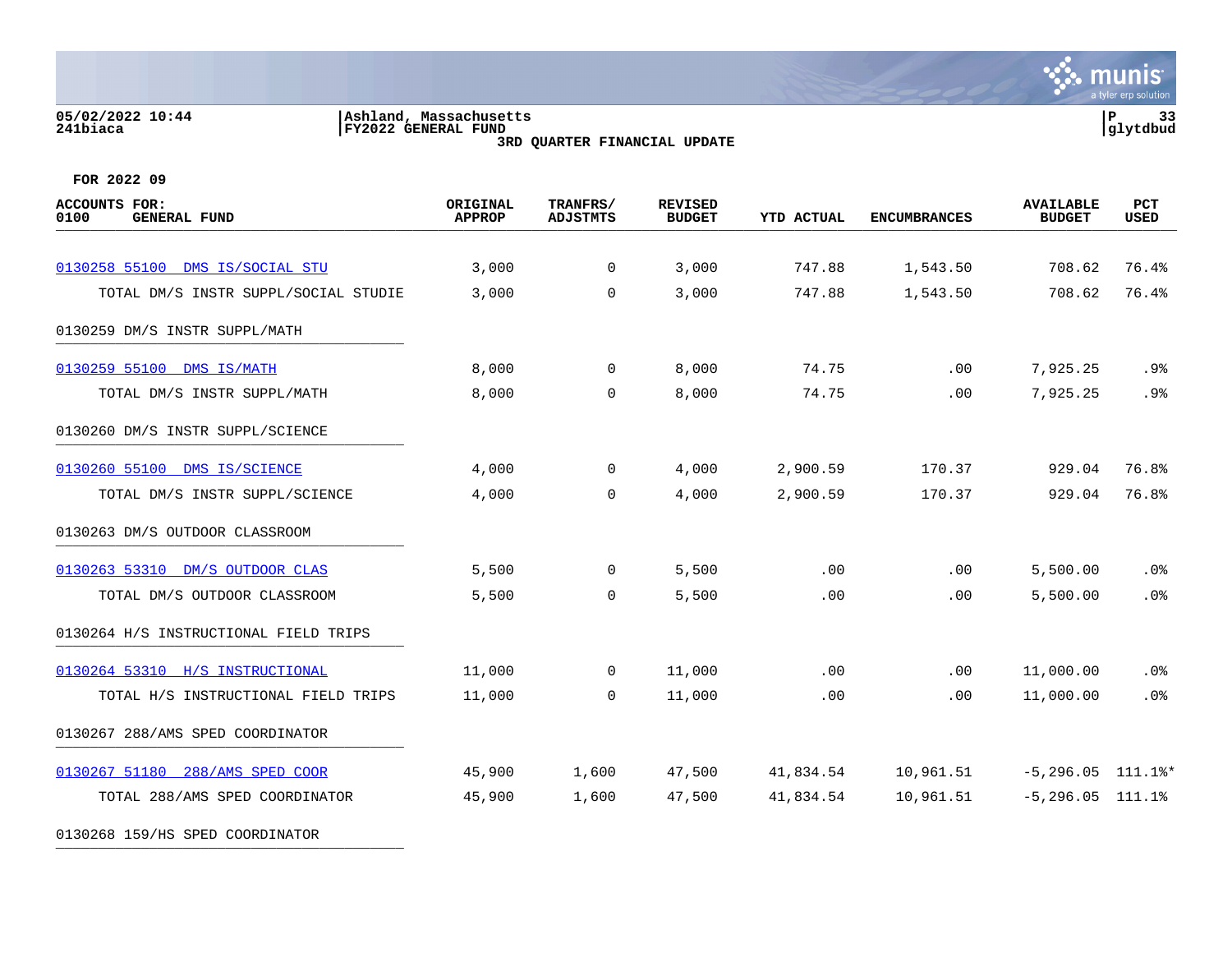#### **05/02/2022 10:44 |Ashland, Massachusetts |P 34 241biaca |FY2022 GENERAL FUND |glytdbud 3RD QUARTER FINANCIAL UPDATE**



**FOR 2022 09**

0130279 H/S ATHLETIC SALARIES/SECRETAR

| <b>ACCOUNTS FOR:</b><br>0100<br><b>GENERAL FUND</b> | ORIGINAL<br><b>APPROP</b> | TRANFRS/<br><b>ADJSTMTS</b> | <b>REVISED</b><br><b>BUDGET</b> | <b>YTD ACTUAL</b> | <b>ENCUMBRANCES</b> | <b>AVAILABLE</b><br><b>BUDGET</b> | <b>PCT</b><br><b>USED</b> |
|-----------------------------------------------------|---------------------------|-----------------------------|---------------------------------|-------------------|---------------------|-----------------------------------|---------------------------|
| 0130268 51180 159/HS SPED COORD                     | 77,520                    | 2,480                       | 80,000                          | 60,988.82         | 21,538.44           | $-2,527.26$ 103.2%*               |                           |
| TOTAL 159/HS SPED COORDINATOR                       | 77,520                    | 2,480                       | 80,000                          | 60,988.82         | 21,538.44           | $-2,527.26$ 103.2%                |                           |
|                                                     |                           |                             |                                 |                   |                     |                                   |                           |
| 0130270 SPED DAY/CROSSROADS                         |                           |                             |                                 |                   |                     |                                   |                           |
| 0130270 53920 SPED DAY/CROSSROA                     | 0                         | $\overline{0}$              | $\overline{0}$                  | 18,925.78         | 47,725.88           | $-66,651.66$ 100.0%*              |                           |
| TOTAL SPED DAY/CROSSROADS                           | $\mathbf 0$               | $\mathbf 0$                 | $\Omega$                        | 18,925.78         | 47,725.88           | $-66,651.66$ 100.0%               |                           |
| 0130275 IN-SERVICE TRAINING PROGRAMS                |                           |                             |                                 |                   |                     |                                   |                           |
| 0130275 53910 IN-SERVICE TRAINI                     | 2,000                     | $\overline{0}$              | 2,000                           | 2,584.80          | 551.87              | $-1, 136.67$ 156.8%*              |                           |
| TOTAL IN-SERVICE TRAINING PROGRAMS                  | 2,000                     | $\Omega$                    | 2,000                           | 2,584.80          | 551.87              | $-1,136.67$ 156.8%                |                           |
| 0130276 CURRICULUM DEVELOPMENT K-12                 |                           |                             |                                 |                   |                     |                                   |                           |
| 0130276 53910 CURRICULUM DEVELO                     | $\mathbf 0$               | $\mathbf 0$                 | $\mathbf 0$                     | 2,397.02          | 27,352.00           | $-29,749.02$ 100.0%*              |                           |
| TOTAL CURRICULUM DEVELOPMENT K-12                   | $\mathbf 0$               | $\mathbf 0$                 | 0                               | 2,397.02          | 27,352.00           | $-29,749.02$ 100.0%               |                           |
| 0130277 SPED W/S SUB TEACHER SALARIES               |                           |                             |                                 |                   |                     |                                   |                           |
| 0130277 51180 SPED W/S SUB TEAC                     | 5,600                     | $\overline{0}$              | 5,600                           | 1,464.75          | .00                 | 4, 135. 25                        | 26.2%                     |
| TOTAL SPED W/S SUB TEACHER SALARIES                 | 5,600                     | $\mathbf 0$                 | 5,600                           | 1,464.75          | .00                 | 4, 135. 25                        | 26.2%                     |
| 0130278 SPED DM/S SUB TEACHER SALARIES              |                           |                             |                                 |                   |                     |                                   |                           |
| 0130278 51180 SPED DM/S SUB TEA                     | 4,500                     | $\overline{0}$              | 4,500                           | 2,835.00          | $.00 \,$            | 1,665.00                          | 63.0%                     |
| TOTAL SPED DM/S SUB TEACHER SALARIES                | 4,500                     | $\mathbf 0$                 | 4,500                           | 2,835.00          | .00                 | 1,665.00                          | 63.0%                     |
|                                                     |                           |                             |                                 |                   |                     |                                   |                           |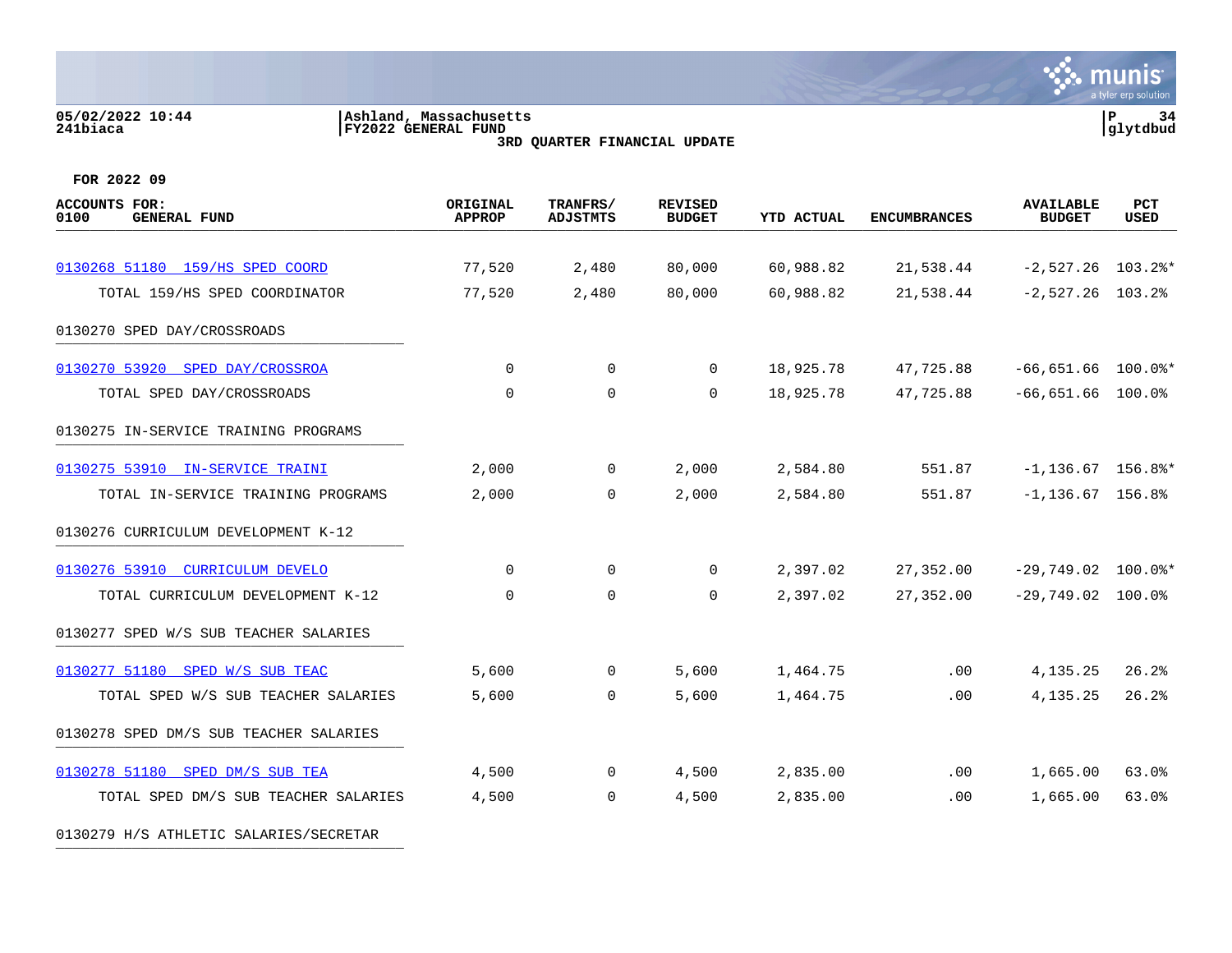**05/02/2022 10:44 |Ashland, Massachusetts |P 35 241biaca |FY2022 GENERAL FUND |glytdbud 3RD QUARTER FINANCIAL UPDATE FOR 2022 09 ACCOUNTS FOR: ORIGINAL TRANFRS/ REVISED AVAILABLE PCT 0100 GENERAL FUND APPROP ADJSTMTS BUDGET YTD ACTUAL ENCUMBRANCES BUDGET USED** arrive demension code and the second code of the condition of the code of the condition of the code of the code of the code of the code of the code of the code of the code of the code of the code of the code of the code of [0130279 51190 H/S ATHLETIC SALA](https://yvwlndash063.tylertech.com/sites/mu0241/LIVE/_layouts/15/DashboardMunisV6.3/PassThru.aspx?-E=VZOWCvT8wfWr7ZxodERquHIckuVpWYX1OVolQjdB4Y0N0TYsqMwMKMRqSGQWyM5j&) 24,991 -511 24,480 14,928.53 9,223.30 328.17 98.7% TOTAL H/S ATHLETIC SALARIES/SECRETAR 24,991 -511 24,480 14,928.53 9.223.30 328.17 98.7% 0130282 SPED PRE TEACHER SALARIES [0130282 51180 SPED PRE TEACHER](https://yvwlndash063.tylertech.com/sites/mu0241/LIVE/_layouts/15/DashboardMunisV6.3/PassThru.aspx?-E=%2B6zUYb/dD4pSVWT2VP%2BR0P0Q7IWhE0/seV18w0q1xQiV5iT1oFTqofAEdv%2B3Paap&) 466,583 -9,457 457,126 244,737.41 145,158.90 67,229.69 85.3% TOTAL SPED PRE TEACHER SALARIES 466,583 -9,457 457,126 244,737.41 145,158.90 67,229.69 85.3% 0130283 SPED W/S TEACHER SALARIES [0130283 51180 SPED W/S TEACHER](https://yvwlndash063.tylertech.com/sites/mu0241/LIVE/_layouts/15/DashboardMunisV6.3/PassThru.aspx?-E=eU7XQfbhL0mzZpzZw552BWCD1amIjp%2BcNLuzLd7xyWRQPde6J4aKVfUsZBdtcvjU&) 712,042 53,165 765,207 442,471.84 314,375.61 8,359.55 98.9% TOTAL SPED W/S TEACHER SALARIES 712,042 53,165 765,207 442,471.84 314,375.61 8,359.55 98.9% 0130284 SPED DM/S TEACHER SALARIES [0130284 51180 SPED DM/S TEACHER](https://yvwlndash063.tylertech.com/sites/mu0241/LIVE/_layouts/15/DashboardMunisV6.3/PassThru.aspx?-E=FBKu8mxeqSxqPANB8e2OXIjQlTnAo3c1QP42qhtHF5uKwXNnv/Y9qdJSzhCWS/0%2B&) 1,069,887 -109,893 959,994 598,557.19 366,563.23 -5,126.42 100.5%\* TOTAL SPED DM/S TEACHER SALARIES 1,069,887 -109,893 959,994 598,557.19 366,563.23 -5,126.42 100.5% 0130288 SPED DAY/REED ACADEMY \_\_\_\_\_\_\_\_\_\_\_\_\_\_\_\_\_\_\_\_\_\_\_\_\_\_\_\_\_\_\_\_\_\_\_\_\_\_\_\_\_ [0130288 53920 SPED DAY/REED ACA](https://yvwlndash063.tylertech.com/sites/mu0241/LIVE/_layouts/15/DashboardMunisV6.3/PassThru.aspx?-E=nn/6LXVHS/D/PxToV7XrrCfqR4/7xnCEv45tLe9%2Bu1sGxJaAMRGfwzJ2X%2B0CS2wk&) 0 0 0 9,966.00 8,720.25 -18,686.25 100.0%\* TOTAL SPED DAY/REED ACADEMY 0 0 0 9,966.00 8,720.25 -18,686.25 100.0%

munis a tyler erp solutior

TOTAL SPED PS SUB TEACHER SALARIES 2,000 0 2,000 850.50 .00 1,149.50 42.5%

0130297 SPED PS SUB TEACHER SALARIES

[0130297 51180 SPED PS SUB TEACH](https://yvwlndash063.tylertech.com/sites/mu0241/LIVE/_layouts/15/DashboardMunisV6.3/PassThru.aspx?-E=jCUGQ1CVHfFjWVTFeIGG1wNrznIOohOd5LwjQC8LQF6XJd1h95oi3MyEB%2BI6yvYm&) 2.000 0 2.000 850.50 .00 1.149.50 42.5%

0130298 MAINT - H/S WATER & SEWER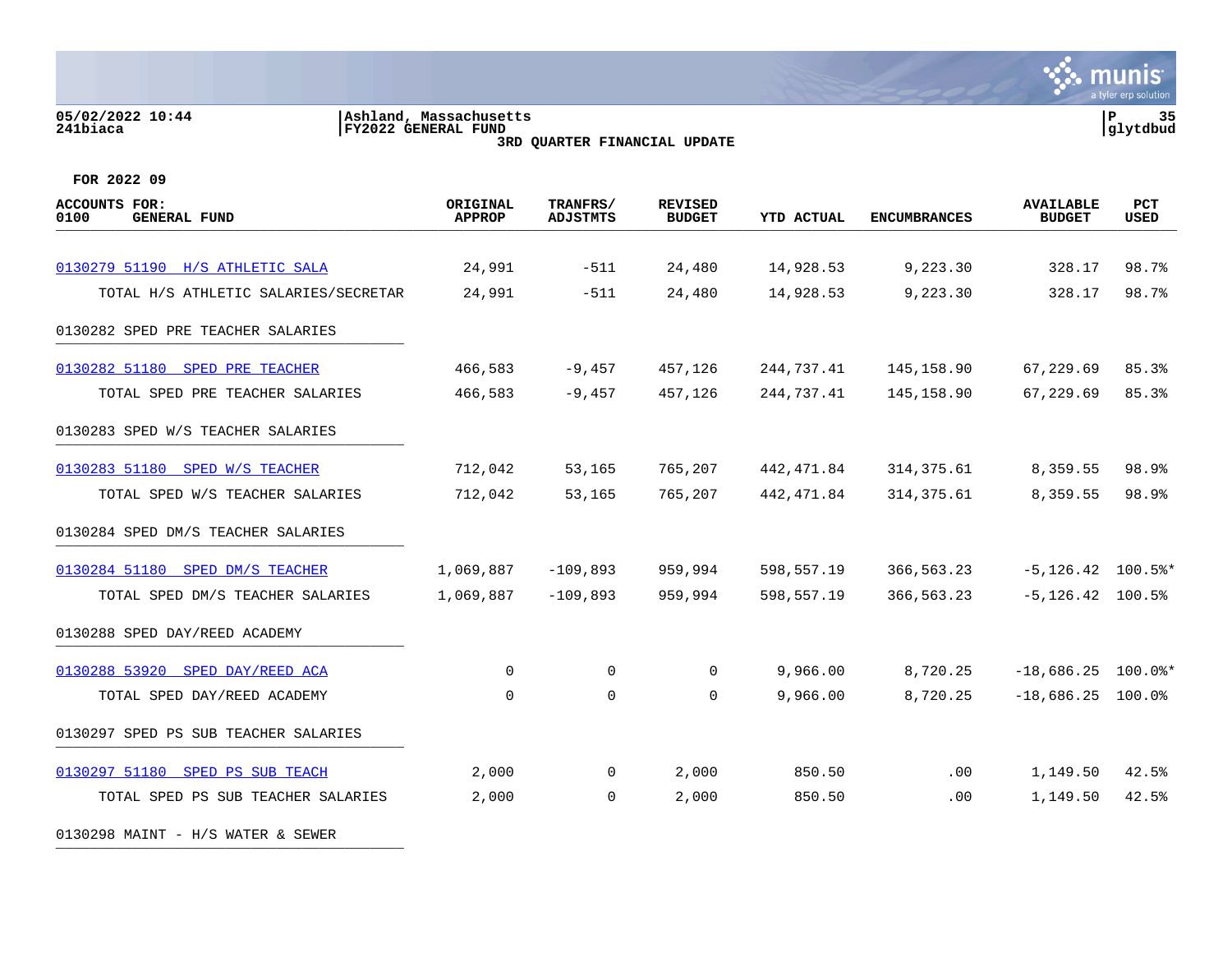#### **05/02/2022 10:44 |Ashland, Massachusetts |P 36 241biaca |FY2022 GENERAL FUND |glytdbud 3RD QUARTER FINANCIAL UPDATE**



| ACCOUNTS FOR:<br>0100<br><b>GENERAL FUND</b> | ORIGINAL<br><b>APPROP</b> | TRANFRS/<br><b>ADJSTMTS</b> | <b>REVISED</b><br><b>BUDGET</b> | <b>YTD ACTUAL</b> | <b>ENCUMBRANCES</b> | <b>AVAILABLE</b><br><b>BUDGET</b> | <b>PCT</b><br><b>USED</b> |
|----------------------------------------------|---------------------------|-----------------------------|---------------------------------|-------------------|---------------------|-----------------------------------|---------------------------|
|                                              |                           |                             |                                 |                   |                     |                                   |                           |
| 0130298 52100 MAINT - H/S WATER              | 32,000                    | $\overline{0}$              | 32,000                          | 9,288.04          | 22,711.96           | .00                               | 100.0%                    |
| TOTAL MAINT - H/S WATER & SEWER              | 32,000                    | $\Omega$                    | 32,000                          | 9,288.04          | 22,711.96           | .00                               | 100.0%                    |
| 0130299 MAINT DM/S WATER & SEWER             |                           |                             |                                 |                   |                     |                                   |                           |
| 0130299 52100 MAINT DM/S WATER               | 25,000                    | $\overline{0}$              | 25,000                          | 7,069.45          | 17,930.55           | $.00 \,$                          | 100.0%                    |
| TOTAL MAINT DM/S WATER & SEWER               | 25,000                    | $\mathbf 0$                 | 25,000                          | 7,069.45          | 17,930.55           | $.00 \,$                          | 100.0%                    |
| 0130300 MAINT - W/S WATER & SEWER            |                           |                             |                                 |                   |                     |                                   |                           |
| 0130300 52100 MAINT - W/S WATER              | 14,000                    | $\mathbf 0$                 | 14,000                          | 8,049.28          | 5,950.72            | $.00 \,$                          | 100.0%                    |
| TOTAL MAINT - W/S WATER & SEWER              | 14,000                    | 0                           | 14,000                          | 8,049.28          | 5,950.72            | .00                               | 100.0%                    |
| 0130303 SPED DM/S PSYCHOLOGICAL SALARY       |                           |                             |                                 |                   |                     |                                   |                           |
| 0130303 51180 SPED DM/S PSYCHOL              | 126,165                   | 16,087                      | 142,252                         | 87,539.52         | 54,712.24           |                                   | $.24$ 100.0%              |
| TOTAL SPED DM/S PSYCHOLOGICAL SALARY         | 126,165                   | 16,087                      | 142,252                         | 87,539.52         | 54,712.24           | .24                               | 100.0%                    |
| 0130307 SPED H/S PSYCHOLOGICAL SALARY        |                           |                             |                                 |                   |                     |                                   |                           |
| 0130307 51180 SPED H/S PSYCHOLO              | 261,837                   | $-14, 125$                  | 247,712                         | 152,484.32        | 95,302.66           | $-74.98$                          | 100.0%*                   |
| TOTAL SPED H/S PSYCHOLOGICAL SALARY          | 261,837                   | $-14, 125$                  | 247,712                         | 152,484.32        | 95,302.66           | $-74.98$                          | 100.0%                    |
| 0130308 155/WS ASST PRINCIPAL                |                           |                             |                                 |                   |                     |                                   |                           |
| 0130308 51170 155/W ASST PRINCI              | 91,035                    | 11,965                      | 103,000                         | 77,468.81         | 27,730.78           | $-2,199.59$ $102.1$ <sup>*</sup>  |                           |
| TOTAL 155/WS ASST PRINCIPAL                  | 91,035                    | 11,965                      | 103,000                         | 77,468.81         | 27,730.78           | $-2,199.59$ $102.1%$              |                           |
| 0130311 H/S SALARY DEAN OF STUDENTS          |                           |                             |                                 |                   |                     |                                   |                           |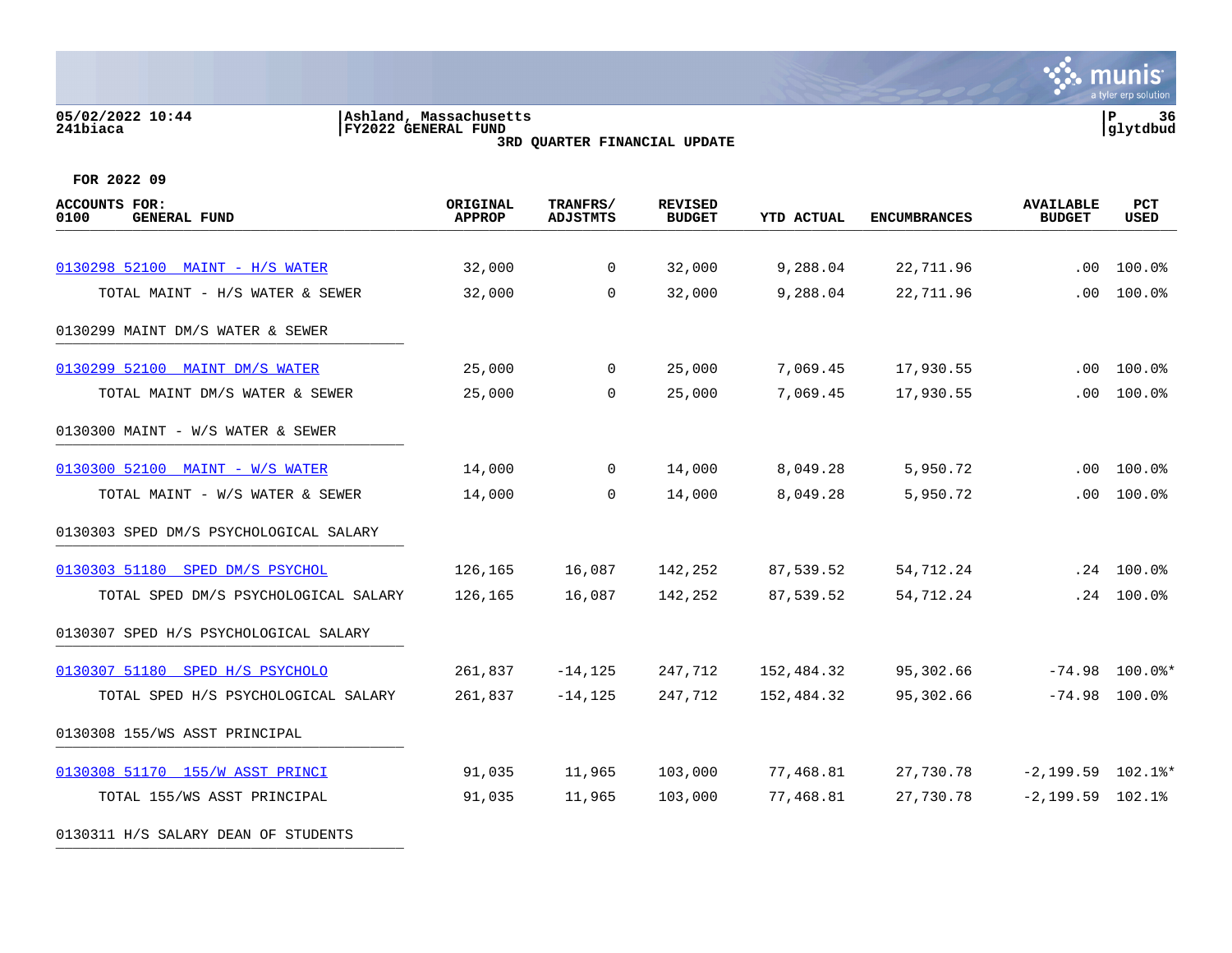# **05/02/2022 10:44 |Ashland, Massachusetts |P 37 241biaca |FY2022 GENERAL FUND |glytdbud 3RD QUARTER FINANCIAL UPDATE**



**FOR 2022 09**

| ACCOUNTS FOR:<br><b>GENERAL FUND</b><br>0100 | ORIGINAL<br><b>APPROP</b> | TRANFRS/<br><b>ADJSTMTS</b> | <b>REVISED</b><br><b>BUDGET</b> | <b>YTD ACTUAL</b> | <b>ENCUMBRANCES</b> | <b>AVAILABLE</b><br><b>BUDGET</b> | <b>PCT</b><br><b>USED</b> |
|----------------------------------------------|---------------------------|-----------------------------|---------------------------------|-------------------|---------------------|-----------------------------------|---------------------------|
| 0130311 51170 H/S SALARY DEAN O              | 179,933                   | 9,014                       | 188,947                         | 145,791.00        | 47,447.19           | $-4, 291.19$ 102.3%*              |                           |
| TOTAL H/S SALARY DEAN OF STUDENTS            | 179,933                   | 9,014                       | 188,947                         | 145,791.00        | 47,447.19           | $-4, 291.19$ 102.3%               |                           |
| 0130313 C/O HR COORDINATOR                   |                           |                             |                                 |                   |                     |                                   |                           |
| 0130313 51110 C/O HR COORDINATO              | 68,345                    | $-63, 345$                  | 5,000                           | 4,527.12          | .00                 | 472.88                            | 90.5%                     |
| TOTAL C/O HR COORDINATOR                     | 68,345                    | $-63, 345$                  | 5,000                           | 4,527.12          | .00                 | 472.88                            | 90.5%                     |
| 0130335 ASSISTANT SUPER OF CURRICULUM        |                           |                             |                                 |                   |                     |                                   |                           |
| 0130335 51110 ASST SUPER CURR S              | 131,000                   | 18,000                      | 149,000                         | 112,350.00        | 40,115.39           | $-3,465.39$ 102.3%*               |                           |
| TOTAL ASSISTANT SUPER OF CURRICULUM          | 131,000                   | 18,000                      | 149,000                         | 112,350.00        | 40, 115.39          | $-3,465.39$ 102.3%                |                           |
| 0130359 W/S PYRL ESP SUB SALARIES            |                           |                             |                                 |                   |                     |                                   |                           |
| 0130359 51170 WS PYRL ESP SUB S              | 7,500                     | $\overline{0}$              | 7,500                           | 283.50            | .00                 | 7,216.50                          | 3.8%                      |
| TOTAL W/S PYRL ESP SUB SALARIES              | 7,500                     | 0                           | 7,500                           | 283.50            | .00                 | 7,216.50                          | 3.8%                      |
| 0130360 DMS PO ESP SUB SALARIES              |                           |                             |                                 |                   |                     |                                   |                           |
| 0130360 51170 DMS PO ESP SUB SA              | 500                       | $\mathbf 0$                 | 500                             | 519.75            | .00                 |                                   | $-19.75$ 104.0%*          |
| TOTAL DMS PO ESP SUB SALARIES                | 500                       | $\mathbf 0$                 | 500                             | 519.75            | .00                 |                                   | $-19.75$ 104.0%           |
| 0130361 AMS PO ESP SUB SALARIES              |                           |                             |                                 |                   |                     |                                   |                           |
| 0130361 51170 AMS PO ESP SUB SA              | 600                       | 0                           | 600                             | .00               | .00                 | 600.00                            | .0%                       |
| TOTAL AMS PO ESP SUB SALARIES                | 600                       | $\mathbf 0$                 | 600                             | .00               | .00                 | 600.00                            | .0%                       |

0130362 AHS PO ESP SUB SALARIES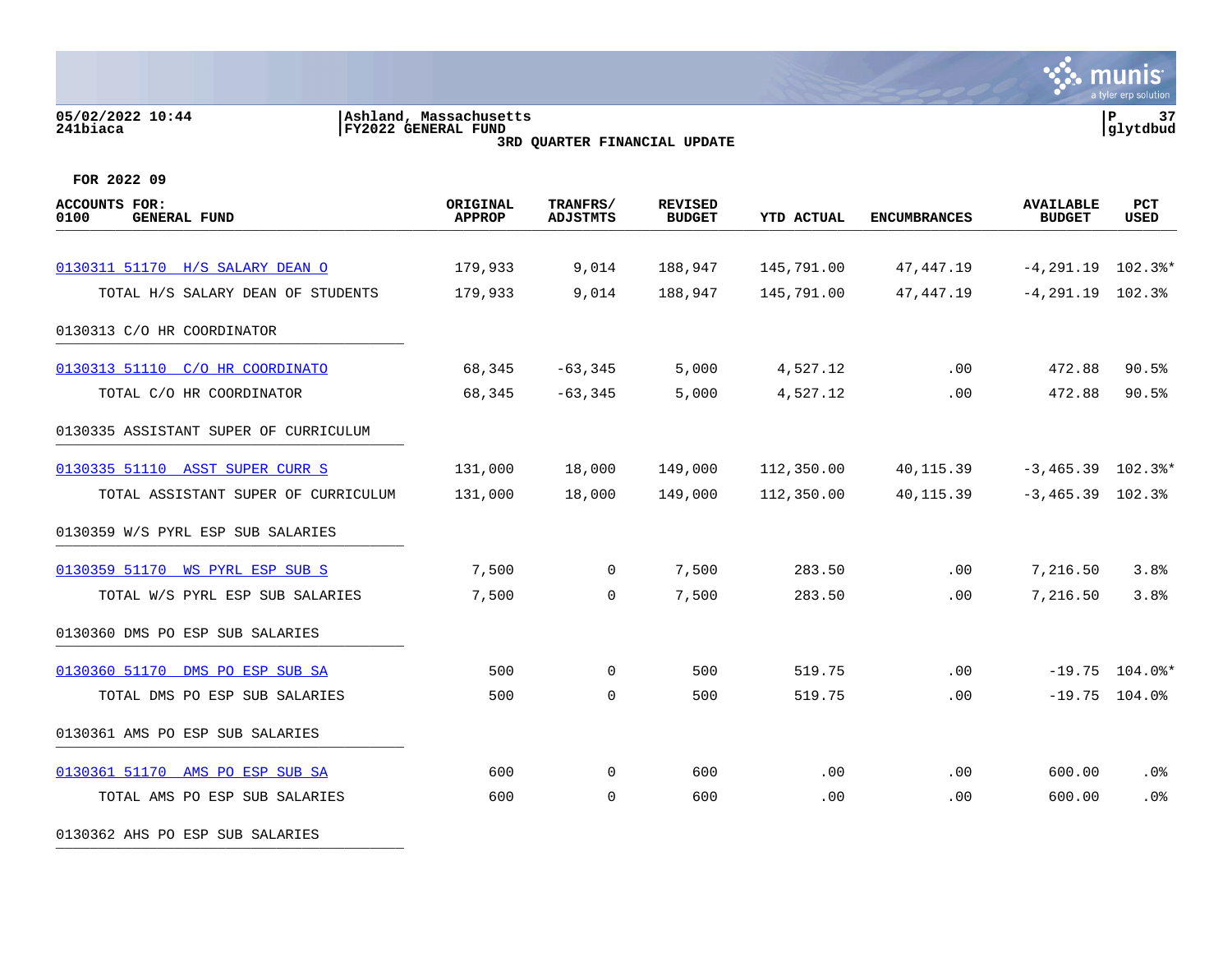### **05/02/2022 10:44 |Ashland, Massachusetts |P 38 241biaca |FY2022 GENERAL FUND |glytdbud 3RD QUARTER FINANCIAL UPDATE**



**FOR 2022 09**

0130425 EMPLOYEE SEPARATION COSTS

| <b>ACCOUNTS FOR:</b><br>0100<br><b>GENERAL FUND</b> | ORIGINAL<br><b>APPROP</b> | TRANFRS/<br><b>ADJSTMTS</b> | <b>REVISED</b><br><b>BUDGET</b> | <b>YTD ACTUAL</b> | <b>ENCUMBRANCES</b> | <b>AVAILABLE</b><br><b>BUDGET</b> | PCT<br>USED |
|-----------------------------------------------------|---------------------------|-----------------------------|---------------------------------|-------------------|---------------------|-----------------------------------|-------------|
|                                                     |                           |                             |                                 |                   |                     |                                   |             |
| 0130362 51170 AHS ESP SUB SALAR                     | 500                       | $\overline{0}$              | 500                             | .00               | .00                 | 500.00                            | .0%         |
| TOTAL AHS PO ESP SUB SALARIES                       | 500                       | $\overline{0}$              | 500                             | .00               | .00                 | 500.00                            | .0%         |
| 0130365 SPED PO WS ESP SUB SALS                     |                           |                             |                                 |                   |                     |                                   |             |
| 0130365 51180 SPED PO WS ESP SU                     | 10,030                    | $\overline{0}$              | 10,030                          | 3,024.00          | .00                 | 7,006.00                          | 30.1%       |
| TOTAL SPED PO WS ESP SUB SALS                       | 10,030                    | $\Omega$                    | 10,030                          | 3,024.00          | .00                 | 7,006.00                          | 30.1%       |
| 0130366 SPED PO DMS ESP SUB SALS                    |                           |                             |                                 |                   |                     |                                   |             |
| 0130366 51180 SPED PO DMS ESP S                     | 7,900                     | $\overline{0}$              | 7,900                           | 9,969.75          | $.00 \,$            | $-2,069.75$ 126.2%*               |             |
| TOTAL SPED PO DMS ESP SUB SALS                      | 7,900                     | $\Omega$                    | 7,900                           | 9,969.75          | $.00 \,$            | $-2,069.75$ 126.2%                |             |
| 0130367 SPED PO AMS ESP SUB SALS                    |                           |                             |                                 |                   |                     |                                   |             |
| 0130367 51180 SPED PO AMS ESP S                     | 6,000                     | $\overline{0}$              | 6,000                           | 189.00            | $.00 \,$            | 5,811.00                          | 3.2%        |
| TOTAL SPED PO AMS ESP SUB SALS                      | 6,000                     | $\overline{0}$              | 6,000                           | 189.00            | .00                 | 5,811.00                          | 3.2%        |
| 0130368 SPED PO AHS ESP SUB SALS                    |                           |                             |                                 |                   |                     |                                   |             |
| 0130368 51180 SPED PO AHS ESP S                     | 550                       | $\overline{0}$              | 550                             | 378.00            | .00                 | 172.00                            | 68.7%       |
| TOTAL SPED PO AHS ESP SUB SALS                      | 550                       | $\mathbf 0$                 | 550                             | 378.00            | .00                 | 172.00                            | 68.7%       |
| 0130369 MAINT/DW/GENERATOR SVC CONTR                |                           |                             |                                 |                   |                     |                                   |             |
| 0130369 52410 MAINT/DW/GENERATO                     | 4,000                     | $\mathbf 0$                 | 4,000                           | 454.40            | 2,544.80            | 1,000.80                          | 75.0%       |
| TOTAL MAINT/DW/GENERATOR SVC CONTR                  | 4,000                     | $\Omega$                    | 4,000                           | 454.40            | 2,544.80            | 1,000.80                          | 75.0%       |
|                                                     |                           |                             |                                 |                   |                     |                                   |             |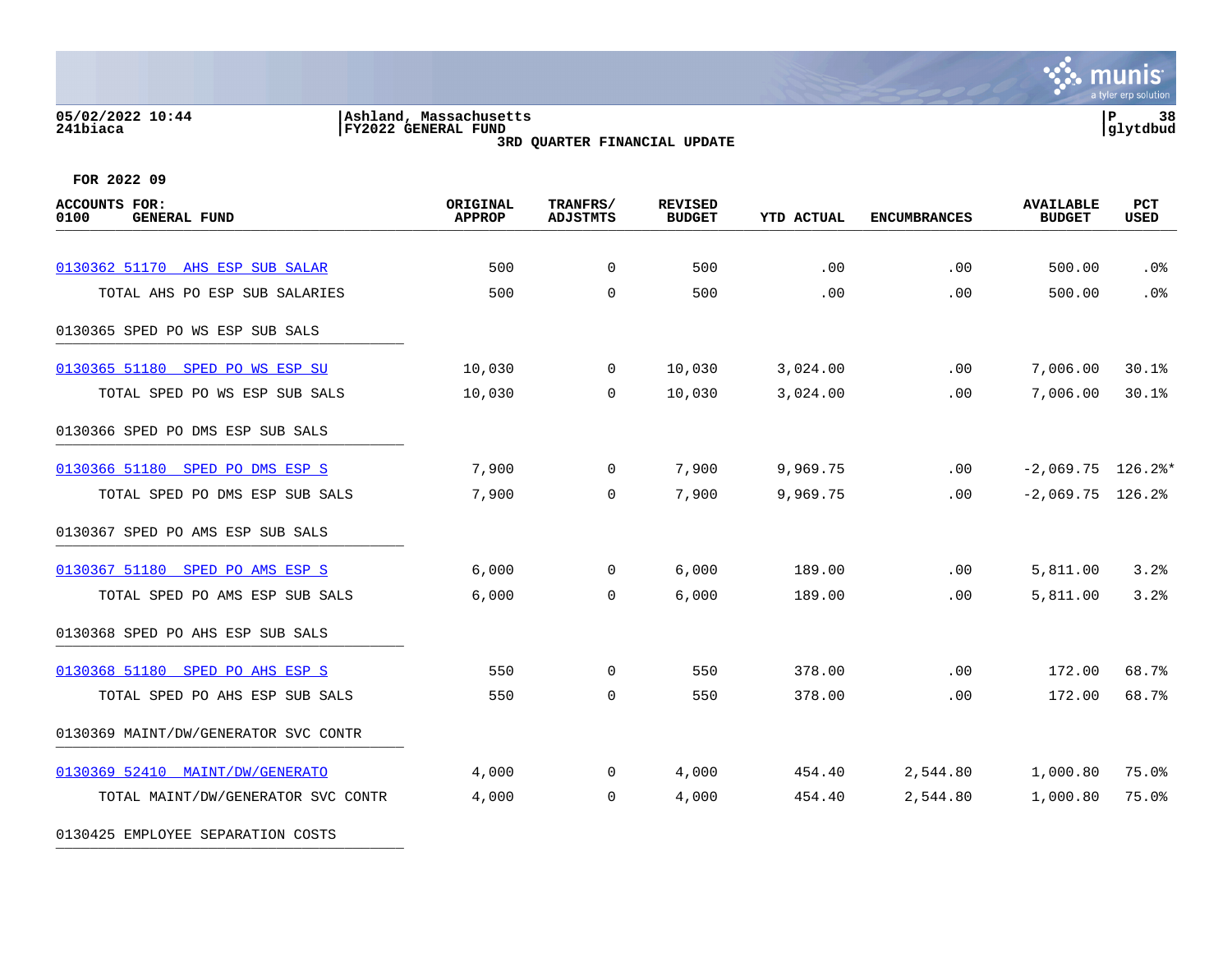### **05/02/2022 10:44 |Ashland, Massachusetts |P 39 241biaca |FY2022 GENERAL FUND |glytdbud 3RD QUARTER FINANCIAL UPDATE**

**∵∴** munis a tyler erp solution

**FOR 2022 09**

| <b>ACCOUNTS FOR:</b><br>0100<br><b>GENERAL FUND</b> | ORIGINAL<br><b>APPROP</b> | TRANFRS/<br><b>ADJSTMTS</b> | <b>REVISED</b><br><b>BUDGET</b> | <b>YTD ACTUAL</b> | <b>ENCUMBRANCES</b> | <b>AVAILABLE</b><br><b>BUDGET</b> | PCT<br><b>USED</b> |
|-----------------------------------------------------|---------------------------|-----------------------------|---------------------------------|-------------------|---------------------|-----------------------------------|--------------------|
|                                                     |                           |                             |                                 |                   |                     |                                   |                    |
| 0130425 51170 EMPLOYEE SEPARATI                     | 40,000                    | $\overline{0}$              | 40,000                          | .00               | .00                 | 40,000.00                         | .0%                |
| TOTAL EMPLOYEE SEPARATION COSTS                     | 40,000                    | $\Omega$                    | 40,000                          | .00               | .00                 | 40,000.00                         | .0%                |
| 0130432 MNT C/O EQUIPMENT REPAIRS                   |                           |                             |                                 |                   |                     |                                   |                    |
| 0130432 52410 MNT C/O EQUIPMENT                     | 7,000                     | $\overline{0}$              | 7,000                           | 2,037.00          | 499.00              | 4,464.00                          | 36.2%              |
| TOTAL MNT C/O EQUIPMENT REPAIRS                     | 7,000                     | $\mathbf 0$                 | 7,000                           | 2,037.00          | 499.00              | 4,464.00                          | 36.2%              |
| 0130434 H/S IS/DRAMATICS                            |                           |                             |                                 |                   |                     |                                   |                    |
| 0130434 55100 H/S IS/DRAMATICS                      | 1,400                     | $\mathbf 0$                 | 1,400                           | 1,377.15          | .00                 | 22.85                             | 98.4%              |
| TOTAL H/S IS/DRAMATICS                              | 1,400                     | $\mathbf 0$                 | 1,400                           | 1,377.15          | .00                 | 22.85                             | 98.4%              |
| 0130436 FOOD SERVICE/FOOD EXPENSE                   |                           |                             |                                 |                   |                     |                                   |                    |
| 0130436 55800 FOOD SERVICE/FOOD                     | 3,000                     | $\overline{0}$              | 3,000                           | .00               | .00                 | 3,000.00                          | .0%                |
| TOTAL FOOD SERVICE/FOOD EXPENSE                     | 3,000                     | 0                           | 3,000                           | .00               | .00                 | 3,000.00                          | .0%                |
| 0130442 C/O CURR A/SUPT DUES & MEMB                 |                           |                             |                                 |                   |                     |                                   |                    |
| 0130442 57300 C/O CURR A/SUPT D                     | 1,500                     | $\overline{0}$              | 1,500                           | 2,310.00          | 100.00              |                                   | $-910.00$ 160.7%*  |
| TOTAL C/O CURR A/SUPT DUES & MEMB                   | 1,500                     | $\mathbf 0$                 | 1,500                           | 2,310.00          | 100.00              | $-910.00$                         | 160.7%             |
| 0130448 SPED RES/DEVEREUX                           |                           |                             |                                 |                   |                     |                                   |                    |
| 0130448 53920 SPED RES/DEVEREUX                     | 205,100                   | $\overline{0}$              | 205,100                         | .00               | .00                 | 205,100.00                        | .0%                |
| TOTAL SPED RES/DEVEREUX                             | 205,100                   | $\mathbf 0$                 | 205,100                         | .00               | .00                 | 205,100.00                        | .0%                |
|                                                     |                           |                             |                                 |                   |                     |                                   |                    |

0130457 SPED RES/N E CENTER FOR CHILDR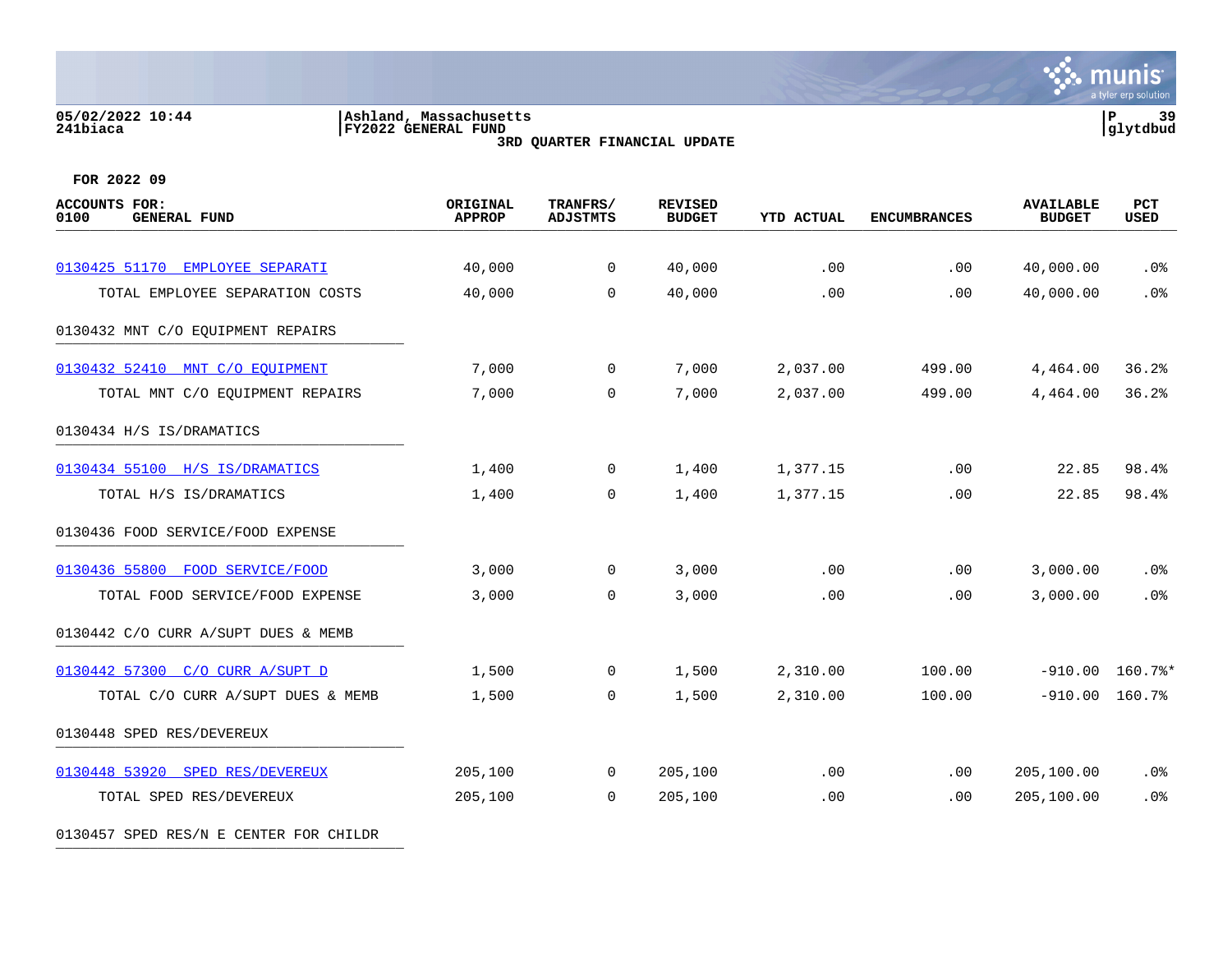# **05/02/2022 10:44 |Ashland, Massachusetts |P 40 241biaca |FY2022 GENERAL FUND |glytdbud 3RD QUARTER FINANCIAL UPDATE**



| <b>ACCOUNTS FOR:</b><br>0100<br><b>GENERAL FUND</b> | ORIGINAL<br><b>APPROP</b> | TRANFRS/<br><b>ADJSTMTS</b> | <b>REVISED</b><br><b>BUDGET</b> | <b>YTD ACTUAL</b> | <b>ENCUMBRANCES</b> | <b>AVAILABLE</b><br><b>BUDGET</b> | <b>PCT</b><br>USED |
|-----------------------------------------------------|---------------------------|-----------------------------|---------------------------------|-------------------|---------------------|-----------------------------------|--------------------|
|                                                     |                           |                             |                                 |                   |                     |                                   |                    |
| 0130457 53920 SPED RES/N E CENT                     | 365,000                   | $\mathbf 0$                 | 365,000                         | 94,806.95         | 124,374.39          | 145,818.66                        | 60.0%              |
| TOTAL SPED RES/N E CENTER FOR CHILDR                | 365,000                   | $\Omega$                    | 365,000                         | 94,806.95         | 124, 374.39         | 145,818.66                        | 60.0%              |
| 0130473 SPED/BICO COLLABORATIVE                     |                           |                             |                                 |                   |                     |                                   |                    |
| 0130473 53920 SPED/BICO COLLABO                     | 126,000                   | 0                           | 126,000                         | 16,002.59         | 23,508.00           | 86,489.41                         | 31.4%              |
| TOTAL SPED/BICO COLLABORATIVE                       | 126,000                   | $\Omega$                    | 126,000                         | 16,002.59         | 23,508.00           | 86,489.41                         | 31.4%              |
| 0130481 C/O CURR A/SUPT TRAV EXP                    |                           |                             |                                 |                   |                     |                                   |                    |
| 0130481 57110 C/O CURR A/SUPT T                     | 3,000                     | $\mathbf{0}$                | 3,000                           | 4,366.96          | 1,204.00            | $-2,570.96$ 185.7%*               |                    |
| TOTAL C/O CURR A/SUPT TRAV EXP                      | 3,000                     | $\mathbf 0$                 | 3,000                           | 4,366.96          | 1,204.00            | $-2,570.96$ 185.7%                |                    |
| 0130486 SPED/CB REIMBURSEMENT                       |                           |                             |                                 |                   |                     |                                   |                    |
| 0130486 53920 SPED/CB REIMBURSE                     | $-1, 160, 197$            |                             | $0 - 1,160,197$                 | .00               | $.00\,$             | $-1,160,197.00$                   | $.0$ %*            |
| TOTAL SPED/CB REIMBURSEMENT                         | $-1, 160, 197$            | $\Omega$                    | -1,160,197                      | .00               | $.00 \,$            | $-1,160,197.00$                   | .0%                |
| 0130487 SPED W/S TEACHER AIDES                      |                           |                             |                                 |                   |                     |                                   |                    |
| 0130487 51180 SPED W/S TEACHER                      | 607,048                   | $-4,054$                    | 602,994                         | 334,492.88        | 246,851.72          | 21,649.40                         | 96.4%              |
| TOTAL SPED W/S TEACHER AIDES                        | 607,048                   | $-4,054$                    | 602,994                         | 334,492.88        | 246,851.72          | 21,649.40                         | 96.4%              |
| 0130488 SPED DM/S TEACHER AIDES                     |                           |                             |                                 |                   |                     |                                   |                    |
| 0130488 51180 SPED DM/S TEACHER                     | 560,576                   | 5,001                       | 565,577                         | 327,842.31        | 200,368.29          | 37,366.40                         | 93.4%              |
| TOTAL SPED DM/S TEACHER AIDES                       | 560,576                   | 5,001                       | 565,577                         | 327,842.31        | 200,368.29          | 37,366.40                         | 93.4%              |
| 0130491 S/C EXPENSES - OTHER                        |                           |                             |                                 |                   |                     |                                   |                    |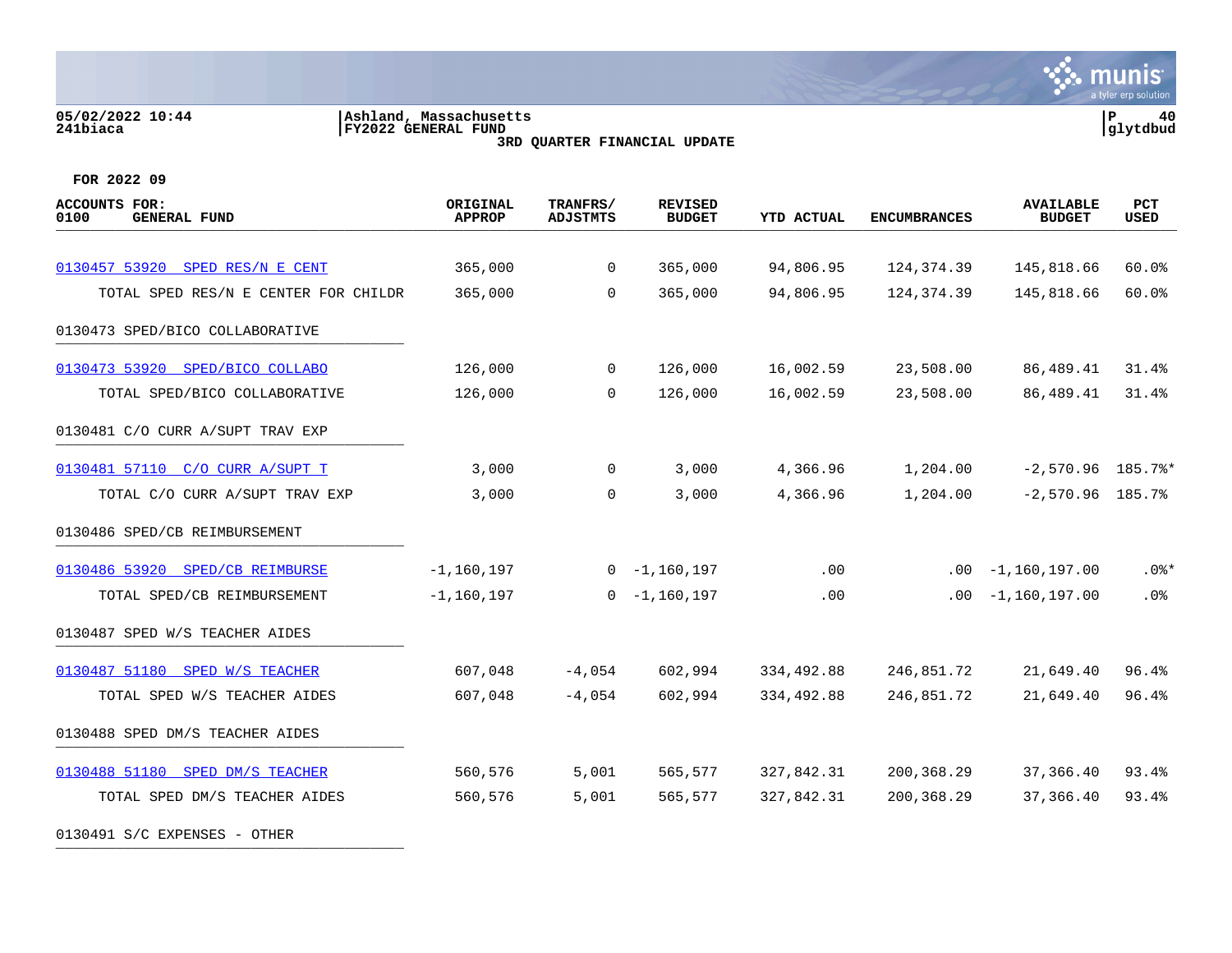### **05/02/2022 10:44 |Ashland, Massachusetts |P 41 241biaca |FY2022 GENERAL FUND |glytdbud 3RD QUARTER FINANCIAL UPDATE**



| <b>ACCOUNTS FOR:</b><br>0100<br><b>GENERAL FUND</b> | ORIGINAL<br><b>APPROP</b> | TRANFRS/<br><b>ADJSTMTS</b> | <b>REVISED</b><br><b>BUDGET</b> | <b>YTD ACTUAL</b> | <b>ENCUMBRANCES</b> | <b>AVAILABLE</b><br><b>BUDGET</b> | PCT<br><b>USED</b> |
|-----------------------------------------------------|---------------------------|-----------------------------|---------------------------------|-------------------|---------------------|-----------------------------------|--------------------|
|                                                     |                           |                             |                                 |                   |                     |                                   |                    |
| 0130491 57800 S/C EXPENSES - OT                     | 10,000                    | 0                           | 10,000                          | 25,835.40         | 176.55              | $-16,011.95$                      | $260.1$ %*         |
| TOTAL S/C EXPENSES - OTHER                          | 10,000                    | $\Omega$                    | 10,000                          | 25,835.40         | 176.55              | $-16,011.95$                      | 260.1%             |
| 0130492 MAINT - P/S WATER & SEWER                   |                           |                             |                                 |                   |                     |                                   |                    |
| 0130492 52100 MAINT - P/S WATER                     | 3,000                     | 0                           | 3,000                           | 1,309.96          | 1,690.04            | .00                               | 100.0%             |
| TOTAL MAINT - P/S WATER & SEWER                     | 3,000                     | $\mathbf 0$                 | 3,000                           | 1,309.96          | 1,690.04            | .00                               | 100.0%             |
| 0130499 W/S DUES & MEMBERSHIPS                      |                           |                             |                                 |                   |                     |                                   |                    |
| 0130499 57300 W/S DUES & MEMBER                     | 1,200                     | $\mathbf 0$                 | 1,200                           | 600.00            | .00                 | 600.00                            | 50.0%              |
| TOTAL W/S DUES & MEMBERSHIPS                        | 1,200                     | 0                           | 1,200                           | 600.00            | .00                 | 600.00                            | 50.0%              |
| 0130500 DM/S DUES & MEMBERSHIPS                     |                           |                             |                                 |                   |                     |                                   |                    |
| 0130500 57300 DMS DUES & MEMBER                     | 1,978                     | 0                           | 1,978                           | 1,269.00          | .00                 | 709.00                            | 64.2%              |
| TOTAL DM/S DUES & MEMBERSHIPS                       | 1,978                     | 0                           | 1,978                           | 1,269.00          | .00                 | 709.00                            | 64.2%              |
| 0130501 H/S DUES & MEMBERSHIPS                      |                           |                             |                                 |                   |                     |                                   |                    |
| 0130501 57300 H/S ADMIN DUES &                      | 2,860                     | 0                           | 2,860                           | 1,489.00          | 50.00               | 1,321.00                          | 53.8%              |
| TOTAL H/S DUES & MEMBERSHIPS                        | 2,860                     | 0                           | 2,860                           | 1,489.00          | 50.00               | 1,321.00                          | 53.8%              |
| 0130502 C/O SUPT DUES & MEMBERSHIPS                 |                           |                             |                                 |                   |                     |                                   |                    |
| 0130502 57300 C/O SUPT DUES & M                     | 1,000                     | 0                           | 1,000                           | 105.00            | .00                 | 895.00                            | 10.5%              |
| TOTAL C/O SUPT DUES & MEMBERSHIPS                   | 1,000                     | 0                           | 1,000                           | 105.00            | .00                 | 895.00                            | 10.5%              |
| 0130503 C/O FIN ASST SUPER DUES & MEM               |                           |                             |                                 |                   |                     |                                   |                    |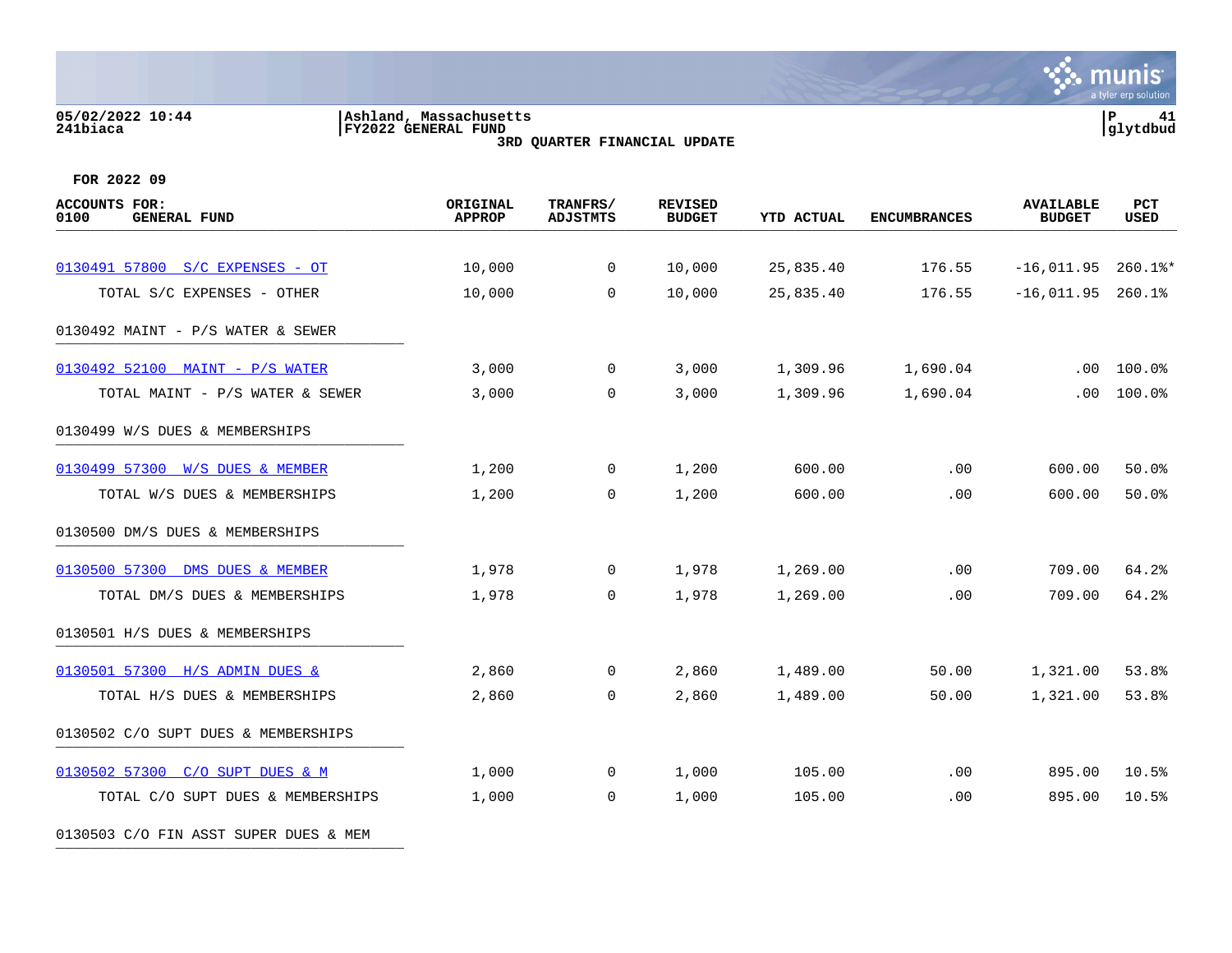### **05/02/2022 10:44 |Ashland, Massachusetts |P 42 241biaca |FY2022 GENERAL FUND |glytdbud 3RD QUARTER FINANCIAL UPDATE**



| <b>ACCOUNTS FOR:</b><br>0100<br><b>GENERAL FUND</b> | ORIGINAL<br><b>APPROP</b> | TRANFRS/<br><b>ADJSTMTS</b> | <b>REVISED</b><br><b>BUDGET</b> | <b>YTD ACTUAL</b> | <b>ENCUMBRANCES</b> | <b>AVAILABLE</b><br><b>BUDGET</b> | <b>PCT</b><br><b>USED</b> |
|-----------------------------------------------------|---------------------------|-----------------------------|---------------------------------|-------------------|---------------------|-----------------------------------|---------------------------|
|                                                     |                           |                             |                                 |                   |                     |                                   |                           |
| 0130503 57300 C/O FIN A/SUPT DU                     | 2,000                     | $\mathbf{0}$                | 2,000                           | 295.00            | .00                 | 1,705.00                          | 14.8%                     |
| TOTAL C/O FIN ASST SUPER DUES & MEM                 | 2,000                     | $\Omega$                    | 2,000                           | 295.00            | .00                 | 1,705.00                          | 14.8%                     |
| 0130526 SPED W/S PSYCHOLOGICAL SALARY               |                           |                             |                                 |                   |                     |                                   |                           |
| 0130526 51180 SPED W/S PSYCHOLO                     | 123,594                   | 15,979                      | 139,573                         | 85,891.21         | 53,681.95           |                                   | $-.16$ 100.0%*            |
| TOTAL SPED W/S PSYCHOLOGICAL SALARY                 | 123,594                   | 15,979                      | 139,573                         | 85,891.21         | 53,681.95           | $-.16$                            | 100.0%                    |
| 0130532 SCHOOL CHOICE OFFSET                        |                           |                             |                                 |                   |                     |                                   |                           |
| 0130532 55100 SCHOOL CHOICE OFF                     | $-500,000$                | $\mathbf{0}$                | $-500,000$                      | .00               | $.00 \,$            | $-500,000.00$                     | $.0$ %*                   |
| TOTAL SCHOOL CHOICE OFFSET                          | $-500,000$                | $\overline{0}$              | $-500,000$                      | .00               | $.00 \,$            | $-500,000.00$                     | .0%                       |
| 0130533 K LITERACY ASST. SALARIES                   |                           |                             |                                 |                   |                     |                                   |                           |
| 0130533 51170 K LITERACY ASST.                      | 26,786                    | 602                         | 27,388                          | 7,488.66          | 10,533.92           | 9,365.42                          | 65.8%                     |
| TOTAL K LITERACY ASST. SALARIES                     | 26,786                    | 602                         | 27,388                          | 7,488.66          | 10,533.92           | 9,365.42                          | 65.8%                     |
| 0130546 294/P SPED BCBA                             |                           |                             |                                 |                   |                     |                                   |                           |
| 0130546 51180 294/P SPED BCBA                       | 23,050                    | $-9,220$                    | 13,830                          | 10,833.44         | 5,319.27            | $-2,322.71$ 116.8%*               |                           |
| TOTAL 294/P SPED BCBA                               | 23,050                    | $-9,220$                    | 13,830                          | 10,833.44         | 5,319.27            | $-2,322.71$ 116.8%                |                           |
| 0130559 H/S AFTER SCH<br>TUTOR/DETENTION            |                           |                             |                                 |                   |                     |                                   |                           |
| 0130559 51170 H/S AFTER SCH TUT                     | 6,000                     | $\mathbf 0$                 | 6,000                           | 1,620.00          | 1,560.00            | 2,820.00                          | 53.0%                     |
| TOTAL H/S AFTER SCH TUTOR/DETENTION                 | 6,000                     | $\overline{0}$              | 6,000                           | 1,620.00          | 1,560.00            | 2,820.00                          | 53.0%                     |
| 0130560 145/AMS SPED ADJUSTMENT COUNSE              |                           |                             |                                 |                   |                     |                                   |                           |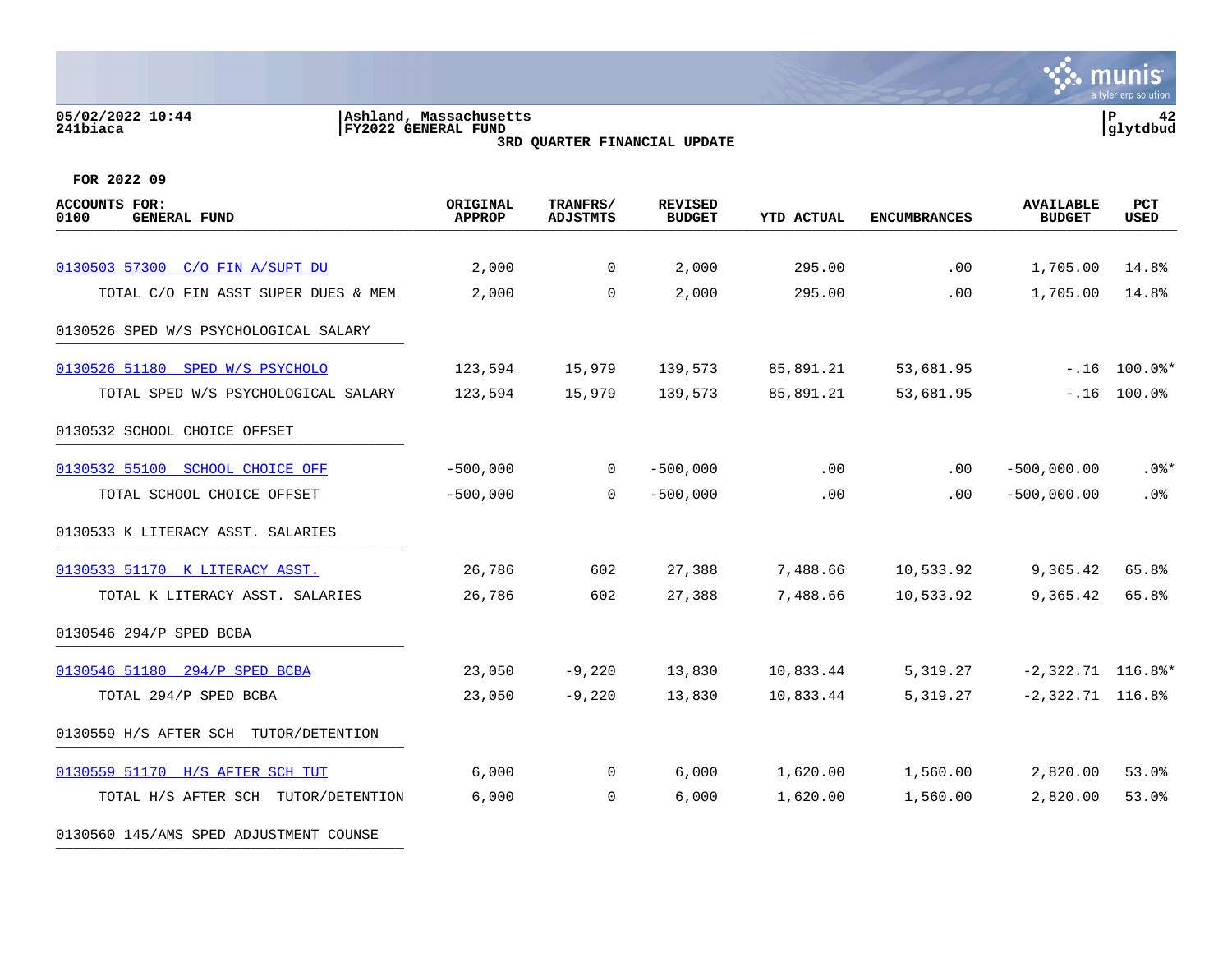# **05/02/2022 10:44 |Ashland, Massachusetts |P 43 241biaca |FY2022 GENERAL FUND |glytdbud**

**3RD QUARTER FINANCIAL UPDATE**



**FOR 2022 09**

| <b>ACCOUNTS FOR:</b><br>0100<br><b>GENERAL FUND</b> | ORIGINAL<br><b>APPROP</b> | TRANFRS/<br><b>ADJSTMTS</b> | <b>REVISED</b><br><b>BUDGET</b> | <b>YTD ACTUAL</b> | <b>ENCUMBRANCES</b> | <b>AVAILABLE</b><br><b>BUDGET</b> | <b>PCT</b><br><b>USED</b> |
|-----------------------------------------------------|---------------------------|-----------------------------|---------------------------------|-------------------|---------------------|-----------------------------------|---------------------------|
| 0130560 51180 145/AMS SPED ADJU                     | 86,535                    | $\overline{0}$              | 86,535                          | 53, 252.32        | 33, 282. 70         | $-.02$                            | $100.0$ $*$               |
| TOTAL 145/AMS SPED ADJUSTMENT COUNSE                | 86,535                    | $\Omega$                    | 86,535                          | 53, 252.32        | 33, 282. 70         | $-.02$                            | 100.0%                    |
| 0130568 AMS/CONFERENCE & TRAVEL                     |                           |                             |                                 |                   |                     |                                   |                           |
| 0130568 57170 AMS/CONFERENCE &                      | 2,000                     | $\mathsf{O}$                | 2,000                           | 750.00            | 888.00              | 362.00                            | 81.9%                     |
| TOTAL AMS/CONFERENCE & TRAVEL                       | 2,000                     | $\mathbf 0$                 | 2,000                           | 750.00            | 888.00              | 362.00                            | 81.9%                     |
| 0130593 SPED PO P/S ESP SUB SALS                    |                           |                             |                                 |                   |                     |                                   |                           |
| 0130593 51180 SPED PO P/S ESP S                     | 15,000                    | $\mathsf{O}$                | 15,000                          | 1,937.25          | .00                 | 13,062.75                         | 12.9%                     |
| TOTAL SPED PO P/S ESP SUB SALS                      | 15,000                    | $\mathbf 0$                 | 15,000                          | 1,937.25          | .00                 | 13,062.75                         | 12.9%                     |
| 0130635 W/S NURSES SUPPLIES                         |                           |                             |                                 |                   |                     |                                   |                           |
| 0130635 55800 W/S NURSES SUPPLI                     | $\mathbf 0$               | $\mathbf 0$                 | 0                               | 57.94             | .00                 |                                   | $-57.94$ 100.0%*          |
| TOTAL W/S NURSES SUPPLIES                           | $\mathbf 0$               | $\mathbf 0$                 | 0                               | 57.94             | .00                 |                                   | $-57.94$ 100.0%           |
| 0130642 DM/S INSTR SUPPL/4TH GRADE                  |                           |                             |                                 |                   |                     |                                   |                           |
| 0130642 55100 DMS IS/4TH GRADE                      | 2,515                     | $\overline{0}$              | 2,515                           | 515.46            | .00                 | 1,999.54                          | 20.5%                     |
| TOTAL DM/S INSTR SUPPL/4TH GRADE                    | 2,515                     | 0                           | 2,515                           | 515.46            | .00                 | 1,999.54                          | 20.5%                     |
| 0130643 1/PS/42W                                    |                           |                             |                                 |                   |                     |                                   |                           |
| 0130643 51170 1/PS/42WK                             | 24,211                    | 420                         | 24,631                          | 20,528.52         | 9,223.29            | $-5,120.81$ 120.8%*               |                           |
| TOTAL 1/PS/42W                                      | 24,211                    | 420                         | 24,631                          | 20,528.52         | 9,223.29            | $-5,120.81$ 120.8%                |                           |

0130654 W/S INSTRUCTIONAL SPECIALISTS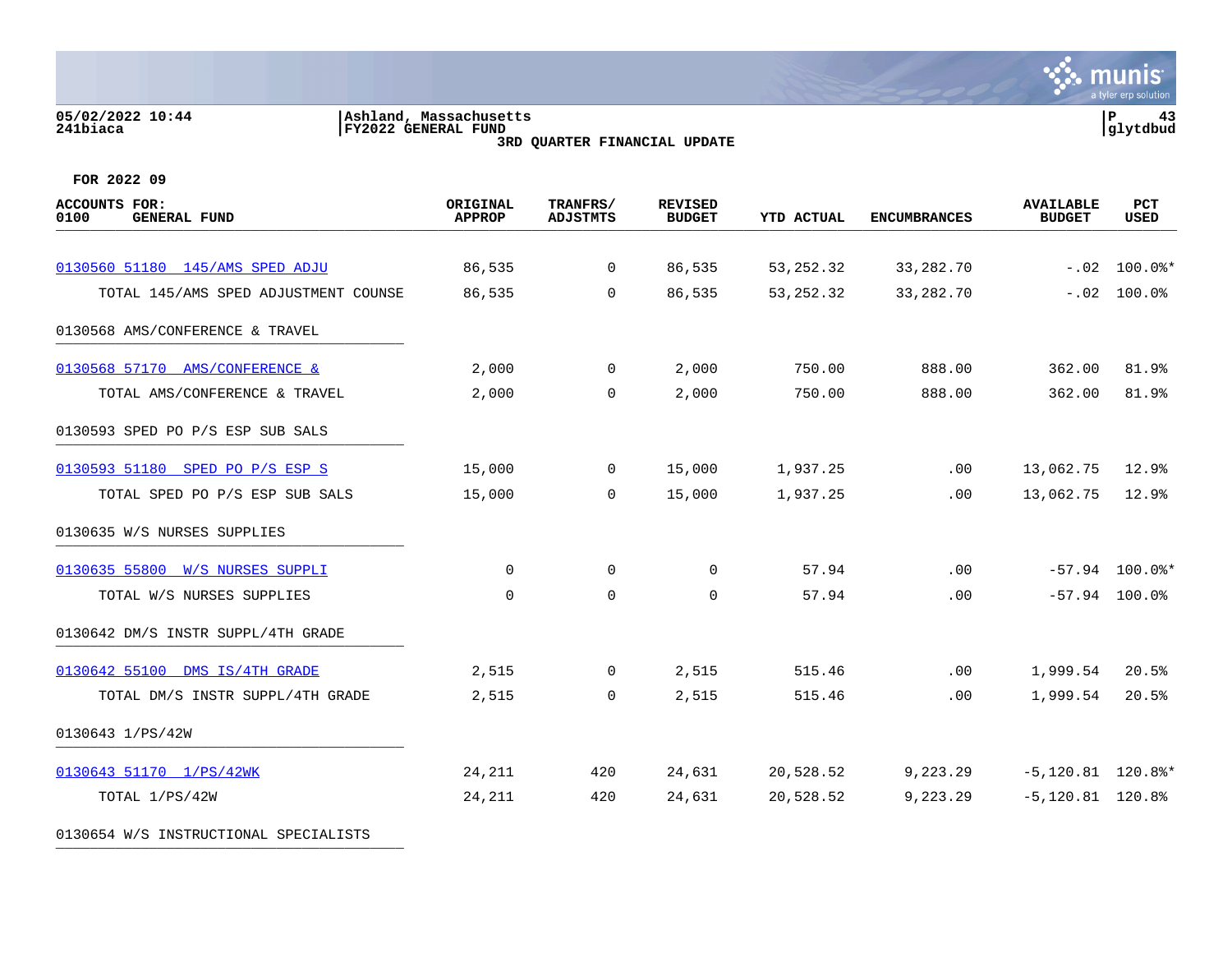# **05/02/2022 10:44 |Ashland, Massachusetts |P 44 241biaca |FY2022 GENERAL FUND |glytdbud 3RD QUARTER FINANCIAL UPDATE**



| ACCOUNTS FOR:<br>0100<br><b>GENERAL FUND</b> | ORIGINAL<br><b>APPROP</b> | TRANFRS/<br><b>ADJSTMTS</b> | <b>REVISED</b><br><b>BUDGET</b> | <b>YTD ACTUAL</b> | <b>ENCUMBRANCES</b> | <b>AVAILABLE</b><br><b>BUDGET</b> | PCT<br><b>USED</b> |
|----------------------------------------------|---------------------------|-----------------------------|---------------------------------|-------------------|---------------------|-----------------------------------|--------------------|
|                                              |                           |                             |                                 |                   |                     |                                   |                    |
| 0130654 51170 W/S INSTRUCTIONAL              | 250,095                   | 46                          | 250,141                         | 153,986.40        | 96, 241.50          | $-86.90$                          | $100.0$ $*$        |
| TOTAL W/S INSTRUCTIONAL SPECIALISTS          | 250,095                   | 46                          | 250,141                         | 153,986.40        | 96, 241.50          | $-86.90$                          | 100.0%             |
| 0130655 W/S INSTR SUPPLIES/GRADE 2           |                           |                             |                                 |                   |                     |                                   |                    |
| 0130655 55100 W/S IS/GRADE 2                 | 3,680                     | $\overline{0}$              | 3,680                           | 6,870.29          | 7,364.66            | $-10,554.95$ 386.8%*              |                    |
| TOTAL W/S INSTR SUPPLIES/GRADE 2             | 3,680                     | $\overline{0}$              | 3,680                           | 6,870.29          | 7,364.66            | $-10,554.95$ 386.8%               |                    |
| 0130656 W/S INSTR SUPPL/GRADE 1              |                           |                             |                                 |                   |                     |                                   |                    |
| 0130656 55100 W/S IS/GRADE 1                 | 3,430                     | $\overline{0}$              | 3,430                           | 13,488.88         | .00                 | $-10,058.88$ 393.3%*              |                    |
| TOTAL W/S INSTR SUPPL/GRADE 1                | 3,430                     | $\mathbf 0$                 | 3,430                           | 13,488.88         | .00                 | $-10,058.88$ 393.3%               |                    |
| 0130682 SPED DAY/LEARN CTR FOR DEAF          |                           |                             |                                 |                   |                     |                                   |                    |
| 0130682 53920 SPED DAY/LEARN CT              | 130,000                   | $\overline{0}$              | 130,000                         | 64,955.96         | 72,254.64           | $-7,210.60$ 105.5%*               |                    |
| TOTAL SPED DAY/LEARN CTR FOR DEAF            | 130,000                   | $\Omega$                    | 130,000                         | 64,955.96         | 72,254.64           | $-7,210.60$ 105.5%                |                    |
| 0130695 SPED W/S THERAPISTS/OCC & SPEE       |                           |                             |                                 |                   |                     |                                   |                    |
| 0130695 51180 SPED W/S THERAPIS              | 297,313                   | 16,840                      | 314,153                         | 194,454.55        | 120,828.00          | $-1, 129.55$ 100.4%*              |                    |
| TOTAL SPED W/S THERAPISTS/OCC & SPEE         | 297,313                   | 16,840                      | 314,153                         | 194,454.55        | 120,828.00          | $-1,129.55$ 100.4%                |                    |
| 0130696 MAINT/CONTRACT SERVICES              |                           |                             |                                 |                   |                     |                                   |                    |
| 0130696 52410 MAINT/ DW CONTRAC              | 10,000                    | $\overline{0}$              | 10,000                          | 4,660.87          | 16,469.79           | $-11, 130.66$ 211.3%*             |                    |
| TOTAL MAINT/CONTRACT SERVICES                | 10,000                    | $\overline{0}$              | 10,000                          | 4,660.87          | 16,469.79           | $-11, 130.66$ 211.3%              |                    |
| 0130713 PS STAFF TRAVEL/CONF                 |                           |                             |                                 |                   |                     |                                   |                    |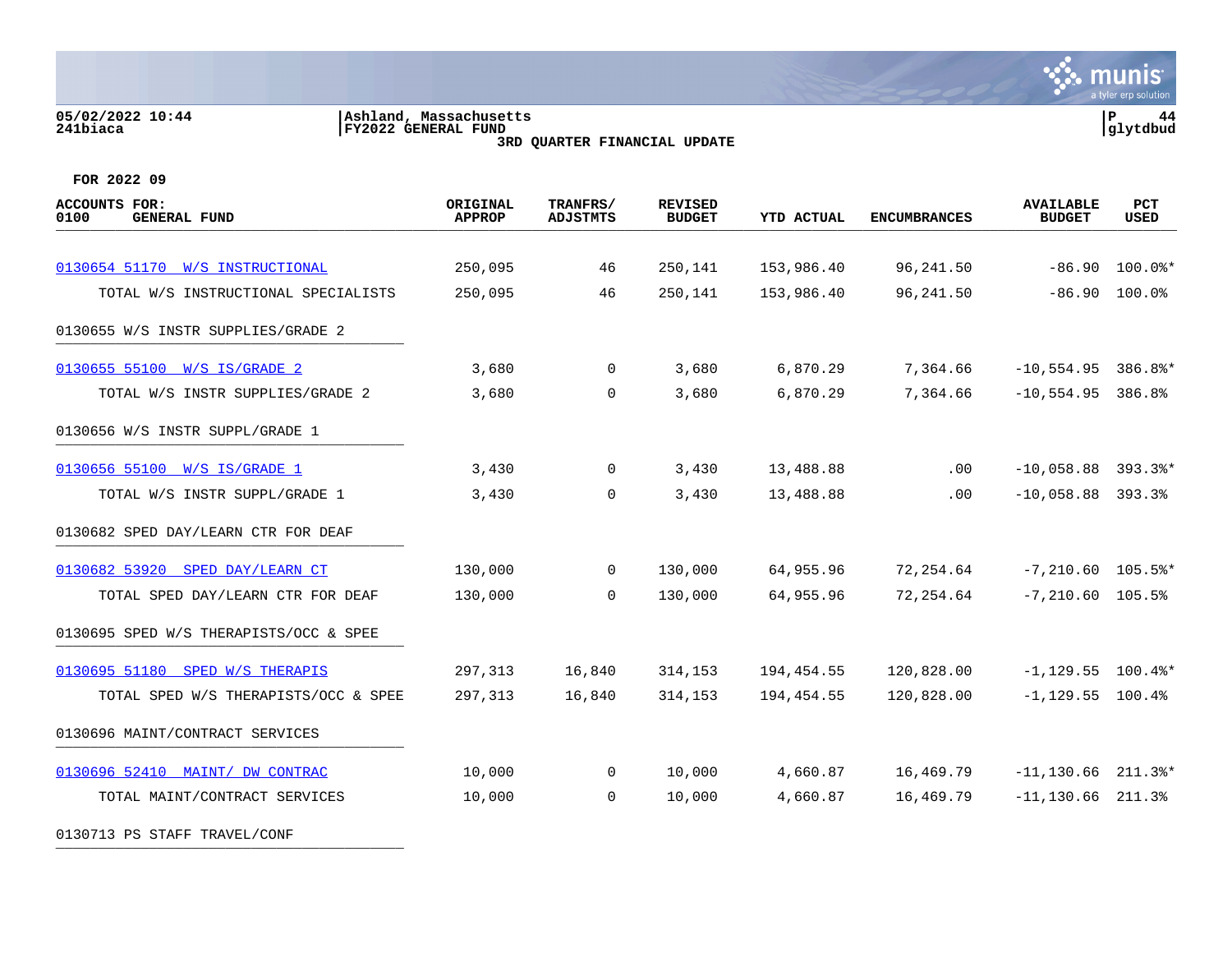### **05/02/2022 10:44 |Ashland, Massachusetts |P 45 241biaca |FY2022 GENERAL FUND |glytdbud 3RD QUARTER FINANCIAL UPDATE**



**FOR 2022 09**

0130719 DM/S PO SUBS/PROF DEVEL

| <b>ACCOUNTS FOR:</b><br>0100<br><b>GENERAL FUND</b> | ORIGINAL<br><b>APPROP</b> | TRANFRS/<br><b>ADJSTMTS</b> | <b>REVISED</b><br><b>BUDGET</b> | <b>YTD ACTUAL</b> | <b>ENCUMBRANCES</b> | <b>AVAILABLE</b><br><b>BUDGET</b> | PCT<br><b>USED</b> |
|-----------------------------------------------------|---------------------------|-----------------------------|---------------------------------|-------------------|---------------------|-----------------------------------|--------------------|
|                                                     |                           |                             |                                 |                   |                     |                                   |                    |
| 0130713 57170 PS STAFF TRAV/CON                     | 500                       | $\overline{0}$              | 500                             | .00               | .00                 | 500.00                            | .0%                |
| TOTAL PS STAFF TRAVEL/CONF                          | 500                       | $\mathbf 0$                 | 500                             | .00               | .00                 | 500.00                            | .0%                |
| 0130714 WS STAFF TRAV/CONF                          |                           |                             |                                 |                   |                     |                                   |                    |
| 0130714 57170 WS STAFF TRAV/CON                     | 500                       | $\mathbf{0}$                | 500                             | 650.00            | $.00 \,$            |                                   | $-150.00$ 130.0%*  |
| TOTAL WS STAFF TRAV/CONF                            | 500                       | $\overline{0}$              | 500                             | 650.00            | .00                 | $-150.00$ 130.0%                  |                    |
| 0130715 DMS STAFF TRAV/CONF                         |                           |                             |                                 |                   |                     |                                   |                    |
| 0130715 57170 DM STAFF TRAV/CON                     | 500                       | $\overline{0}$              | 500                             | .00               | .00                 | 500.00                            | .0%                |
| TOTAL DMS STAFF TRAV/CONF                           | 500                       | $\mathbf 0$                 | 500                             | .00               | .00                 | 500.00                            | .0%                |
| 0130716 HS STAFF TRAV/CONF                          |                           |                             |                                 |                   |                     |                                   |                    |
| 0130716 57170 HS STAFF TRAV/CON                     | 500                       | $\overline{0}$              | 500                             | .00               | .00                 | 500.00                            | .0%                |
| TOTAL HS STAFF TRAV/CONF                            | 500                       | $\mathbf 0$                 | 500                             | .00               | .00                 | 500.00                            | .0%                |
| 0130717 P/S PO SUBS/PROF DEVEL                      |                           |                             |                                 |                   |                     |                                   |                    |
| 0130717 51170 P/S SUBSTITUTES/P                     | 2,100                     | $\mathbf 0$                 | 2,100                           | .00               | .00                 | 2,100.00                          | $.0\%$             |
| TOTAL P/S PO SUBS/PROF DEVEL                        | 2,100                     | $\Omega$                    | 2,100                           | .00               | .00                 | 2,100.00                          | .0%                |
| 0130718 W/S PO SUBS/PROF DEVEL                      |                           |                             |                                 |                   |                     |                                   |                    |
| 0130718 51170 W/S SUBSTITUTES/P                     | 3,200                     | $\overline{0}$              | 3,200                           | 189.00            | .00                 | 3,011.00                          | 5.9%               |
| TOTAL W/S PO SUBS/PROF DEVEL                        | 3,200                     | $\overline{0}$              | 3,200                           | 189.00            | $.00 \,$            | 3,011.00                          | 5.9%               |
|                                                     |                           |                             |                                 |                   |                     |                                   |                    |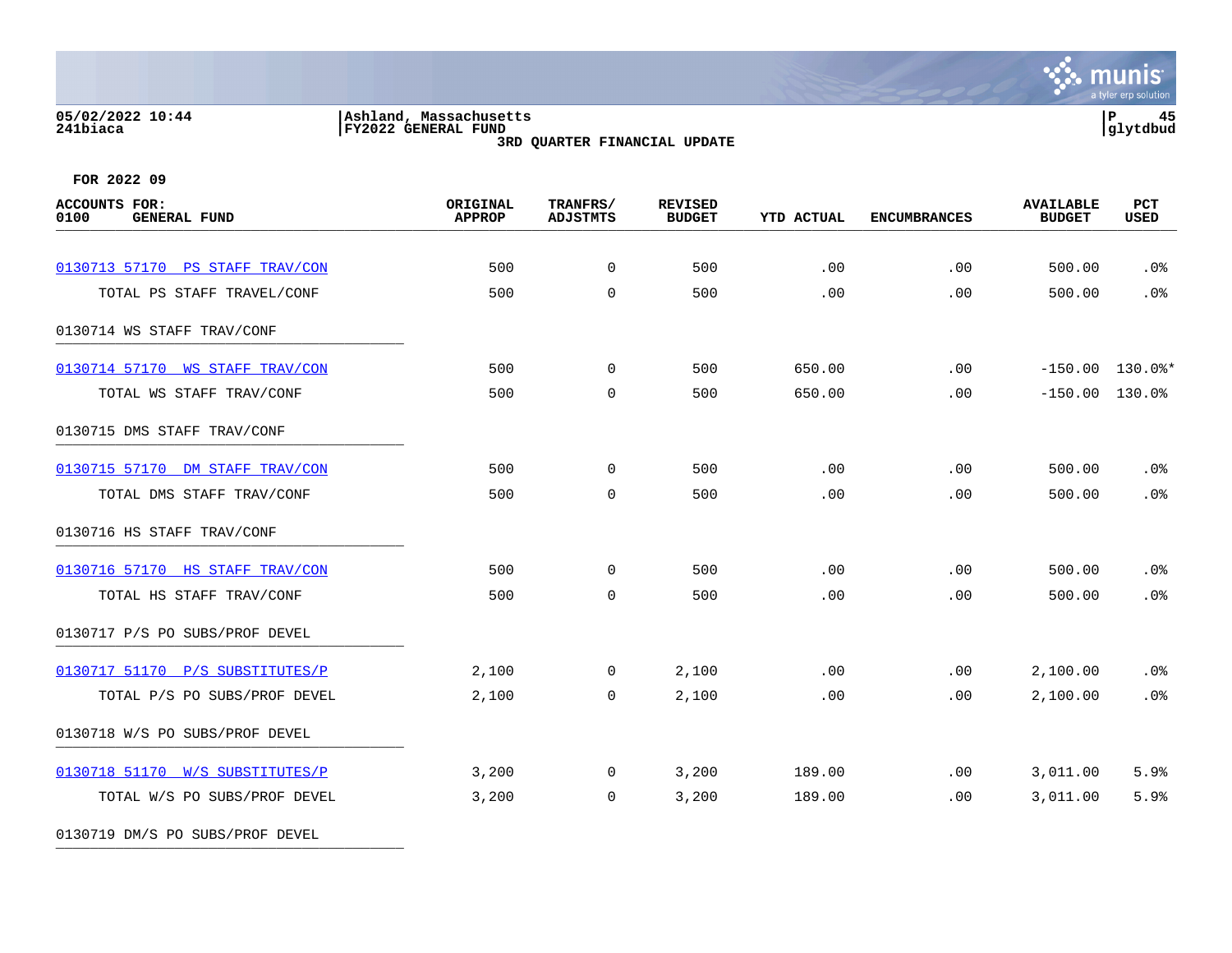# **05/02/2022 10:44 |Ashland, Massachusetts |P 46 241biaca |FY2022 GENERAL FUND |glytdbud**

**3RD QUARTER FINANCIAL UPDATE**



**FOR 2022 09**

| <b>ACCOUNTS FOR:</b><br>0100<br><b>GENERAL FUND</b> | ORIGINAL<br><b>APPROP</b> | TRANFRS/<br><b>ADJSTMTS</b> | <b>REVISED</b><br><b>BUDGET</b> | <b>YTD ACTUAL</b> | <b>ENCUMBRANCES</b> | <b>AVAILABLE</b><br><b>BUDGET</b> | PCT<br><b>USED</b> |
|-----------------------------------------------------|---------------------------|-----------------------------|---------------------------------|-------------------|---------------------|-----------------------------------|--------------------|
| 0130719 51170 DM/S SUBSTITUTES/                     | 6,000                     | $\overline{0}$              | 6,000                           | .00               | .00                 | 6,000.00                          | .0%                |
| TOTAL DM/S PO SUBS/PROF DEVEL                       | 6,000                     | $\mathbf 0$                 | 6,000                           | .00               | .00                 | 6,000.00                          | .0%                |
| 0130720 H/S PO SUBS/PROF DEVEL                      |                           |                             |                                 |                   |                     |                                   |                    |
| 0130720 51170 H/S SUBSTITUTES/P                     | 3,500                     | $\overline{0}$              | 3,500                           | 850.50            | .00                 | 2,649.50                          | 24.3%              |
| TOTAL H/S PO SUBS/PROF DEVEL                        | 3,500                     | $\mathbf 0$                 | 3,500                           | 850.50            | .00                 | 2,649.50                          | 24.3%              |
| 0130725 3/PS/NURSE                                  |                           |                             |                                 |                   |                     |                                   |                    |
| 0130725 51190 3/PS/NURSE                            | 69,681                    | $-8,578$                    | 61,103                          | 38,688.72         | 23,501.08           | $-1,086.80$ 101.8%*               |                    |
| TOTAL 3/PS/NURSE                                    | 69,681                    | $-8,578$                    | 61,103                          | 38,688.72         | 23,501.08           | $-1,086.80$ 101.8%                |                    |
| 0130729 WS/ESP PO SUB SALS                          |                           |                             |                                 |                   |                     |                                   |                    |
| 0130729 51170 WS/ESP PO SUB SAL                     | 7,500                     | $\mathbf 0$                 | 7,500                           | .00               | .00                 | 7,500.00                          | $.0\%$             |
| TOTAL WS/ESP PO SUB SALS                            | 7,500                     | $\mathbf 0$                 | 7,500                           | .00               | .00                 | 7,500.00                          | .0%                |
| 0130740 H/S TECHNOLOGY HARDWARE                     |                           |                             |                                 |                   |                     |                                   |                    |
| 0130740 55100 H/S TECHNOLOGY HA                     | 0                         | 0                           | 0                               | 1,736.00          | .00                 | $-1,736.00$ 100.0%*               |                    |
| TOTAL H/S TECHNOLOGY HARDWARE                       | $\mathbf 0$               | $\mathbf 0$                 | 0                               | 1,736.00          | .00                 | $-1,736.00$ 100.0%                |                    |
| 0130741 H/S TECHNOLOGY SOFTWARE                     |                           |                             |                                 |                   |                     |                                   |                    |
| 0130741 55100 H/S TECHNOLOGY SO                     | $\mathbf 0$               | 0                           | 0                               | 5,200.00          | .00                 | $-5,200.00$ 100.0%*               |                    |
| TOTAL H/S TECHNOLOGY SOFTWARE                       | $\mathbf 0$               | $\mathbf 0$                 | $\mathbf 0$                     | 5,200.00          | .00                 | $-5,200.00$ 100.0%                |                    |

0130771 SPED DAY/ASSABET VALLEY COLL **with the set of the set of the set of the set of the set of the set of the set of the set of the set of the set of the set of the set of the set of the set of the set of the set of the**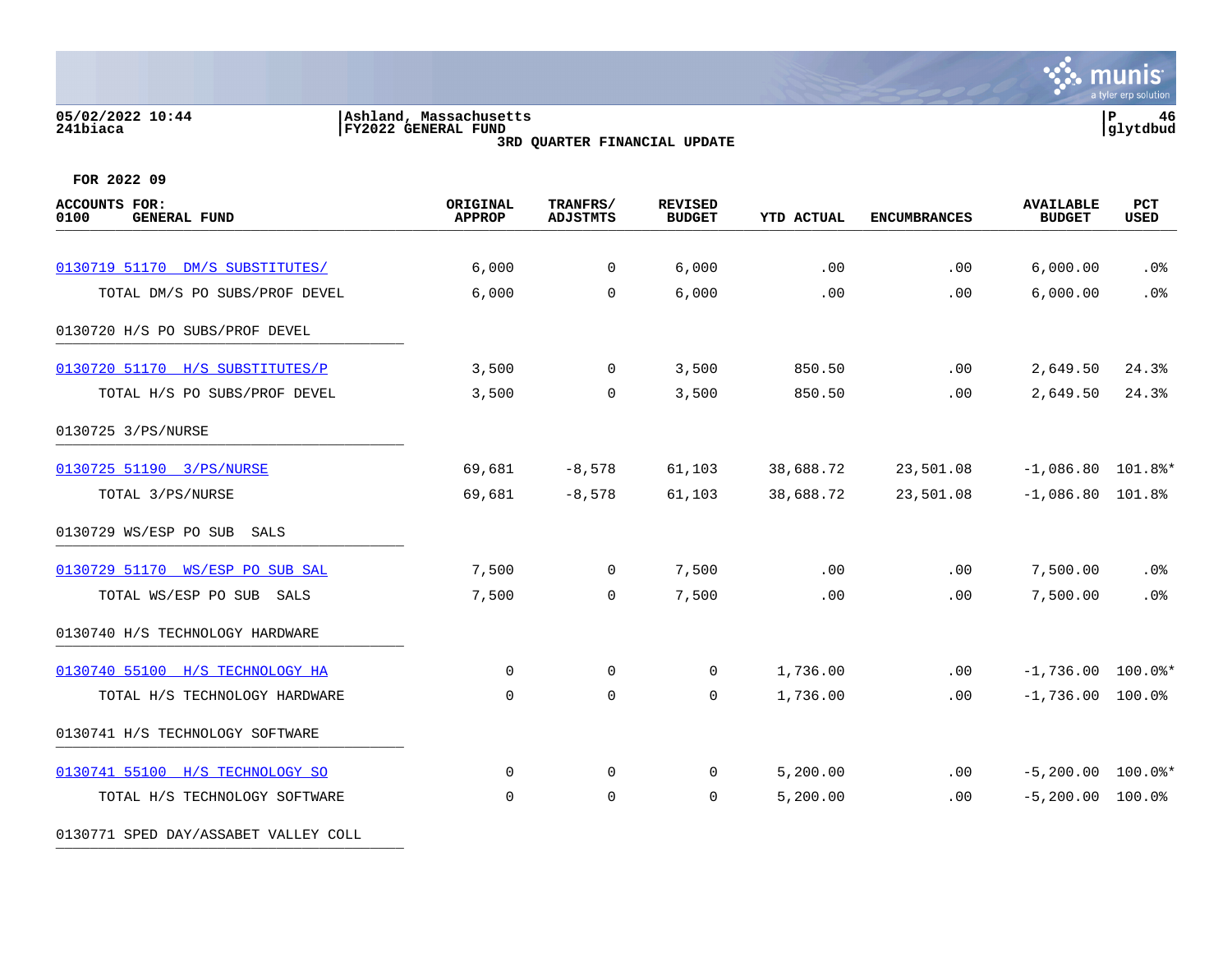# **05/02/2022 10:44 |Ashland, Massachusetts |P 47 241biaca |FY2022 GENERAL FUND |glytdbud 3RD QUARTER FINANCIAL UPDATE**

**्रैं: munis** a tyler erp solution

**FOR 2022 09**

| <b>ACCOUNTS FOR:</b><br>0100<br><b>GENERAL FUND</b> | ORIGINAL<br><b>APPROP</b> | TRANFRS/<br><b>ADJSTMTS</b> | <b>REVISED</b><br><b>BUDGET</b> | <b>YTD ACTUAL</b> | <b>ENCUMBRANCES</b> | <b>AVAILABLE</b><br><b>BUDGET</b> | PCT<br><b>USED</b> |
|-----------------------------------------------------|---------------------------|-----------------------------|---------------------------------|-------------------|---------------------|-----------------------------------|--------------------|
|                                                     |                           |                             |                                 |                   |                     |                                   |                    |
| 0130771 53920 SPED DAY/ASSABET                      | 273,000                   | $\mathbf 0$                 | 273,000                         | 4,134.00          | 22, 228.39          | 246,637.61                        | 9.7%               |
| TOTAL SPED DAY/ASSABET VALLEY COLL                  | 273,000                   | $\Omega$                    | 273,000                         | 4,134.00          | 22, 228.39          | 246,637.61                        | 9.7%               |
| 0130774 CURR & PROF DEV/TRAVEL & EXPEN              |                           |                             |                                 |                   |                     |                                   |                    |
| 0130774 57170 CURR & PROF DEV/T                     | 4,875                     | $\overline{0}$              | 4,875                           | 2,495.00          | $.00 \,$            | 2,380.00                          | 51.2%              |
| TOTAL CURR & PROF DEV/TRAVEL & EXPEN                | 4,875                     | 0                           | 4,875                           | 2,495.00          | .00                 | 2,380.00                          | 51.2%              |
| 0130775 AM STAFF TRAV/CONF                          |                           |                             |                                 |                   |                     |                                   |                    |
| 0130775 57170 AM STAFF TRAV/CON                     | 500                       | 0                           | 500                             | 75.00             | .00                 | 425.00                            | 15.0%              |
| TOTAL AM STAFF TRAV/CONF                            | 500                       | $\mathbf 0$                 | 500                             | 75.00             | .00                 | 425.00                            | 15.0%              |
| 0130777 PROF DEV SUPPLIES & EXPENSES                |                           |                             |                                 |                   |                     |                                   |                    |
| 0130777 55100<br>PROF DEV SUPPLIES                  | 1,000                     | 0                           | 1,000                           | 17.99             | .00                 | 982.01                            | 1.8%               |
| TOTAL PROF DEV SUPPLIES & EXPENSES                  | 1,000                     | 0                           | 1,000                           | 17.99             | .00                 | 982.01                            | 1.8%               |
| 0130780 PROF DEV/COORD/DUES & MEMBERSH              |                           |                             |                                 |                   |                     |                                   |                    |
| 0130780 57300<br>PROF DEV/COORD/DU                  | 1,000                     | 0                           | 1,000                           | .00               | .00                 | 1,000.00                          | $.0\%$             |
| TOTAL PROF DEV/COORD/DUES & MEMBERSH                | 1,000                     | $\Omega$                    | 1,000                           | .00               | .00                 | 1,000.00                          | .0%                |
| 0130794 SPED DAY/DEARBORN SCHOOL                    |                           |                             |                                 |                   |                     |                                   |                    |
| 0130794 53920 SPED DAY/DEARBORN                     | $\Omega$                  | $\mathbf 0$                 | $\Omega$                        | 36,900.00         | 40,227.46           | $-77,127.46$ 100.0%*              |                    |
| TOTAL SPED DAY/DEARBORN SCHOOL                      | 0                         | $\mathbf 0$                 | 0                               | 36,900.00         | 40,227.46           | $-77, 127.46$ 100.0%              |                    |
|                                                     |                           |                             |                                 |                   |                     |                                   |                    |

0130804 6/AMS PRINCIPAL \_\_\_\_\_\_\_\_\_\_\_\_\_\_\_\_\_\_\_\_\_\_\_\_\_\_\_\_\_\_\_\_\_\_\_\_\_\_\_\_\_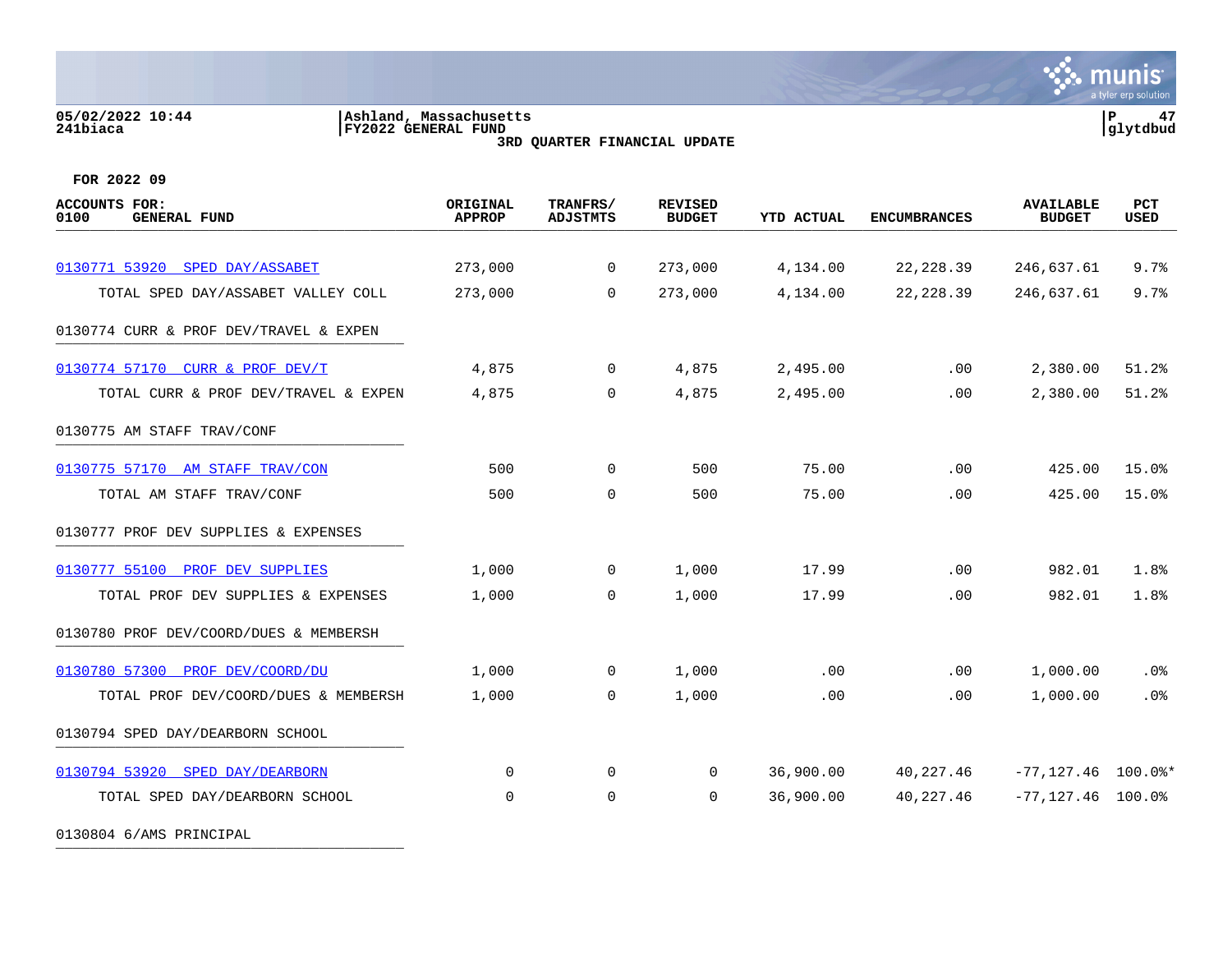# **05/02/2022 10:44 |Ashland, Massachusetts |P 48 241biaca |FY2022 GENERAL FUND |glytdbud 3RD QUARTER FINANCIAL UPDATE**



**FOR 2022 09**

| ACCOUNTS FOR:<br>0100<br><b>GENERAL FUND</b> | ORIGINAL<br><b>APPROP</b> | TRANFRS/<br><b>ADJSTMTS</b> | <b>REVISED</b><br><b>BUDGET</b> | <b>YTD ACTUAL</b> | <b>ENCUMBRANCES</b> | <b>AVAILABLE</b><br><b>BUDGET</b> | <b>PCT</b><br><b>USED</b> |
|----------------------------------------------|---------------------------|-----------------------------|---------------------------------|-------------------|---------------------|-----------------------------------|---------------------------|
|                                              |                           |                             |                                 |                   |                     |                                   |                           |
| 0130804 51170 6/AMS PRINCIPAL                | 133,900                   | 6,100                       | 140,000                         | 107,269.00        | 37,692.34           | $-4,961.34$ 103.5%*               |                           |
| TOTAL 6/AMS PRINCIPAL                        | 133,900                   | 6,100                       | 140,000                         | 107,269.00        | 37,692.34           | $-4,961.34$ 103.5%                |                           |
| 0130805 237/AMS 52WK SECRETARY               |                           |                             |                                 |                   |                     |                                   |                           |
| 0130805 51170 237/AMS 52WK SECR              | 59,366                    | $-7,856$                    | 51,510                          | 42,428.41         | 13,617.56           | $-4,535.97$ 108.8%*               |                           |
| TOTAL 237/AMS 52WK SECRETARY                 | 59,366                    | $-7,856$                    | 51,510                          | 42, 428.41        | 13,617.56           | $-4,535.97$ 108.8%                |                           |
| 0130806 AM/S OFFICE SUPPLIES                 |                           |                             |                                 |                   |                     |                                   |                           |
| 0130806 54100 AMS OFFICE SUPPLI              | 8,900                     | $\mathbf 0$                 | 8,900                           | 4,904.69          | 127.33              | 3,867.98                          | 56.5%                     |
| TOTAL AM/S OFFICE SUPPLIES                   | 8,900                     | $\Omega$                    | 8,900                           | 4,904.69          | 127.33              | 3,867.98                          | 56.5%                     |
| 0130808 AMS ADMIN DUES AND MEMBERSHIP        |                           |                             |                                 |                   |                     |                                   |                           |
| 0130808 57300 AM/S DUES & MEMBE              | 1,172                     | $\mathbf 0$                 | 1,172                           | 600.00            | .00                 | 572.00                            | 51.2%                     |
| TOTAL AMS ADMIN DUES AND MEMBERSHIP          | 1,172                     | $\Omega$                    | 1,172                           | 600.00            | .00                 | 572.00                            | 51.2%                     |
| 0130809 AM/S INSTR SUPPLIES/UNDISTRIBU       |                           |                             |                                 |                   |                     |                                   |                           |
| 0130809 55100 AM/S IS/UNDISTRIB              | 7,260                     | $\overline{0}$              | 7,260                           | 5,913.89          | .00                 | 1,346.11                          | 81.5%                     |
| TOTAL AM/S INSTR SUPPLIES/UNDISTRIBU         | 7,260                     | $\mathbf 0$                 | 7,260                           | 5,913.89          | .00                 | 1,346.11                          | 81.5%                     |
| 0130813 AM/S SALARIES TEACHERS               |                           |                             |                                 |                   |                     |                                   |                           |
| 0130813 51170 AM/S SALARIES TEA              | 3, 115, 676               | $-172,576$                  | 2,943,100                       | 1,938,570.23      | 1,180,068.60        | $-175,538.83$ 106.0%*             |                           |
| TOTAL AM/S SALARIES TEACHERS                 | 3, 115, 676               | $-172,576$                  | 2,943,100                       | 1,938,570.23      | 1,180,068.60        | $-175,538.83$ 106.0%              |                           |
|                                              |                           |                             |                                 |                   |                     |                                   |                           |

0130814 AM/S PO SUB SALARIES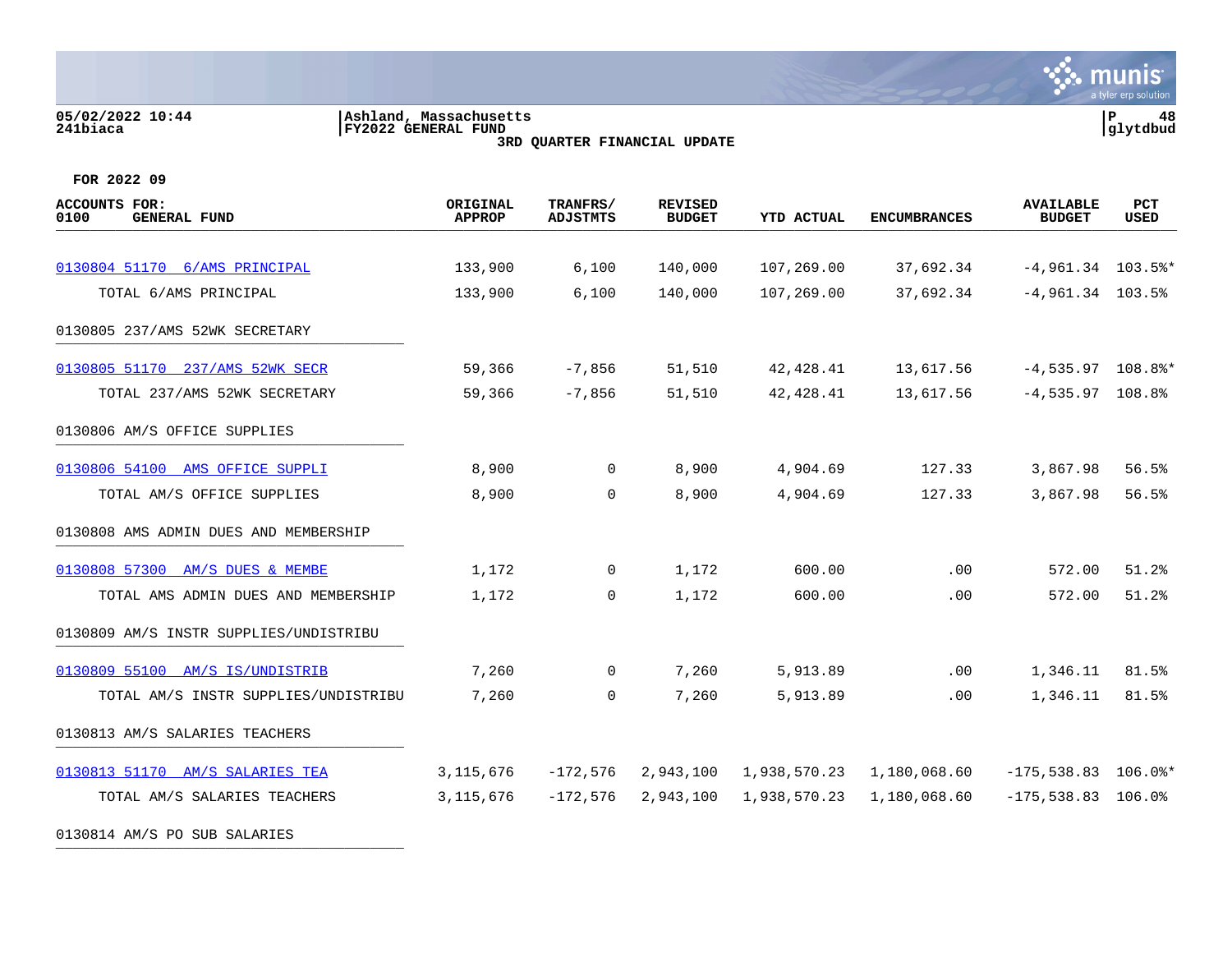### **05/02/2022 10:44 |Ashland, Massachusetts |P 49 241biaca |FY2022 GENERAL FUND |glytdbud 3RD QUARTER FINANCIAL UPDATE**



**FOR 2022 09**

| <b>ACCOUNTS FOR:</b><br>0100<br><b>GENERAL FUND</b> | ORIGINAL<br><b>APPROP</b> | TRANFRS/<br><b>ADJSTMTS</b> | <b>REVISED</b><br><b>BUDGET</b> | <b>YTD ACTUAL</b> | <b>ENCUMBRANCES</b> | <b>AVAILABLE</b><br><b>BUDGET</b> | PCT<br><b>USED</b> |
|-----------------------------------------------------|---------------------------|-----------------------------|---------------------------------|-------------------|---------------------|-----------------------------------|--------------------|
|                                                     |                           |                             |                                 |                   |                     |                                   |                    |
| 0130814 51170 AM/S SALARIES SUB                     | 20,000                    | $\overline{0}$              | 20,000                          | 4,710.00          | 625.00              | 14,665.00                         | 26.7%              |
| TOTAL AM/S PO SUB SALARIES                          | 20,000                    | $\mathbf 0$                 | 20,000                          | 4,710.00          | 625.00              | 14,665.00                         | 26.7%              |
| 0130815 AM/S PO MCAS TUTORS SALS                    |                           |                             |                                 |                   |                     |                                   |                    |
| 0130815 51170 AM/S PO MCAS TUTO                     | 1,500                     | $\overline{0}$              | 1,500                           | .00               | .00                 | 1,500.00                          | .0%                |
| TOTAL AM/S PO MCAS TUTORS SALS                      | 1,500                     | $\mathbf 0$                 | 1,500                           | .00               | .00                 | 1,500.00                          | .0%                |
| 0130817 AM/S INSTRUCTIONAL EQUIPMENT                |                           |                             |                                 |                   |                     |                                   |                    |
| 0130817 55100 AMS/INSTR EQUIP                       | 9,300                     | $\mathbf 0$                 | 9,300                           | 16,760.77         | 70.62               | $-7,531.39$ 181.0%*               |                    |
| TOTAL AM/S INSTRUCTIONAL EQUIPMENT                  | 9,300                     | $\mathbf 0$                 | 9,300                           | 16,760.77         | 70.62               | $-7,531.39$ 181.0%                |                    |
| 0130818 AM/S PO SUBS/PROF DEVEL                     |                           |                             |                                 |                   |                     |                                   |                    |
| 0130818 51170 AM/S SUBSTITUTES/                     | 5,500                     | $\overline{0}$              | 5,500                           | .00               | .00                 | 5,500.00                          | .0%                |
| TOTAL AM/S PO SUBS/PROF DEVEL                       | 5,500                     | 0                           | 5,500                           | .00               | .00                 | 5,500.00                          | .0%                |
| 0130824 286/AMS 42 WK SECRETARY                     |                           |                             |                                 |                   |                     |                                   |                    |
| 0130824 51170 286/AMS 42 WK SEC                     | 49,613                    | $\overline{0}$              | 49,613                          | 30,590.03         | 18,446.60           | 576.37                            | 98.8%              |
| TOTAL 286/AMS 42 WK SECRETARY                       | 49,613                    | $\mathbf 0$                 | 49,613                          | 30,590.03         | 18,446.60           | 576.37                            | 98.8%              |
| 0130825 AM/S GUIDANCE SUPPLIES                      |                           |                             |                                 |                   |                     |                                   |                    |
| 0130825 55100 AM/S GUIDANCE SUP                     | 300                       | $\overline{0}$              | 300                             | .00               | .00                 | 300.00                            | $.0\%$             |
| TOTAL AM/S GUIDANCE SUPPLIES                        | 300                       | $\mathbf 0$                 | 300                             | .00               | .00                 | 300.00                            | .0%                |

0130826 AM/S EXTRACURRICULAR SALARIES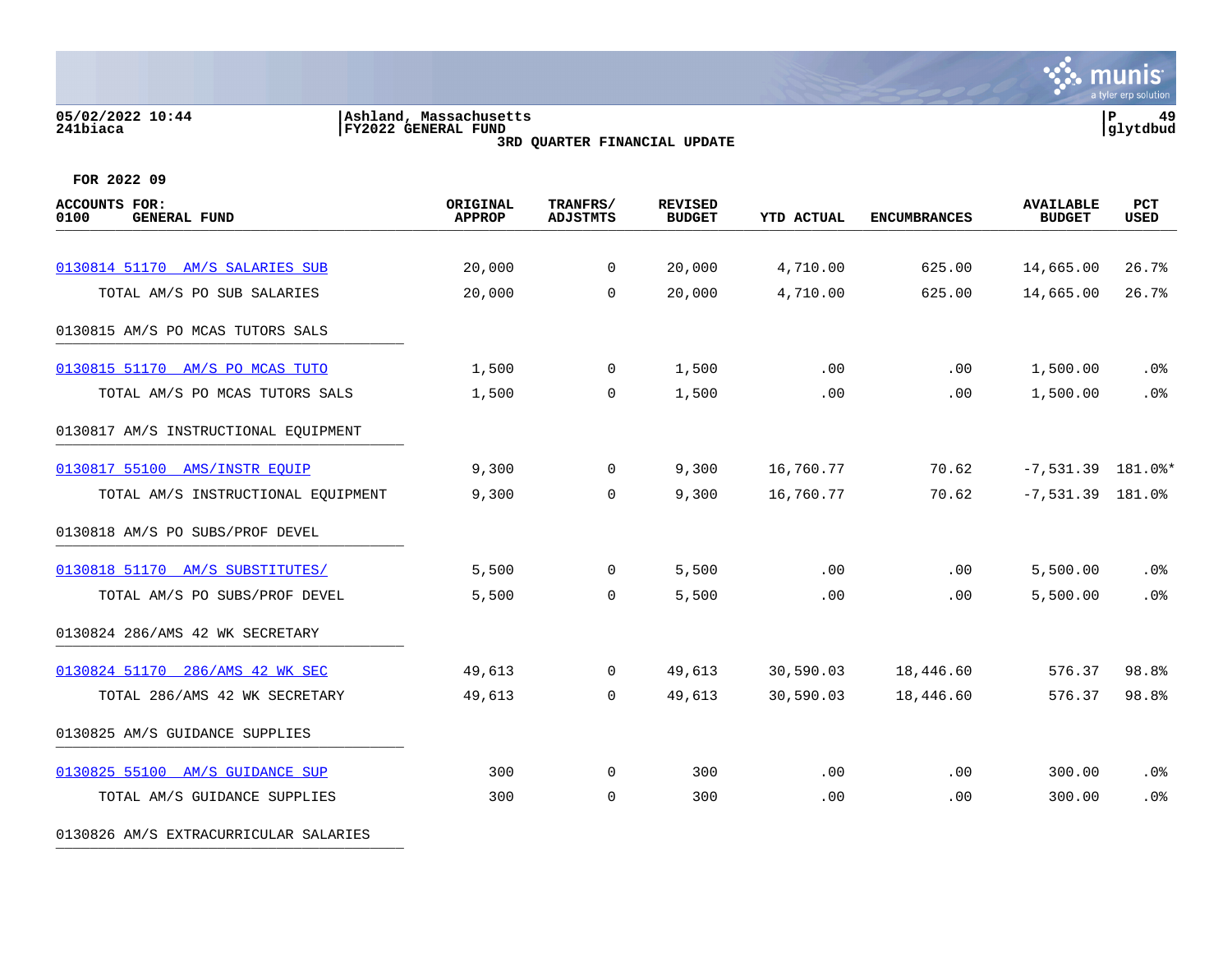# **05/02/2022 10:44 |Ashland, Massachusetts |P 50 241biaca |FY2022 GENERAL FUND |glytdbud**

**3RD QUARTER FINANCIAL UPDATE**



**FOR 2022 09**

| <b>ACCOUNTS FOR:</b><br>0100<br><b>GENERAL FUND</b> | ORIGINAL<br><b>APPROP</b> | TRANFRS/<br><b>ADJSTMTS</b> | <b>REVISED</b><br><b>BUDGET</b> | YTD ACTUAL | <b>ENCUMBRANCES</b> | <b>AVAILABLE</b><br><b>BUDGET</b> | <b>PCT</b><br>USED |
|-----------------------------------------------------|---------------------------|-----------------------------|---------------------------------|------------|---------------------|-----------------------------------|--------------------|
|                                                     |                           |                             |                                 |            |                     |                                   |                    |
| 0130826 51190 AM/S EXTRACURRICU                     | 20,000                    | $\overline{0}$              | 20,000                          | 6,522.00   | 1,479.00            | 11,999.00                         | 40.0%              |
| TOTAL AM/S EXTRACURRICULAR SALARIES                 | 20,000                    | $\Omega$                    | 20,000                          | 6,522.00   | 1,479.00            | 11,999.00                         | 40.0%              |
| 0130827 AM/S EQUIPMENT REPAIRS                      |                           |                             |                                 |            |                     |                                   |                    |
| 0130827 52410 AM/S EOUIPMENT RE                     | 6,000                     | $\overline{0}$              | 6,000                           | 1,800.00   | 1,900.00            | 2,300.00                          | 61.7%              |
| TOTAL AM/S EQUIPMENT REPAIRS                        | 6,000                     | $\overline{0}$              | 6,000                           | 1,800.00   | 1,900.00            | 2,300.00                          | 61.7%              |
| 0130833 AM/S GUIDANCE COUNSELOR                     |                           |                             |                                 |            |                     |                                   |                    |
| 0130833 51170 AM/S GUIDANCE COU                     | 262,154                   | 1,386                       | 263,540                         | 162,132.70 | 96,516.50           | 4,890.80                          | 98.1%              |
| TOTAL AM/S GUIDANCE COUNSELOR                       | 262,154                   | 1,386                       | 263,540                         | 162,132.70 | 96,516.50           | 4,890.80                          | 98.1%              |
| 0130835 SPED I/S SUPPLIES - HIGH                    |                           |                             |                                 |            |                     |                                   |                    |
| 0130835 55150 SPED I/S - HIGH S                     | 1,800                     | $\overline{0}$              | 1,800                           | 1,140.61   | 307.46              | 351.93                            | 80.4%              |
| TOTAL SPED I/S SUPPLIES - HIGH                      | 1,800                     | $\Omega$                    | 1,800                           | 1,140.61   | 307.46              | 351.93                            | 80.4%              |
| 0130836 SPED I/S SUPPLIES - MIDDLE SCH              |                           |                             |                                 |            |                     |                                   |                    |
| 0130836 55150 SPED I/S - MIDDLE                     | 2,700                     | $\overline{0}$              | 2,700                           | 2,495.97   | 204.03              | .00                               | 100.0%             |
| TOTAL SPED I/S SUPPLIES - MIDDLE SCH                | 2,700                     | $\Omega$                    | 2,700                           | 2,495.97   | 204.03              | .00                               | 100.0%             |
| 0130837 SPED I/S SUPPLIES MINDESS                   |                           |                             |                                 |            |                     |                                   |                    |
| 0130837 55150 SPED I/S DMS                          | 2,899                     | $\overline{0}$              | 2,899                           | 1,195.31   | 319.12              | 1,384.57                          | 52.2%              |
| TOTAL SPED I/S SUPPLIES MINDESS                     | 2,899                     | $\overline{0}$              | 2,899                           | 1,195.31   | 319.12              | 1,384.57                          | 52.2%              |
|                                                     |                           |                             |                                 |            |                     |                                   |                    |

0130838 SPED I/S SUPPLIES - WARREN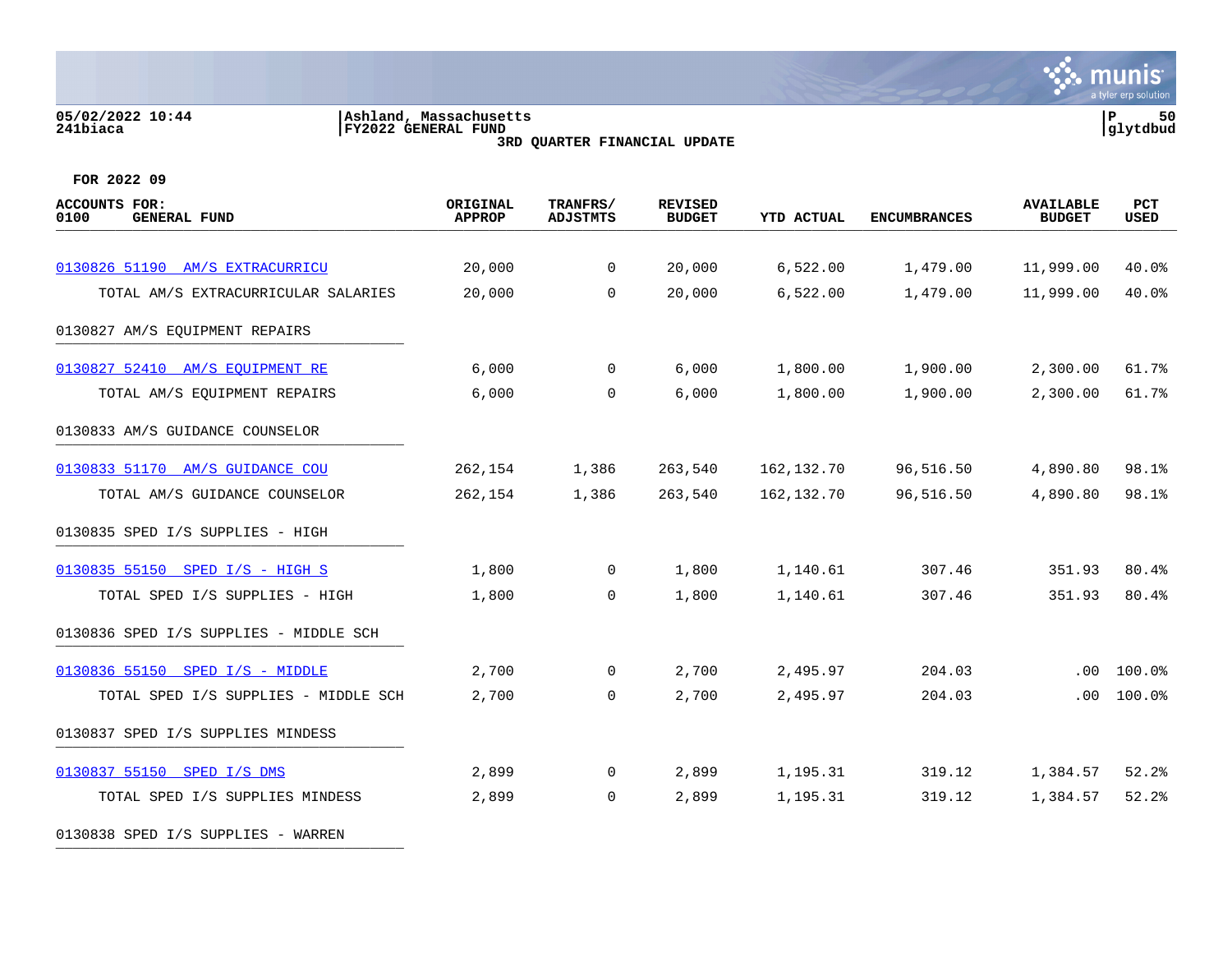### **05/02/2022 10:44 |Ashland, Massachusetts |P 51 241biaca |FY2022 GENERAL FUND |glytdbud 3RD QUARTER FINANCIAL UPDATE**



**FOR 2022 09**

| <b>ACCOUNTS FOR:</b><br><b>GENERAL FUND</b><br>0100 | ORIGINAL<br><b>APPROP</b> | TRANFRS/<br><b>ADJSTMTS</b> | <b>REVISED</b><br><b>BUDGET</b> | <b>YTD ACTUAL</b> | <b>ENCUMBRANCES</b> | <b>AVAILABLE</b><br><b>BUDGET</b> | PCT<br>USED |
|-----------------------------------------------------|---------------------------|-----------------------------|---------------------------------|-------------------|---------------------|-----------------------------------|-------------|
| 0130838 55150 SPED I/S SUPPLIES                     | 2,400                     | $\mathsf{O}$                | 2,400                           | 2,388.31          | 59.99               | $-48.30$                          | 102.0%*     |
| TOTAL SPED I/S SUPPLIES - WARREN                    | 2,400                     | $\mathbf 0$                 | 2,400                           | 2,388.31          | 59.99               | $-48.30$                          | 102.0%      |
| 0130839 SPED I/S SUPPLIES - PITTAWAY                |                           |                             |                                 |                   |                     |                                   |             |
| 0130839 55150 SPED I/S SUPPLIES                     | 900                       | $\mathsf{O}$                | 900                             | 536.25            | .00                 | 363.75                            | 59.6%       |
| TOTAL SPED I/S SUPPLIES - PITTAWAY                  | 900                       | $\mathbf 0$                 | 900                             | 536.25            | .00                 | 363.75                            | 59.6%       |
| 0130841 MAINT AM/S HEAT                             |                           |                             |                                 |                   |                     |                                   |             |
| 0130841 52100 MAINT AM/S HEAT                       | 55,000                    | $\mathbf 0$                 | 55,000                          | 52,693.53         | 13,306.47           | $-11,000.00$ $120.0$ *            |             |
| TOTAL MAINT AM/S HEAT                               | 55,000                    | $\mathbf 0$                 | 55,000                          | 52,693.53         | 13,306.47           | $-11,000.00$                      | 120.0%      |
| 0130842 AM/S ELECTRICITY                            |                           |                             |                                 |                   |                     |                                   |             |
| 0130842 52100 AM/S ELECTRICITY                      | 86,000                    | $\mathbf 0$                 | 86,000                          | 66,073.51         | 63,926.49           | $-44,000.00$ $151.2$ *            |             |
| TOTAL AM/S ELECTRICITY                              | 86,000                    | $\mathbf 0$                 | 86,000                          | 66,073.51         | 63,926.49           | $-44,000.00$ 151.2%               |             |
| 0130843 AM/S TELEPHONE                              |                           |                             |                                 |                   |                     |                                   |             |
| 0130843 53410 AM/S TELEPHONE                        | 650                       | $\mathbf 0$                 | 650                             | 366.46            | 139.34              | 144.20                            | 77.8%       |
| TOTAL AM/S TELEPHONE                                | 650                       | $\mathbf 0$                 | 650                             | 366.46            | 139.34              | 144.20                            | 77.8%       |
| 0130846 AM/S AWARDS                                 |                           |                             |                                 |                   |                     |                                   |             |
| 0130846 55800 AM/S AWARDS                           | 300                       | $\Omega$                    | 300                             | .00               | .00                 | 300.00                            | .0%         |
| TOTAL AM/S AWARDS                                   | 300                       | $\mathbf 0$                 | 300                             | .00               | .00                 | 300.00                            | .0%         |

0130847 SPED AM/S TEACHER SALARIES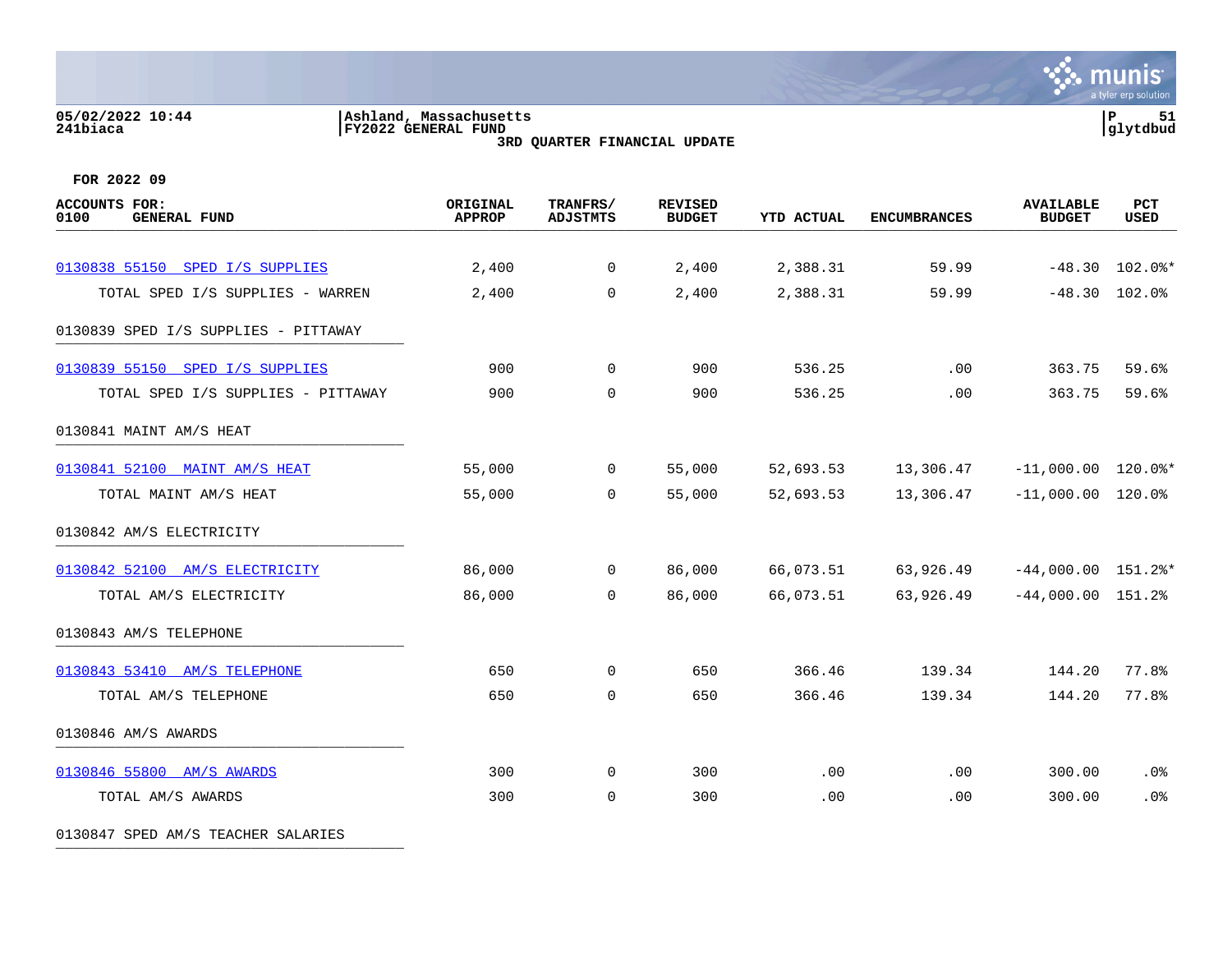**05/02/2022 10:44 |Ashland, Massachusetts |P 52 241biaca |FY2022 GENERAL FUND |glytdbud 3RD QUARTER FINANCIAL UPDATE FOR 2022 09 ACCOUNTS FOR: ORIGINAL TRANFRS/ REVISED AVAILABLE PCT 0100 GENERAL FUND APPROP ADJSTMTS BUDGET YTD ACTUAL ENCUMBRANCES BUDGET USED** arrive demension code and the second code of the condition of the code of the condition of the code of the code of the code of the code of the code of the code of the code of the code of the code of the code of the code of [0130847 51180 SPED AM/S TEACHER](https://yvwlndash063.tylertech.com/sites/mu0241/LIVE/_layouts/15/DashboardMunisV6.3/PassThru.aspx?-E=5CYM8x3MdMFDoGHeFucJHZTcfYVykm0jrcVljKe9bzhKv7l79E5lWEFr5o2VIIrK&) 809.718 191 809.909 535.754.16 332.940.10 -58.785.26 107.3 \*\* TOTAL SPED AM/S TEACHER SALARIES 809,718 191 809,909 535,754.16 332,940.10 -58,785.26 107.3% 0130848 SPED AM/S PSYCHOLOGICAL SALARY [0130848 51180 SPED AM/S PSYCHOL](https://yvwlndash063.tylertech.com/sites/mu0241/LIVE/_layouts/15/DashboardMunisV6.3/PassThru.aspx?-E=nGVmm2foKMBXKJ3H%2BXyWOZpWNi2MVtKfGJSmoqWGoTFCvdbBvmDXS9sgXKzrEnYE&) 148,191 -14,221 133,970 43,535.26 27,051.88 63,382.86 52.7% TOTAL SPED AM/S PSYCHOLOGICAL SALARY 148,191 -14,221 133,970 43,535.26 27,051.88 63,382.86 52.7% 0130849 SPED AMS PO SUB TEACH SALS [0130849 51180 SPED AM/S SUB TEA](https://yvwlndash063.tylertech.com/sites/mu0241/LIVE/_layouts/15/DashboardMunisV6.3/PassThru.aspx?-E=RZW58YRF2PfcXXoU3NjBPejtwpvuYUWwbw2jJNCk7D4rC3ZWTPQscdjHuen9jC0G&) 5,500 0 5,500 283.50 .00 5,216.50 5.2% TOTAL SPED AMS PO SUB TEACH SALS  $5,500$  0  $5,500$  283.50 .00 5,216.50 5.2% 0130850 SPED AM/S TEACHER AIDES [0130850 51180 SPED AM/S TEACHER](https://yvwlndash063.tylertech.com/sites/mu0241/LIVE/_layouts/15/DashboardMunisV6.3/PassThru.aspx?-E=yMPSXtH6m05a6kgy9uI9nw8asMpNLsW6iJj7887I86/HJkoyGwizHV9KpL%2BgZAg1&) 325,843 -32,521 293,322 148,467.79 94,217.65 50,636.56 82.7% TOTAL SPED AM/S TEACHER AIDES 325,843 -32,521 293,322 148,467.79 94,217.65 50,636.56 82.7%

munis a tyler erp solutior

0130851 SPED COORDINATOR/AMS [0130851 51180 SPED COORDINATOR/](https://yvwlndash063.tylertech.com/sites/mu0241/LIVE/_layouts/15/DashboardMunisV6.3/PassThru.aspx?-E=Qvlp/tvmo7VBMWaNX6t02z8k7BwpA/p2JPSDVUH2/m8s78lVegEwOY6MpfrNUuVE&) 64,419 7,081 71,500 57,081.96 16,346.12 -1,928.08 102.7%\* TOTAL SPED COORDINATOR/AMS 64,419 7,081 71,500 57,081.96 16,346.12 -1,928.08 102.7% 0130864 H/S TEXT/ENGLISH [0130864 55100 H/S TEXT/ENGLISH](https://yvwlndash063.tylertech.com/sites/mu0241/LIVE/_layouts/15/DashboardMunisV6.3/PassThru.aspx?-E=74XS4cfKoLStbZjfR4h6Atyb37z/6uIG56hrDP0iBTEk8h0H63R2vWxmBt%2BfvAWz&) 5,375 0 5,375 4,953.71 .00 421.29 92.2% TOTAL H/S TEXT/ENGLISH  $5.375$   $6.375$   $7.375$   $8.375$   $9.28$ 

0130865 H/S TEXT/MATH \_\_\_\_\_\_\_\_\_\_\_\_\_\_\_\_\_\_\_\_\_\_\_\_\_\_\_\_\_\_\_\_\_\_\_\_\_\_\_\_\_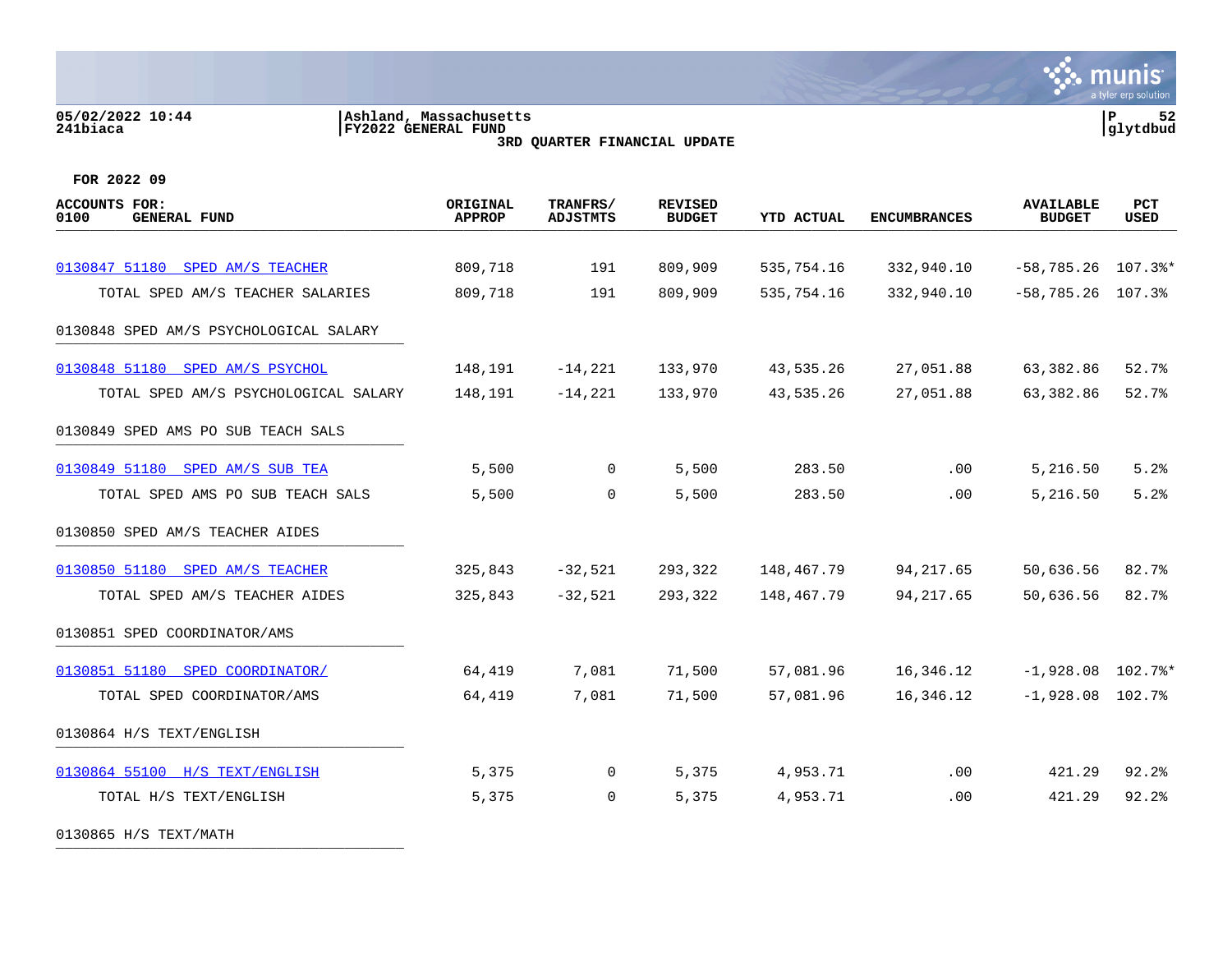# **05/02/2022 10:44 |Ashland, Massachusetts |P 53 241biaca |FY2022 GENERAL FUND |glytdbud 3RD QUARTER FINANCIAL UPDATE**



**FOR 2022 09**

| <b>ACCOUNTS FOR:</b><br>0100<br><b>GENERAL FUND</b> | ORIGINAL<br><b>APPROP</b> | TRANFRS/<br><b>ADJSTMTS</b> | <b>REVISED</b><br><b>BUDGET</b> | <b>YTD ACTUAL</b> | <b>ENCUMBRANCES</b> | <b>AVAILABLE</b><br><b>BUDGET</b> | PCT<br><b>USED</b> |
|-----------------------------------------------------|---------------------------|-----------------------------|---------------------------------|-------------------|---------------------|-----------------------------------|--------------------|
|                                                     |                           |                             |                                 |                   |                     |                                   |                    |
| 0130865 55100 H/S TEXT/MATH                         | 2,000                     | $\mathsf{O}$                | 2,000                           | 850.00            | .00                 | 1,150.00                          | 42.5%              |
| TOTAL H/S TEXT/MATH                                 | 2,000                     | $\mathbf 0$                 | 2,000                           | 850.00            | .00                 | 1,150.00                          | 42.5%              |
| 0130866 H/S TEXT/SCIENCE                            |                           |                             |                                 |                   |                     |                                   |                    |
| 0130866 55100 H/S TEXT/SCIENCE                      | 2,125                     | 0                           | 2,125                           | 3,084.93          | .00                 |                                   | $-959.93$ 145.2%*  |
| TOTAL H/S TEXT/SCIENCE                              | 2,125                     | $\mathbf 0$                 | 2,125                           | 3,084.93          | .00                 | $-959.93$ 145.2%                  |                    |
| 0130867 H/S TEXT/SOCIAL STUDIES                     |                           |                             |                                 |                   |                     |                                   |                    |
| 0130867 55100 H/S TEXT/SOCIAL S                     | 7,200                     | 0                           | 7,200                           | 5,631.93          | 7.74                | 1,560.33                          | 78.3%              |
| TOTAL H/S TEXT/SOCIAL STUDIES                       | 7,200                     | $\mathbf 0$                 | 7,200                           | 5,631.93          | 7.74                | 1,560.33                          | 78.3%              |
| 0130868 H/S TEXT/ART                                |                           |                             |                                 |                   |                     |                                   |                    |
| 0130868 55100 H/S TEXT/ART                          | 2,000                     | $\mathbf 0$                 | 2,000                           | .00               | .00                 | 2,000.00                          | .0%                |
| TOTAL H/S TEXT/ART                                  | 2,000                     | $\mathbf 0$                 | 2,000                           | .00               | .00                 | 2,000.00                          | .0%                |
| 0130872 H/S TEXT/WORLD LANGUAGE                     |                           |                             |                                 |                   |                     |                                   |                    |
| 0130872 55100 H/S TEXT/WORLD LA                     | 2,500                     | 0                           | 2,500                           | 2,429.10          | .00                 | 70.90                             | 97.2%              |
| TOTAL H/S TEXT/WORLD LANGUAGE                       | 2,500                     | $\mathbf 0$                 | 2,500                           | 2,429.10          | .00                 | 70.90                             | 97.2%              |
| 0130880 S/W NEW POSITIONS                           |                           |                             |                                 |                   |                     |                                   |                    |
| 0130880 51170 S/W NEW POSITIONS                     | 85,000                    | $-85,000$                   | 0                               | .00               | .00                 | .00                               | .0%                |
| TOTAL S/W NEW POSITIONS                             | 85,000                    | $-85,000$                   | 0                               | .00               | .00                 | .00                               | .0%                |

0130907 MAINT AM/S BLDG REPAIR SUPPLI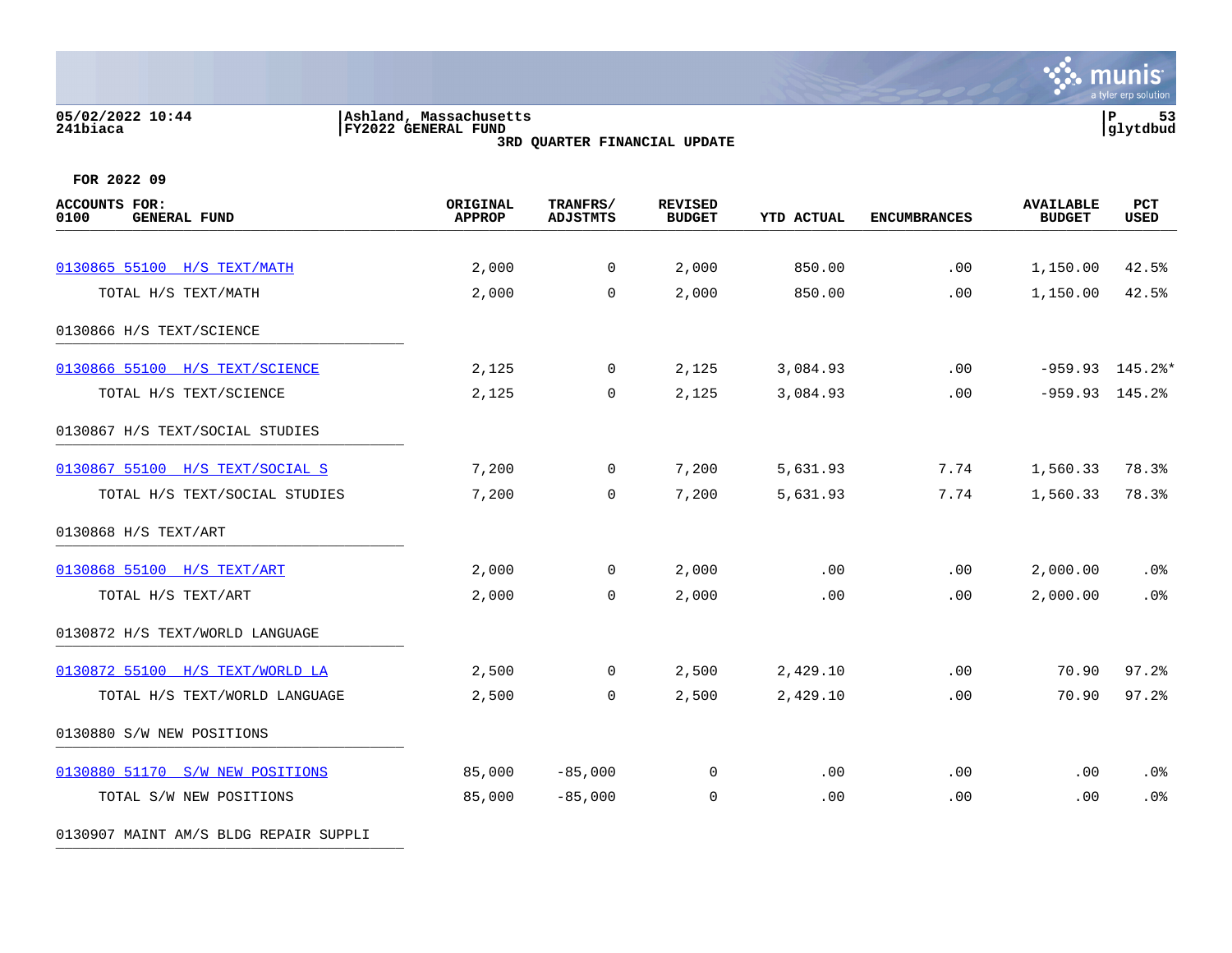# **05/02/2022 10:44 |Ashland, Massachusetts |P 54 241biaca |FY2022 GENERAL FUND |glytdbud 3RD QUARTER FINANCIAL UPDATE**



**FOR 2022 09**

| <b>ACCOUNTS FOR:</b><br>0100<br><b>GENERAL FUND</b> | ORIGINAL<br><b>APPROP</b> | TRANFRS/<br><b>ADJSTMTS</b> | <b>REVISED</b><br><b>BUDGET</b> | <b>YTD ACTUAL</b> | <b>ENCUMBRANCES</b> | <b>AVAILABLE</b><br><b>BUDGET</b> | PCT<br>USED        |
|-----------------------------------------------------|---------------------------|-----------------------------|---------------------------------|-------------------|---------------------|-----------------------------------|--------------------|
|                                                     |                           |                             |                                 |                   |                     |                                   |                    |
| 0130907 52410 MAINT AM/S BLDG R                     | 10,000                    | 61,000                      | 71,000                          | 1,762.67          | 61,000.00           | 8,237.33                          | 88.4%              |
| TOTAL MAINT AM/S BLDG REPAIR SUPPLI                 | 10,000                    | 61,000                      | 71,000                          | 1,762.67          | 61,000.00           | 8,237.33                          | 88.4%              |
| 0130914 AM/S NETWORKING & TELECOMM                  |                           |                             |                                 |                   |                     |                                   |                    |
| 0130914 52410 AM/S NETWORKING &                     | $\Omega$                  | $\mathbf 0$                 | $\Omega$                        | $-730.00$         | .00                 | 730.00                            | 100.0%             |
| TOTAL AM/S NETWORKING & TELECOMM                    | $\mathbf 0$               | $\mathbf 0$                 | $\mathbf 0$                     | $-730.00$         | .00                 | 730.00                            | 100.0%             |
| 0130915 H/S NETWORKING & TELECOMM                   |                           |                             |                                 |                   |                     |                                   |                    |
| 0130915 52410 H/S NETWORKING &                      | 0                         | $\mathbf 0$                 | 0                               | 10,607.00         | 19,500.00           | $-30,107.00$ 100.0%*              |                    |
| TOTAL H/S NETWORKING & TELECOMM                     | $\mathbf 0$               | $\mathbf 0$                 | $\Omega$                        | 10,607.00         | 19,500.00           | $-30, 107.00$                     | 100.0%             |
| 0130926 C/O TECHNOLOGY SERVICES                     |                           |                             |                                 |                   |                     |                                   |                    |
| 0130926 53900 C/O TECHNOLOGY SE                     | $\mathbf 0$               | 0                           | $\Omega$                        | 2,571.43          | 293.45              | $-2,864.88$ 100.0%*               |                    |
| TOTAL C/O TECHNOLOGY SERVICES                       | $\mathbf 0$               | 0                           | $\mathbf 0$                     | 2,571.43          | 293.45              | $-2,864.88$                       | $100.0$ $^{\circ}$ |
| 0130928 DW ELL MATERIALS                            |                           |                             |                                 |                   |                     |                                   |                    |
| 0130928 55100 DW ELL MATERIALS                      | 1,050                     | $\mathbf 0$                 | 1,050                           | 1,050.00          | .00                 | .00                               | 100.0%             |
| TOTAL DW ELL MATERIALS                              | 1,050                     | 0                           | 1,050                           | 1,050.00          | .00                 | .00                               | 100.0%             |
| 0130930 C/O SECRETARY/BOOKKEEPER                    |                           |                             |                                 |                   |                     |                                   |                    |
| 0130930 51110 C/O SECRETARY/BOO                     | 166,375                   | 3,694                       | 170,069                         | 128,448.06        | 45,674.07           | $-4,053.13$ $102.4$ <sup>*</sup>  |                    |
| TOTAL C/0 SECRETARY/BOOKKEEPER                      | 166,375                   | 3,694                       | 170,069                         | 128,448.06        | 45,674.07           | $-4,053.13$ 102.4%                |                    |

0130936 CURR & PD/PROF DAYS STIPENDS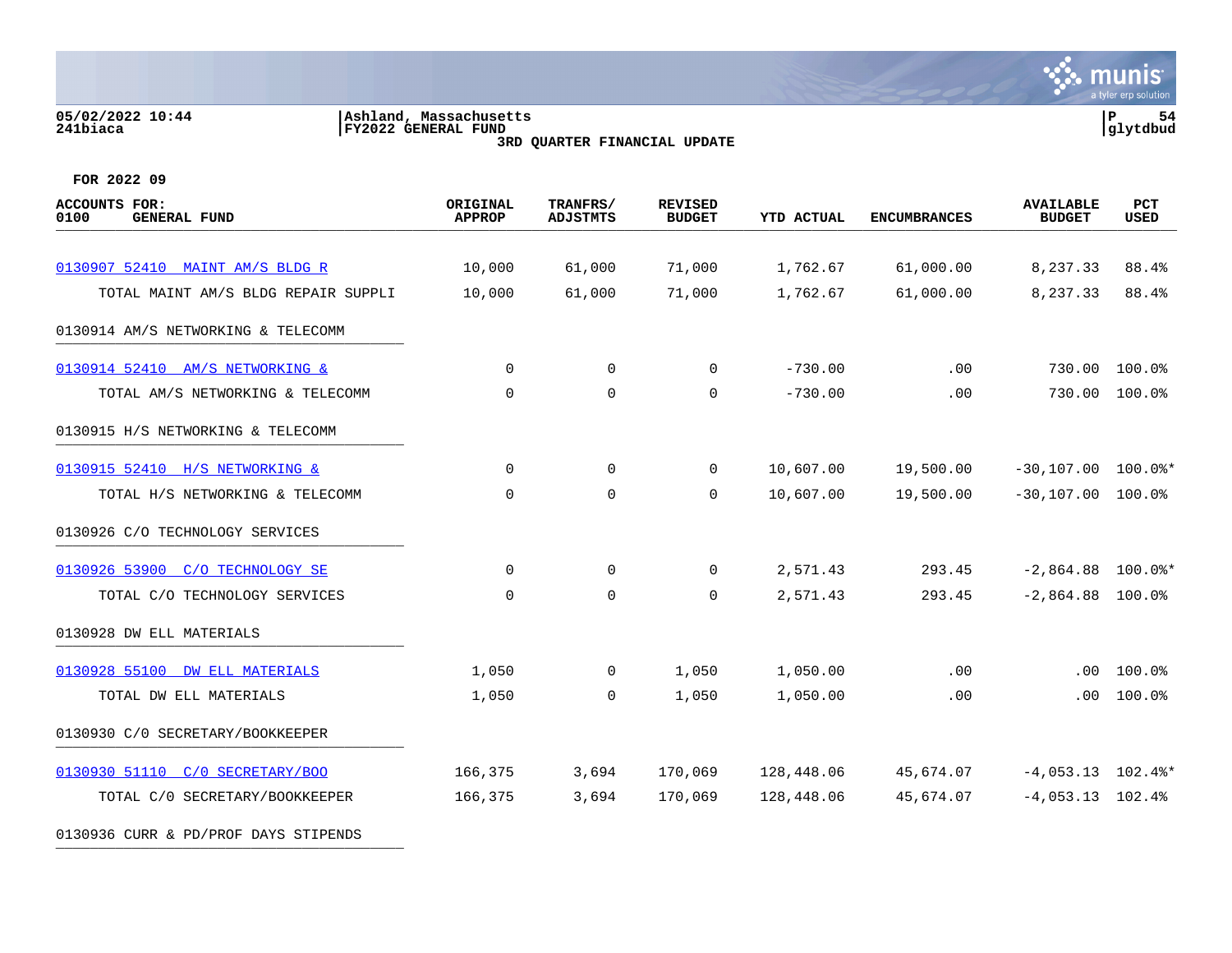# **05/02/2022 10:44 |Ashland, Massachusetts |P 55 241biaca |FY2022 GENERAL FUND |glytdbud 3RD QUARTER FINANCIAL UPDATE**



**FOR 2022 09**

| ACCOUNTS FOR:<br>0100<br><b>GENERAL FUND</b> | ORIGINAL<br><b>APPROP</b> | TRANFRS/<br><b>ADJSTMTS</b> | <b>REVISED</b><br><b>BUDGET</b> | <b>YTD ACTUAL</b> | <b>ENCUMBRANCES</b> | <b>AVAILABLE</b><br><b>BUDGET</b> | PCT<br>USED |
|----------------------------------------------|---------------------------|-----------------------------|---------------------------------|-------------------|---------------------|-----------------------------------|-------------|
|                                              |                           |                             |                                 |                   |                     |                                   |             |
| 0130936 51170 CURR & PD/PD DAY               | 13,000                    | $\overline{0}$              | 13,000                          | 3,038.03          | 6,560.00            | 3,401.97                          | 73.8%       |
| TOTAL CURR & PD/PROF DAYS STIPENDS           | 13,000                    | $\Omega$                    | 13,000                          | 3,038.03          | 6,560.00            | 3,401.97                          | 73.8%       |
| 0130941 SPED PRESCHOOL AIDES                 |                           |                             |                                 |                   |                     |                                   |             |
| 0130941 51180 SPED PRESCHOOL AI              | 76,701                    | 2,659                       | 79,360                          | 48,664.17         | 38,623.10           | $-7,927.27$ 110.0%*               |             |
| TOTAL SPED PRESCHOOL AIDES                   | 76,701                    | 2,659                       | 79,360                          | 48,664.17         | 38,623.10           | $-7,927.27$ 110.0%                |             |
| 0130943 H/S SUPPL&EQ/ACAD SUPPORT            |                           |                             |                                 |                   |                     |                                   |             |
| 0130943 55100 H/S SUPPL&EO/ACAD              | 500                       | $\mathbf 0$                 | 500                             | .00               | .00                 | 500.00                            | $.0\%$      |
| TOTAL H/S SUPPL&EQ/ACAD SUPPORT              | 500                       | $\mathbf 0$                 | 500                             | .00               | .00                 | 500.00                            | .0%         |
| 0130945 CURR & PD/FOOD SERV PD REIMB         |                           |                             |                                 |                   |                     |                                   |             |
| 0130945 53910 CURR & PD/FOOD SE              | 4,000                     | $\mathbf 0$                 | 4,000                           | 1,770.00          | 2,071.24            | 158.76                            | 96.0%       |
| TOTAL CURR & PD/FOOD SERV PD REIMB           | 4,000                     | $\mathbf 0$                 | 4,000                           | 1,770.00          | 2,071.24            | 158.76                            | 96.0%       |
| 0130959 AM/S INSTR SUPPL/ENGLISH             |                           |                             |                                 |                   |                     |                                   |             |
| 0130959 55100 AMS/IS/ENGLISH                 | 1,200                     | $\overline{0}$              | 1,200                           | 387.64            | .00                 | 812.36                            | 32.3%       |
| TOTAL AM/S INSTR SUPPL/ENGLISH               | 1,200                     | $\Omega$                    | 1,200                           | 387.64            | .00                 | 812.36                            | 32.3%       |
| 0130960 AM/S INSTR SUPPL/MATH                |                           |                             |                                 |                   |                     |                                   |             |
| 0130960 55100 AMS/IS/MATH                    | 1,500                     | $\overline{0}$              | 1,500                           | 1,195.38          | .00                 | 304.62                            | 79.7%       |
| TOTAL AM/S INSTR SUPPL/MATH                  | 1,500                     | $\mathbf 0$                 | 1,500                           | 1,195.38          | .00                 | 304.62                            | 79.7%       |
|                                              |                           |                             |                                 |                   |                     |                                   |             |

0130961 AM/S INSTR SUPPL/SCIENCE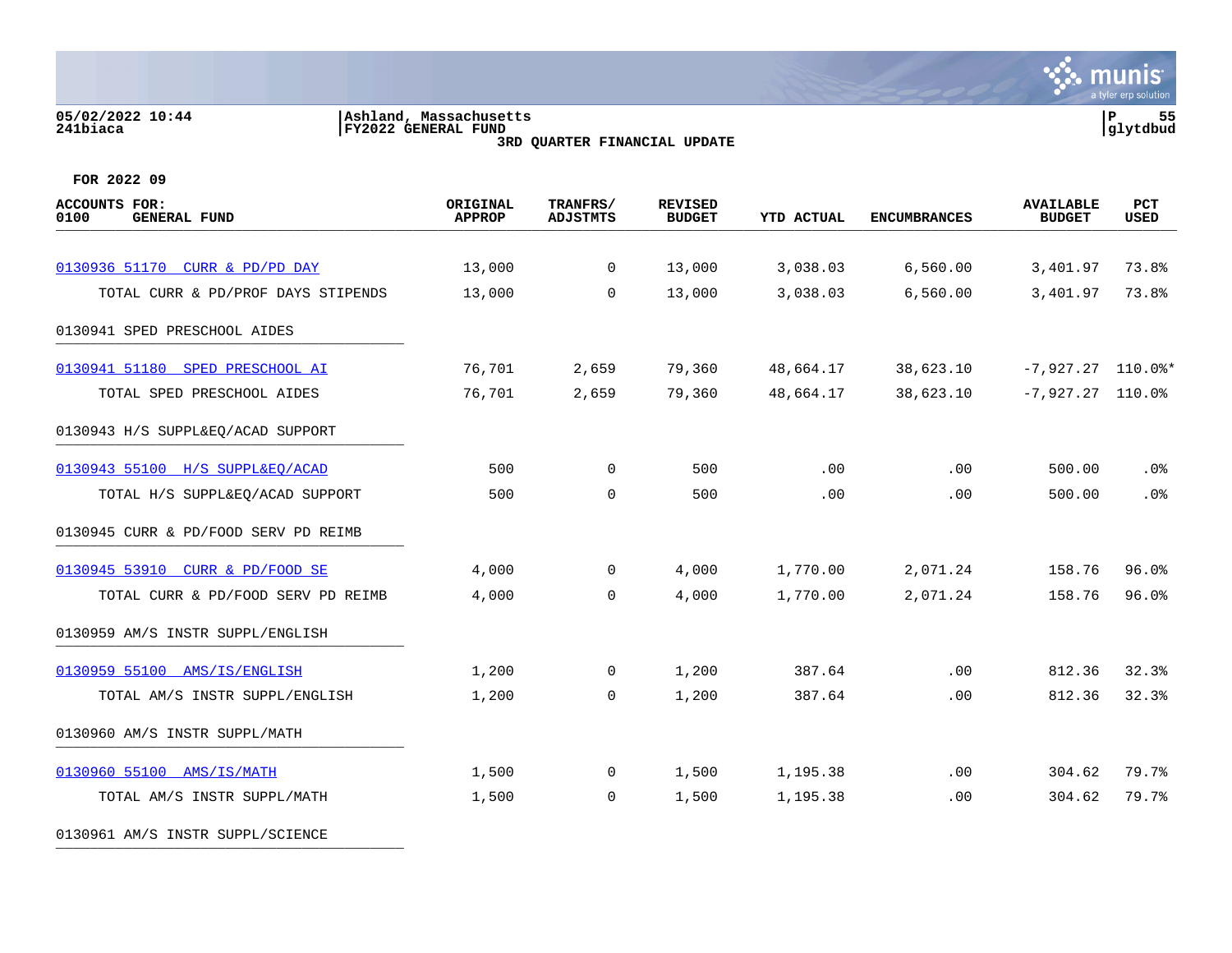### **05/02/2022 10:44 |Ashland, Massachusetts |P 56 241biaca |FY2022 GENERAL FUND |glytdbud 3RD QUARTER FINANCIAL UPDATE**



**FOR 2022 09**

| <b>ACCOUNTS FOR:</b><br><b>GENERAL FUND</b><br>0100 | ORIGINAL<br><b>APPROP</b> | TRANFRS/<br><b>ADJSTMTS</b> | <b>REVISED</b><br><b>BUDGET</b> | <b>YTD ACTUAL</b> | <b>ENCUMBRANCES</b> | <b>AVAILABLE</b><br><b>BUDGET</b> | <b>PCT</b><br><b>USED</b> |
|-----------------------------------------------------|---------------------------|-----------------------------|---------------------------------|-------------------|---------------------|-----------------------------------|---------------------------|
| 0130961 55100 AMS/IS/SCIENCE                        | 1,700                     | $\overline{0}$              | 1,700                           | 2,612.99          | .00                 |                                   | $-912.99$ 153.7%*         |
| TOTAL AM/S INSTR SUPPL/SCIENCE                      | 1,700                     | $\Omega$                    | 1,700                           | 2,612.99          | .00                 | $-912.99$ 153.7%                  |                           |
| 0130962 AM/S INSTR SUPPL/WORLD LANGUAG              |                           |                             |                                 |                   |                     |                                   |                           |
| 0130962 55100 AMS/IS/WORLD LANG                     | 1,200                     | $\overline{0}$              | 1,200                           | 715.33            | 126.46              | 358.21                            | 70.1%                     |
| TOTAL AM/S INSTR SUPPL/WORLD LANGUAG                | 1,200                     | $\mathbf 0$                 | 1,200                           | 715.33            | 126.46              | 358.21                            | 70.1%                     |
| 0130963 AM/S INSTR SUPPL/SOCIAL STUDIE              |                           |                             |                                 |                   |                     |                                   |                           |
| 0130963 55100 AMS/IS/SOCIAL STU                     | 1,200                     | $\overline{0}$              | 1,200                           | 897.27            | .00                 | 302.73                            | 74.8%                     |
| TOTAL AM/S INSTR SUPPL/SOCIAL STUDIE                | 1,200                     | $\mathbf 0$                 | 1,200                           | 897.27            | .00                 | 302.73                            | 74.8%                     |
| 0130964 AM/S INSTR SUPPL/HEALTH                     |                           |                             |                                 |                   |                     |                                   |                           |
| 0130964 55100 AMS/IS/HEALTH                         | 800                       | $\mathbf 0$                 | 800                             | 796.42            | .00                 | 3.58                              | 99.6%                     |
| TOTAL AM/S INSTR SUPPL/HEALTH                       | 800                       | $\mathbf 0$                 | 800                             | 796.42            | .00                 | 3.58                              | 99.6%                     |
| 0130965 AM/S INSTR SUPPL/READING & WRI              |                           |                             |                                 |                   |                     |                                   |                           |
| 0130965 55100 AMS/IS/READING &                      | 200                       | $\mathbf 0$                 | 200                             | 196.36            | $.00 \,$            | 3.64                              | 98.2%                     |
| TOTAL AM/S INSTR SUPPL/READING & WRI                | 200                       | $\mathbf 0$                 | 200                             | 196.36            | .00                 | 3.64                              | 98.2%                     |
| 0130966 AM/S INSTR SUPPL/SPECIAL SUBJE              |                           |                             |                                 |                   |                     |                                   |                           |
| 0130966 55100 AMS/IS/SPECIAL SU                     | 3,600                     | $\overline{0}$              | 3,600                           | 2,606.00          | .00                 | 994.00                            | 72.4%                     |
| TOTAL AM/S INSTR SUPPL/SPECIAL SUBJE                | 3,600                     | $\mathbf 0$                 | 3,600                           | 2,606.00          | .00                 | 994.00                            | 72.4%                     |

0130999 S/C SPED LEGAL COSTS \_\_\_\_\_\_\_\_\_\_\_\_\_\_\_\_\_\_\_\_\_\_\_\_\_\_\_\_\_\_\_\_\_\_\_\_\_\_\_\_\_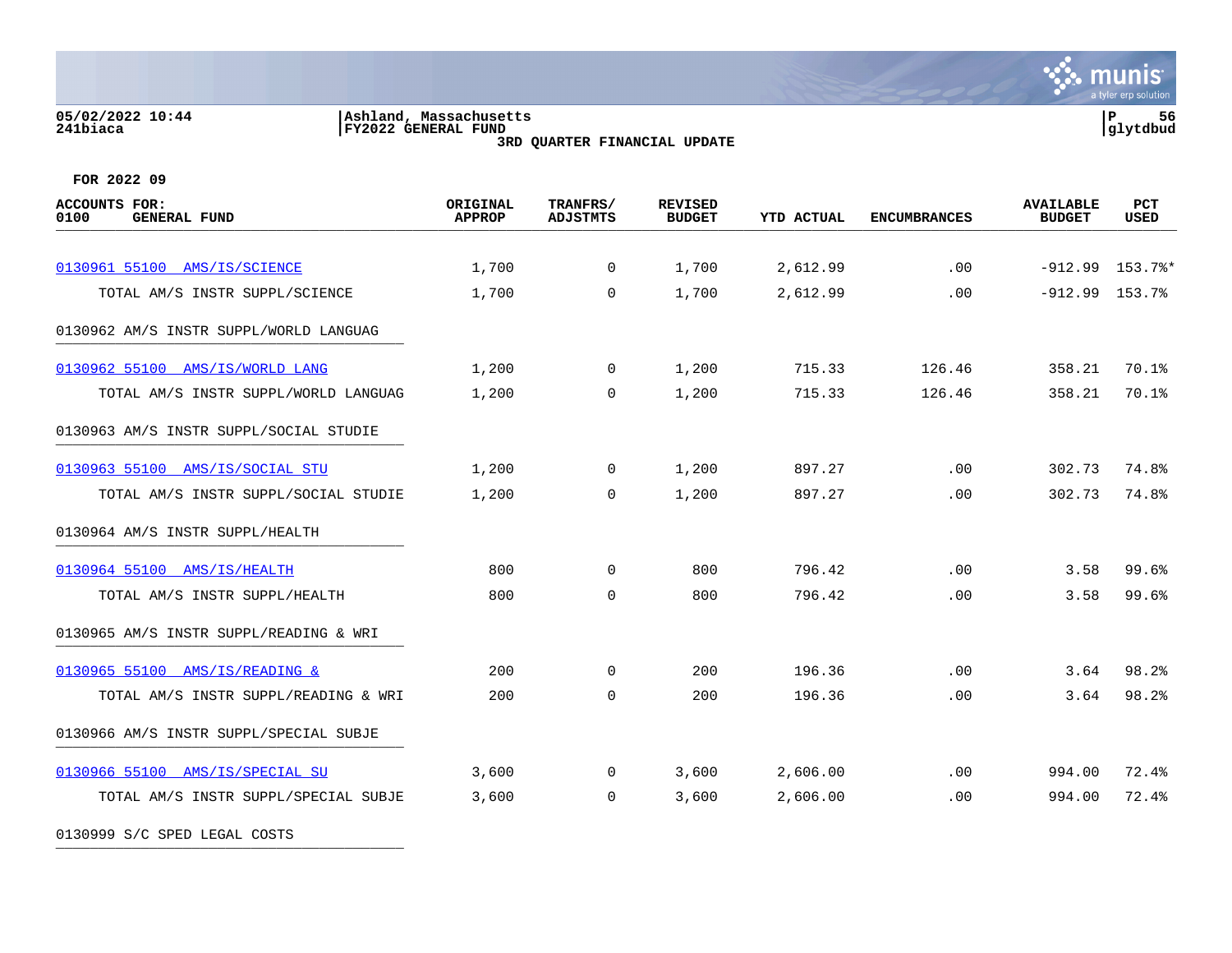### **05/02/2022 10:44 |Ashland, Massachusetts |P 57 241biaca |FY2022 GENERAL FUND |glytdbud 3RD QUARTER FINANCIAL UPDATE**



| <b>ACCOUNTS FOR:</b><br>0100<br><b>GENERAL FUND</b> | ORIGINAL<br><b>APPROP</b> | TRANFRS/<br><b>ADJSTMTS</b> | <b>REVISED</b><br><b>BUDGET</b> | <b>YTD ACTUAL</b> | <b>ENCUMBRANCES</b> | <b>AVAILABLE</b><br><b>BUDGET</b> | PCT<br><b>USED</b> |
|-----------------------------------------------------|---------------------------|-----------------------------|---------------------------------|-------------------|---------------------|-----------------------------------|--------------------|
|                                                     |                           |                             |                                 |                   |                     |                                   |                    |
| 0130999 53921 S/C SPED LEGAL CO                     | 15,500                    | $\mathbf 0$                 | 15,500                          | 3,826.50          | 10,173.50           | 1,500.00                          | 90.3%              |
| TOTAL S/C SPED LEGAL COSTS                          | 15,500                    | $\Omega$                    | 15,500                          | 3,826.50          | 10,173.50           | 1,500.00                          | 90.3%              |
| 0131012 SW ADMINISTRATIVE TECH EQUIPME              |                           |                             |                                 |                   |                     |                                   |                    |
| 0131012 55100 SW ADMINISTRATIVE                     | 0                         | 9,146                       | 9,146                           | 21,402.37         | $.00 \,$            | $-12, 256.37$ 234.0%*             |                    |
| TOTAL SW ADMINISTRATIVE TECH EQUIPME                | $\Omega$                  | 9,146                       | 9,146                           | 21,402.37         | $.00 \,$            | $-12, 256.37$ 234.0%              |                    |
| 0131016 W/S GRADE TESTING MATERIALS                 |                           |                             |                                 |                   |                     |                                   |                    |
| 0131016 55100 W/S GR TESTING MA                     | 500                       | $\mathbf 0$                 | 500                             | .00               | .00                 | 500.00                            | .0%                |
| TOTAL W/S GRADE TESTING MATERIALS                   | 500                       | 0                           | 500                             | .00               | .00                 | 500.00                            | .0%                |
| 0131017 S/W SERVER HARDW & NETWORK ELE              |                           |                             |                                 |                   |                     |                                   |                    |
| 0131017 55100 S/W SERVER HARDW                      | 10,000                    | $\overline{0}$              | 10,000                          | .00               | .00                 | 10,000.00                         | $.0\%$             |
| TOTAL S/W SERVER HARDW & NETWORK ELE                | 10,000                    | $\overline{0}$              | 10,000                          | .00               | .00                 | 10,000.00                         | .0%                |
| 0131029 C/O TRANSPORTATION COORD                    |                           |                             |                                 |                   |                     |                                   |                    |
| 0131029 51110 C/O TRANSPORTATIO                     | 68,345                    | $-8,345$                    | 60,000                          | 54,864.89         | 16,020.30           | $-10,885.19$ 118.1%*              |                    |
| TOTAL C/O TRANSPORTATION COORD                      | 68,345                    | $-8,345$                    | 60,000                          | 54,864.89         | 16,020.30           | $-10,885.19$ 118.1%               |                    |
| 0131033 S/C CONTRACTED SERVICES                     |                           |                             |                                 |                   |                     |                                   |                    |
| 0131033 53900 S/C CONTRACTED SE                     | 15,000                    | $\overline{0}$              | 15,000                          | 8,986.15          | .00                 | 6,013.85                          | 59.9               |
| TOTAL S/C CONTRACTED SERVICES                       | 15,000                    | $\overline{0}$              | 15,000                          | 8,986.15          | .00                 | 6,013.85                          | 59.9%              |
| 0131049 SPED DAY/LEAGUE SCHOOL                      |                           |                             |                                 |                   |                     |                                   |                    |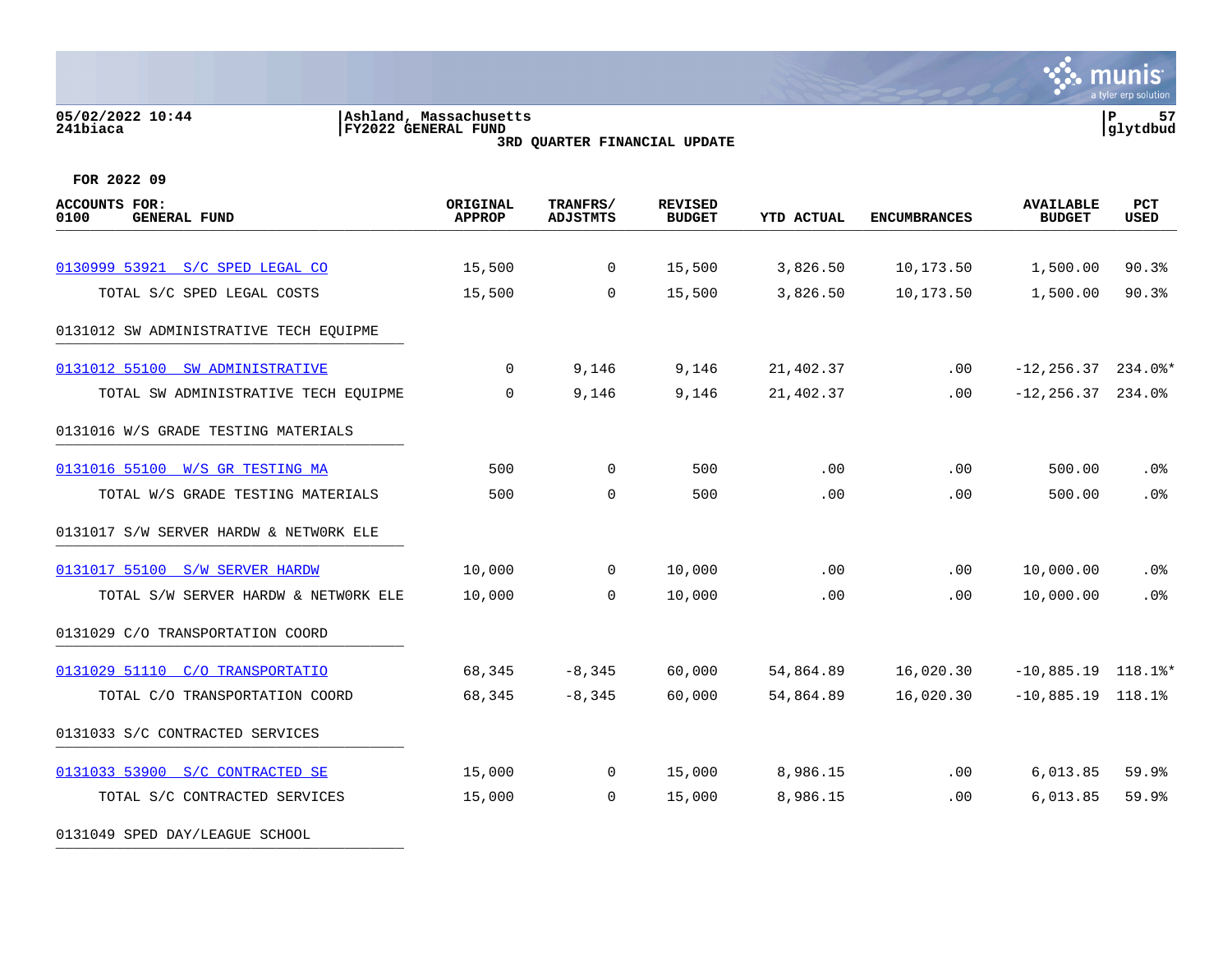# **05/02/2022 10:44 |Ashland, Massachusetts |P 58 241biaca |FY2022 GENERAL FUND |glytdbud 3RD QUARTER FINANCIAL UPDATE**



| ACCOUNTS FOR:<br>0100<br><b>GENERAL FUND</b> | ORIGINAL<br><b>APPROP</b> | TRANFRS/<br><b>ADJSTMTS</b> | <b>REVISED</b><br><b>BUDGET</b> | <b>YTD ACTUAL</b> | <b>ENCUMBRANCES</b> | <b>AVAILABLE</b><br><b>BUDGET</b> | PCT<br>USED |
|----------------------------------------------|---------------------------|-----------------------------|---------------------------------|-------------------|---------------------|-----------------------------------|-------------|
|                                              |                           |                             |                                 |                   |                     |                                   |             |
| 0131049 53920 SPED DAY/LEAGUE S              | 106,000                   | $\overline{0}$              | 106,000                         | 38,993.25         | 24, 424. 42         | 42,582.33                         | 59.8%       |
| TOTAL SPED DAY/LEAGUE SCHOOL                 | 106,000                   | $\mathbf 0$                 | 106,000                         | 38,993.25         | 24,424.42           | 42,582.33                         | 59.8%       |
| 0131052 C/S SPED-PO-HOME TUTORS              |                           |                             |                                 |                   |                     |                                   |             |
| 0131052 53921 C/S SPED HOME TUT              | 1,000                     | $\overline{0}$              | 1,000                           | 9,231.55          | 3,401.80            | $-11,633.35$ 1263.3%*             |             |
| TOTAL C/S SPED-PO-HOME TUTORS                | 1,000                     | $\mathbf 0$                 | 1,000                           | 9,231.55          | 3,401.80            | $-11,633.35$ 1263.3%              |             |
| 0131054 SPED RES/LEAGUE SCHOOL               |                           |                             |                                 |                   |                     |                                   |             |
| 0131054 53920 SPED RES/LEAGUE S              | 222,000                   | 0                           | 222,000                         | .00               | .00                 | 222,000.00                        | $.0\%$      |
| TOTAL SPED RES/LEAGUE SCHOOL                 | 222,000                   | $\mathbf 0$                 | 222,000                         | .00               | .00                 | 222,000.00                        | .0%         |
| 0131059 EQUIPMENT LEASING/SPECIAL ED         |                           |                             |                                 |                   |                     |                                   |             |
| 0131059 53921 EQUIPMENT LEASING              | 1,500                     | $\overline{0}$              | 1,500                           | 1,127.40          | 225.48              | 147.12                            | 90.2%       |
| TOTAL EQUIPMENT LEASING/SPECIAL ED           | 1,500                     | $\mathbf 0$                 | 1,500                           | 1,127.40          | 225.48              | 147.12                            | 90.2%       |
| 0131062 PS EQUIPMENT LEASES                  |                           |                             |                                 |                   |                     |                                   |             |
| 0131062 52710 PS EQUIPMENT LEAS              | 3,500                     | 0                           | 3,500                           | 2,390.40          | 796.80              | 312.80                            | 91.1%       |
| TOTAL PS EQUIPMENT LEASES                    | 3,500                     | $\mathbf 0$                 | 3,500                           | 2,390.40          | 796.80              | 312.80                            | 91.1%       |
| 0131063 WS EQUIPMENT LEASING                 |                           |                             |                                 |                   |                     |                                   |             |
| 0131063 52710 WS EOUIPMENT LEAS              | 17,100                    | $\overline{0}$              | 17,100                          | 11,363.01         | 8,775.54            | $-3,038.55$ 117.8%*               |             |
| TOTAL WS EQUIPMENT LEASING                   | 17,100                    | $\mathbf{0}$                | 17,100                          | 11,363.01         | 8,775.54            | $-3,038.55$ 117.8%                |             |
| 0131064 DMS EQUIPMENT LEASING                |                           |                             |                                 |                   |                     |                                   |             |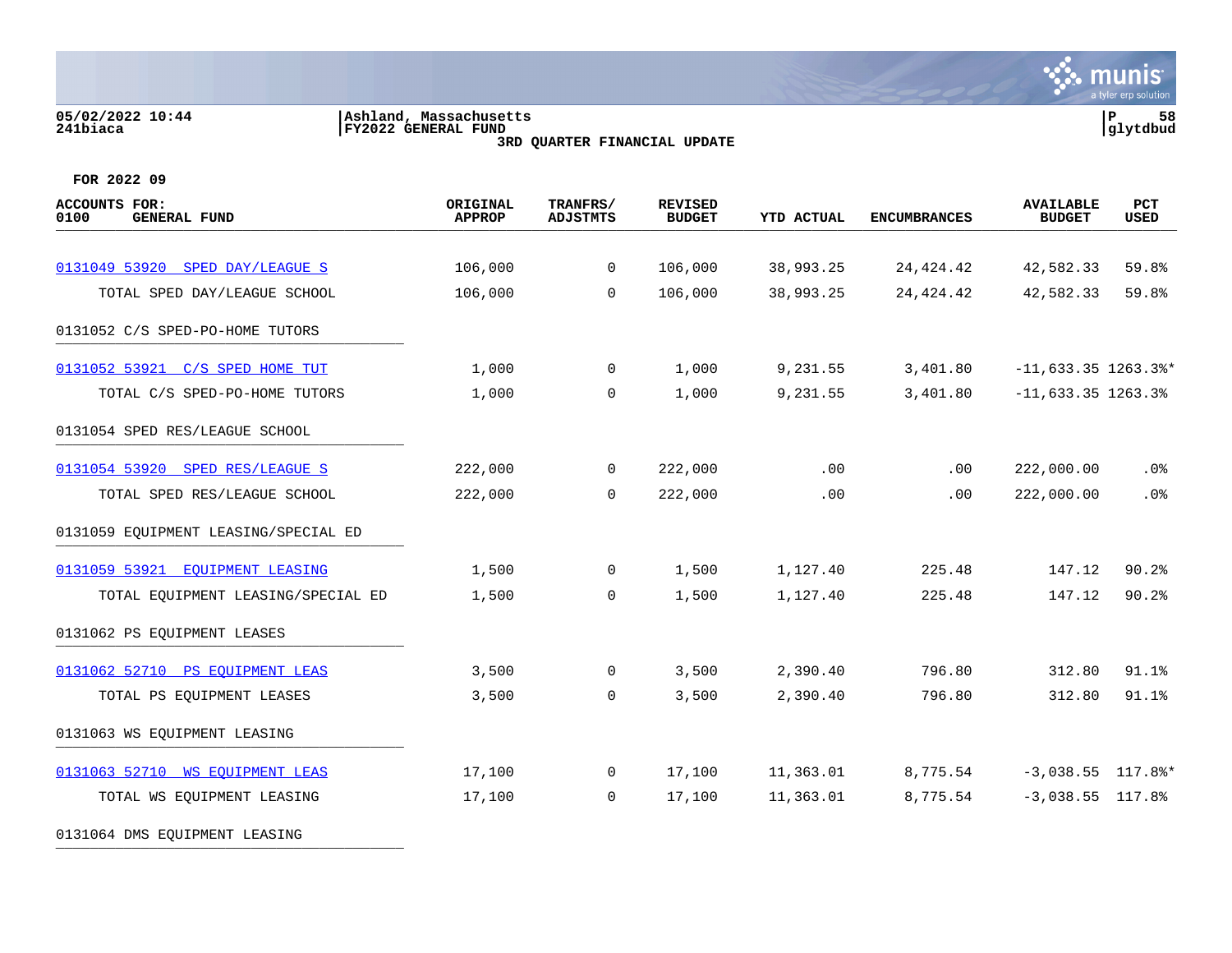### **05/02/2022 10:44 |Ashland, Massachusetts |P 59 241biaca |FY2022 GENERAL FUND |glytdbud 3RD QUARTER FINANCIAL UPDATE**



**FOR 2022 09**

| <b>ACCOUNTS FOR:</b><br>0100<br><b>GENERAL FUND</b> | ORIGINAL<br><b>APPROP</b> | TRANFRS/<br><b>ADJSTMTS</b> | <b>REVISED</b><br><b>BUDGET</b> | YTD ACTUAL | <b>ENCUMBRANCES</b> | <b>AVAILABLE</b><br><b>BUDGET</b> | PCT<br>USED |
|-----------------------------------------------------|---------------------------|-----------------------------|---------------------------------|------------|---------------------|-----------------------------------|-------------|
|                                                     |                           |                             |                                 |            |                     |                                   |             |
| 0131064 52710 DMS EOUIPMENT LEA                     | 16,500                    | $\overline{0}$              | 16,500                          | 10,658.09  | 4,402.49            | 1,439.42                          | 91.3%       |
| TOTAL DMS EQUIPMENT LEASING                         | 16,500                    | $\Omega$                    | 16,500                          | 10,658.09  | 4,402.49            | 1,439.42                          | 91.3%       |
| 0131065 MS EQUIPMENT LEASING                        |                           |                             |                                 |            |                     |                                   |             |
| 0131065 52710 MS EQUIPMENT LEAS                     | 13,000                    | $\mathbf 0$                 | 13,000                          | 5,725.71   | 6,600.36            | 673.93                            | 94.8%       |
| TOTAL MS EQUIPMENT LEASING                          | 13,000                    | $\mathbf 0$                 | 13,000                          | 5,725.71   | 6,600.36            | 673.93                            | 94.8%       |
| 0131066 H/S EQUIPMENT LEASING                       |                           |                             |                                 |            |                     |                                   |             |
| 0131066 52710 H/S EOUIPMENT LEA                     | 20,000                    | $\overline{0}$              | 20,000                          | 10,776.68  | 8,694.02            | 529.30                            | 97.4%       |
| TOTAL H/S EQUIPMENT LEASING                         | 20,000                    | $\Omega$                    | 20,000                          | 10,776.68  | 8,694.02            | 529.30                            | 97.4%       |
| 0131067 SPED/DIRECTOR'S TRAVEL & CONF               |                           |                             |                                 |            |                     |                                   |             |
| 0131067 57170 SPED/DIRECTOR'S T                     | 675                       | $\mathbf 0$                 | 675                             | 525.00     | .00                 | 150.00                            | 77.8%       |
| TOTAL SPED/DIRECTOR'S TRAVEL & CONF                 | 675                       | $\mathbf 0$                 | 675                             | 525.00     | .00                 | 150.00                            | 77.8%       |
| 0131080 AMS NURSES SALARY                           |                           |                             |                                 |            |                     |                                   |             |
| 0131080 51190 AMS NURSES SALARY                     | 87,201                    | 3,200                       | 90,401                          | 70,723.26  | 49,469.72           | $-29,791.98$ 133.0%*              |             |
| TOTAL AMS NURSES SALARY                             | 87,201                    | 3,200                       | 90,401                          | 70,723.26  | 49,469.72           | $-29,791.98$ 133.0%               |             |
| 0131081 HS NURSING SECRETARY                        |                           |                             |                                 |            |                     |                                   |             |
| 0131081 51190 HS NURSING SECRET                     | 24,112                    | 687                         | 24,799                          | 15,191.88  | 8,854.30            | 752.82                            | $97.0$ $%$  |
| TOTAL HS NURSING SECRETARY                          | 24,112                    | 687                         | 24,799                          | 15,191.88  | 8,854.30            | 752.82                            | 97.0%       |
|                                                     |                           |                             |                                 |            |                     |                                   |             |

0131082 MAINTENANCE SALARIES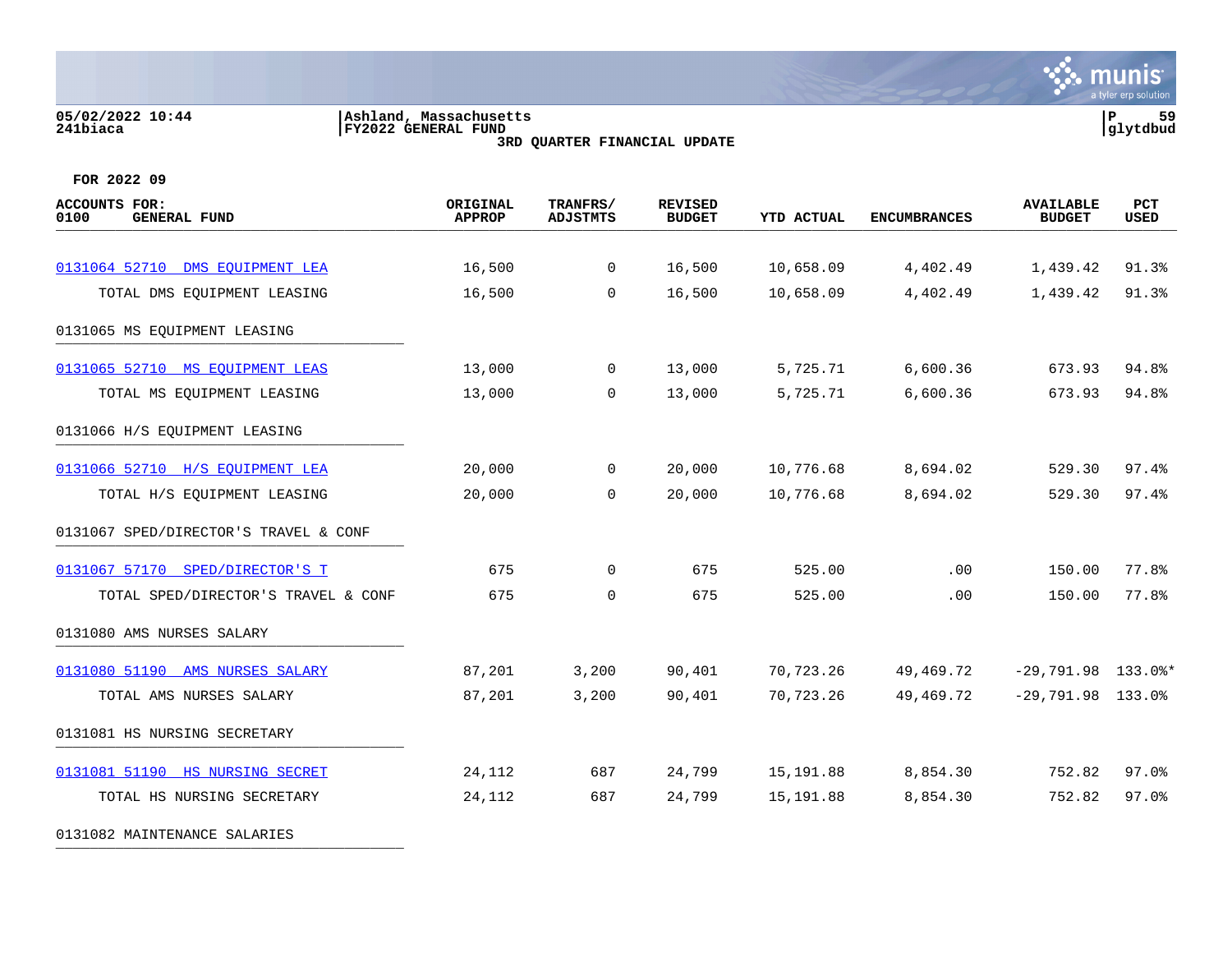# **05/02/2022 10:44 |Ashland, Massachusetts |P 60 241biaca |FY2022 GENERAL FUND |glytdbud 3RD QUARTER FINANCIAL UPDATE**



**FOR 2022 09**

0131140 W/S LONG-TERM SUB SALARIES

| <b>ACCOUNTS FOR:</b><br><b>GENERAL FUND</b><br>0100 | ORIGINAL<br><b>APPROP</b> | TRANFRS/<br><b>ADJSTMTS</b> | <b>REVISED</b><br><b>BUDGET</b> | <b>YTD ACTUAL</b> | <b>ENCUMBRANCES</b> | <b>AVAILABLE</b><br><b>BUDGET</b> | <b>PCT</b><br><b>USED</b> |
|-----------------------------------------------------|---------------------------|-----------------------------|---------------------------------|-------------------|---------------------|-----------------------------------|---------------------------|
| 0131082 51160 MAINTENANCE SALAR                     | 320,956                   | $-562$                      | 320,394                         | 237,880.48        | 83, 453.52          | $-940.00$                         | $100.3$ $*$               |
|                                                     |                           |                             |                                 |                   |                     |                                   |                           |
| TOTAL MAINTENANCE SALARIES                          | 320,956                   | $-562$                      | 320,394                         | 237,880.48        | 83,453.52           | $-940.00$                         | 100.3%                    |
| 0131085 AMS LIBRARY BOOKS/SUPPLIES                  |                           |                             |                                 |                   |                     |                                   |                           |
| 0131085 55100 AMS LIBRARY BOOKS                     | 750                       | $\overline{0}$              | 750                             | .00               | .00                 | 750.00                            | .0%                       |
| TOTAL AMS LIBRARY BOOKS/SUPPLIES                    | 750                       | 0                           | 750                             | .00               | .00                 | 750.00                            | .0%                       |
| 0131093 H/S TEXT/PHYSICAL EDUCATION                 |                           |                             |                                 |                   |                     |                                   |                           |
| 0131093 55100 H/S TEXT/PHYSICAL                     | 1,000                     | $\overline{0}$              | 1,000                           | .00               | .00                 | 1,000.00                          | .0 <sub>8</sub>           |
| TOTAL H/S TEXT/PHYSICAL EDUCATION                   | 1,000                     | $\mathbf 0$                 | 1,000                           | .00               | .00                 | 1,000.00                          | .0%                       |
| 0131120 MAINT/DW/CUST SUPPLIES                      |                           |                             |                                 |                   |                     |                                   |                           |
| 0131120 54500 MAINT/DW/CUST SUP                     | 65,000                    | $\overline{0}$              | 65,000                          | 43,833.28         | 19,304.89           | 1,861.83                          | 97.1%                     |
| TOTAL MAINT/DW/CUST SUPPLIES                        | 65,000                    | $\mathbf 0$                 | 65,000                          | 43,833.28         | 19,304.89           | 1,861.83                          | 97.1%                     |
| 0131129 SPED DAY/BRANDON SCHOOL                     |                           |                             |                                 |                   |                     |                                   |                           |
| 0131129 53920 SPED DAY/BRANDON                      | 0                         | 0                           | 0                               | 20,519.59         | 29,464.50           | $-49,984.09$                      | $100.0$ *                 |
| TOTAL SPED DAY/BRANDON SCHOOL                       | 0                         | $\mathbf 0$                 | 0                               | 20,519.59         | 29,464.50           | $-49,984.09$                      | $100.0\%$                 |
| 0131139 K LONG-TERM SUBSTITUTES                     |                           |                             |                                 |                   |                     |                                   |                           |
| 0131139 51170 K LONG-TERM SUBST                     | 14,000                    | $\overline{0}$              | 14,000                          | .00               | .00                 | 14,000.00                         | .0 <sub>8</sub>           |
| TOTAL K LONG-TERM SUBSTITUTES                       | 14,000                    | 0                           | 14,000                          | .00               | .00                 | 14,000.00                         | .0%                       |
|                                                     |                           |                             |                                 |                   |                     |                                   |                           |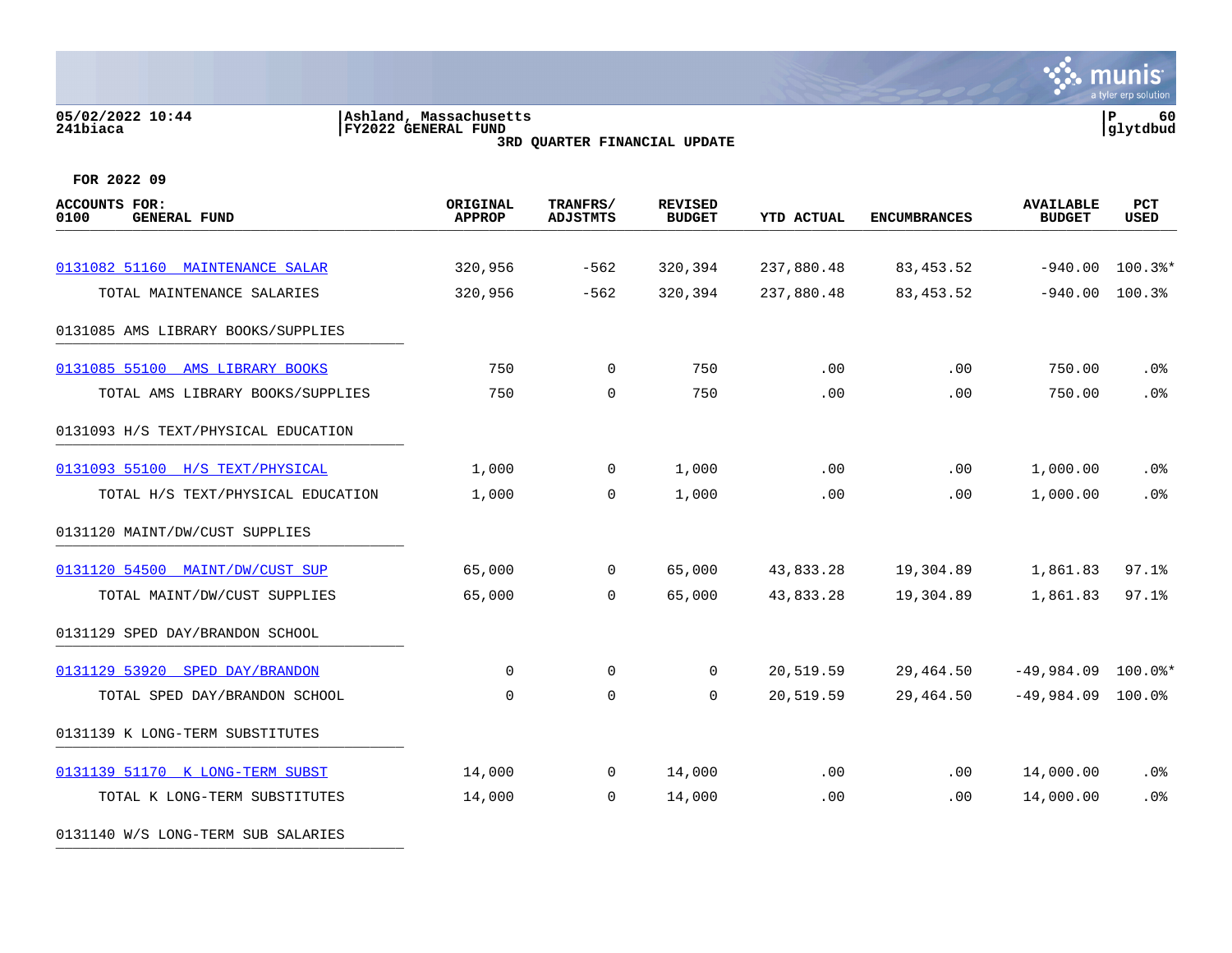### **05/02/2022 10:44 |Ashland, Massachusetts |P 61 241biaca |FY2022 GENERAL FUND |glytdbud 3RD QUARTER FINANCIAL UPDATE**



| <b>ACCOUNTS FOR:</b><br><b>GENERAL FUND</b><br>0100 | ORIGINAL<br><b>APPROP</b> | TRANFRS/<br><b>ADJSTMTS</b> | <b>REVISED</b><br><b>BUDGET</b> | <b>YTD ACTUAL</b> | <b>ENCUMBRANCES</b> | <b>AVAILABLE</b><br><b>BUDGET</b> | PCT<br><b>USED</b> |
|-----------------------------------------------------|---------------------------|-----------------------------|---------------------------------|-------------------|---------------------|-----------------------------------|--------------------|
|                                                     |                           |                             |                                 |                   |                     |                                   |                    |
| 0131140 51170 W/S LONG-TERM SUB                     | 34,000                    | 0                           | 34,000                          | 9,211.37          | .00                 | 24,788.63                         | 27.1%              |
| TOTAL W/S LONG-TERM SUB SALARIES                    | 34,000                    | $\Omega$                    | 34,000                          | 9,211.37          | .00                 | 24,788.63                         | 27.1%              |
| 0131142 AM/S LONG-TERM SUB SALARIES                 |                           |                             |                                 |                   |                     |                                   |                    |
| 0131142 51170 AM/S LONG-TERM SU                     | 34,000                    | $\mathbf 0$                 | 34,000                          | .00               | .00                 | 34,000.00                         | .0%                |
| TOTAL AM/S LONG-TERM SUB SALARIES                   | 34,000                    | $\Omega$                    | 34,000                          | .00               | .00                 | 34,000.00                         | .0%                |
| 0131143 H/S LONG-TERM SUB SALARIES                  |                           |                             |                                 |                   |                     |                                   |                    |
| 0131143 51170 H/S LONG-TERM SUB                     | 35,000                    | 0                           | 35,000                          | .00               | .00                 | 35,000.00                         | .0%                |
| TOTAL H/S LONG-TERM SUB SALARIES                    | 35,000                    | $\mathbf 0$                 | 35,000                          | .00               | .00                 | 35,000.00                         | .0%                |
| 0131150 DMS/LONG-TERM SUBSTITUTES                   |                           |                             |                                 |                   |                     |                                   |                    |
| 0131150 51170 DMS/LONG-TERM SUB                     | 35,000                    | 0                           | 35,000                          | 14,963.43         | 13,108.51           | 6,928.06                          | 80.2%              |
| TOTAL DMS/LONG-TERM SUBSTITUTES                     | 35,000                    | $\mathbf 0$                 | 35,000                          | 14,963.43         | 13,108.51           | 6,928.06                          | 80.2%              |
| 0131162 SPED PRE SPEECH & O.T. SALARIE              |                           |                             |                                 |                   |                     |                                   |                    |
| 0131162 51180 SPED PRE SPEECH &                     | 205,809                   | $-7,279$                    | 198,530                         | 120,420.32        | 75,262.65           | 2,847.03                          | 98.6%              |
| TOTAL SPED PRE SPEECH & O.T. SALARIE                | 205,809                   | $-7,279$                    | 198,530                         | 120,420.32        | 75,262.65           | 2,847.03                          | 98.6%              |
| 0131176 K TESTING & ASSESSMENT MATLS                |                           |                             |                                 |                   |                     |                                   |                    |
| 0131176 55100 K TESTING & ASSES                     | 0                         | $\mathbf 0$                 | 0                               | .00               | 386.70              | $-386.70$                         | $100.0$ $*$        |
| TOTAL K TESTING & ASSESSMENT MATLS                  | $\Omega$                  | $\mathbf 0$                 | 0                               | .00               | 386.70              | $-386.70$ 100.0%                  |                    |
| 0131177 W/S TESTING & ASSESSMENT MATLS              |                           |                             |                                 |                   |                     |                                   |                    |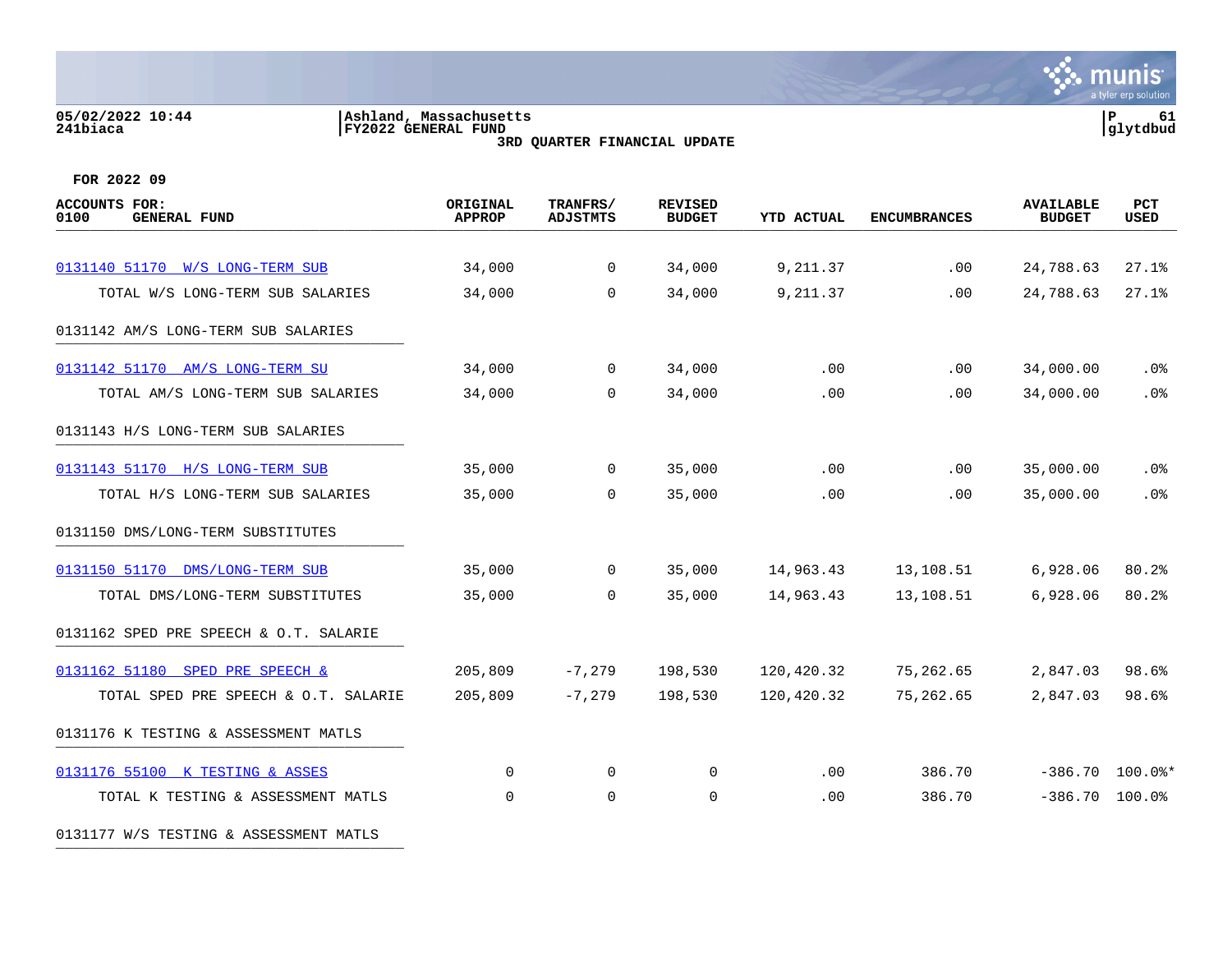# **05/02/2022 10:44 |Ashland, Massachusetts |P 62 241biaca |FY2022 GENERAL FUND |glytdbud 3RD QUARTER FINANCIAL UPDATE**



**FOR 2022 09**

0131228 AMS/PRIN CONFERENCES

| <b>AVAILABLE</b><br><b>BUDGET</b> | PCT<br><b>USED</b> |
|-----------------------------------|--------------------|
| 2,000.00                          | .0%                |
| 2,000.00                          | .0%                |
|                                   |                    |
| 300.00                            | $.0\%$             |
| 300.00                            | .0%                |
|                                   |                    |
| $-5,576.99$ 316.6%*               |                    |
| $-5,576.99$ 316.6%                |                    |
|                                   |                    |
| $-1, 146.56$ 114.3%*              |                    |
| $-1, 146.56$ 114.3%               |                    |
|                                   |                    |
| $-695.00$ 100.0%*                 |                    |
| $-695.00$ 100.0%                  |                    |
|                                   |                    |
| 1,500.00                          | $.0\%$             |
| 1,500.00                          | .0%                |
|                                   |                    |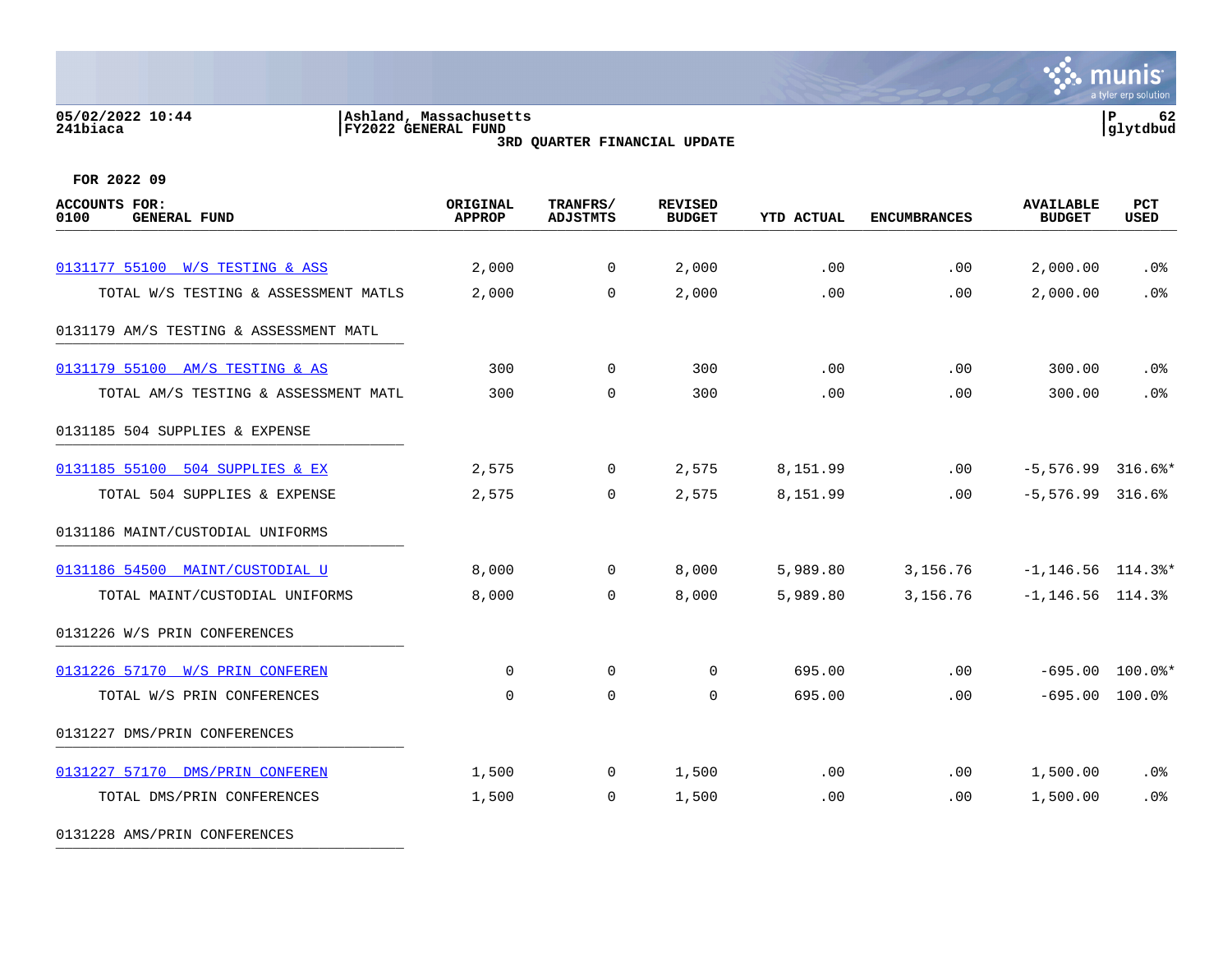### **05/02/2022 10:44 |Ashland, Massachusetts |P 63 241biaca |FY2022 GENERAL FUND |glytdbud 3RD QUARTER FINANCIAL UPDATE**

 $\mathcal{L}$  munis a tyler erp solution

| <b>ACCOUNTS FOR:</b><br>0100<br><b>GENERAL FUND</b> | ORIGINAL<br><b>APPROP</b> | TRANFRS/<br><b>ADJSTMTS</b> | <b>REVISED</b><br><b>BUDGET</b> | <b>YTD ACTUAL</b> | <b>ENCUMBRANCES</b> | <b>AVAILABLE</b><br><b>BUDGET</b> | PCT<br><b>USED</b> |
|-----------------------------------------------------|---------------------------|-----------------------------|---------------------------------|-------------------|---------------------|-----------------------------------|--------------------|
|                                                     |                           |                             |                                 |                   |                     |                                   |                    |
| 0131228 57170 AMS/PRIN CONFEREN                     | 1,000                     | $\overline{0}$              | 1,000                           | .00               | .00                 | 1,000.00                          | .0 <sub>8</sub>    |
| TOTAL AMS/PRIN CONFERENCES                          | 1,000                     | $\mathbf 0$                 | 1,000                           | .00               | .00                 | 1,000.00                          | .0%                |
| 0131229 H/S PRIN CONFERENCES                        |                           |                             |                                 |                   |                     |                                   |                    |
| 0131229 57170 H/S PRIN CONFEREN                     | 1,200                     | $\overline{0}$              | 1,200                           | 1,086.44          | 25.00               | 88.56                             | 92.6%              |
| TOTAL H/S PRIN CONFERENCES                          | 1,200                     | $\mathbf{0}$                | 1,200                           | 1,086.44          | 25.00               | 88.56                             | 92.6%              |
| 0131230 C/O SUPT CONFERENCES                        |                           |                             |                                 |                   |                     |                                   |                    |
| 0131230 57110 C/O SUPT CONFEREN                     | 2,000                     | $\overline{0}$              | 2,000                           | .00               | .00                 | 2,000.00                          | $.0\%$             |
| TOTAL C/O SUPT CONFERENCES                          | 2,000                     | 0                           | 2,000                           | .00               | .00                 | 2,000.00                          | .0%                |
| 0131231 C/O FIN ASST SUP CONFERENC                  |                           |                             |                                 |                   |                     |                                   |                    |
| 0131231 57110 C/O FINANCE A/SUP                     | 2,500                     | $\overline{0}$              | 2,500                           | .00               | .00                 | 2,500.00                          | .0%                |
| TOTAL C/O FIN ASST SUP CONFERENC                    | 2,500                     | $\mathbf 0$                 | 2,500                           | .00               | .00                 | 2,500.00                          | .0%                |
| 0131234 AM/S ELL SUPPLIES                           |                           |                             |                                 |                   |                     |                                   |                    |
| 0131234 55100 AM/S ELL SUPPLIES                     | 750                       | $\mathbf{0}$                | 750                             | 415.94            | .00                 | 334.06                            | 55.5%              |
| TOTAL AM/S ELL SUPPLIES                             | 750                       | $\mathbf 0$                 | 750                             | 415.94            | .00                 | 334.06                            | 55.5%              |
| 0131239 CO EQUIPMENT LEASES                         |                           |                             |                                 |                   |                     |                                   |                    |
| 0131239 52710 CO EQUIPMENT LEAS                     | 22,500                    | $\mathsf{O}$                | 22,500                          | 1,601.82          | 533.94              | 20,364.24                         | 9.5%               |
| TOTAL CO EQUIPMENT LEASES                           | 22,500                    | $\mathbf{0}$                | 22,500                          | 1,601.82          | 533.94              | 20,364.24                         | 9.5%               |
| 0131253 SPED/DUES & MEMBERSHIPS                     |                           |                             |                                 |                   |                     |                                   |                    |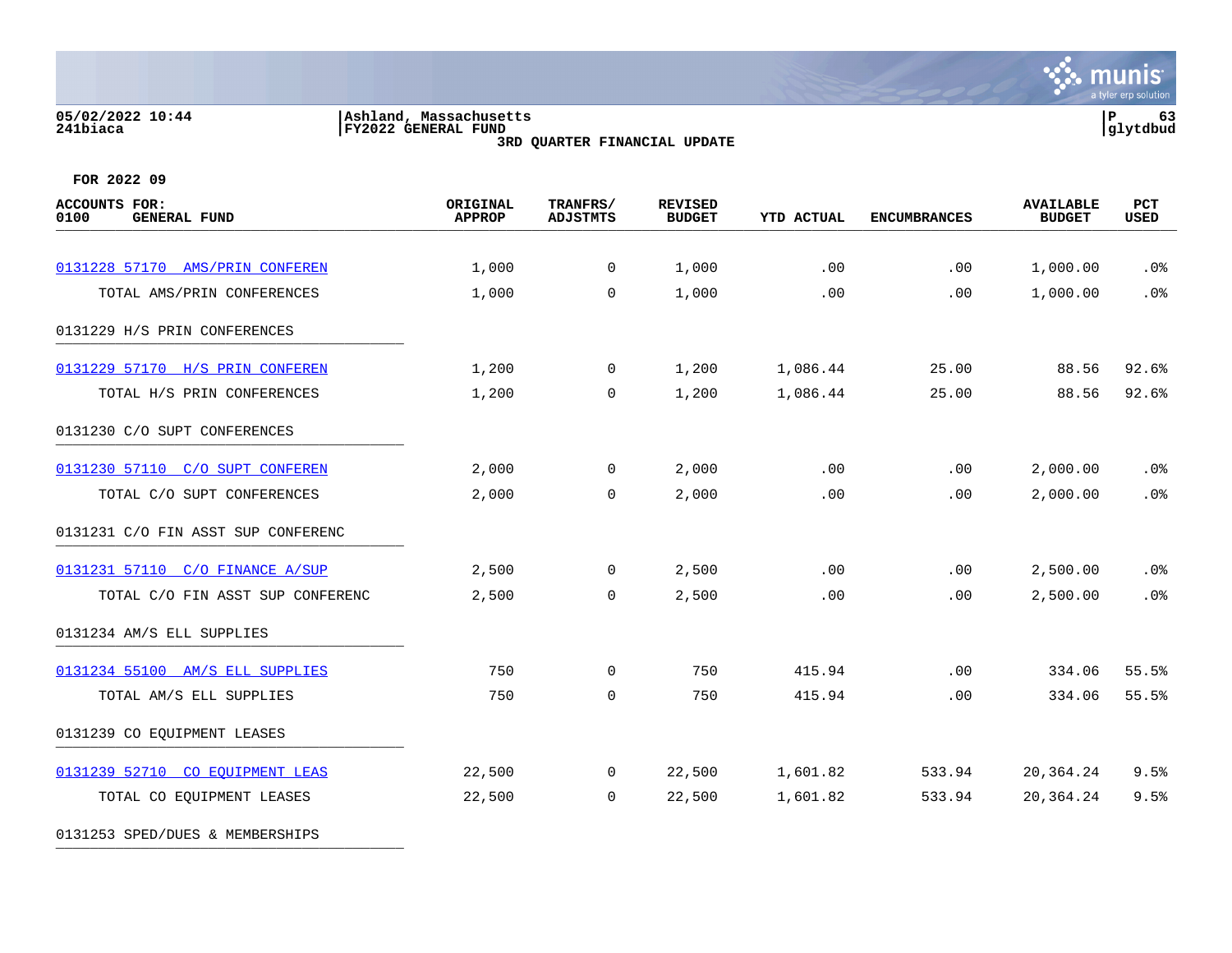# **05/02/2022 10:44 |Ashland, Massachusetts |P 64 241biaca |FY2022 GENERAL FUND |glytdbud 3RD QUARTER FINANCIAL UPDATE**



**FOR 2022 09**

0131325 70/AMS LITERACY SPECIALIST

| <b>ACCOUNTS FOR:</b><br><b>GENERAL FUND</b><br>0100 | ORIGINAL<br><b>APPROP</b> | TRANFRS/<br><b>ADJSTMTS</b> | <b>REVISED</b><br><b>BUDGET</b> | <b>YTD ACTUAL</b> | <b>ENCUMBRANCES</b> | <b>AVAILABLE</b><br><b>BUDGET</b> | <b>PCT</b><br>USED |
|-----------------------------------------------------|---------------------------|-----------------------------|---------------------------------|-------------------|---------------------|-----------------------------------|--------------------|
|                                                     |                           |                             |                                 |                   |                     |                                   |                    |
| 0131253 57300 SPED/DUES & MEMBE                     | 1,000                     | $\mathsf{O}$                | 1,000                           | 774.00            | .00                 | 226.00                            | 77.4%              |
| TOTAL SPED/DUES & MEMBERSHIPS                       | 1,000                     | $\mathbf 0$                 | 1,000                           | 774.00            | .00                 | 226.00                            | 77.4%              |
| 0131254 SPED DM/S SPECIALISTS                       |                           |                             |                                 |                   |                     |                                   |                    |
| 0131254 51180 SPED DM/S SPECIAL                     | 242,749                   | $-10,660$                   | 232,089                         | 145,006.71        | 89,434.57           | $-2,352.28$ 101.0%*               |                    |
| TOTAL SPED DM/S SPECIALISTS                         | 242,749                   | $-10,660$                   | 232,089                         | 145,006.71        | 89,434.57           | $-2,352.28$ 101.0%                |                    |
| 0131255 SPED AM/S SPECIALISTS                       |                           |                             |                                 |                   |                     |                                   |                    |
| 0131255 51180 SPED AM/S SPECIAL                     | 122,205                   | 1,165                       | 123,370                         | 76,572.97         | 47, 111.48          | $-314.45$ 100.3%*                 |                    |
| TOTAL SPED AM/S SPECIALISTS                         | 122,205                   | 1,165                       | 123,370                         | 76,572.97         | 47, 111.48          | $-314.45$ 100.3%                  |                    |
| 0131258 ATHLETIC DIRECTOR SALARY                    |                           |                             |                                 |                   |                     |                                   |                    |
| 0131258 51190 ATHLETIC DIRECTOR                     | 104,040                   | 7,960                       | 112,000                         | 85,329.36         | 30, 153.83          | $-3,483.19$ 103.1%*               |                    |
| TOTAL ATHLETIC DIRECTOR SALARY                      | 104,040                   | 7,960                       | 112,000                         | 85,329.36         | 30, 153.83          | $-3,483.19$ 103.1%                |                    |
| 0131297 C/O TECHNOLOGY EQUIPMENT                    |                           |                             |                                 |                   |                     |                                   |                    |
| 0131297 54100 C/O TECHNOLOGY EO                     | 3,600                     | $\overline{0}$              | 3,600                           | 3,847.93          | 1,913.35            | $-2,161.28$ 160.0%*               |                    |
| TOTAL C/O TECHNOLOGY EQUIPMENT                      | 3,600                     | $\Omega$                    | 3,600                           | 3,847.93          | 1,913.35            | $-2,161.28$ 160.0%                |                    |
| 0131322 HEAT BUILD/REV OFFSET                       |                           |                             |                                 |                   |                     |                                   |                    |
| 0131322 52100 HEAT BUILD/REVOLV                     | $-150, 499$               | $\Omega$                    | $-150, 499$                     | .00               | .00                 | $-150, 499.00$                    | $.0$ %*            |
| TOTAL HEAT BUILD/REV OFFSET                         | $-150, 499$               | $\Omega$                    | $-150, 499$                     | .00               | .00                 | $-150, 499.00$                    | .0%                |
|                                                     |                           |                             |                                 |                   |                     |                                   |                    |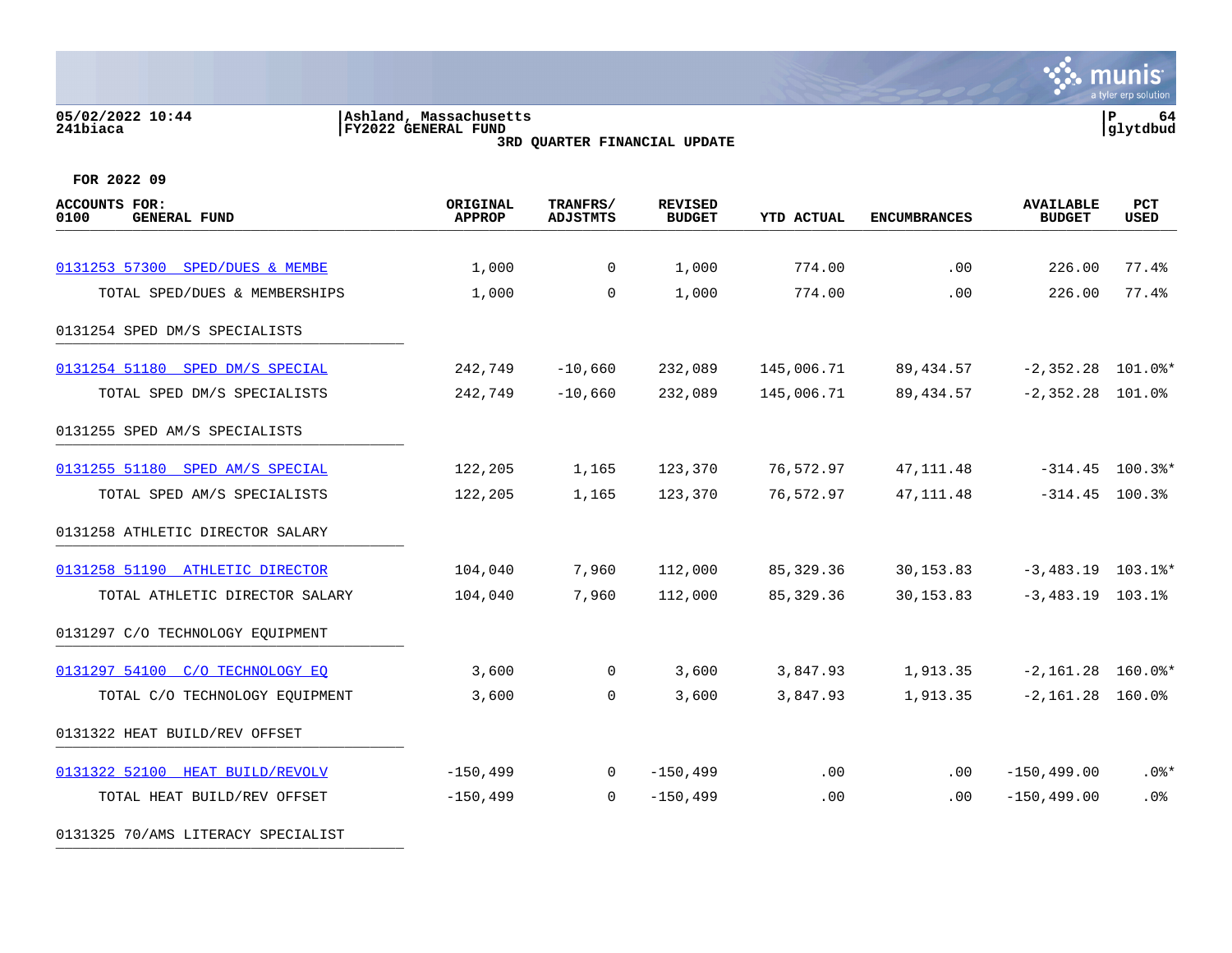### **05/02/2022 10:44 |Ashland, Massachusetts |P 65 241biaca |FY2022 GENERAL FUND |glytdbud 3RD QUARTER FINANCIAL UPDATE**



| <b>ACCOUNTS FOR:</b><br>0100<br><b>GENERAL FUND</b> | ORIGINAL<br><b>APPROP</b> | TRANFRS/<br><b>ADJSTMTS</b> | <b>REVISED</b><br><b>BUDGET</b> | <b>YTD ACTUAL</b> | <b>ENCUMBRANCES</b> | <b>AVAILABLE</b><br><b>BUDGET</b> | PCT<br><b>USED</b> |
|-----------------------------------------------------|---------------------------|-----------------------------|---------------------------------|-------------------|---------------------|-----------------------------------|--------------------|
| 0131325 51170 70/AMS LITERACY S                     | 99,194                    | 0                           | 99,194                          | 61,465.60         | 37,728.50           | $-.10$                            | $100.0$ *          |
| TOTAL 70/AMS LITERACY SPECIALIST                    | 99,194                    | $\Omega$                    | 99,194                          | 61,465.60         | 37,728.50           | $-.10$                            | 100.0%             |
| 0131330 SUPV SALARIES/BLDGS & GROUNDS               |                           |                             |                                 |                   |                     |                                   |                    |
| 0131330 51160 SUPV SALARIES/BLD                     | 85,000                    | 20,000                      | 105,000                         | 78,019.20         | 28, 269. 22         | $-1, 288.42$ 101.2%*              |                    |
| TOTAL SUPV SALARIES/BLDGS & GROUNDS                 | 85,000                    | 20,000                      | 105,000                         | 78,019.20         | 28, 269. 22         | $-1, 288.42$ 101.2%               |                    |
| 0131331 S/W PROF IMPT/ADDL COURSE REIM              |                           |                             |                                 |                   |                     |                                   |                    |
| 0131331 53910 TEACHERS ADDTL CO                     | 38,000                    | $\Omega$                    | 38,000                          | 8,657.00          | 4,843.00            | 24,500.00                         | 35.5%              |
| TOTAL S/W PROF IMPT/ADDL COURSE REIM                | 38,000                    | 0                           | 38,000                          | 8,657.00          | 4,843.00            | 24,500.00                         | 35.5%              |
| 0131333 DM/S INSTRUCTIONAL SPECIALISTS              |                           |                             |                                 |                   |                     |                                   |                    |
| 0131333 51170 DM/S INSTRUCTIONA                     | 188,158                   | 15,588                      | 203,746                         | 125,978.16        | 77,517.60           | 250.24                            | 99.9%              |
| TOTAL DM/S INSTRUCTIONAL SPECIALISTS                | 188,158                   | 15,588                      | 203,746                         | 125,978.16        | 77,517.60           | 250.24                            | 99.9%              |
| 0131337 S/W SUBSTITUTE COORDINATOR                  |                           |                             |                                 |                   |                     |                                   |                    |
| 0131337 51170 S/W SUBSTITUTE CO                     | 2,500                     | 0                           | 2,500                           | 1,538.40          | .00.                | 961.60                            | 61.5%              |
| TOTAL S/W SUBSTITUTE COORDINATOR                    | 2,500                     | 0                           | 2,500                           | 1,538.40          | .00                 | 961.60                            | 61.5%              |
| 0131376 SPED CONTR SERVICES/OTHER                   |                           |                             |                                 |                   |                     |                                   |                    |
| 0131376 53921 SPED/CONTR SERV/O                     | 74,000                    | $\mathbf 0$                 | 74,000                          | 210,842.17        | 91,926.49           | $-228,768.66$ 409.1%*             |                    |
| TOTAL SPED CONTR SERVICES/OTHER                     | 74,000                    | 0                           | 74,000                          | 210,842.17        | 91,926.49           | $-228, 768.66$ 409.1%             |                    |
| 0131399 SPED SUMMER PROGRAM SALARIES                |                           |                             |                                 |                   |                     |                                   |                    |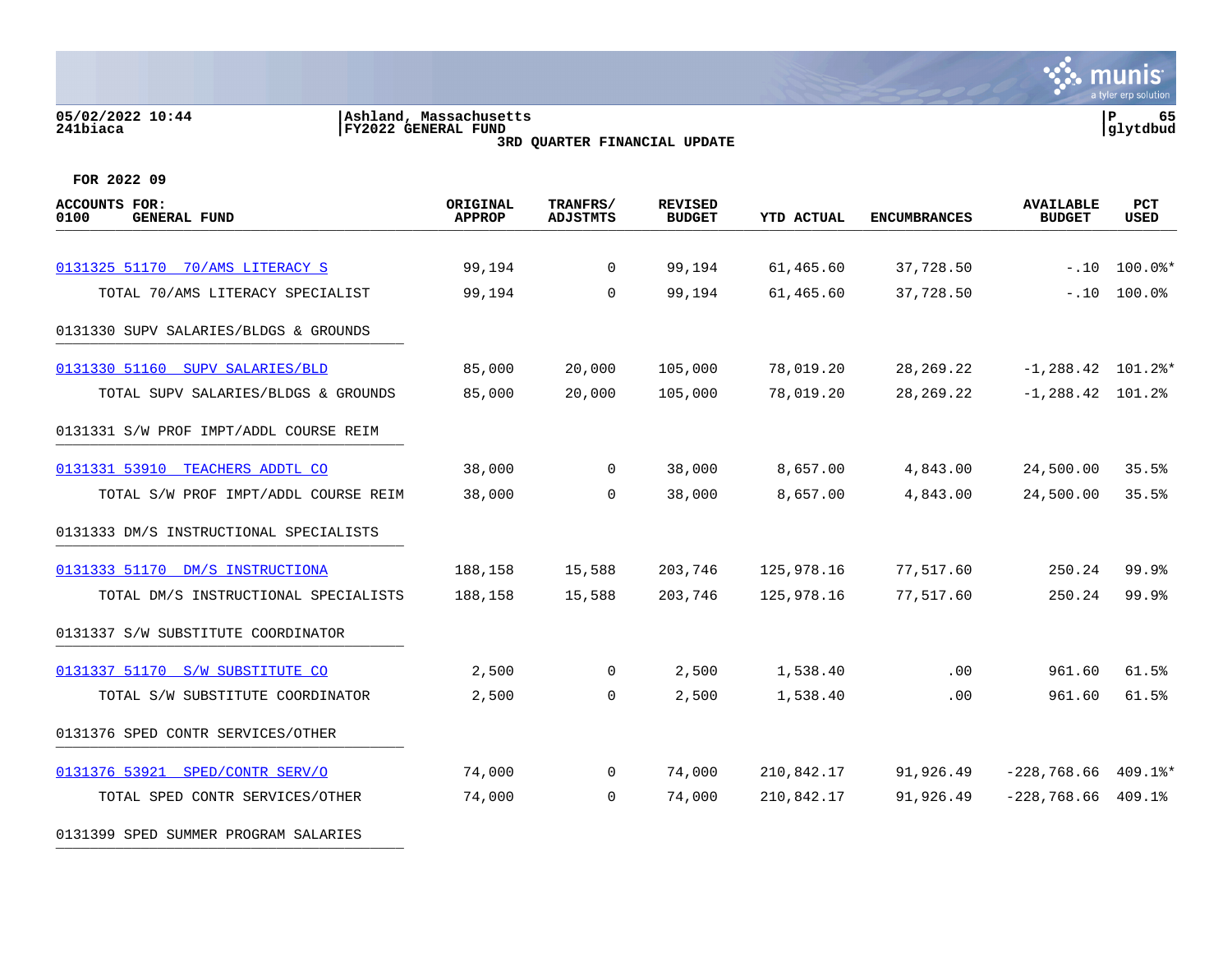# **05/02/2022 10:44 |Ashland, Massachusetts |P 66 241biaca |FY2022 GENERAL FUND |glytdbud 3RD QUARTER FINANCIAL UPDATE**



| ACCOUNTS FOR:<br>0100<br><b>GENERAL FUND</b> | ORIGINAL<br><b>APPROP</b> | TRANFRS/<br><b>ADJSTMTS</b> | <b>REVISED</b><br><b>BUDGET</b> | <b>YTD ACTUAL</b> | <b>ENCUMBRANCES</b> | <b>AVAILABLE</b><br><b>BUDGET</b> | PCT<br><b>USED</b> |
|----------------------------------------------|---------------------------|-----------------------------|---------------------------------|-------------------|---------------------|-----------------------------------|--------------------|
|                                              |                           |                             |                                 |                   |                     |                                   |                    |
| 0131399 51180 SPED SUMMER PROGR              | 115,000                   | 0                           | 115,000                         | 109,184.32        | 15,545.46           | $-9,729.78$                       | $108.5$ $*$        |
| TOTAL SPED SUMMER PROGRAM SALARIES           | 115,000                   | $\Omega$                    | 115,000                         | 109,184.32        | 15,545.46           | $-9,729.78$ 108.5%                |                    |
| 0131400 SPED SUMMER PROGRAM EXPENSES         |                           |                             |                                 |                   |                     |                                   |                    |
| 0131400 55150 SPED SUMMER PROGR              | 900                       | $\mathbf 0$                 | 900                             | .00               | .00                 | 900.00                            | .0%                |
| TOTAL SPED SUMMER PROGRAM EXPENSES           | 900                       | $\mathbf 0$                 | 900                             | .00               | .00                 | 900.00                            | .0%                |
| 0131405 HS POSTAGE                           |                           |                             |                                 |                   |                     |                                   |                    |
| 0131405 54100 HS POSTAGE                     | 1,500                     | 0                           | 1,500                           | 1,500.00          | .00                 | .00                               | 100.0%             |
| TOTAL HS POSTAGE                             | 1,500                     | $\mathbf 0$                 | 1,500                           | 1,500.00          | .00                 | .00                               | 100.0%             |
| 0131427 S/W TECHNOLOGY SUPPLIES              |                           |                             |                                 |                   |                     |                                   |                    |
| 0131427 54100 S/W TECHNOLOGY SU              | 31,150                    | $\mathbf 0$                 | 31,150                          | 9,714.62          | 5,386.20            | 16,049.18                         | 48.5%              |
| TOTAL S/W TECHNOLOGY SUPPLIES                | 31,150                    | 0                           | 31,150                          | 9,714.62          | 5,386.20            | 16,049.18                         | 48.5%              |
| 0131449 S/W TECH EQUP REPAIR & PARTS         |                           |                             |                                 |                   |                     |                                   |                    |
| 0131449 52410 S/W TECH EOUP REP              | 15,000                    | 0                           | 15,000                          | 4,510.94          | .00                 | 10,489.06                         | 30.1%              |
| TOTAL S/W TECH EQUP REPAIR & PARTS           | 15,000                    | $\mathbf 0$                 | 15,000                          | 4,510.94          | .00                 | 10,489.06                         | 30.1%              |
| 0131458 C/O CURR A/SUPT CONFERENCES          |                           |                             |                                 |                   |                     |                                   |                    |
| 0131458 57110 C/O CURR A/SUPT C              | 4,500                     | $\mathbf{0}$                | 4,500                           | 4,671.00          | 190.00              | $-361.00$                         | $108.0$ $*$        |
| TOTAL C/O CURR A/SUPT CONFERENCES            | 4,500                     | 0                           | 4,500                           | 4,671.00          | 190.00              | $-361.00$ 108.0%                  |                    |
| 0131473 MAINT/TRAVEL & CONFERENCES           |                           |                             |                                 |                   |                     |                                   |                    |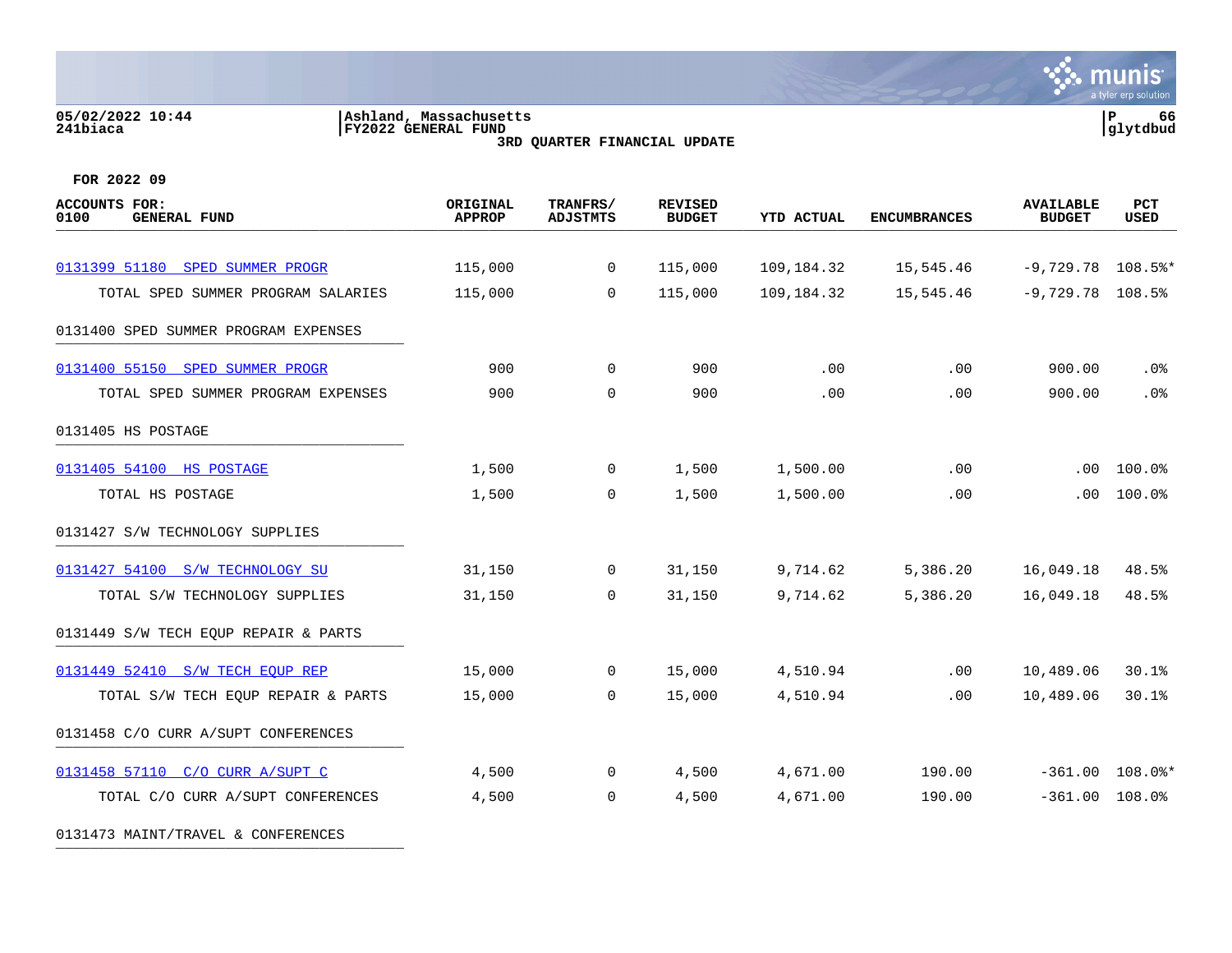### **05/02/2022 10:44 |Ashland, Massachusetts |P 67 241biaca |FY2022 GENERAL FUND |glytdbud 3RD QUARTER FINANCIAL UPDATE**



| <b>ACCOUNTS FOR:</b><br><b>GENERAL FUND</b><br>0100 | ORIGINAL<br><b>APPROP</b> | TRANFRS/<br><b>ADJSTMTS</b> | <b>REVISED</b><br><b>BUDGET</b> | <b>YTD ACTUAL</b> | <b>ENCUMBRANCES</b> | <b>AVAILABLE</b><br><b>BUDGET</b> | PCT<br><b>USED</b> |
|-----------------------------------------------------|---------------------------|-----------------------------|---------------------------------|-------------------|---------------------|-----------------------------------|--------------------|
|                                                     |                           |                             |                                 |                   |                     |                                   |                    |
| 0131473 57170 MAINT/TRAVEL & CO                     | 1,000                     | 0                           | 1,000                           | .00               | .00                 | 1,000.00                          | .0 <sub>8</sub>    |
| TOTAL MAINT/TRAVEL & CONFERENCES                    | 1,000                     | $\mathbf 0$                 | 1,000                           | .00               | .00                 | 1,000.00                          | .0%                |
| 0131475 SPED/ACCEPT MEDICAID PROCESSIN              |                           |                             |                                 |                   |                     |                                   |                    |
| 0131475 53921 SPED/ACCEPT MEDIC                     | 8,000                     | $\mathbf 0$                 | 8,000                           | 7,368.64          | 8,631.36            | $-8,000.00$                       | $200.0$ *          |
| TOTAL SPED/ACCEPT MEDICAID PROCESSIN                | 8,000                     | $\Omega$                    | 8,000                           | 7,368.64          | 8,631.36            | $-8,000.00$                       | 200.0%             |
| 0131482 S/W ADMIN TECHNOLOGY                        |                           |                             |                                 |                   |                     |                                   |                    |
| 0131482 54100 S/W ADMIN TECHNOL                     | 253,523                   | 0                           | 253,523                         | 211,572.59        | 5,251.46            | 36,698.95                         | 85.5%              |
| TOTAL S/W ADMIN TECHNOLOGY                          | 253,523                   | $\mathbf 0$                 | 253,523                         | 211,572.59        | 5,251.46            | 36,698.95                         | 85.5%              |
| 0131483 H/S DEPT LIAISON                            |                           |                             |                                 |                   |                     |                                   |                    |
| 0131483 51170 H/S DEPT LIAISON                      | 34,489                    | 8,133                       | 42,622                          | 16,812.90         | 12,329.10           | 13,480.00                         | 68.4%              |
| TOTAL H/S DEPT LIAISON                              | 34,489                    | 8,133                       | 42,622                          | 16,812.90         | 12,329.10           | 13,480.00                         | 68.4%              |
| 0131484 MAINT/TRAINING & SAFETY                     |                           |                             |                                 |                   |                     |                                   |                    |
| 0131484 57170 MAINT/TRAINING &                      | 2,000                     | $\mathbf 0$                 | 2,000                           | 620.00            | .00                 | 1,380.00                          | 31.0%              |
| TOTAL MAINT/TRAINING & SAFETY                       | 2,000                     | $\Omega$                    | 2,000                           | 620.00            | .00                 | 1,380.00                          | 31.0%              |
| 0131485 154/HS SPED SLP                             |                           |                             |                                 |                   |                     |                                   |                    |
| 0131485 51180 154/HS SPED SLP                       | 20,375                    | 0                           | 20,375                          | 12,235.29         | 7,751.76            | 387.95                            | 98.1%              |
| TOTAL 154/HS SPED SLP                               | 20,375                    | $\Omega$                    | 20,375                          | 12,235.29         | 7,751.76            | 387.95                            | 98.1%              |
| 0131486 COTA & SLPA SALARY                          |                           |                             |                                 |                   |                     |                                   |                    |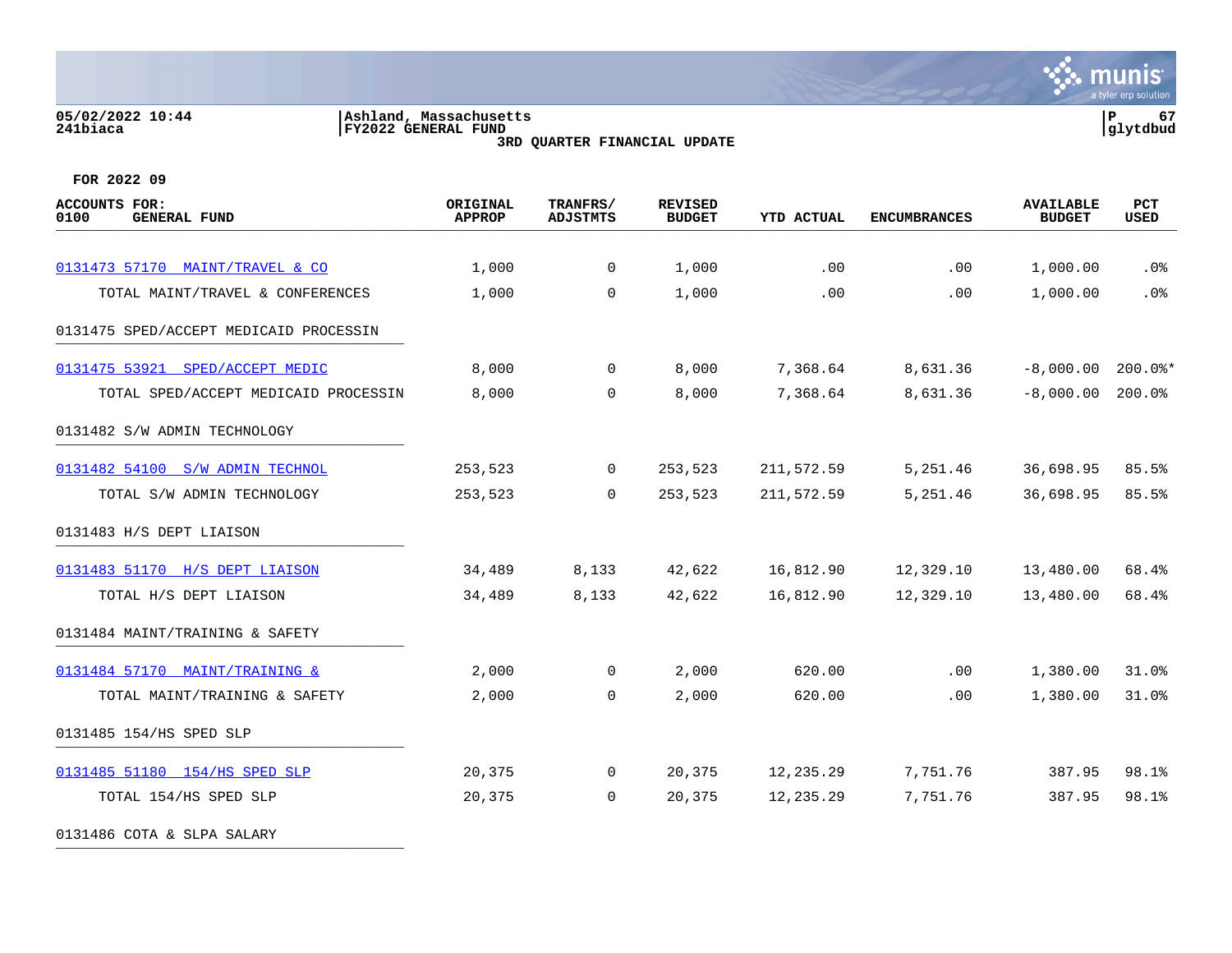# **05/02/2022 10:44 |Ashland, Massachusetts |P 68 241biaca |FY2022 GENERAL FUND |glytdbud 3RD QUARTER FINANCIAL UPDATE**



**FOR 2022 09**

| <b>ACCOUNTS FOR:</b><br>0100<br><b>GENERAL FUND</b> | ORIGINAL<br><b>APPROP</b> | TRANFRS/<br><b>ADJSTMTS</b> | <b>REVISED</b><br><b>BUDGET</b> | <b>YTD ACTUAL</b> | <b>ENCUMBRANCES</b> | <b>AVAILABLE</b><br><b>BUDGET</b> | PCT<br>USED    |
|-----------------------------------------------------|---------------------------|-----------------------------|---------------------------------|-------------------|---------------------|-----------------------------------|----------------|
|                                                     |                           |                             |                                 |                   |                     |                                   |                |
| 0131486 51180 SPED COTA & SLPA                      | 194,642                   | $-5,800$                    | 188,842                         | 96,424.08         | 66,459.32           | 25,958.60                         | 86.3%          |
| TOTAL COTA & SLPA SALARY                            | 194,642                   | $-5,800$                    | 188,842                         | 96,424.08         | 66,459.32           | 25,958.60                         | 86.3%          |
| 0131490 K READING & WRITING                         |                           |                             |                                 |                   |                     |                                   |                |
| 0131490 55100 K READING & WRITI                     | 0                         | $\mathbf 0$                 | 0                               | 62.00             | .00                 | $-62.00$                          | $100.0$ $*$    |
| TOTAL K READING & WRITING                           | $\Omega$                  | $\Omega$                    | $\mathbf 0$                     | 62.00             | .00                 | $-62.00$                          | 100.0%         |
| 0131576 HS/ATHLETICS/INSURANCE                      |                           |                             |                                 |                   |                     |                                   |                |
| 0131576 57808 ATHLETIC INSURANC                     | 6,500                     | $\overline{0}$              | 6,500                           | 6,272.00          | .00                 | 228.00                            | 96.5%          |
| TOTAL HS/ATHLETICS/INSURANCE                        | 6,500                     | 0                           | 6,500                           | 6,272.00          | .00                 | 228.00                            | 96.5%          |
| 0131587 HS/VIRTUAL HS/CONTR SERVICES                |                           |                             |                                 |                   |                     |                                   |                |
| 0131587 53910 HS/VIRTUAL HS/CON                     | 0                         | 0                           | 0                               | 7,120.00          | 1,005.00            | $-8,125.00$ 100.0%*               |                |
| TOTAL HS/VIRTUAL HS/CONTR SERVICES                  | 0                         | $\mathbf 0$                 | 0                               | 7,120.00          | 1,005.00            | $-8,125.00$ 100.0%                |                |
| 0131658 206/AMS ASST PRNCPL                         |                           |                             |                                 |                   |                     |                                   |                |
| 0131658 51170 206/AMS ASST PRNC                     | 99,603                    | 10,397                      | 110,000                         | 83,102.04         | 29,615.39           | $-2, 717.43$ 102.5%*              |                |
| TOTAL 206/AMS ASST PRNCPL                           | 99,603                    | 10,397                      | 110,000                         | 83,102.04         | 29,615.39           | $-2, 717.43$ 102.5%               |                |
| 0131672 AM/S ELL INSTR SPEC SALS                    |                           |                             |                                 |                   |                     |                                   |                |
| 0131672 51170 AM/S ELL INSTRUCT                     | 159,896                   | 51                          | 159,947                         | 98,428.96         | 61,518.10           |                                   | $-.06$ 100.0%* |
| TOTAL AM/S ELL INSTR SPEC SALS                      | 159,896                   | 51                          | 159,947                         | 98,428.96         | 61,518.10           |                                   | $-.06$ 100.0%  |
|                                                     |                           |                             |                                 |                   |                     |                                   |                |

0131674 S/W TECHNOLOGY DUES & SUB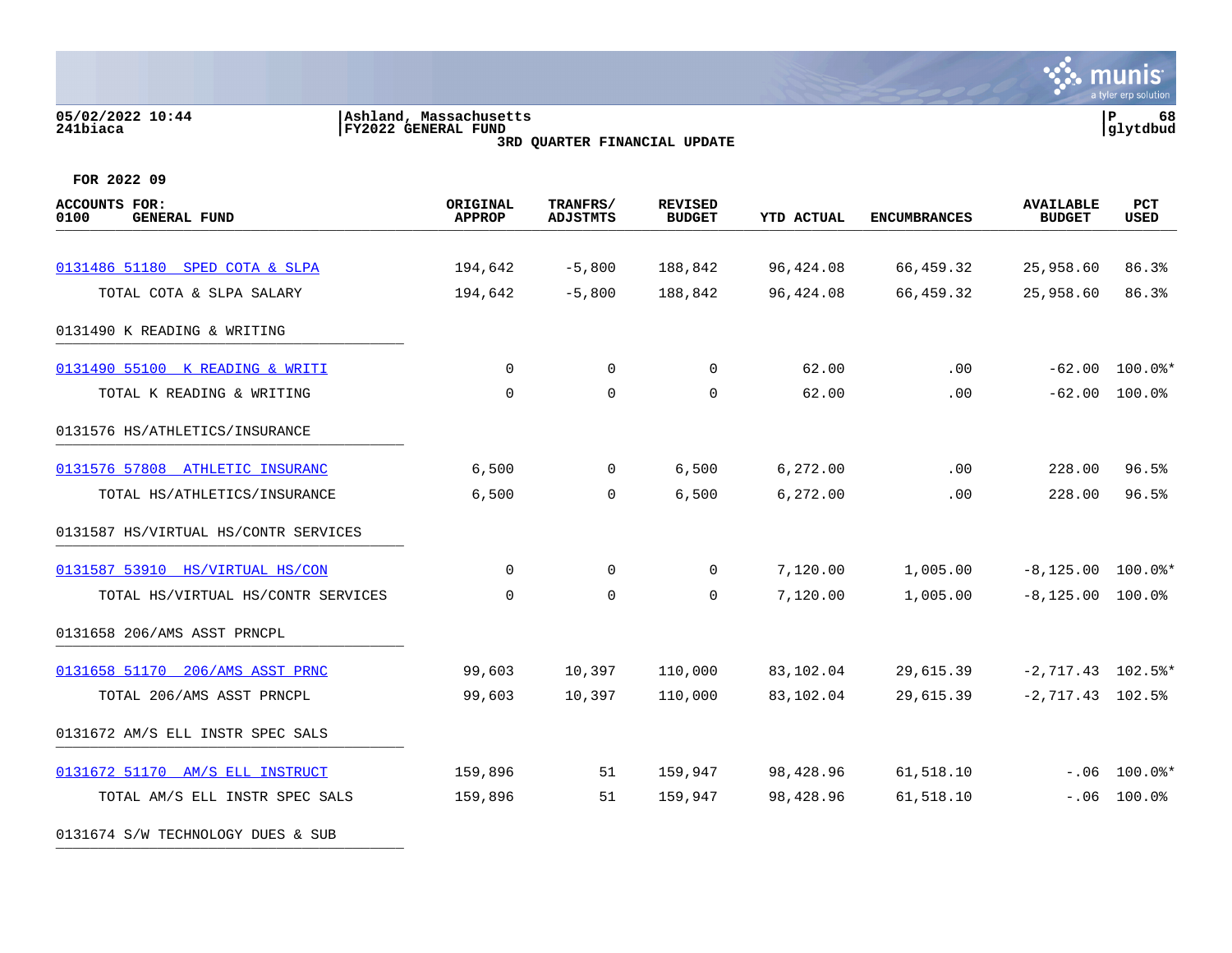# **05/02/2022 10:44 |Ashland, Massachusetts |P 69 241biaca |FY2022 GENERAL FUND |glytdbud**



**3RD QUARTER FINANCIAL UPDATE**

**FOR 2022 09**

| <b>ACCOUNTS FOR:</b><br>0100<br><b>GENERAL FUND</b> | ORIGINAL<br><b>APPROP</b> | TRANFRS/<br><b>ADJSTMTS</b> | <b>REVISED</b><br><b>BUDGET</b> | <b>YTD ACTUAL</b> | <b>ENCUMBRANCES</b> | <b>AVAILABLE</b><br><b>BUDGET</b> | PCT<br><b>USED</b> |
|-----------------------------------------------------|---------------------------|-----------------------------|---------------------------------|-------------------|---------------------|-----------------------------------|--------------------|
|                                                     |                           |                             |                                 |                   |                     |                                   |                    |
| 0131674 57300 S/W TECHNOLOGY DU                     | 7,000                     | $\mathbf 0$                 | 7,000                           | .00               | $.00 \,$            | 7,000.00                          | $.0\%$             |
| TOTAL S/W TECHNOLOGY DUES & SUB                     | 7,000                     | $\mathbf 0$                 | 7,000                           | .00               | .00                 | 7,000.00                          | .0%                |
| 0131676 WS ELL INSTRUCT SPECIALST SAL               |                           |                             |                                 |                   |                     |                                   |                    |
| 0131676 51170 WS ELL INSTRUCT S                     | 169,493                   | $\overline{0}$              | 169,493                         | 105,054.72        | 65,209.20           |                                   | $-770.92$ 100.5%*  |
| TOTAL WS ELL INSTRUCT SPECIALST SAL                 | 169,493                   | $\Omega$                    | 169,493                         | 105,054.72        | 65,209.20           | $-770.92$ 100.5%                  |                    |
| 0131677 DMS ELL INSTRUCT SPECIALIST SA              |                           |                             |                                 |                   |                     |                                   |                    |
| 0131677 51170 DMS ELL INSTRUCT                      | 176,200                   | $\overline{0}$              | 176,200                         | 108,888.16        | 67,367.60           |                                   | $-55.76$ 100.0%*   |
| TOTAL DMS ELL INSTRUCT SPECIALIST SA                | 176,200                   | $\mathbf 0$                 | 176,200                         | 108,888.16        | 67,367.60           |                                   | $-55.76$ 100.0%    |
| 0131688 248/WS GUIDANCE COUNSELOR                   |                           |                             |                                 |                   |                     |                                   |                    |
| 0131688 51170 248/WS GUIDANCE C                     | 59,194                    | 33,007                      | 92,201                          | 57,589.04         | 35,461.90           |                                   | $-849.94$ 100.9%*  |
| TOTAL 248/WS GUIDANCE COUNSELOR                     | 59,194                    | 33,007                      | 92,201                          | 57,589.04         | 35,461.90           | $-849.94$ 100.9%                  |                    |
| 0131692 SPED RES/CARDINAL CUSHING SCH               |                           |                             |                                 |                   |                     |                                   |                    |
| 0131692 53920 SPED RES/CARDINAL                     | 372,000                   | $\overline{0}$              | 372,000                         | 73,791.48         | 162,530.76          | 135,677.76                        | 63.5%              |
| TOTAL SPED RES/CARDINAL CUSHING SCH                 | 372,000                   | $\overline{0}$              | 372,000                         | 73,791.48         | 162,530.76          | 135,677.76                        | 63.5%              |
| 0131693 MAINT/DUES & SUBSCRIPTIONS                  |                           |                             |                                 |                   |                     |                                   |                    |
| 0131693 57300 MAINT/DUES & SUBS                     | 300                       | $\overline{0}$              | 300                             | .00               | .00                 | 300.00                            | $.0\%$             |
| TOTAL MAINT/DUES & SUBSCRIPTIONS                    | 300                       | $\Omega$                    | 300                             | .00               | .00                 | 300.00                            | .0%                |
|                                                     |                           |                             |                                 |                   |                     |                                   |                    |

0131712 CURR & PD/SECY PD REIMBURSEMEN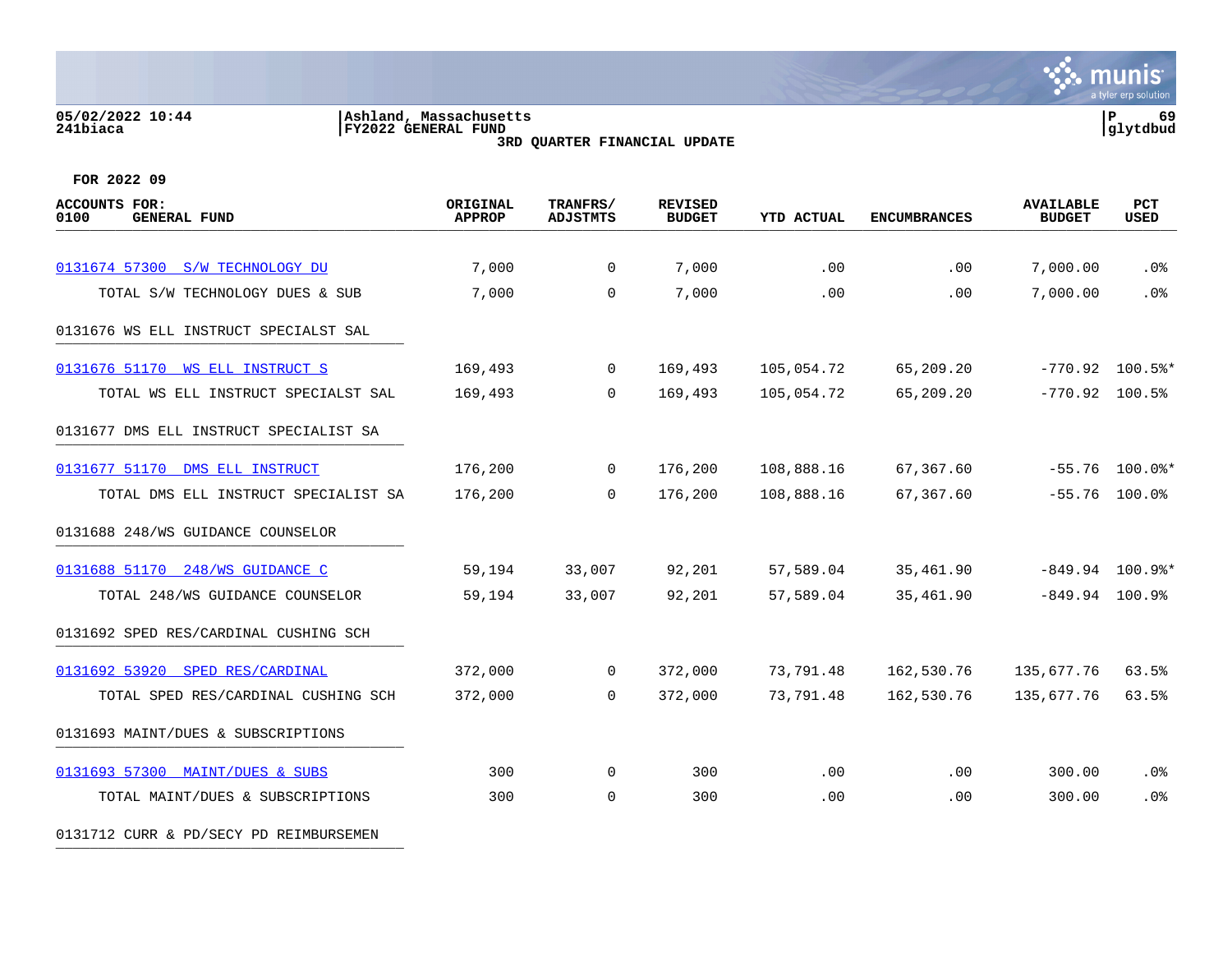### **05/02/2022 10:44 |Ashland, Massachusetts |P 70 241biaca |FY2022 GENERAL FUND |glytdbud 3RD QUARTER FINANCIAL UPDATE**



| <b>ACCOUNTS FOR:</b><br>0100<br><b>GENERAL FUND</b> | ORIGINAL<br><b>APPROP</b> | TRANFRS/<br><b>ADJSTMTS</b> | <b>REVISED</b><br><b>BUDGET</b> | <b>YTD ACTUAL</b> | <b>ENCUMBRANCES</b> | <b>AVAILABLE</b><br><b>BUDGET</b> | PCT<br><b>USED</b> |
|-----------------------------------------------------|---------------------------|-----------------------------|---------------------------------|-------------------|---------------------|-----------------------------------|--------------------|
|                                                     |                           |                             |                                 |                   |                     |                                   |                    |
| 0131712 53910 CURR & PD/SECY PD                     | 2,000                     | 0                           | 2,000                           | .00               | .00                 | 2,000.00                          | .0 <sub>8</sub>    |
| TOTAL CURR & PD/SECY PD REIMBURSEMEN                | 2,000                     | $\mathbf 0$                 | 2,000                           | .00               | .00                 | 2,000.00                          | .0%                |
| 0131713 CURR & PD/NURSES' PD REIMBURSE              |                           |                             |                                 |                   |                     |                                   |                    |
| 0131713 53910 CURR & PD/NURSES'                     | 2,400                     | $\mathbf 0$                 | 2,400                           | 350.00            | .00                 | 2,050.00                          | 14.6%              |
| TOTAL CURR & PD/NURSES' PD REIMBURSE                | 2,400                     | $\Omega$                    | 2,400                           | 350.00            | .00.                | 2,050.00                          | 14.6%              |
| 0131714 CURR & PD/CUST & MAINT PD REIM              |                           |                             |                                 |                   |                     |                                   |                    |
| 0131714 53910 CURR & PD/CUST &                      | 500                       | $\mathbf 0$                 | 500                             | .00               | .00                 | 500.00                            | .0 <sub>8</sub>    |
| TOTAL CURR & PD/CUST & MAINT PD REIM                | 500                       | $\mathbf 0$                 | 500                             | .00               | .00                 | 500.00                            | .0%                |
| 0131715 CURR & PD/CENT OFFICE PD REIMB              |                           |                             |                                 |                   |                     |                                   |                    |
| 0131715 53910 CURR & PD/CENT OF                     | 3,000                     | $\mathbf 0$                 | 3,000                           | 1,088.00          | .00                 | 1,912.00                          | 36.3%              |
| TOTAL CURR & PD/CENT OFFICE PD REIMB                | 3,000                     | $\Omega$                    | 3,000                           | 1,088.00          | .00                 | 1,912.00                          | 36.3%              |
| 0131718 C/O PART-TIME & TEMP SALARIES               |                           |                             |                                 |                   |                     |                                   |                    |
| 0131718 51110 C/O PART-TIME & T                     | 9,272                     | 0                           | 9,272                           | .00               | .00.                | 9,272.00                          | $.0\%$             |
| TOTAL C/O PART-TIME & TEMP SALARIES                 | 9,272                     | 0                           | 9,272                           | .00               | .00                 | 9,272.00                          | .0%                |
| 0131729 TRANSPORTATION/HOMELESS                     |                           |                             |                                 |                   |                     |                                   |                    |
| 0131729 53310 TRANSPORTATION/HO                     | 30,000                    | 0                           | 30,000                          | 110,563.15        | 71,285.60           | $-151,848.75$                     | $606.2$ *          |
| TOTAL TRANSPORTATION/HOMELESS                       | 30,000                    | $\Omega$                    | 30,000                          | 110,563.15        | 71,285.60           | $-151,848.75$ 606.2%              |                    |
| 0131741 MAINT - M/S WATER & SEWER                   |                           |                             |                                 |                   |                     |                                   |                    |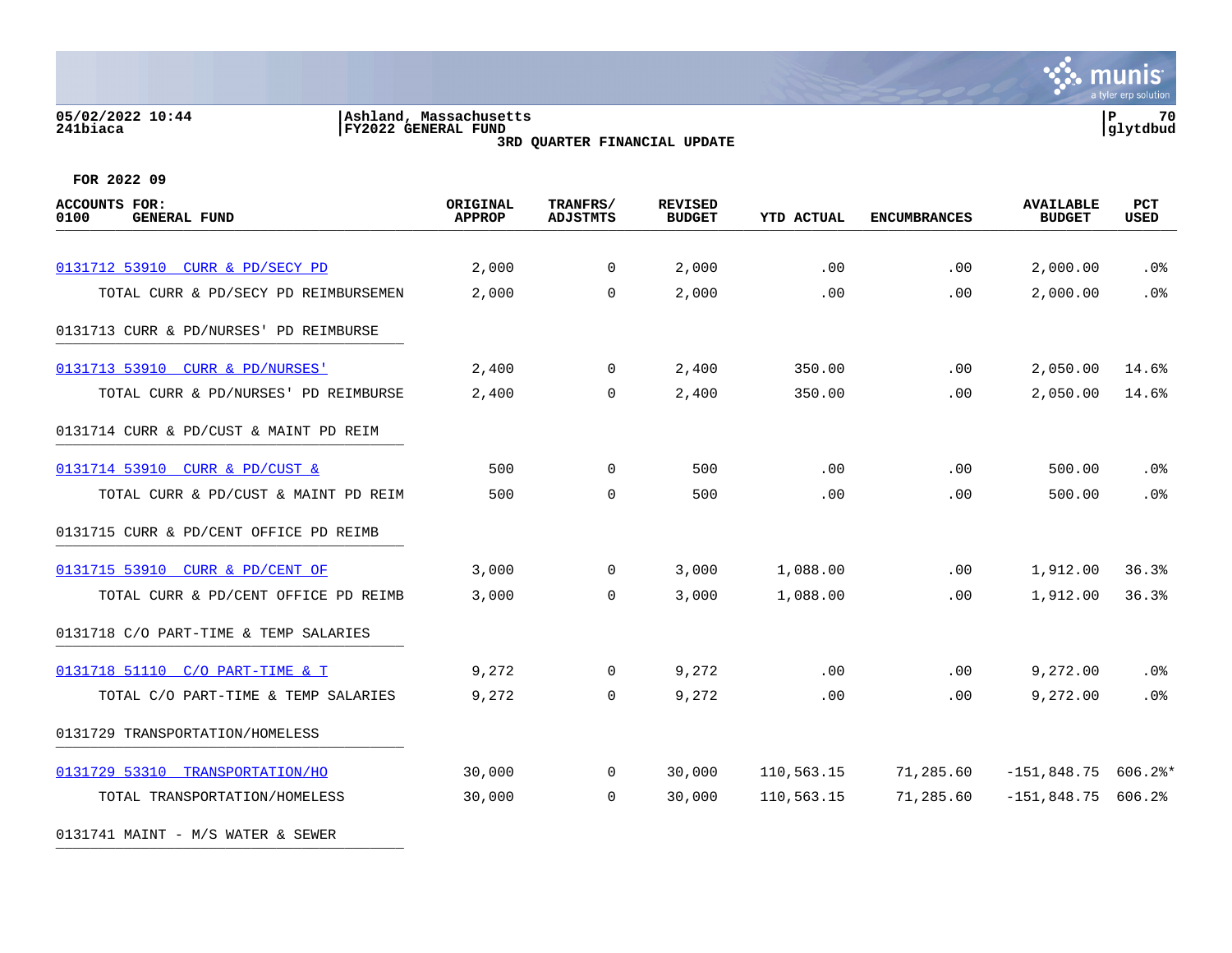# **05/02/2022 10:44 |Ashland, Massachusetts |P 71 241biaca |FY2022 GENERAL FUND |glytdbud 3RD QUARTER FINANCIAL UPDATE**



**FOR 2022 09**

0131766 SPED DAY/BOSTON COLLEGE CAMPUS

| <b>ACCOUNTS FOR:</b><br>0100<br><b>GENERAL FUND</b> | ORIGINAL<br><b>APPROP</b> | TRANFRS/<br><b>ADJSTMTS</b> | <b>REVISED</b><br><b>BUDGET</b> | <b>YTD ACTUAL</b> | <b>ENCUMBRANCES</b> | <b>AVAILABLE</b><br><b>BUDGET</b> | PCT<br><b>USED</b> |
|-----------------------------------------------------|---------------------------|-----------------------------|---------------------------------|-------------------|---------------------|-----------------------------------|--------------------|
|                                                     |                           |                             |                                 |                   |                     |                                   |                    |
| 0131741 52100 MAINT - M/S WATER                     | 12,000                    | $\overline{0}$              | 12,000                          | 6,687.26          | 5,312.74            | .00                               | 100.0%             |
| TOTAL MAINT - M/S WATER & SEWER                     | 12,000                    | $\Omega$                    | 12,000                          | 6,687.26          | 5,312.74            | .00                               | 100.0%             |
| 0131742 MAINT/MS BURNER SERVICE                     |                           |                             |                                 |                   |                     |                                   |                    |
| 0131742 52410 MAINT/MS BURNER S                     | 2,000                     | 0                           | 2,000                           | .00               | .00                 | 2,000.00                          | .0%                |
| TOTAL MAINT/MS BURNER SERVICE                       | 2,000                     | 0                           | 2,000                           | .00               | .00.                | 2,000.00                          | .0%                |
| 0131743 1743 - MAINT/INSPECTION CERTIF              |                           |                             |                                 |                   |                     |                                   |                    |
| 0131743 52450 MAINT/INSP CERTIF                     | 5,000                     | $\overline{0}$              | 5,000                           | 1,000.00          | .00                 | 4,000.00                          | 20.0%              |
| TOTAL 1743 - MAINT/INSPECTION CERTIF                | 5,000                     | $\Omega$                    | 5,000                           | 1,000.00          | .00                 | 4,000.00                          | 20.0%              |
| 0131745 DMS/GRADE 3 INSTR SUPPLIES                  |                           |                             |                                 |                   |                     |                                   |                    |
| 0131745 55100 DMS/GR 3 IS                           | 2,515                     | $\overline{0}$              | 2,515                           | 167.63            | .00                 | 2,347.37                          | 6.7%               |
| TOTAL DMS/GRADE 3 INSTR SUPPLIES                    | 2,515                     | $\mathbf 0$                 | 2,515                           | 167.63            | .00                 | 2,347.37                          | 6.7%               |
| 0131758 C/O ACCOUNTING & AUDITING                   |                           |                             |                                 |                   |                     |                                   |                    |
| 0131758 53900 C/O ACCOUNTING &                      | 10,000                    | 0                           | 10,000                          | $.00 \,$          | .00.                | 10,000.00                         | .0 <sub>8</sub>    |
| TOTAL C/O ACCOUNTING & AUDITING                     | 10,000                    | $\mathbf 0$                 | 10,000                          | .00               | .00                 | 10,000.00                         | .0%                |
| 0131762 AM/S NURSES' SUPPLIES                       |                           |                             |                                 |                   |                     |                                   |                    |
| 0131762 55800 AM/S NURSES' SUPP                     | 6,500                     | 0                           | 6,500                           | 5,171.33          | 1,754.86            |                                   | $-426.19$ 106.6%*  |
| TOTAL AM/S NURSES' SUPPLIES                         | 6,500                     | $\mathbf 0$                 | 6,500                           | 5,171.33          | 1,754.86            | $-426.19$ 106.6%                  |                    |
|                                                     |                           |                             |                                 |                   |                     |                                   |                    |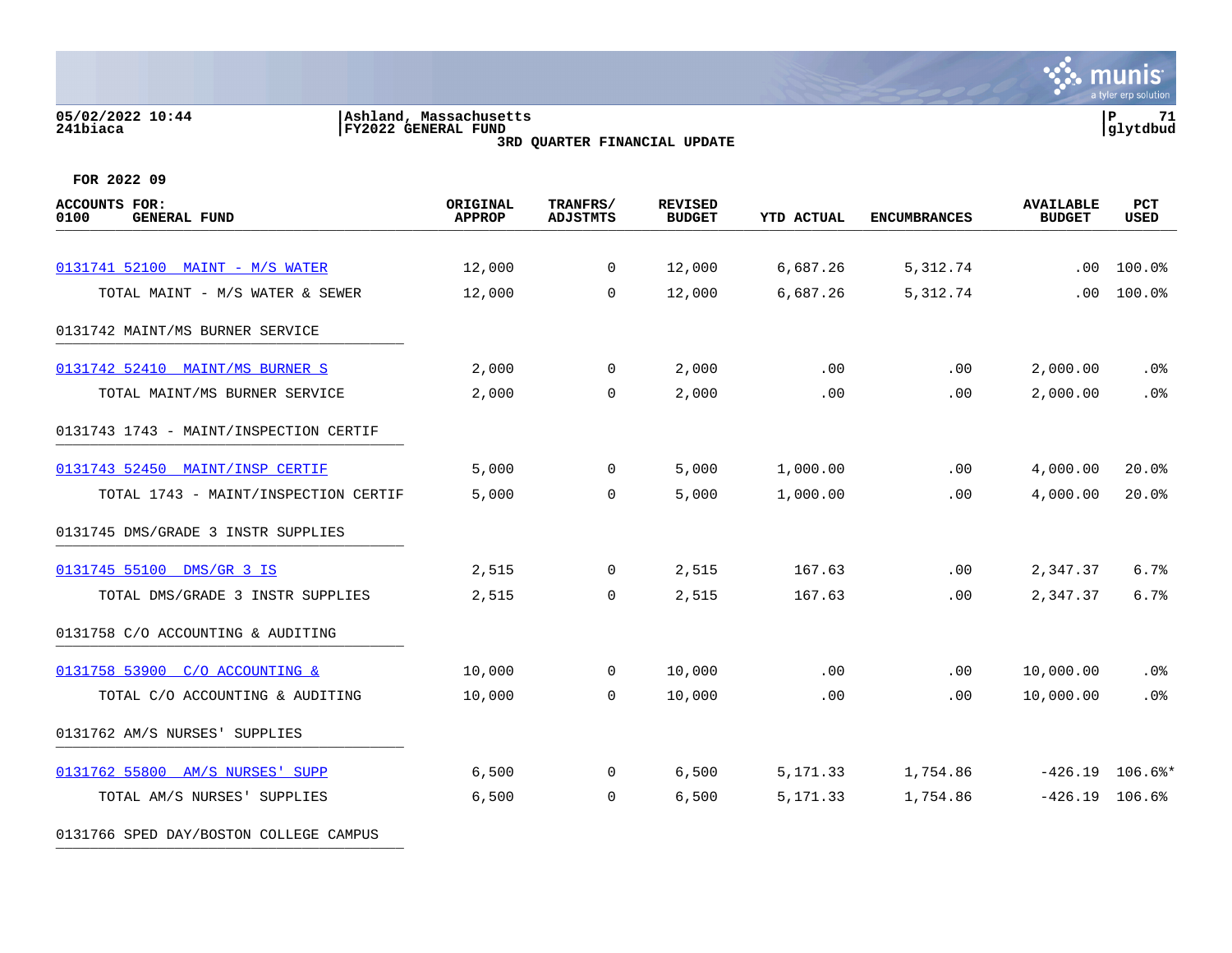# **05/02/2022 10:44 |Ashland, Massachusetts |P 72 241biaca |FY2022 GENERAL FUND |glytdbud 3RD QUARTER FINANCIAL UPDATE**



**FOR 2022 09**

| <b>ACCOUNTS FOR:</b><br>0100<br><b>GENERAL FUND</b> | ORIGINAL<br><b>APPROP</b> | TRANFRS/<br><b>ADJSTMTS</b> | <b>REVISED</b><br><b>BUDGET</b> | <b>YTD ACTUAL</b> | <b>ENCUMBRANCES</b> | <b>AVAILABLE</b><br><b>BUDGET</b> | PCT<br><b>USED</b> |
|-----------------------------------------------------|---------------------------|-----------------------------|---------------------------------|-------------------|---------------------|-----------------------------------|--------------------|
|                                                     |                           |                             |                                 |                   |                     |                                   |                    |
| 0131766 53920 SPED DAY/BOSTON C                     | 192,000                   | $\mathbf 0$                 | 192,000                         | 39,873.48         | 72,165.48           | 79,961.04                         | 58.4%              |
| TOTAL SPED DAY/BOSTON COLLEGE CAMPUS                | 192,000                   | 0                           | 192,000                         | 39,873.48         | 72,165.48           | 79,961.04                         | 58.4%              |
| 0131781 PS TRASH REMOVAL                            |                           |                             |                                 |                   |                     |                                   |                    |
| 0131781 54500<br><b>PS TRASH REMOVAL</b>            | 5,000                     | $\overline{0}$              | 5,000                           | .00               | .00                 | 5,000.00                          | $.0\%$             |
| TOTAL PS TRASH REMOVAL                              | 5,000                     | 0                           | 5,000                           | .00               | .00                 | 5,000.00                          | .0%                |
| 0131782 WS TRASH REMOVAL                            |                           |                             |                                 |                   |                     |                                   |                    |
| 0131782 54500<br><b>WS TRASH REMOVAL</b>            | 8,000                     | 0                           | 8,000                           | .00               | .00                 | 8,000.00                          | .0%                |
| TOTAL WS TRASH REMOVAL                              | 8,000                     | 0                           | 8,000                           | .00               | .00                 | 8,000.00                          | .0%                |
| 0131783 DMS TRASH REMOVAL                           |                           |                             |                                 |                   |                     |                                   |                    |
| 0131783 54500 DMS TRASH REMOVAL                     | 8,000                     | 0                           | 8,000                           | .00               | .00                 | 8,000.00                          | .0%                |
| TOTAL DMS TRASH REMOVAL                             | 8,000                     | $\mathbf 0$                 | 8,000                           | .00               | .00                 | 8,000.00                          | .0%                |
| 0131784 MS TRASH REMOVAL                            |                           |                             |                                 |                   |                     |                                   |                    |
| 0131784 54500 MS TRASH REMOVAL                      | 7,000                     | 0                           | 7,000                           | .00               | .00                 | 7,000.00                          | $.0\%$             |
| TOTAL MS TRASH REMOVAL                              | 7,000                     | $\mathbf 0$                 | 7,000                           | .00               | .00                 | 7,000.00                          | .0%                |
| 0131785 HS TRASH REMOVAL                            |                           |                             |                                 |                   |                     |                                   |                    |
| 0131785 54500 HS TRASH REMOVAL                      | 18,000                    | 0                           | 18,000                          | .00               | .00                 | 18,000.00                         | .0%                |
| TOTAL HS TRASH REMOVAL                              | 18,000                    | 0                           | 18,000                          | .00               | .00                 | 18,000.00                         | .0%                |

0131808 MAINT/AMS SUPPLIES GROUNDS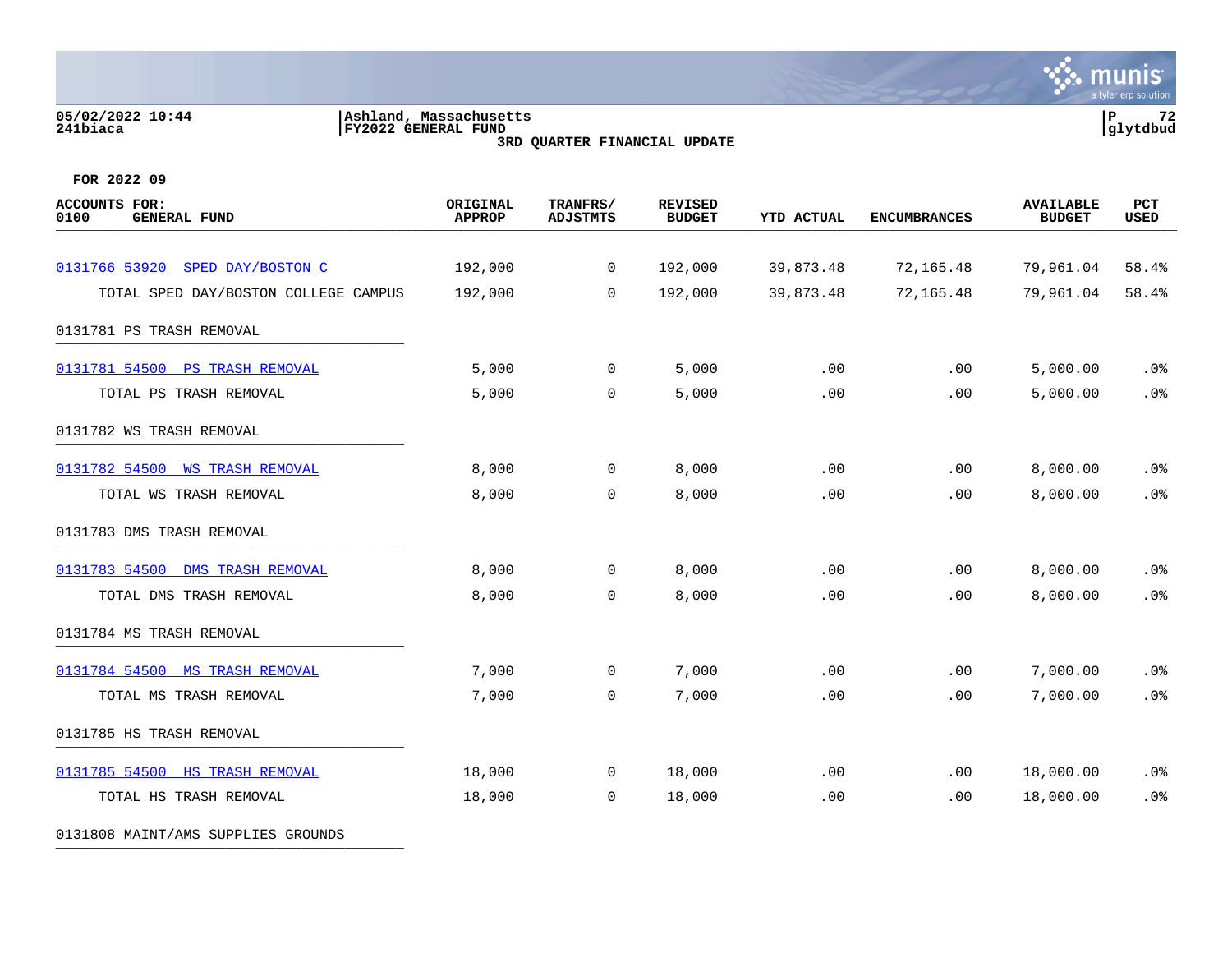#### **05/02/2022 10:44 |Ashland, Massachusetts |P 73 241biaca |FY2022 GENERAL FUND |glytdbud 3RD QUARTER FINANCIAL UPDATE**



**FOR 2022 09**

0131903 BUILDG MAINT/DMS CONTRACTED SE

| <b>ACCOUNTS FOR:</b><br>0100<br><b>GENERAL FUND</b> | ORIGINAL<br><b>APPROP</b> | TRANFRS/<br><b>ADJSTMTS</b> | <b>REVISED</b><br><b>BUDGET</b> | <b>YTD ACTUAL</b> | <b>ENCUMBRANCES</b> | <b>AVAILABLE</b><br><b>BUDGET</b> | PCT<br><b>USED</b> |
|-----------------------------------------------------|---------------------------|-----------------------------|---------------------------------|-------------------|---------------------|-----------------------------------|--------------------|
| 0131808 54300 MAINT/AMS SUPPLIE                     | 4,400                     | $\overline{0}$              | 4,400                           | 3,720.16          | 2,476.42            | $-1,796.58$ 140.8%*               |                    |
| TOTAL MAINT/AMS SUPPLIES GROUNDS                    | 4,400                     | $\mathbf 0$                 | 4,400                           | 3,720.16          | 2,476.42            | $-1,796.58$ 140.8%                |                    |
| 0131819 SPED ABA TUTOR/PITTAWAY                     |                           |                             |                                 |                   |                     |                                   |                    |
| 0131819 51180 SPED ABA TUTOR/PI                     | 292,098                   | 358                         | 292,456                         | 79,222.19         | 48,138.18           | 165,095.63                        | 43.5%              |
| TOTAL SPED ABA TUTOR/PITTAWAY                       | 292,098                   | 358                         | 292,456                         | 79,222.19         | 48, 138. 18         | 165,095.63                        | 43.5%              |
| 0131862 EMPLOYEE BENEFIT LT-TERM DISAB              |                           |                             |                                 |                   |                     |                                   |                    |
| 0131862 51400<br>EMPLOYEE BENEFIT                   | 300                       | $\mathbf 0$                 | 300                             | .00               | .00                 | 300.00                            | .0%                |
| TOTAL EMPLOYEE BENEFIT LT-TERM DISAB                | 300                       | $\mathbf 0$                 | 300                             | .00               | .00                 | 300.00                            | .0%                |
| 0131872 CURR&PD/PROF DEV SOFTWARE/SERV              |                           |                             |                                 |                   |                     |                                   |                    |
| 0131872 53910<br>CURR&PD/PROF DEV                   | 10,000                    | $\overline{0}$              | 10,000                          | 14,857.21         | 2,000.00            | $-6,857.21$ 168.6%*               |                    |
| TOTAL CURR&PD/PROF DEV SOFTWARE/SERV                | 10,000                    | $\Omega$                    | 10,000                          | 14,857.21         | 2,000.00            | $-6,857.21$ 168.6%                |                    |
| 0131882 SPED TRAVEL & EXPENSES                      |                           |                             |                                 |                   |                     |                                   |                    |
| 0131882 57170 SPED TRAVEL & EXP                     | 4,200                     | $\mathbf 0$                 | 4,200                           | 250.00            | $.00 \,$            | 3,950.00                          | 6.0%               |
| TOTAL SPED TRAVEL & EXPENSES                        | 4,200                     | 0                           | 4,200                           | 250.00            | .00                 | 3,950.00                          | 6.0%               |
| 0131902 BUILDG MAINT/W S CONTRACTED SE              |                           |                             |                                 |                   |                     |                                   |                    |
| 0131902 54300 BUILDG MAINT/W S                      | 20,000                    | $\mathbf 0$                 | 20,000                          | .00               | .00.                | 20,000.00                         | $.0\%$             |
| TOTAL BUILDG MAINT/W S CONTRACTED SE                | 20,000                    | $\mathbf 0$                 | 20,000                          | .00               | .00                 | 20,000.00                         | .0%                |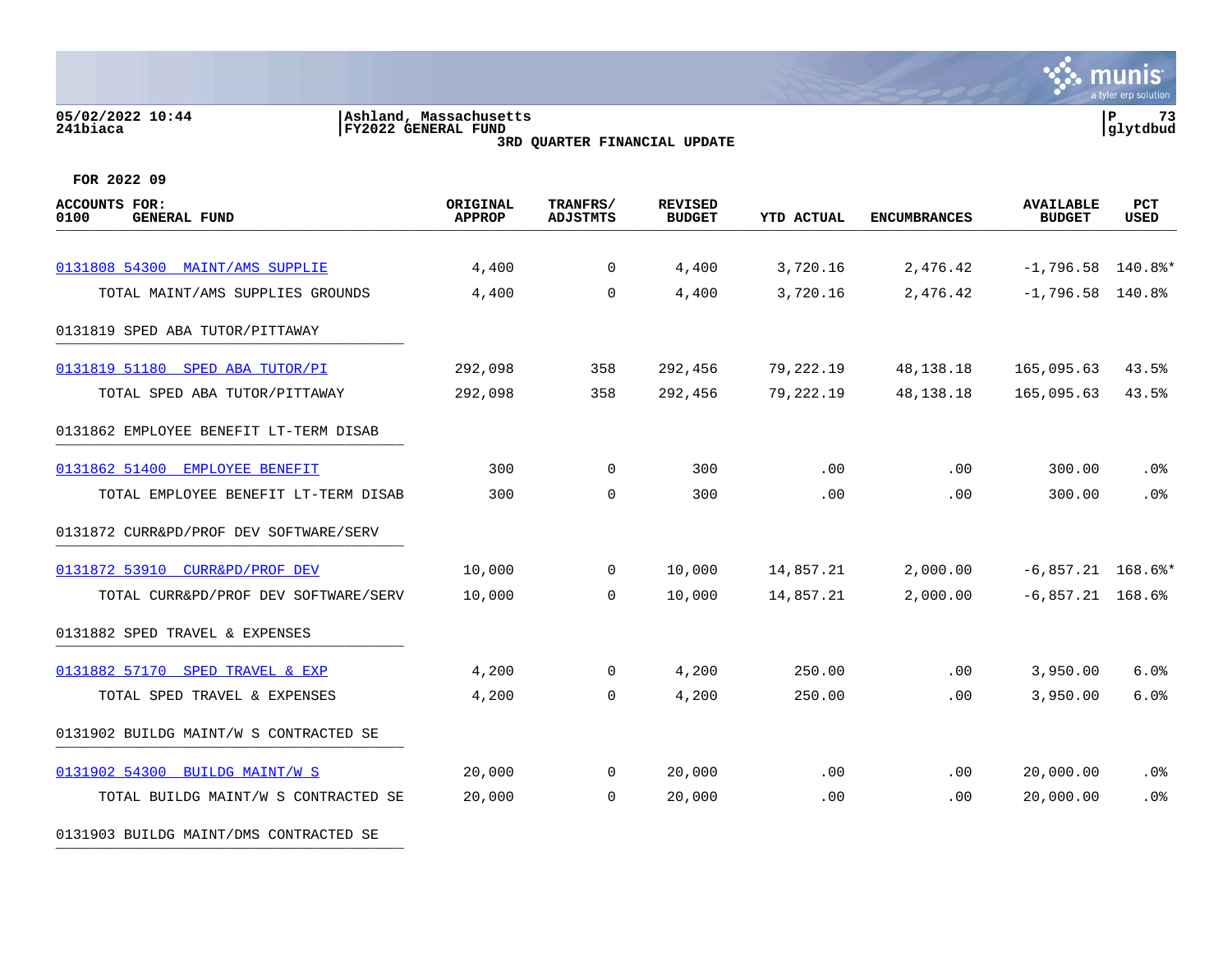# **05/02/2022 10:44 |Ashland, Massachusetts |P 74 241biaca |FY2022 GENERAL FUND |glytdbud**



**3RD QUARTER FINANCIAL UPDATE**

| <b>ACCOUNTS FOR:</b><br><b>GENERAL FUND</b><br>0100 | ORIGINAL<br><b>APPROP</b> | TRANFRS/<br><b>ADJSTMTS</b> | <b>REVISED</b><br><b>BUDGET</b> | <b>YTD ACTUAL</b> | <b>ENCUMBRANCES</b> | <b>AVAILABLE</b><br><b>BUDGET</b> | PCT<br><b>USED</b> |
|-----------------------------------------------------|---------------------------|-----------------------------|---------------------------------|-------------------|---------------------|-----------------------------------|--------------------|
|                                                     |                           |                             |                                 |                   |                     |                                   |                    |
| 0131903 54300 BUILDG MAINT/DMS                      | 1,300                     | 0                           | 1,300                           | .00               | .00                 | 1,300.00                          | $.0\%$             |
| TOTAL BUILDG MAINT/DMS CONTRACTED SE                | 1,300                     | 0                           | 1,300                           | .00               | .00                 | 1,300.00                          | .0%                |
| 0131904 BUILDG MAINT/AMS CONTRACTED SE              |                           |                             |                                 |                   |                     |                                   |                    |
| 0131904 54300 BUILDG MAINT/AMS                      | 2,500                     | $\mathbf 0$                 | 2,500                           | .00               | .00.                | 2,500.00                          | .0 <sub>8</sub>    |
| TOTAL BUILDG MAINT/AMS CONTRACTED SE                | 2,500                     | $\mathbf 0$                 | 2,500                           | .00               | .00                 | 2,500.00                          | .0%                |
| 0131919 SPED TRANSPORTATION SERVICES                |                           |                             |                                 |                   |                     |                                   |                    |
| 0131919 53921 SPED TRANSPORTATI                     | 100,000                   | $\mathbf 0$                 | 100,000                         | 316,026.93        | 280,968.92          | $-496,995.85$ 597.0%*             |                    |
| TOTAL SPED TRANSPORTATION SERVICES                  | 100,000                   | 0                           | 100,000                         | 316,026.93        | 280,968.92          | $-496,995.85$ 597.0%              |                    |
| 0131930 C&PD/ADMIN PD REIMBURSEMENTS                |                           |                             |                                 |                   |                     |                                   |                    |
| 0131930 53910 C&PD/ADMIN PD REI                     | 0                         | $\mathbf 0$                 | 0                               | 405.00            | .00                 |                                   | $-405.00$ 100.0%*  |
| TOTAL C&PD/ADMIN PD REIMBURSEMENTS                  | $\mathbf 0$               | $\mathbf 0$                 | 0                               | 405.00            | .00                 | $-405.00$                         | 100.0%             |
| 0131985 P/R ENC C/O TRAVEL & CONF                   |                           |                             |                                 |                   |                     |                                   |                    |
| 0131985 57170 P/R ENC C/O TRAVE                     | $\Omega$                  | $\mathbf 0$                 | 0                               | 4,038.20          | 1,211.80            | $-5,250.00$ 100.0%*               |                    |
| TOTAL P/R ENC C/O TRAVEL & CONF                     | $\Omega$                  | $\mathbf 0$                 | 0                               | 4,038.20          | 1,211.80            | $-5,250.00$ 100.0%                |                    |
| 0131997 21/DMS MEDIA SPECIALIST                     |                           |                             |                                 |                   |                     |                                   |                    |
| 0131997 51170 21/DMS MEDIA SPEC                     | 100,773                   | 56                          | 100,829                         | 62,014.08         | 38,758.80           | 56.12                             | 99.9%              |
| TOTAL 21/DMS MEDIA SPECIALIST                       | 100,773                   | 56                          | 100,829                         | 62,014.08         | 38,758.80           | 56.12                             | 99.9%              |
| 0132145 SPED/DAY MAB COMMUNITY                      |                           |                             |                                 |                   |                     |                                   |                    |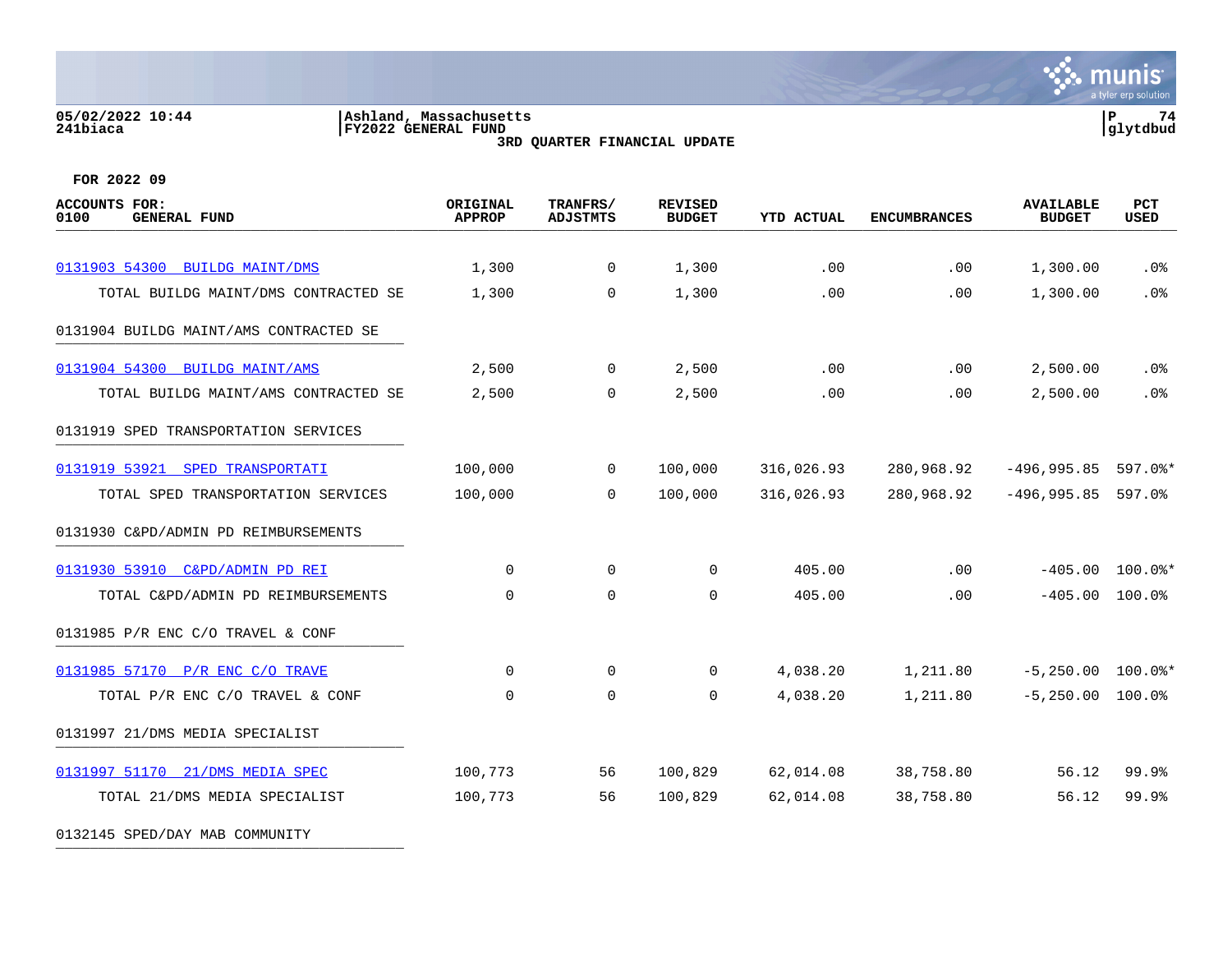# **05/02/2022 10:44 |Ashland, Massachusetts |P 75 241biaca |FY2022 GENERAL FUND |glytdbud**

**3RD QUARTER FINANCIAL UPDATE**



**FOR 2022 09**

| <b>ACCOUNTS FOR:</b><br>0100<br><b>GENERAL FUND</b> | <b>ORIGINAL</b><br><b>APPROP</b> | TRANFRS/<br><b>ADJSTMTS</b> | <b>REVISED</b><br><b>BUDGET</b> | <b>YTD ACTUAL</b> | <b>ENCUMBRANCES</b> | <b>AVAILABLE</b><br><b>BUDGET</b> | PCT<br>USED       |
|-----------------------------------------------------|----------------------------------|-----------------------------|---------------------------------|-------------------|---------------------|-----------------------------------|-------------------|
|                                                     |                                  |                             |                                 |                   |                     |                                   |                   |
| 0132145 53920 SPED/DAY MAB COMM                     | 96,000                           | $\overline{0}$              | 96,000                          | 28,626.21         | 41,489.24           | 25,884.55                         | 73.0%             |
| TOTAL SPED/DAY MAB COMMUNITY                        | 96,000                           | $\Omega$                    | 96,000                          | 28,626.21         | 41,489.24           | 25,884.55                         | 73.0%             |
| 0132146 SPED/RES SEVEN HILLS                        |                                  |                             |                                 |                   |                     |                                   |                   |
| 0132146 53920 SPED/RES SEVEN HI                     | 107,000                          | $\overline{0}$              | 107,000                         | .00               | .00                 | 107,000.00                        | $.0\%$            |
| TOTAL SPED/RES SEVEN HILLS                          | 107,000                          | $\mathbf 0$                 | 107,000                         | .00               | .00                 | 107,000.00                        | .0%               |
| 0132147 DW AIR QUAL TESTING                         |                                  |                             |                                 |                   |                     |                                   |                   |
| 0132147 52450 DW AIR OUAL TESTI                     | 0                                | $\overline{0}$              | $\mathbf 0$                     | 3,000.00          | 4,200.00            | $-7,200.00$ 100.0%*               |                   |
| TOTAL DW AIR QUAL TESTING                           | $\mathbf 0$                      | $\mathbf 0$                 | 0                               | 3,000.00          | 4,200.00            | $-7,200.00$ 100.0%                |                   |
| 0132185 PS/ ESP SALARIES                            |                                  |                             |                                 |                   |                     |                                   |                   |
| 0132185 51170 PS/ ESP SALARIES                      | $\mathbf 0$                      | $\overline{0}$              | 0                               | .00               | .00                 | .00                               | .0%               |
| TOTAL PS/ ESP SALARIES                              | $\mathbf 0$                      | $\mathbf 0$                 | 0                               | .00               | .00                 | .00                               | .0%               |
| 0132186 PS/ TEACHER SALARIES                        |                                  |                             |                                 |                   |                     |                                   |                   |
| 0132186 51170 PS/ TEACHER SALAR                     | 0                                | 0                           | 0                               | .00               | .00                 | .00                               | .0%               |
| TOTAL PS/ TEACHER SALARIES                          | $\mathbf 0$                      | $\mathbf 0$                 | $\mathbf 0$                     | .00               | .00                 | .00                               | .0%               |
| 0132234 HS CONTRACTED SVCS                          |                                  |                             |                                 |                   |                     |                                   |                   |
| 0132234 53910 CHOICE / HS CONTR                     | $\mathbf 0$                      | $\mathbf 0$                 | 0                               | 140.00            | 500.00              |                                   | $-640.00$ 100.0%* |
| TOTAL HS CONTRACTED SVCS                            | $\mathbf 0$                      | $\mathbf 0$                 | 0                               | 140.00            | 500.00              | $-640.00$                         | 100.0%            |
|                                                     |                                  |                             |                                 |                   |                     |                                   |                   |

0132238 DIRECTOR OF COMMUNICATIONS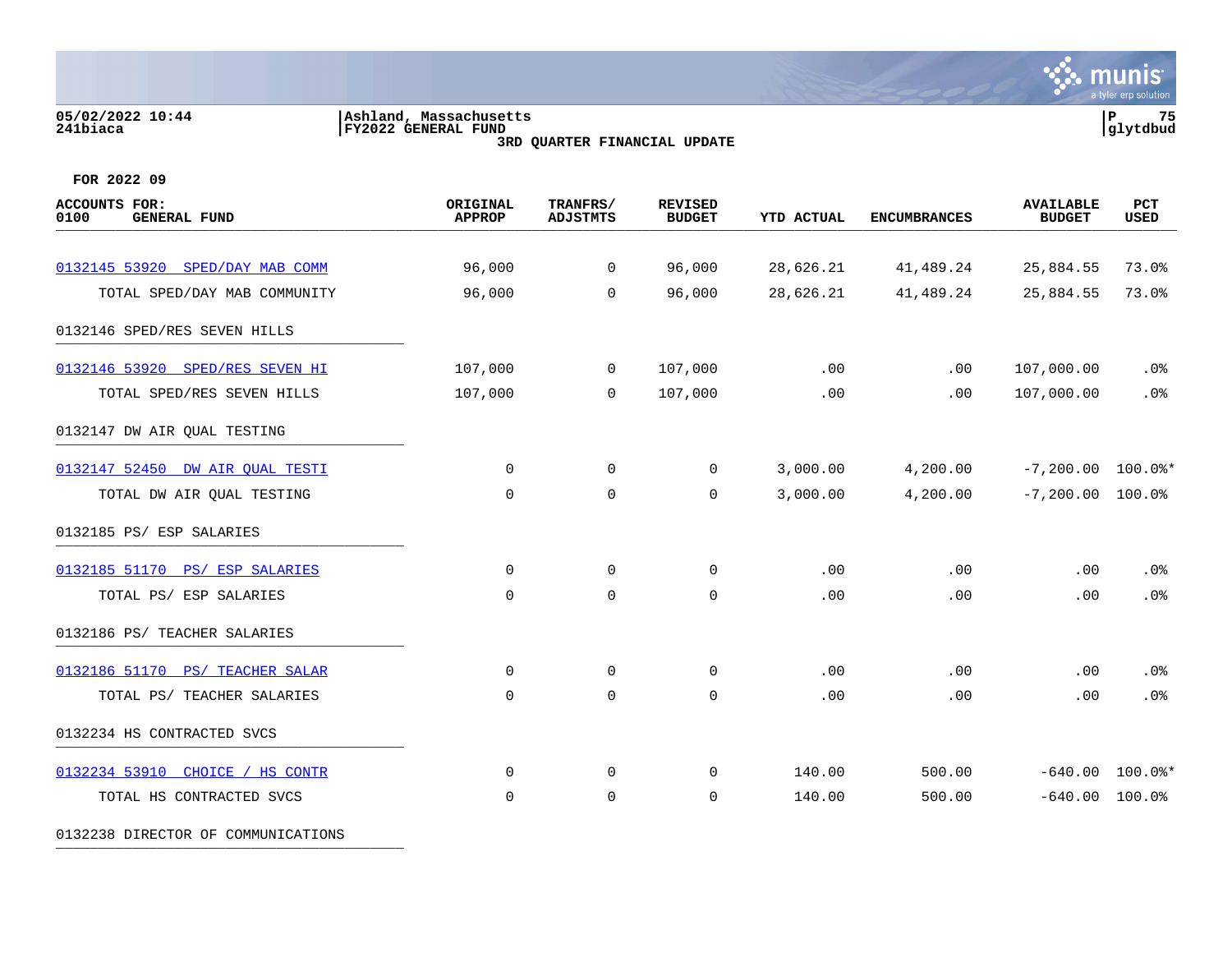#### **05/02/2022 10:44 |Ashland, Massachusetts |P 76 241biaca |FY2022 GENERAL FUND |glytdbud 3RD QUARTER FINANCIAL UPDATE**



| ACCOUNTS FOR:<br>0100<br><b>GENERAL FUND</b> | ORIGINAL<br><b>APPROP</b> | TRANFRS/<br><b>ADJSTMTS</b> | <b>REVISED</b><br><b>BUDGET</b> | <b>YTD ACTUAL</b> | <b>ENCUMBRANCES</b> | <b>AVAILABLE</b><br><b>BUDGET</b> | PCT<br><b>USED</b>             |
|----------------------------------------------|---------------------------|-----------------------------|---------------------------------|-------------------|---------------------|-----------------------------------|--------------------------------|
|                                              |                           |                             |                                 |                   |                     |                                   |                                |
| 0132238 51110 DIRECTOR OF COMMU              | 0                         | 86,000                      | 86,000                          | 42,007.71         | 19,846.14           | 24, 146. 15                       | 71.9%                          |
| TOTAL DIRECTOR OF COMMUNICATIONS             | 0                         | 86,000                      | 86,000                          | 42,007.71         | 19,846.14           | 24, 146. 15                       | 71.9%                          |
| 0132372 SUMMER TRANSPORTATION                |                           |                             |                                 |                   |                     |                                   |                                |
| 0132372 53310 SUMMER TRANSPORTA              | 0                         | 0                           | 0                               | 30,450.00         | .00                 | $-30,450.00$ 100.0%*              |                                |
| TOTAL SUMMER TRANSPORTATION                  | 0                         | 0                           | 0                               | 30,450.00         | $.00 \,$            | $-30,450.00$ 100.0%               |                                |
| 0132504 SW / TRAVEL & EXPENSE                |                           |                             |                                 |                   |                     |                                   |                                |
| 0132504 57200 SW TRAVEL & EXPEN              | $\Omega$                  | $\mathbf 0$                 | $\Omega$                        | 980.00            | 1,132.53            | $-2,112.53$ 100.0%*               |                                |
| TOTAL SW / TRAVEL & EXPENSE                  | 0                         | $\mathbf 0$                 | 0                               | 980.00            | 1,132.53            | $-2,112.53$ 100.0%                |                                |
| 0132705 AHS SALS SUB NURSES                  |                           |                             |                                 |                   |                     |                                   |                                |
| 0132705 51190 AHS NURSE SUB SAL              | 0                         | 0                           | 0                               | 100.00            | .00                 |                                   | $-100.00$ $100.0$ <sup>*</sup> |
| TOTAL AHS SALS SUB NURSES                    | $\Omega$                  | $\mathbf 0$                 | $\mathbf 0$                     | 100.00            | .00                 | $-100.00$                         | 100.0%                         |
| 0132710 SPED RES/RIVERVIEW SCHOOL            |                           |                             |                                 |                   |                     |                                   |                                |
| 0132710 53920 SPED RES/RIVERVIE              | 0                         | $\mathbf 0$                 | 0                               | 8,300.76          | .00                 | $-8,300.76$ 100.0%*               |                                |
| TOTAL SPED RES/RIVERVIEW SCHOOL              | $\mathbf 0$               | $\mathbf 0$                 | $\Omega$                        | 8,300.76          | .00                 | $-8,300.76$ 100.0%                |                                |
| 0132718 5/PS/DIRECTOR                        |                           |                             |                                 |                   |                     |                                   |                                |
| 0132718 51170 5/PS/DIRECTOR                  | 52,659                    | 1,317                       | 53,976                          | 41,519.58         | 12,455.90           |                                   | $.52$ 100.0%                   |
| TOTAL 5/PS/DIRECTOR                          | 52,659                    | 1,317                       | 53,976                          | 41,519.58         | 12,455.90           |                                   | $.52$ 100.0%                   |
| 0132719 5/P SPED COORDINATOR                 |                           |                             |                                 |                   |                     |                                   |                                |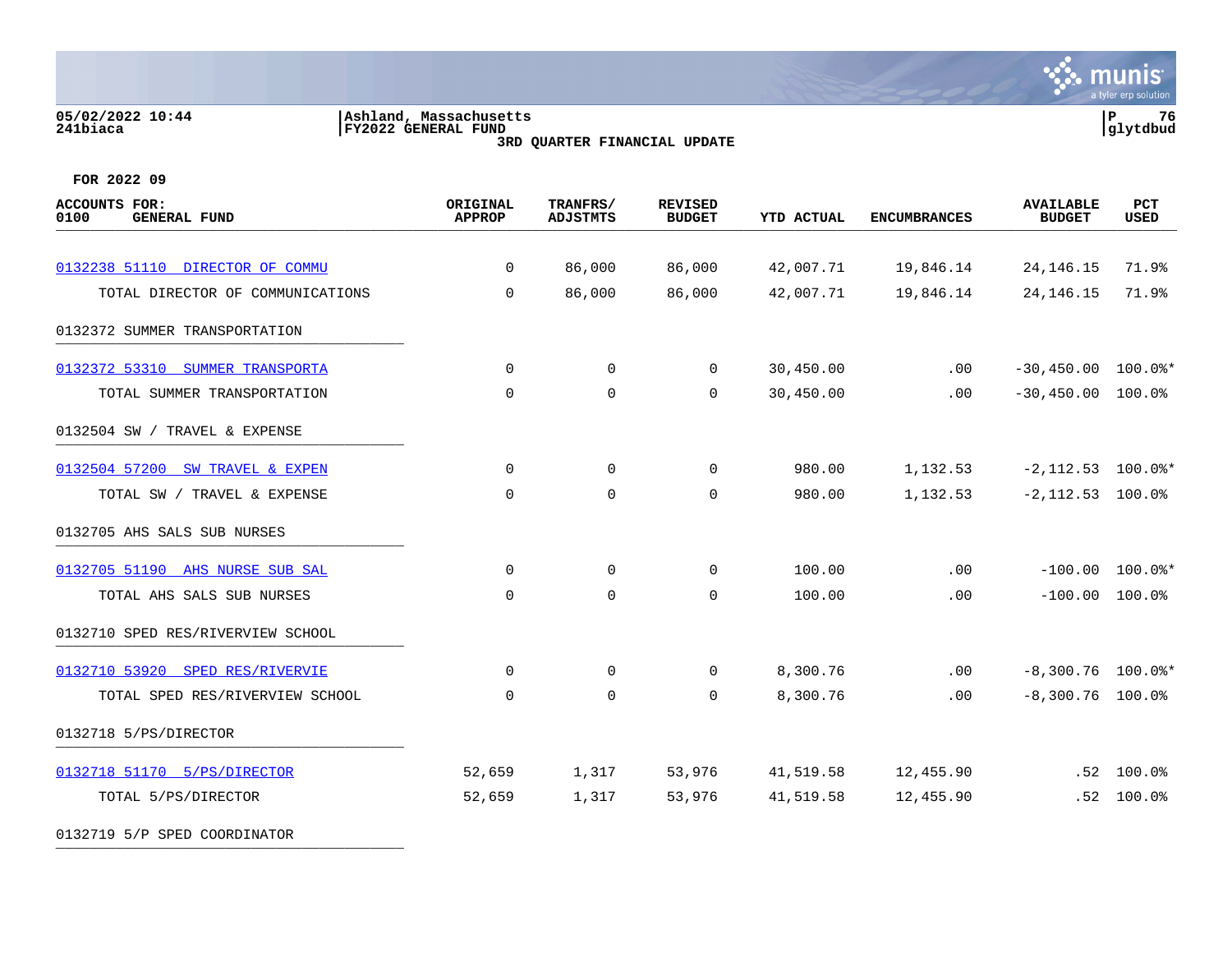#### **05/02/2022 10:44 |Ashland, Massachusetts |P 77 241biaca |FY2022 GENERAL FUND |glytdbud 3RD QUARTER FINANCIAL UPDATE**



| ACCOUNTS FOR:<br><b>GENERAL FUND</b><br>0100 | ORIGINAL<br><b>APPROP</b> | TRANFRS/<br><b>ADJSTMTS</b> | <b>REVISED</b><br><b>BUDGET</b> | <b>YTD ACTUAL</b> | <b>ENCUMBRANCES</b>    | <b>AVAILABLE</b><br><b>BUDGET</b> | PCT<br><b>USED</b> |
|----------------------------------------------|---------------------------|-----------------------------|---------------------------------|-------------------|------------------------|-----------------------------------|--------------------|
| 0132719 51180 5/P SPED COORDINA              |                           |                             |                                 | 41,519.62         |                        |                                   | 100.0%             |
| TOTAL 5/P SPED COORDINATOR                   | 52,659<br>52,659          | 1,317<br>1,317              | 53,976<br>53,976                | 41,519.62         | 12,455.90<br>12,455.90 | .48<br>.48                        | 100.0%             |
| 0132720 SPED DAY/ITALIAN HOME FOR CHIL       |                           |                             |                                 |                   |                        |                                   |                    |
|                                              |                           |                             |                                 |                   |                        |                                   |                    |
| 0132720 53920<br>SPED DAY/ITALIAN            | 88,000                    | $\overline{0}$              | 88,000                          | 6,348.38          | 30,139.46              | 51, 512.16                        | 41.5%              |
| TOTAL SPED DAY/ITALIAN HOME FOR CHIL         | 88,000                    | 0                           | 88,000                          | 6,348.38          | 30,139.46              | 51,512.16                         | 41.5%              |
| 0132722 MAINT/PS MAINT SUPPLIES              |                           |                             |                                 |                   |                        |                                   |                    |
| 0132722 54300 MAINT/PS MAINT SU              | 3,000                     | $\mathbf 0$                 | 3,000                           | 752.57            | 2,957.81               |                                   | $-710.38$ 123.7%*  |
| TOTAL MAINT/PS MAINT SUPPLIES                | 3,000                     | 0                           | 3,000                           | 752.57            | 2,957.81               | $-710.38$ 123.7%                  |                    |
| 0132723 MAINT/WS MAINT SUPPLIES              |                           |                             |                                 |                   |                        |                                   |                    |
| 0132723 54300 MAINT/WS MAINT SU              | 3,000                     | $\mathbf 0$                 | 3,000                           | 2,587.48          | 2,920.64               | $-2,508.12$ 183.6%*               |                    |
| TOTAL MAINT/WS MAINT SUPPLIES                | 3,000                     | $\mathbf 0$                 | 3,000                           | 2,587.48          | 2,920.64               | $-2,508.12$ 183.6%                |                    |
| 0132724 MAINT/DMS MAINT SUPPLIES             |                           |                             |                                 |                   |                        |                                   |                    |
| 0132724 54300 MAINT/DMS MAINT S              | 3,000                     | $\overline{0}$              | 3,000                           | 1,963.09          | 2,363.67               | $-1,326.76$ 144.2%*               |                    |
| TOTAL MAINT/DMS MAINT SUPPLIES               | 3,000                     | $\Omega$                    | 3,000                           | 1,963.09          | 2,363.67               | $-1,326.76$ 144.2%                |                    |
| 0132725 MAINT/AMS MAINT SUPPLIES             |                           |                             |                                 |                   |                        |                                   |                    |
| 0132725 54300 MAINT/AMS MAINT S              | 3,000                     | $\overline{0}$              | 3,000                           | 8,200.27          | 2,426.54               | $-7,626.81$ 354.2%*               |                    |
| TOTAL MAINT/AMS MAINT SUPPLIES               | 3,000                     | 0                           | 3,000                           | 8,200.27          | 2,426.54               | $-7,626.81$ 354.2%                |                    |
| 0132726 MAINT/AHS MAINT SUPPLIES             |                           |                             |                                 |                   |                        |                                   |                    |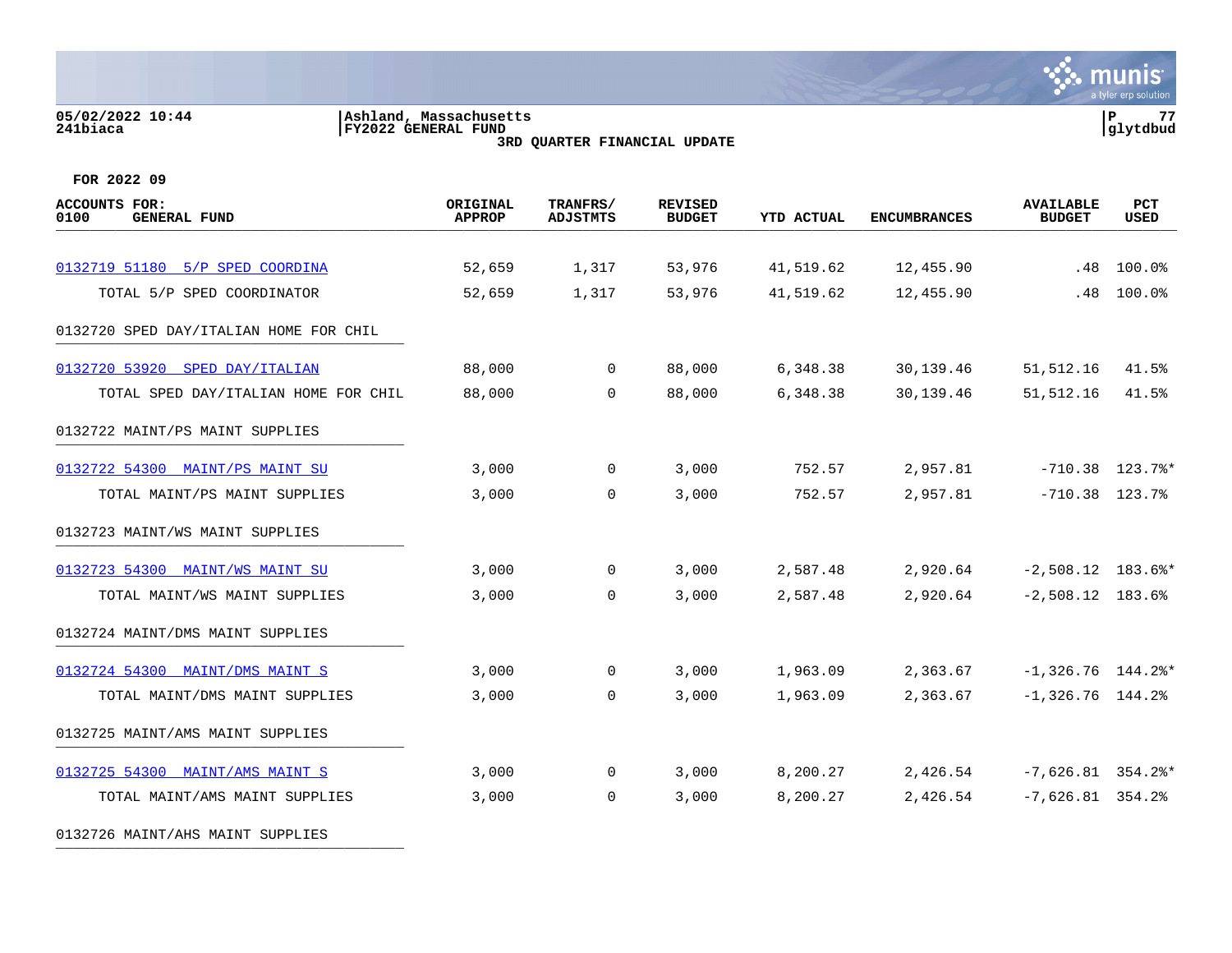#### **05/02/2022 10:44 |Ashland, Massachusetts |P 78 241biaca |FY2022 GENERAL FUND |glytdbud 3RD QUARTER FINANCIAL UPDATE**



**FOR 2022 09**

| <b>ACCOUNTS FOR:</b><br><b>GENERAL FUND</b><br>0100 | ORIGINAL<br><b>APPROP</b> | TRANFRS/<br><b>ADJSTMTS</b> | <b>REVISED</b><br><b>BUDGET</b> | <b>YTD ACTUAL</b> | <b>ENCUMBRANCES</b> | <b>AVAILABLE</b><br><b>BUDGET</b> | <b>PCT</b><br><b>USED</b> |
|-----------------------------------------------------|---------------------------|-----------------------------|---------------------------------|-------------------|---------------------|-----------------------------------|---------------------------|
| 0132726 54300 MAINT/AHS MAINT S                     | 5,000                     | $\overline{0}$              | 5,000                           | 3,516.19          | 5,078.57            | $-3,594.76$ 171.9%*               |                           |
| TOTAL MAINT/AHS MAINT SUPPLIES                      | 5,000                     | $\mathbf 0$                 | 5,000                           | 3,516.19          | 5,078.57            | $-3,594.76$ 171.9%                |                           |
| 0132734 D/W DIR GUID/COUNS/E-LEARN SAL              |                           |                             |                                 |                   |                     |                                   |                           |
| 0132734 51110 D/W DIR GUID/COUN                     | 102,959                   | 8,041                       | 111,000                         | 84,543.52         | 29,884.61           | $-3,428.13$ 103.1%*               |                           |
| TOTAL D/W DIR GUID/COUNS/E-LEARN SAL                | 102,959                   | 8,041                       | 111,000                         | 84,543.52         | 29,884.61           | $-3,428.13$ 103.1%                |                           |
| 0132735 D/W GRANT COORDINATOR SAL                   |                           |                             |                                 |                   |                     |                                   |                           |
| 0132735 51170 D/W GRANT COORDIN                     | 1,500                     | $\overline{0}$              | 1,500                           | .00               | .00                 | 1,500.00                          | $.0\%$                    |
| TOTAL D/W GRANT COORDINATOR SAL                     | 1,500                     | $\overline{0}$              | 1,500                           | .00               | .00                 | 1,500.00                          | .0%                       |
| 0132763 WS TRANSLATIONS                             |                           |                             |                                 |                   |                     |                                   |                           |
| 0132763 53910 WS TRANSLATIONS                       | 5,800                     | $\overline{0}$              | 5,800                           | 3,650.00          | 2,650.00            |                                   | $-500.00$ 108.6%*         |
| TOTAL WS TRANSLATIONS                               | 5,800                     | $\mathbf 0$                 | 5,800                           | 3,650.00          | 2,650.00            | $-500.00$                         | 108.6%                    |
| 0132764 DMS TRANSLATIONS                            |                           |                             |                                 |                   |                     |                                   |                           |
| 0132764 53910 DMS TRANSLATIONS                      | 4,000                     | 0                           | 4,000                           | 2,892.50          | 1,107.50            | $.00 \,$                          | 100.0%                    |
| TOTAL DMS TRANSLATIONS                              | 4,000                     | $\mathbf 0$                 | 4,000                           | 2,892.50          | 1,107.50            | .00                               | 100.0%                    |
| 0132765 AMS TRANSLATIONS                            |                           |                             |                                 |                   |                     |                                   |                           |
| 0132765 53910 AMS TRANSLATIONS                      | 1,000                     | $\mathbf 0$                 | 1,000                           | .00               | 400.00              | 600.00                            | 40.0%                     |
| TOTAL AMS TRANSLATIONS                              | 1,000                     | $\mathbf 0$                 | 1,000                           | .00               | 400.00              | 600.00                            | 40.0%                     |

0132767 NURSES COURSE REIMBURSEMENT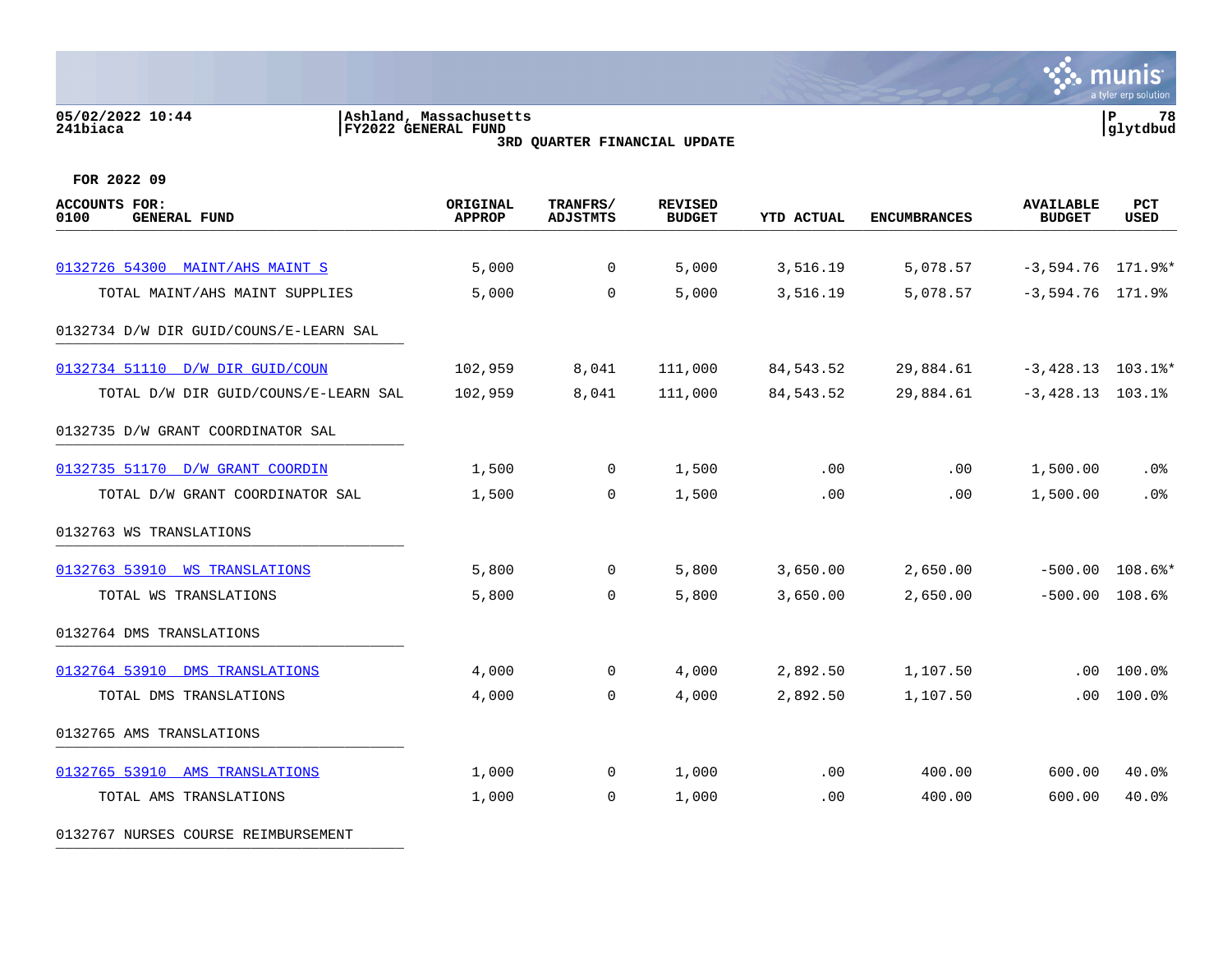#### **05/02/2022 10:44 |Ashland, Massachusetts |P 79 241biaca |FY2022 GENERAL FUND |glytdbud 3RD QUARTER FINANCIAL UPDATE**



**FOR 2022 09**

| <b>ACCOUNTS FOR:</b><br>0100<br><b>GENERAL FUND</b> | ORIGINAL<br><b>APPROP</b> | TRANFRS/<br><b>ADJSTMTS</b> | <b>REVISED</b><br><b>BUDGET</b> | <b>YTD ACTUAL</b> | <b>ENCUMBRANCES</b> | <b>AVAILABLE</b><br><b>BUDGET</b> | PCT<br>USED      |
|-----------------------------------------------------|---------------------------|-----------------------------|---------------------------------|-------------------|---------------------|-----------------------------------|------------------|
|                                                     |                           |                             |                                 |                   |                     |                                   |                  |
| 0132767 53910 NURSES COURSE REI                     | 2,500                     | $\overline{0}$              | 2,500                           | .00               | .00                 | 2,500.00                          | .0%              |
| TOTAL NURSES COURSE REIMBURSEMENT                   | 2,500                     | 0                           | 2,500                           | .00               | .00                 | 2,500.00                          | .0%              |
| 0132813 S/W INSTR SOFTW & LICENSES                  |                           |                             |                                 |                   |                     |                                   |                  |
| 0132813 55100 S/W INSTR SOFTW &                     | $\Omega$                  | $\mathbf 0$                 | $\overline{0}$                  | 3,762.70          | $.00 \,$            | $-3,762.70$ 100.0%*               |                  |
| TOTAL S/W INSTR SOFTW & LICENSES                    | $\Omega$                  | $\mathbf 0$                 | 0                               | 3,762.70          | .00                 | $-3,762.70$ 100.0%                |                  |
| 0132824 CUSTODIAL SUPERVISOR SAL                    |                           |                             |                                 |                   |                     |                                   |                  |
| 0132824 51160 CUSTODIAL SUPERVI                     | 60,000                    | $-60,000$                   | $\Omega$                        | .00               | .00                 | .00                               | .0%              |
| TOTAL CUSTODIAL SUPERVISOR SAL                      | 60,000                    | $-60,000$                   | 0                               | .00               | .00                 | .00                               | .0%              |
| 0132858 TEMP HELP C/O TRANSPO COORD                 |                           |                             |                                 |                   |                     |                                   |                  |
| 0132858 51110 TEMP HELP C/O TRA                     | $\Omega$                  | $\mathbf 0$                 | $\mathbf 0$                     | 4,639.13          | .00                 | $-4,639.13$ 100.0%*               |                  |
| TOTAL TEMP HELP C/O TRANSPO COORD                   | $\Omega$                  | $\Omega$                    | $\Omega$                        | 4,639.13          | .00                 | $-4,639.13$ 100.0%                |                  |
| 0133012 STUDENT DUES & MEMBERSHIP                   |                           |                             |                                 |                   |                     |                                   |                  |
| 0133012 57300 STUDENT DUES & ME                     | 4,825                     | 0                           | 4,825                           | 4,910.00          | .00                 |                                   | $-85.00$ 101.8%* |
| TOTAL STUDENT DUES & MEMBERSHIP                     | 4,825                     | $\mathbf 0$                 | 4,825                           | 4,910.00          | .00                 |                                   | $-85.00$ 101.8%  |
| 0133013 H/S PD TEACHERS/INSTR STAFF                 |                           |                             |                                 |                   |                     |                                   |                  |
| 0133013 53910 H/S PD TEACHER/ES                     | 3,000                     | 0                           | 3,000                           | 425.93            | 825.00              | 1,749.07                          | 41.7%            |
| TOTAL H/S PD TEACHERS/INSTR STAFF                   | 3,000                     | $\mathbf 0$                 | 3,000                           | 425.93            | 825.00              | 1,749.07                          | 41.7%            |
|                                                     |                           |                             |                                 |                   |                     |                                   |                  |

0133040 SPED DAY/RCS LEARNING CENTER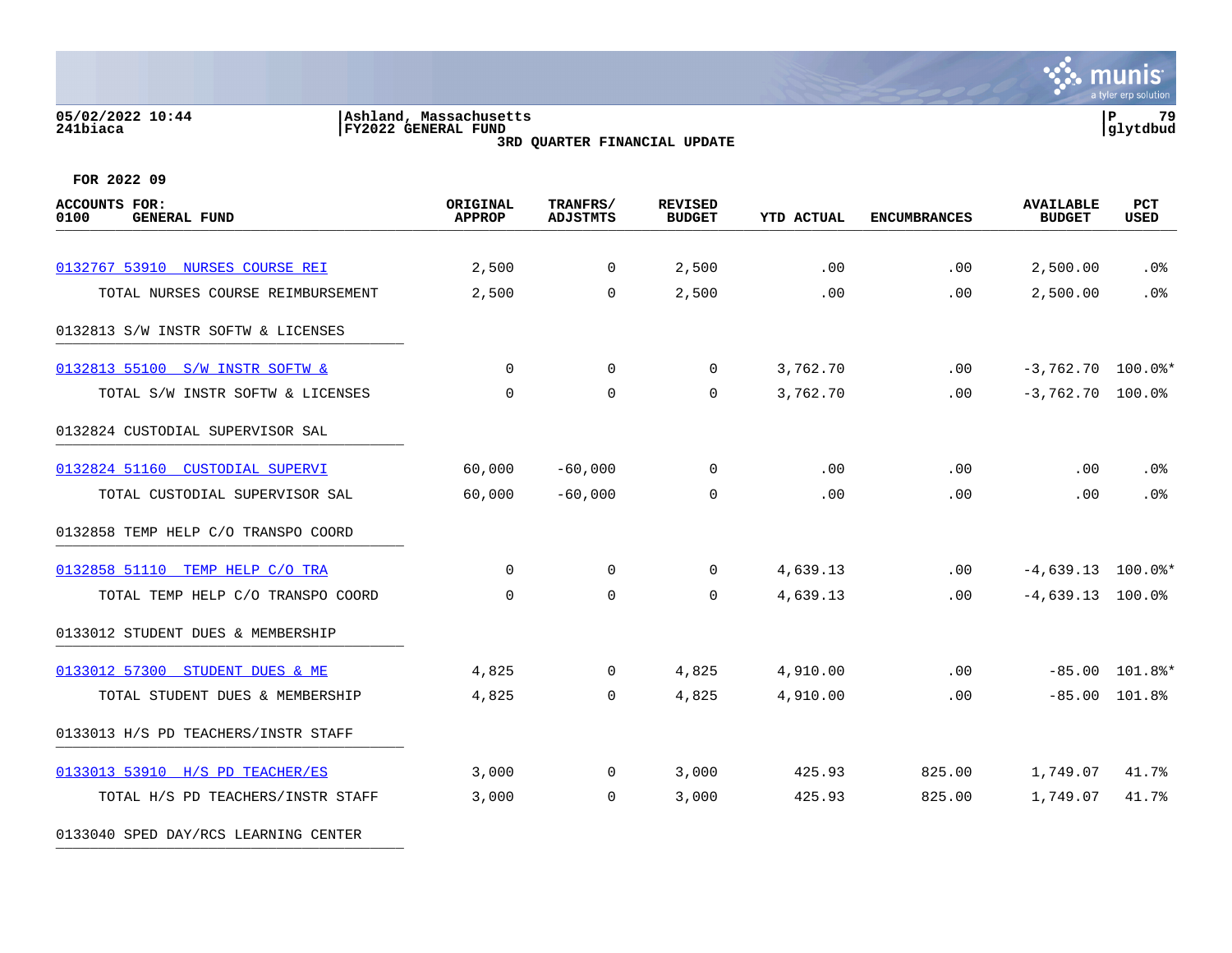#### **05/02/2022 10:44 |Ashland, Massachusetts |P 80 241biaca |FY2022 GENERAL FUND |glytdbud 3RD QUARTER FINANCIAL UPDATE**



**FOR 2022 09**

| <b>ACCOUNTS FOR:</b><br><b>GENERAL FUND</b><br>0100 | ORIGINAL<br><b>APPROP</b> | TRANFRS/<br><b>ADJSTMTS</b> | <b>REVISED</b><br><b>BUDGET</b> | <b>YTD ACTUAL</b> | <b>ENCUMBRANCES</b> | <b>AVAILABLE</b><br><b>BUDGET</b> | PCT<br><b>USED</b> |
|-----------------------------------------------------|---------------------------|-----------------------------|---------------------------------|-------------------|---------------------|-----------------------------------|--------------------|
|                                                     |                           |                             |                                 |                   |                     |                                   |                    |
| 0133040 53920 SPED DAY/RCS LEAR                     | 328,000                   | 0                           | 328,000                         | 35,001.47         | 44,686.89           | 248, 311.64                       | 24.3%              |
| TOTAL SPED DAY/RCS LEARNING CENTER                  | 328,000                   | $\mathbf 0$                 | 328,000                         | 35,001.47         | 44,686.89           | 248, 311.64                       | 24.3%              |
| 0133088 AMS MATH TEXTBOOKS                          |                           |                             |                                 |                   |                     |                                   |                    |
| 0133088 55100 AMS MATH TEXTBOOK                     | 1,000                     | 0                           | 1,000                           | .00               | .00                 | 1,000.00                          | $.0\%$             |
| TOTAL AMS MATH TEXTBOOKS                            | 1,000                     | 0                           | 1,000                           | .00               | .00                 | 1,000.00                          | .0%                |
| 0133089 AMS ELA TEXTBOOKS                           |                           |                             |                                 |                   |                     |                                   |                    |
| 0133089 55100 AMS ELA TEXTBOOKS                     | 6,000                     | $\Omega$                    | 6,000                           | 262.65            | .00                 | 5,737.35                          | 4.4%               |
| TOTAL AMS ELA TEXTBOOKS                             | 6,000                     | $\mathbf 0$                 | 6,000                           | 262.65            | .00                 | 5,737.35                          | 4.4%               |
| 0133090 AMS SOCIAL STUDIES TEXTBOOKS                |                           |                             |                                 |                   |                     |                                   |                    |
| 0133090 55100 AMS SOCIAL STUDIE                     | 1,000                     | $\Omega$                    | 1,000                           | .00               | .00                 | 1,000.00                          | .0%                |
| TOTAL AMS SOCIAL STUDIES TEXTBOOKS                  | 1,000                     | $\mathbf 0$                 | 1,000                           | .00               | .00                 | 1,000.00                          | .0%                |
| 0133091 AMS WORLD LANG TEXTBKS                      |                           |                             |                                 |                   |                     |                                   |                    |
| 0133091 55100 AMS WORLD LANGUAG                     | 500                       | $\mathbf 0$                 | 500                             | .00               | .00.                | 500.00                            | .0%                |
| TOTAL AMS WORLD LANG TEXTBKS                        | 500                       | $\mathbf 0$                 | 500                             | .00               | .00                 | 500.00                            | .0%                |
| 0133092 AMS SCIENCE TEXTBOOKS                       |                           |                             |                                 |                   |                     |                                   |                    |
| 0133092 55100 AMS SCIENCE TEXTB                     | 500                       | $\mathbf 0$                 | 500                             | .00               | .00                 | 500.00                            | .0%                |
| TOTAL AMS SCIENCE TEXTBOOKS                         | 500                       | 0                           | 500                             | .00               | .00                 | 500.00                            | .0%                |

0133093 AMS BAND AND CHORUS TEXTBOOKS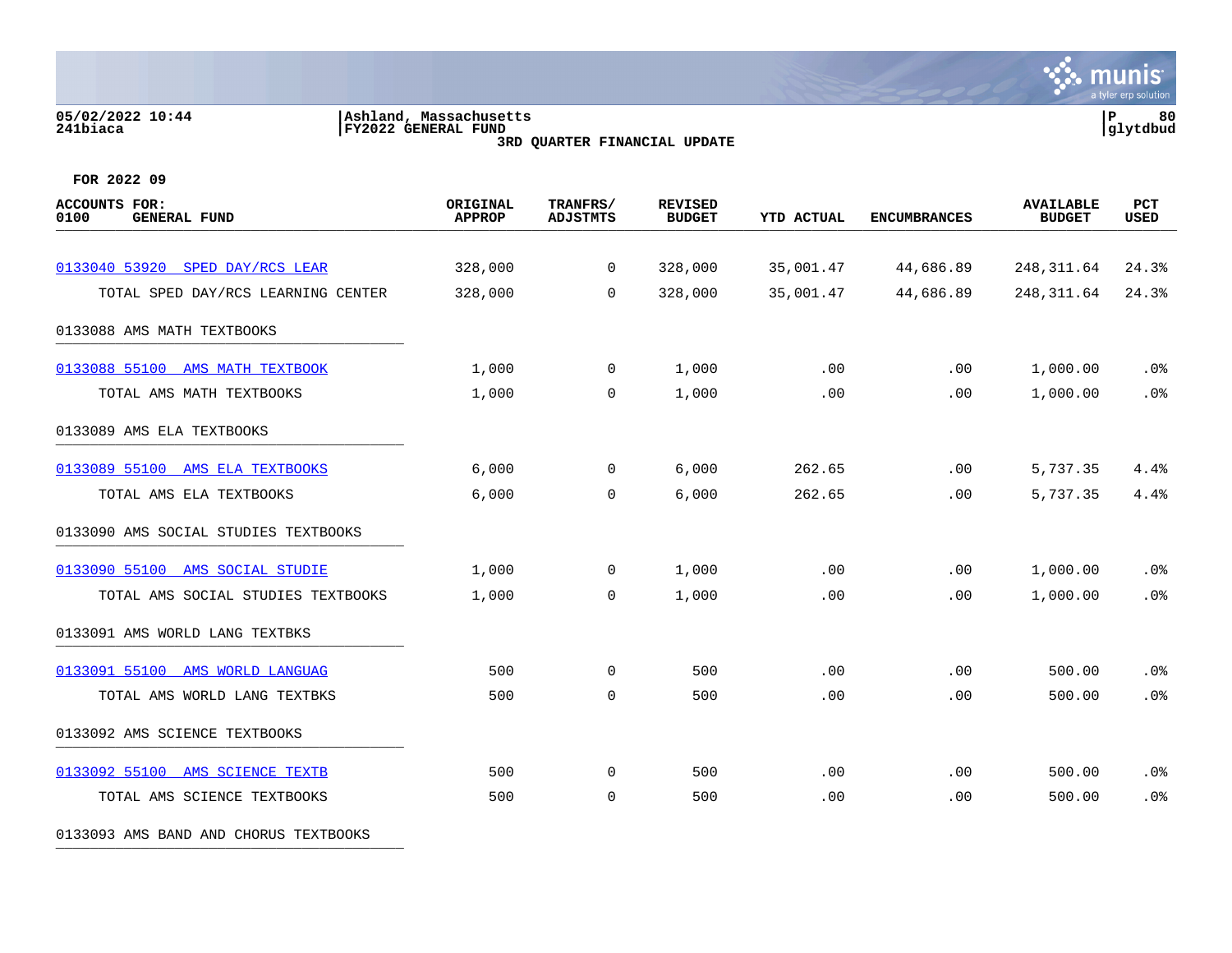#### **05/02/2022 10:44 |Ashland, Massachusetts |P 81 241biaca |FY2022 GENERAL FUND |glytdbud 3RD QUARTER FINANCIAL UPDATE**



| <b>ACCOUNTS FOR:</b><br>0100<br><b>GENERAL FUND</b> | ORIGINAL<br><b>APPROP</b> | TRANFRS/<br><b>ADJSTMTS</b> | <b>REVISED</b><br><b>BUDGET</b> | <b>YTD ACTUAL</b> | <b>ENCUMBRANCES</b> | <b>AVAILABLE</b><br><b>BUDGET</b> | PCT<br><b>USED</b> |
|-----------------------------------------------------|---------------------------|-----------------------------|---------------------------------|-------------------|---------------------|-----------------------------------|--------------------|
|                                                     |                           |                             |                                 |                   |                     |                                   |                    |
| 0133093 55100 AMS UNIFIED ARTS                      | 500                       | 0                           | 500                             | .00               | .00                 | 500.00                            | .0%                |
| TOTAL AMS BAND AND CHORUS TEXTBOOKS                 | 500                       | $\mathbf 0$                 | 500                             | .00               | .00                 | 500.00                            | .0%                |
| 0133096 DW KITCHEN EOUIP MAINT                      |                           |                             |                                 |                   |                     |                                   |                    |
| 0133096 54300 DW KITCHEN EOUIP                      | 10,000                    | $\mathbf 0$                 | 10,000                          | 641.34            | 38.95               | 9,319.71                          | 6.8%               |
| TOTAL DW KITCHEN EQUIP MAINT                        | 10,000                    | $\Omega$                    | 10,000                          | 641.34            | 38.95               | 9,319.71                          | 6.8%               |
| 0133098 HS ELEVATOR MAINT/INSPECTION                |                           |                             |                                 |                   |                     |                                   |                    |
| 0133098 52410 HS ELEVATOR MAINT                     | 4,500                     | $\overline{0}$              | 4,500                           | 1,028.00          | 201.00              | 3,271.00                          | 27.3%              |
| TOTAL HS ELEVATOR MAINT/INSPECTION                  | 4,500                     | 0                           | 4,500                           | 1,028.00          | 201.00              | 3,271.00                          | 27.3%              |
| 0133099 AMS ELEVATOR MAINT/INSPECTION               |                           |                             |                                 |                   |                     |                                   |                    |
| 0133099 52410 AMS ELEVATOR MAIN                     | 5,500                     | 0                           | 5,500                           | 7,492.80          | 402.00              | $-2,394.80$ 143.5%*               |                    |
| TOTAL AMS ELEVATOR MAINT/INSPECTION                 | 5,500                     | 0                           | 5,500                           | 7,492.80          | 402.00              | $-2,394.80$ 143.5%                |                    |
| 0133100 DM ELEVATOR MAINT/INSPECTION                |                           |                             |                                 |                   |                     |                                   |                    |
| 0133100 52410 DM ELEVATOR MAINT                     | 4,500                     | $\overline{0}$              | 4,500                           | 603.00            | 201.00              | 3,696.00                          | 17.9%              |
| TOTAL DM ELEVATOR MAINT/INSPECTION                  | 4,500                     | $\Omega$                    | 4,500                           | 603.00            | 201.00              | 3,696.00                          | 17.9%              |
| 0133101 PITT ELEVATOR MAINT/INSPEC                  |                           |                             |                                 |                   |                     |                                   |                    |
| 0133101 52410 PITT ELEVATOR MAI                     | 3,500                     | 0                           | 3,500                           | 3,176.75          | 201.00              | 122.25                            | 96.5%              |
| TOTAL PITT ELEVATOR MAINT/INSPEC                    | 3,500                     | 0                           | 3,500                           | 3,176.75          | 201.00              | 122.25                            | 96.5%              |
| 0133102 DW VEHICLE MAINT/INSPECTION                 |                           |                             |                                 |                   |                     |                                   |                    |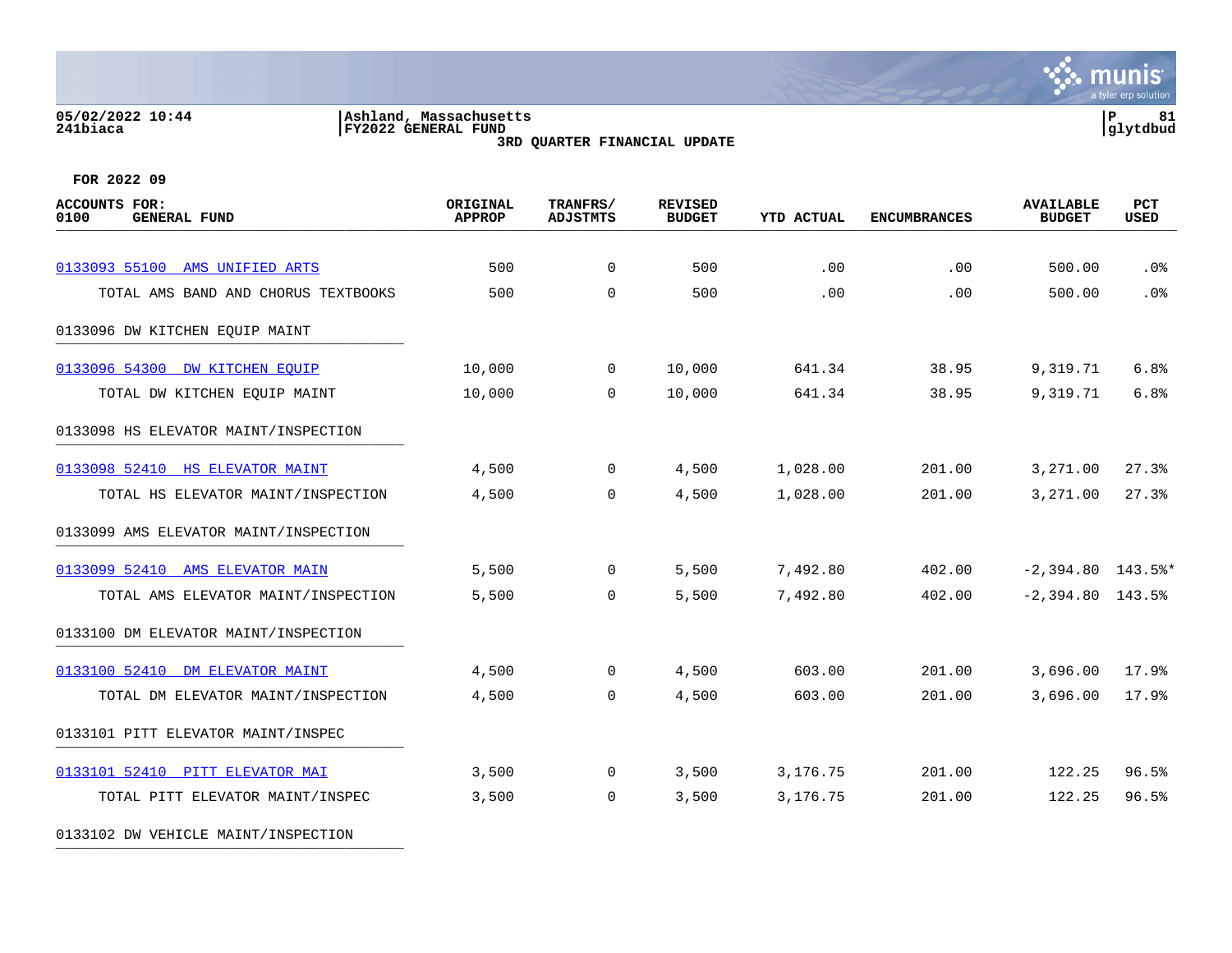#### **05/02/2022 10:44 |Ashland, Massachusetts |P 82 241biaca |FY2022 GENERAL FUND |glytdbud 3RD QUARTER FINANCIAL UPDATE**



**FOR 2022 09**

| ACCOUNTS FOR:<br>0100<br><b>GENERAL FUND</b> | ORIGINAL<br><b>APPROP</b> | TRANFRS/<br><b>ADJSTMTS</b> | <b>REVISED</b><br><b>BUDGET</b> | <b>YTD ACTUAL</b> | <b>ENCUMBRANCES</b> | <b>AVAILABLE</b><br><b>BUDGET</b> | PCT<br>USED         |
|----------------------------------------------|---------------------------|-----------------------------|---------------------------------|-------------------|---------------------|-----------------------------------|---------------------|
| 0133102 52410 DW VEHICLE MAINT/              | 2,000                     | $\mathbf 0$                 | 2,000                           | 1,103.06          | 2,483.94            | $-1,587.00$ 179.4%*               |                     |
| TOTAL DW VEHICLE MAINT/INSPECTION            | 2,000                     | $\mathbf 0$                 | 2,000                           | 1,103.06          | 2,483.94            | $-1,587.00$ 179.4%                |                     |
| 0133103 MAINT OFFICE SUPPLIES/EQUIPMEN       |                           |                             |                                 |                   |                     |                                   |                     |
| 0133103 54100<br>MAINT OFFICE SUPP           | 300                       | $\mathbf 0$                 | 300                             | 71.16             | 200.00              | 28.84                             | 90.4%               |
| TOTAL MAINT OFFICE SUPPLIES/EQUIPMEN         | 300                       | $\Omega$                    | 300                             | 71.16             | 200.00              | 28.84                             | 90.4%               |
| 0133108 DW LIFE SAFETY TESTNG & INSPEC       |                           |                             |                                 |                   |                     |                                   |                     |
| 0133108 52410 DW LIFE SAFETY TE              | 15,500                    | $\mathbf 0$                 | 15,500                          | 17,777.75         | .00                 | $-2, 277.75$ 114.7%*              |                     |
| TOTAL DW LIFE SAFETY TESTNG & INSPEC         | 15,500                    | $\Omega$                    | 15,500                          | 17,777.75         | .00                 | $-2, 277.75$ 114.7%               |                     |
| 0133109 DW FIRE SUPRESSION INSPECT           |                           |                             |                                 |                   |                     |                                   |                     |
| 0133109 52410 FIRE SUPRESSION I              | 3,000                     | $\mathbf 0$                 | 3,000                           | .00               | .00                 | 3,000.00                          | $.0\%$              |
| TOTAL DW FIRE SUPRESSION INSPECT             | 3,000                     | 0                           | 3,000                           | .00               | .00                 | 3,000.00                          | .0%                 |
| 0133110 DW FIRE ALARM REPAIRS                |                           |                             |                                 |                   |                     |                                   |                     |
| 0133110 52410 FIRE ALARM REPAIR              | 6,300                     | $\overline{0}$              | 6,300                           | 8,044.25          | .00                 | $-1, 744.25$ 127.7%*              |                     |
| TOTAL DW FIRE ALARM REPAIRS                  | 6,300                     | $\mathbf 0$                 | 6,300                           | 8,044.25          | .00                 | $-1, 744.25$ 127.7%               |                     |
| 0133111 DW PEST MANAGEMENT                   |                           |                             |                                 |                   |                     |                                   |                     |
| 0133111 52410 DW PEST MANAGEMEN              | 5,000                     | $\overline{0}$              | 5,000                           | 3,381.00          | 2,219.00            |                                   | $-600.00$ $112.0$ * |
| TOTAL DW PEST MANAGEMENT                     | 5,000                     | $\mathbf 0$                 | 5,000                           | 3,381.00          | 2,219.00            | $-600.00$ $112.0$ <sup>*</sup>    |                     |

0133149 ADMINISTRATIVE MANAGER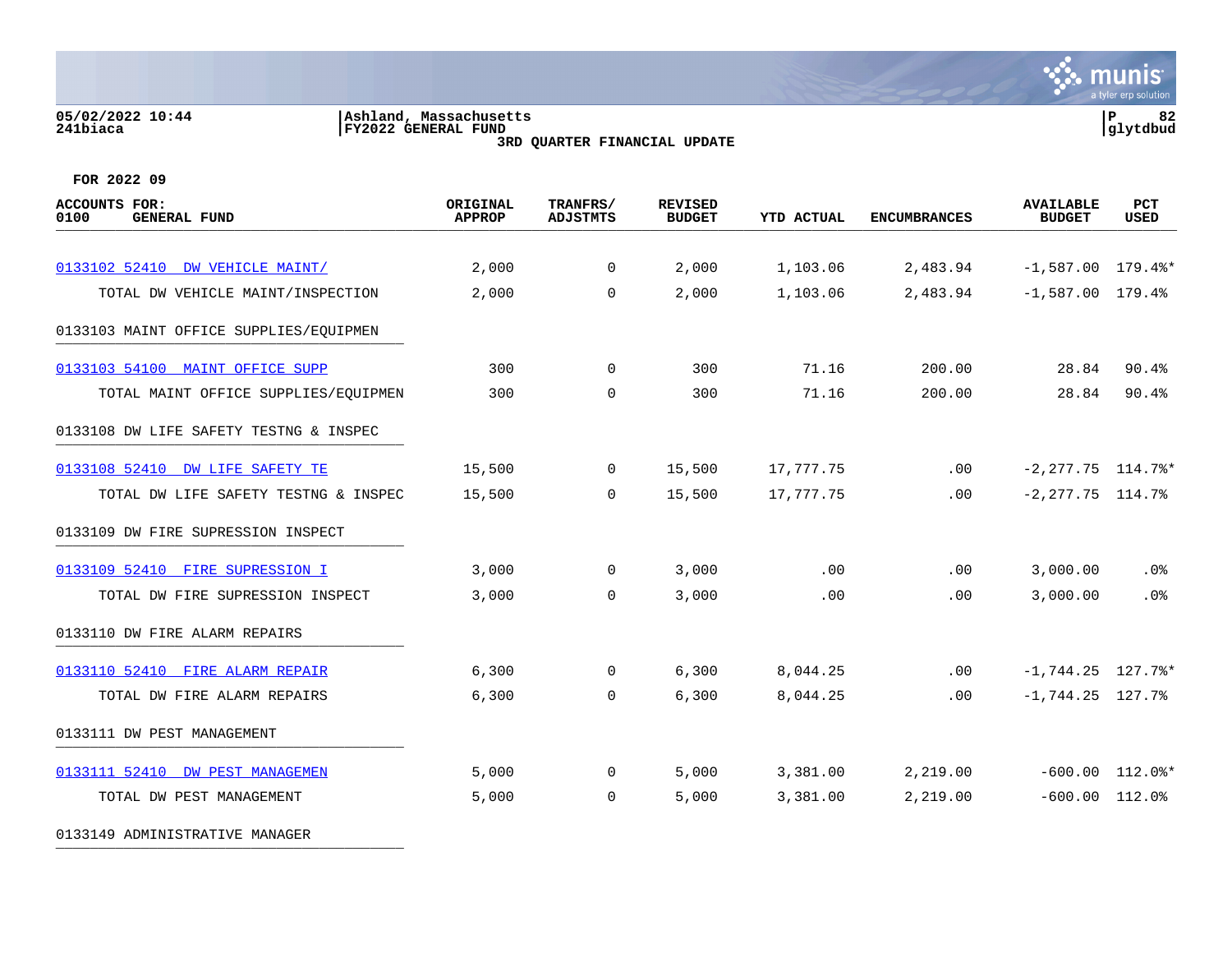#### **05/02/2022 10:44 |Ashland, Massachusetts |P 83 241biaca |FY2022 GENERAL FUND |glytdbud 3RD QUARTER FINANCIAL UPDATE**



**FOR 2022 09**

| <b>ACCOUNTS FOR:</b><br>0100<br><b>GENERAL FUND</b> | ORIGINAL<br><b>APPROP</b> | TRANFRS/<br><b>ADJSTMTS</b> | <b>REVISED</b><br><b>BUDGET</b> | <b>YTD ACTUAL</b> | <b>ENCUMBRANCES</b> | <b>AVAILABLE</b><br><b>BUDGET</b> | PCT<br><b>USED</b> |
|-----------------------------------------------------|---------------------------|-----------------------------|---------------------------------|-------------------|---------------------|-----------------------------------|--------------------|
|                                                     |                           |                             |                                 |                   |                     |                                   |                    |
| 0133149 51190 FACILITIES ADMIN                      | 26,511                    | 1,310                       | 27,821                          | 28, 247. 77       | 6,450.40            | $-6,877.17$ 124.7%*               |                    |
| TOTAL ADMINISTRATIVE MANAGER                        | 26,511                    | 1,310                       | 27,821                          | 28, 247. 77       | 6,450.40            | $-6,877.17$ 124.7%                |                    |
| 0133151 CONTRACTED CLEANING SERVICES                |                           |                             |                                 |                   |                     |                                   |                    |
| 0133151 52450<br><b>CONTRACTED CLEANI</b>           | $\Omega$                  | $\Omega$                    | $\Omega$                        | 476.03            | 2,500.00            | $-2,976.03$ 100.0%*               |                    |
| TOTAL CONTRACTED CLEANING SERVICES                  | $\mathbf 0$               | $\mathbf 0$                 | $\mathbf 0$                     | 476.03            | 2,500.00            | $-2,976.03$ 100.0%                |                    |
| 0133152 SPED ESP IEP SUPPORT                        |                           |                             |                                 |                   |                     |                                   |                    |
| 0133152 51180 SPED IEP SUPPORT                      | 0                         | $\mathbf 0$                 | 0                               | 3,964.17          | 4,590.67            | $-8,554.84$ 100.0%*               |                    |
| TOTAL SPED ESP IEP SUPPORT                          | $\Omega$                  | $\mathbf 0$                 | $\Omega$                        | 3,964.17          | 4,590.67            | $-8,554.84$ 100.0%                |                    |
| 0133154 WARREN KIND TEXTBOOKS                       |                           |                             |                                 |                   |                     |                                   |                    |
| 0133154 55100 WARREN KIND TEXTB                     | 4,250                     | $\overline{0}$              | 4,250                           | 1,167.99          | .00                 | 3,082.01                          | 27.5%              |
| TOTAL WARREN KIND TEXTBOOKS                         | 4,250                     | 0                           | 4,250                           | 1,167.99          | .00                 | 3,082.01                          | 27.5%              |
| 0133155 WARREN GR 1 TEXTBOOKS                       |                           |                             |                                 |                   |                     |                                   |                    |
| 0133155 55100 WARREN GR 1 TEXTB                     | 4,250                     | $\mathbf 0$                 | 4,250                           | 1,962.09          | .00                 | 2,287.91                          | 46.2%              |
| TOTAL WARREN GR 1 TEXTBOOKS                         | 4,250                     | 0                           | 4,250                           | 1,962.09          | .00                 | 2,287.91                          | 46.2%              |
| 0133156 WARREN GR 2 TEXTBOOKS                       |                           |                             |                                 |                   |                     |                                   |                    |
| 0133156 55100 WARREN GR 2 TEXTB                     | 4,250                     | $\mathbf 0$                 | 4,250                           | .00               | .00                 | 4,250.00                          | .0%                |
| TOTAL WARREN GR 2 TEXTBOOKS                         | 4,250                     | 0                           | 4,250                           | .00               | .00                 | 4,250.00                          | .0%                |
|                                                     |                           |                             |                                 |                   |                     |                                   |                    |

0133157 WARREN ART SUPPLIES \_\_\_\_\_\_\_\_\_\_\_\_\_\_\_\_\_\_\_\_\_\_\_\_\_\_\_\_\_\_\_\_\_\_\_\_\_\_\_\_\_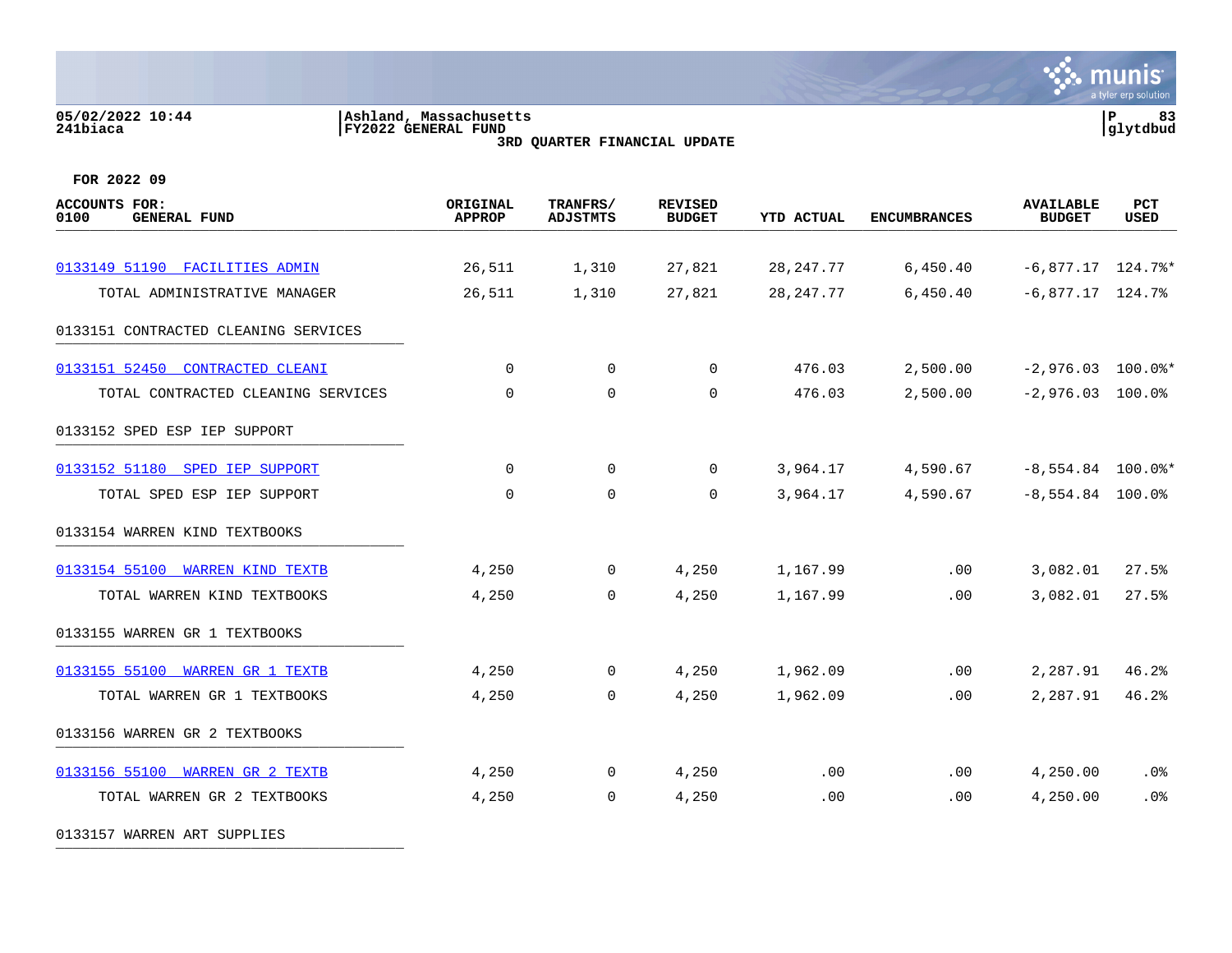#### **05/02/2022 10:44 |Ashland, Massachusetts |P 84 241biaca |FY2022 GENERAL FUND |glytdbud 3RD QUARTER FINANCIAL UPDATE**



**FOR 2022 09**

| <b>ACCOUNTS FOR:</b><br>0100<br><b>GENERAL FUND</b> | ORIGINAL<br><b>APPROP</b> | TRANFRS/<br><b>ADJSTMTS</b> | <b>REVISED</b><br><b>BUDGET</b> | YTD ACTUAL | <b>ENCUMBRANCES</b> | <b>AVAILABLE</b><br><b>BUDGET</b> | PCT<br><b>USED</b> |
|-----------------------------------------------------|---------------------------|-----------------------------|---------------------------------|------------|---------------------|-----------------------------------|--------------------|
|                                                     |                           |                             |                                 |            |                     |                                   |                    |
| 0133157 55100 WARREN ART SUPPLI                     | 700                       | $\mathbf 0$                 | 700                             | 290.49     | .00                 | 409.51                            | 41.5%              |
| TOTAL WARREN ART SUPPLIES                           | 700                       | $\mathbf 0$                 | 700                             | 290.49     | .00                 | 409.51                            | 41.5%              |
| 0133158 WARREN PHYS ED SUPPLIES                     |                           |                             |                                 |            |                     |                                   |                    |
| 0133158 55100 WARREN PHYS ED SU                     | 300                       | $\mathbf 0$                 | 300                             | .00        | .00                 | 300.00                            | .0%                |
| TOTAL WARREN PHYS ED SUPPLIES                       | 300                       | $\mathbf 0$                 | 300                             | .00        | .00                 | 300.00                            | .0%                |
| 0133162 DMS/STEM SUPPLIES                           |                           |                             |                                 |            |                     |                                   |                    |
| 0133162 55100 DMS/STEM SUPPLIES                     | 1,000                     | $\mathbf 0$                 | 1,000                           | 124.68     | .00                 | 875.32                            | 12.5%              |
| TOTAL DMS/STEM SUPPLIES                             | 1,000                     | 0                           | 1,000                           | 124.68     | .00                 | 875.32                            | 12.5%              |
| 0133163 DMS/FURN, FIX, EQUIP                        |                           |                             |                                 |            |                     |                                   |                    |
| 0133163 58500 DMS/FURN, FIX, EQ                     | 1,000                     | $\overline{0}$              | 1,000                           | 520.51     | .00                 | 479.49                            | 52.1%              |
| TOTAL DMS/FURN, FIX, EQUIP                          | 1,000                     | $\mathbf 0$                 | 1,000                           | 520.51     | .00                 | 479.49                            | 52.1%              |
| 0133165 AMS STEM SUPPLIES                           |                           |                             |                                 |            |                     |                                   |                    |
| 0133165 55100 AMS STEM SUPPLIES                     | 2,500                     | $\overline{0}$              | 2,500                           | .00        | .00                 | 2,500.00                          | .0%                |
| TOTAL AMS STEM SUPPLIES                             | 2,500                     | $\Omega$                    | 2,500                           | .00        | .00                 | 2,500.00                          | .0%                |
| 0133166 AMS READING TEXTBOOKS                       |                           |                             |                                 |            |                     |                                   |                    |
| 0133166 55100 AMS READING TEXTB                     | 250                       | $\mathbf 0$                 | 250                             | .00        | .00                 | 250.00                            | .0%                |
| TOTAL AMS READING TEXTBOOKS                         | 250                       | $\mathbf 0$                 | 250                             | .00        | .00                 | 250.00                            | .0 <sup>8</sup>    |
|                                                     |                           |                             |                                 |            |                     |                                   |                    |

0133168 AHS/GUIDANCE TRADEBKS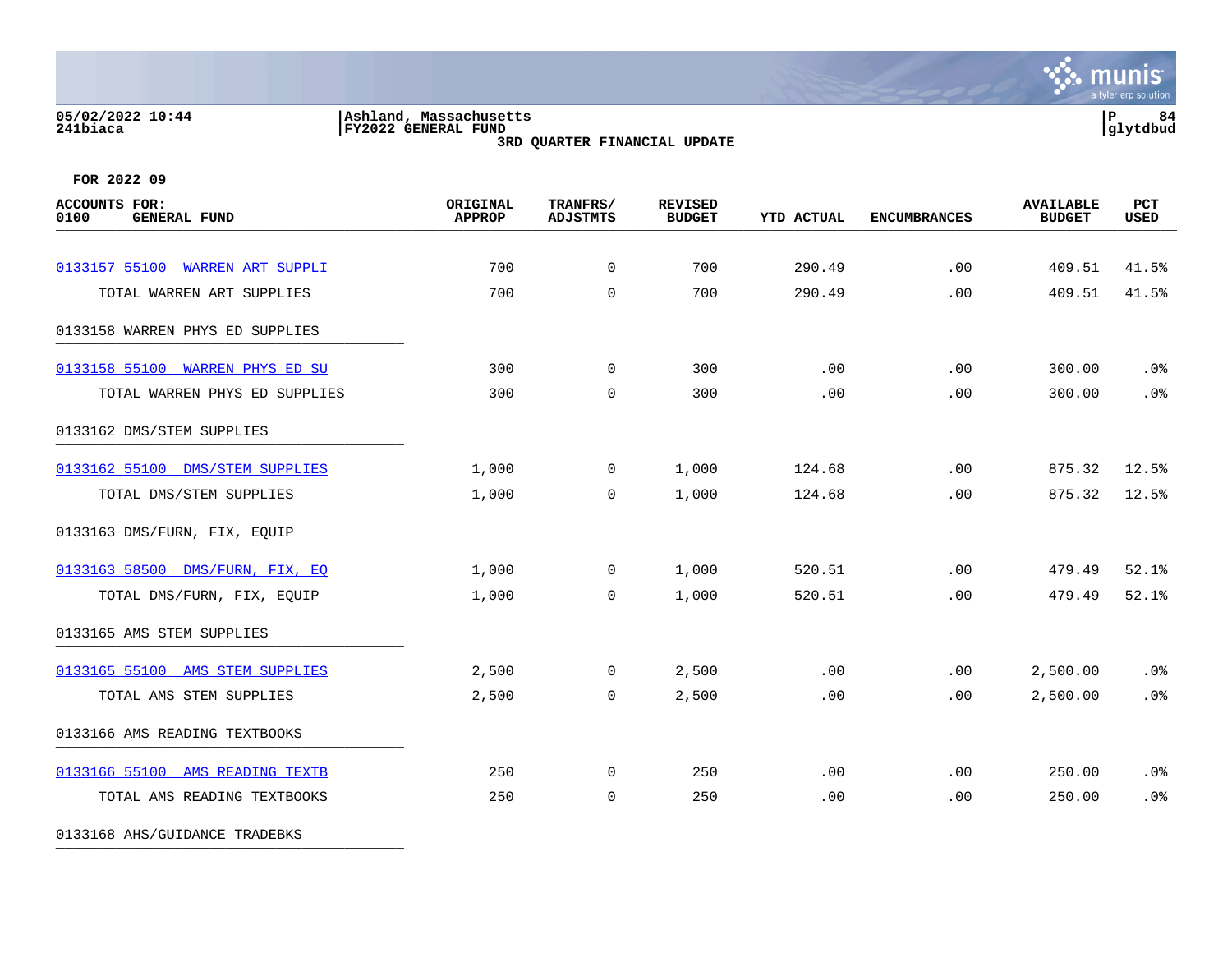#### **05/02/2022 10:44 |Ashland, Massachusetts |P 85 241biaca |FY2022 GENERAL FUND |glytdbud 3RD QUARTER FINANCIAL UPDATE**



**FOR 2022 09**

| <b>ACCOUNTS FOR:</b><br>0100<br><b>GENERAL FUND</b> | ORIGINAL<br><b>APPROP</b> | TRANFRS/<br><b>ADJSTMTS</b> | <b>REVISED</b><br><b>BUDGET</b> | <b>YTD ACTUAL</b> | <b>ENCUMBRANCES</b> | <b>AVAILABLE</b><br><b>BUDGET</b> | PCT<br><b>USED</b> |
|-----------------------------------------------------|---------------------------|-----------------------------|---------------------------------|-------------------|---------------------|-----------------------------------|--------------------|
| 0133168 55100 AHS/GUIDANCE TRAD                     | 350                       | $\mathbf 0$                 | 350                             | .00               | .00                 | 350.00                            | .0%                |
| TOTAL AHS/GUIDANCE TRADEBKS                         | 350                       | $\mathbf 0$                 | 350                             | .00               | .00                 | 350.00                            | .0%                |
| 0133169 CURRICULUM DEVELOPMENT STIPEND              |                           |                             |                                 |                   |                     |                                   |                    |
| 0133169 51170 CURR DEVELOPMENT                      | 53,367                    | $\overline{0}$              | 53,367                          | 32,386.45         | 20,266.90           | 713.65                            | 98.7%              |
| TOTAL CURRICULUM DEVELOPMENT STIPEND                | 53,367                    | $\Omega$                    | 53,367                          | 32,386.45         | 20,266.90           | 713.65                            | 98.7%              |
| 0133178 AHS CHILLER MAINTENANCE                     |                           |                             |                                 |                   |                     |                                   |                    |
| 0133178 52450 AHS CHILLER MAINT                     | 1,000                     | 0                           | 1,000                           | .00               | $.00 \ \rm$         | 1,000.00                          | .0%                |
| TOTAL AHS CHILLER MAINTENANCE                       | 1,000                     | 0                           | 1,000                           | .00               | .00                 | 1,000.00                          | .0%                |
| 0133179 PS WATER TREATMENT                          |                           |                             |                                 |                   |                     |                                   |                    |
| 0133179 52450 PS WATER TREATMEN                     | 1,000                     | 0                           | 1,000                           | 332.40            | 664.80              | 2.80                              | 99.7%              |
| TOTAL PS WATER TREATMENT                            | 1,000                     | $\overline{0}$              | 1,000                           | 332.40            | 664.80              | 2.80                              | 99.7%              |
| 0133180 WS WATER TREATMENT                          |                           |                             |                                 |                   |                     |                                   |                    |
| 0133180 52450 WS WATER TREATMEN                     | 1,000                     | 0                           | 1,000                           | 332.40            | 664.80              | 2.80                              | 99.7%              |
| TOTAL WS WATER TREATMENT                            | 1,000                     | $\Omega$                    | 1,000                           | 332.40            | 664.80              | 2.80                              | 99.7%              |
| 0133181 DMS WATER TREATMENT                         |                           |                             |                                 |                   |                     |                                   |                    |
| 0133181 52450 DMS WATER TREATME                     | 1,000                     | 0                           | 1,000                           | 886.40            | 110.80              | 2.80                              | 99.7%              |
| TOTAL DMS WATER TREATMENT                           | 1,000                     | 0                           | 1,000                           | 886.40            | 110.80              | 2.80                              | 99.7%              |

0133182 AHS WATER TREATMENT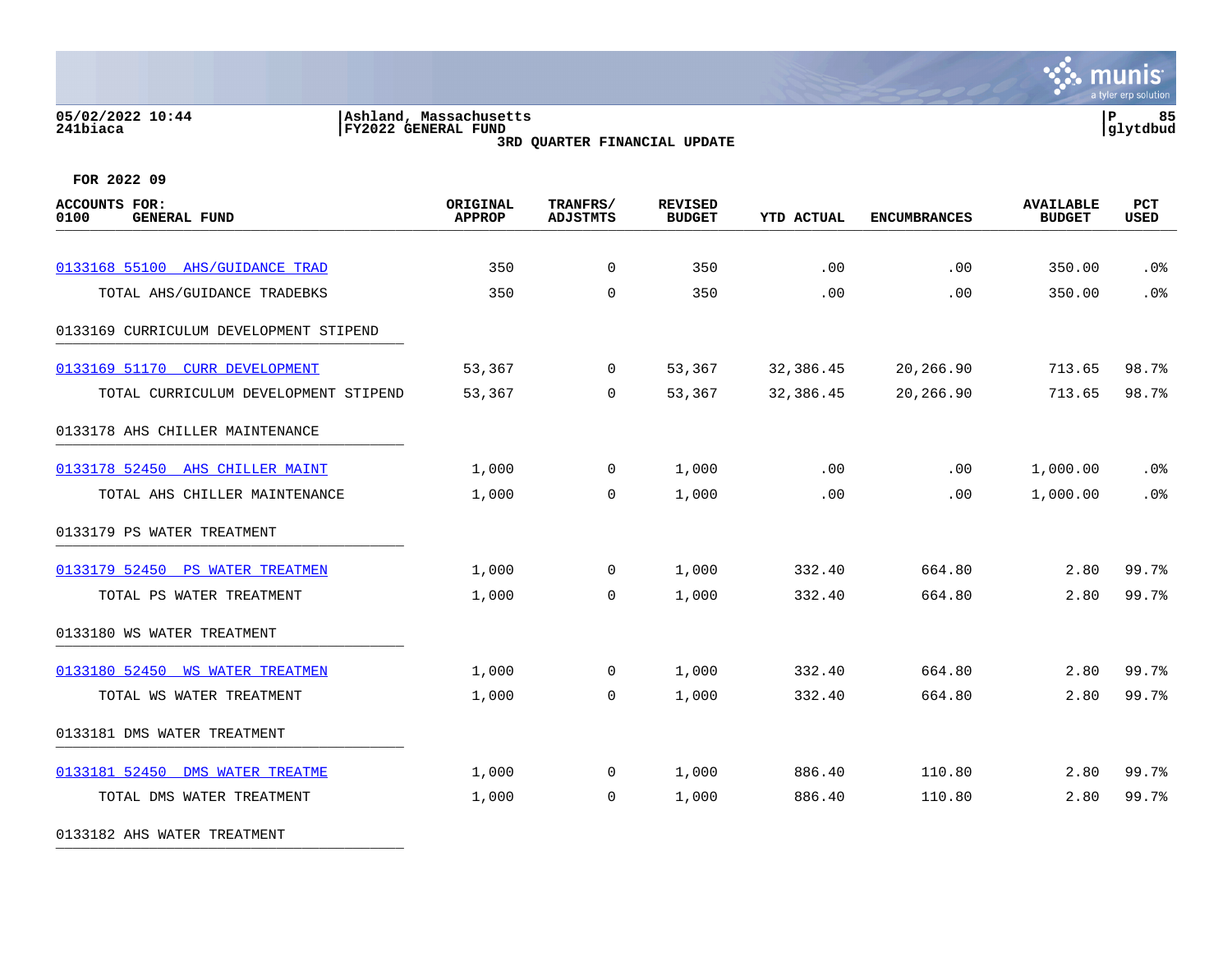#### **05/02/2022 10:44 |Ashland, Massachusetts |P 86 241biaca |FY2022 GENERAL FUND |glytdbud 3RD QUARTER FINANCIAL UPDATE**



**FOR 2022 09**

| <b>ACCOUNTS FOR:</b><br>0100<br><b>GENERAL FUND</b> | ORIGINAL<br><b>APPROP</b> | TRANFRS/<br><b>ADJSTMTS</b> | <b>REVISED</b><br><b>BUDGET</b> | <b>YTD ACTUAL</b> | <b>ENCUMBRANCES</b> | <b>AVAILABLE</b><br><b>BUDGET</b> | PCT<br><b>USED</b> |
|-----------------------------------------------------|---------------------------|-----------------------------|---------------------------------|-------------------|---------------------|-----------------------------------|--------------------|
| 0133182 52450 AHS WATER TREATME                     | 1,000                     | 0                           | 1,000                           | 886.40            | 110.80              | 2.80                              | 99.7%              |
| TOTAL AHS WATER TREATMENT                           | 1,000                     | $\Omega$                    | 1,000                           | 886.40            | 110.80              | 2.80                              | 99.7%              |
| 0133187 DW ANNUAL HOOD CLEANING                     |                           |                             |                                 |                   |                     |                                   |                    |
| 0133187 52450 DW ANNUAL HOOD CL                     | 2,300                     | 0                           | 2,300                           | .00               | 2,225.00            | 75.00                             | 96.7%              |
| TOTAL DW ANNUAL HOOD CLEANING                       | 2,300                     | 0                           | 2,300                           | .00               | 2,225.00            | 75.00                             | 96.7%              |
| 0133189 DW FIRE ALARM MONITORING                    |                           |                             |                                 |                   |                     |                                   |                    |
| 0133189 52450 DW FIRE ALARM MON                     | 2,000                     | 0                           | 2,000                           | 1,950.00          | $.00 \,$            | 50.00                             | 97.5%              |
| TOTAL DW FIRE ALARM MONITORING                      | 2,000                     | $\mathbf 0$                 | 2,000                           | 1,950.00          | .00                 | 50.00                             | 97.5%              |
| 0133190 DW LOCKSMITH SERVICES                       |                           |                             |                                 |                   |                     |                                   |                    |
| 0133190 52450 DW LOCKSMITH SERV                     | 1,300                     | 0                           | 1,300                           | 971.07            | 1,528.93            | $-1, 200.00$ 192.3%*              |                    |
| TOTAL DW LOCKSMITH SERVICES                         | 1,300                     | $\mathbf 0$                 | 1,300                           | 971.07            | 1,528.93            | $-1, 200.00$ 192.3%               |                    |
| 0133191 AMS WATER TREATMENT                         |                           |                             |                                 |                   |                     |                                   |                    |
| 0133191 52450 AMS WATER TREATME                     | 1,000                     | 0                           | 1,000                           | 886.40            | 110.80              | 2.80                              | 99.7%              |
| TOTAL AMS WATER TREATMENT                           | 1,000                     | $\Omega$                    | 1,000                           | 886.40            | 110.80              | 2.80                              | 99.7%              |
| 0133226 DMS/PROF DEV/REGISTRATIONS                  |                           |                             |                                 |                   |                     |                                   |                    |
| 0133226 53910 DMS/PROF DEV/REGI                     | 2,000                     | 0                           | 2,000                           | 35.00             | $.00 \,$            | 1,965.00                          | 1.8%               |
| TOTAL DMS/PROF DEV/REGISTRATIONS                    | 2,000                     | $\Omega$                    | 2,000                           | 35.00             | $.00 \,$            | 1,965.00                          | 1.8%               |

0133302 CSEL/WS/COUNSELING SUPPL \_\_\_\_\_\_\_\_\_\_\_\_\_\_\_\_\_\_\_\_\_\_\_\_\_\_\_\_\_\_\_\_\_\_\_\_\_\_\_\_\_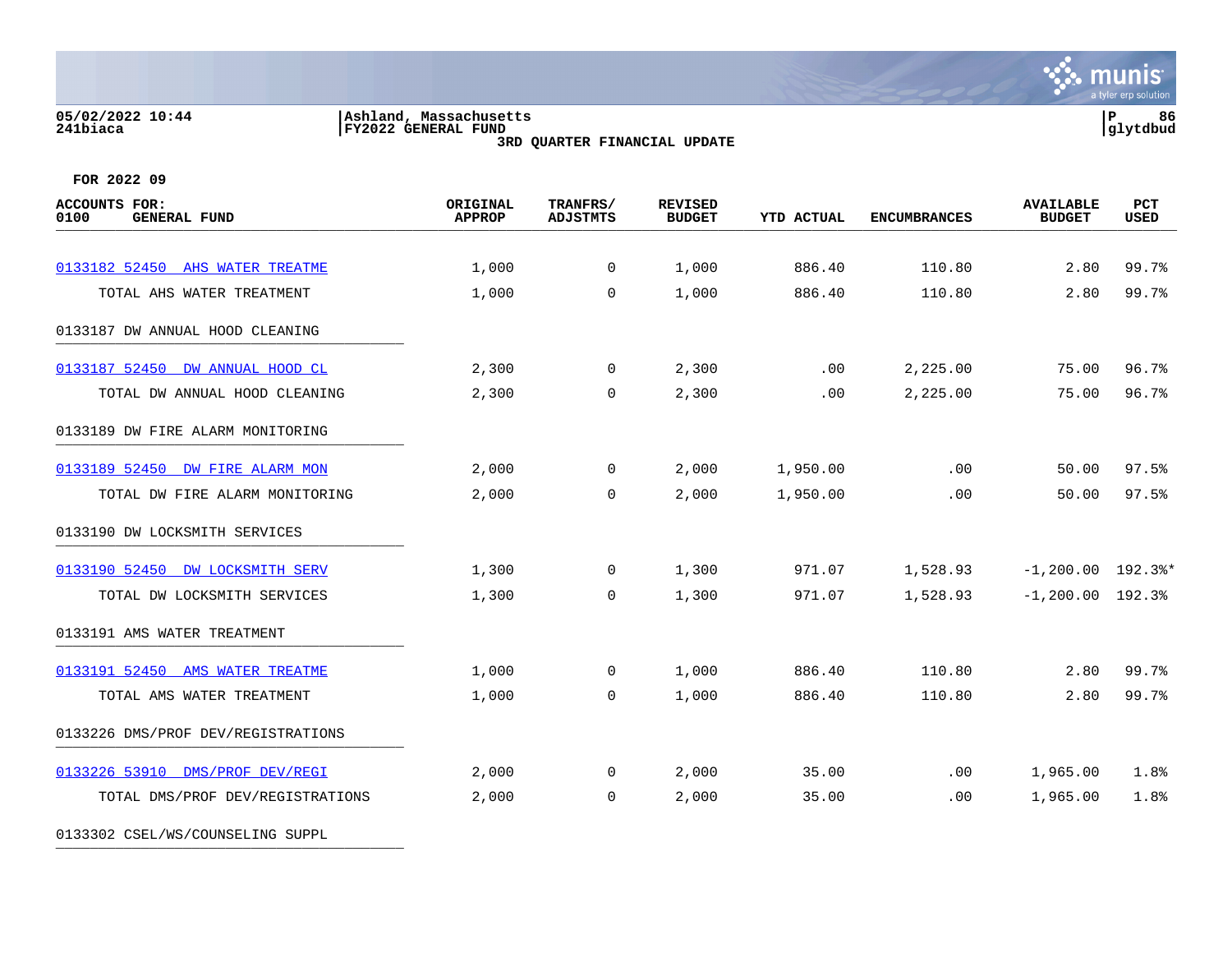#### **05/02/2022 10:44 |Ashland, Massachusetts |P 87 241biaca |FY2022 GENERAL FUND |glytdbud 3RD QUARTER FINANCIAL UPDATE**



**FOR 2022 09**

| <b>ACCOUNTS FOR:</b><br>0100<br><b>GENERAL FUND</b> | <b>ORIGINAL</b><br><b>APPROP</b> | TRANFRS/<br><b>ADJSTMTS</b> | <b>REVISED</b><br><b>BUDGET</b> | <b>YTD ACTUAL</b> | <b>ENCUMBRANCES</b> | <b>AVAILABLE</b><br><b>BUDGET</b> | PCT<br><b>USED</b> |
|-----------------------------------------------------|----------------------------------|-----------------------------|---------------------------------|-------------------|---------------------|-----------------------------------|--------------------|
| 0133302 55100 CSEL/WS/COUNSELIN                     | 300                              | $\Omega$                    | 300                             | .00               | .00                 | 300.00                            | .0%                |
| TOTAL CSEL/WS/COUNSELING SUPPL                      | 300                              | $\Omega$                    | 300                             | .00               | .00                 | 300.00                            | .0%                |
| 0133303 CSEL/DMS/COUNSELING SUPPL                   |                                  |                             |                                 |                   |                     |                                   |                    |
| 0133303 55100 CSEL/DMS/COUNSELI                     | 300                              | $\overline{0}$              | 300                             | 94.33             | .00                 | 205.67                            | 31.4%              |
| TOTAL CSEL/DMS/COUNSELING SUPPL                     | 300                              | $\Omega$                    | 300                             | 94.33             | .00                 | 205.67                            | 31.4%              |
| 0133304 CSEL/AMS/COUNSELING SUPPL                   |                                  |                             |                                 |                   |                     |                                   |                    |
| 0133304 55100 CSEL/AMS/COUNSELI                     | 200                              | $\mathbf 0$                 | 200                             | .00               | .00                 | 200.00                            | .0%                |
| TOTAL CSEL/AMS/COUNSELING SUPPL                     | 200                              | $\mathbf 0$                 | 200                             | .00               | .00                 | 200.00                            | .0%                |
| 0133305 CSEL/AHS/COUNSELING SUPPL                   |                                  |                             |                                 |                   |                     |                                   |                    |
| 0133305 55100 CSEL/AHS/COUNSELI                     | 200                              | $\mathbf 0$                 | 200                             | .00               | .00                 | 200.00                            | .0%                |
| TOTAL CSEL/AHS/COUNSELING SUPPL                     | 200                              | $\mathbf 0$                 | 200                             | .00               | .00                 | 200.00                            | .0%                |
| 0133306 CSEL/DIR/SUPPL & MTLS                       |                                  |                             |                                 |                   |                     |                                   |                    |
| 0133306 54100 CSEL/DIR/SUPPL &                      | 800                              | $\mathbf 0$                 | 800                             | .00               | 169.52              | 630.48                            | 21.2%              |
| TOTAL CSEL/DIR/SUPPL & MTLS                         | 800                              | $\mathbf 0$                 | 800                             | .00               | 169.52              | 630.48                            | 21.2%              |
| 0133307 CSEL/DIR DUES & MEMBERSHIPS                 |                                  |                             |                                 |                   |                     |                                   |                    |
| 0133307 57300 CSEL/DIR DUES & M                     | 323                              | $\Omega$                    | 323                             | .00               | 263.00              | 60.00                             | 81.4%              |
| TOTAL CSEL/DIR DUES & MEMBERSHIPS                   | 323                              | $\Omega$                    | 323                             | .00               | 263.00              | 60.00                             | 81.4%              |

0133308 CSEL/DIRECTOR PD \_\_\_\_\_\_\_\_\_\_\_\_\_\_\_\_\_\_\_\_\_\_\_\_\_\_\_\_\_\_\_\_\_\_\_\_\_\_\_\_\_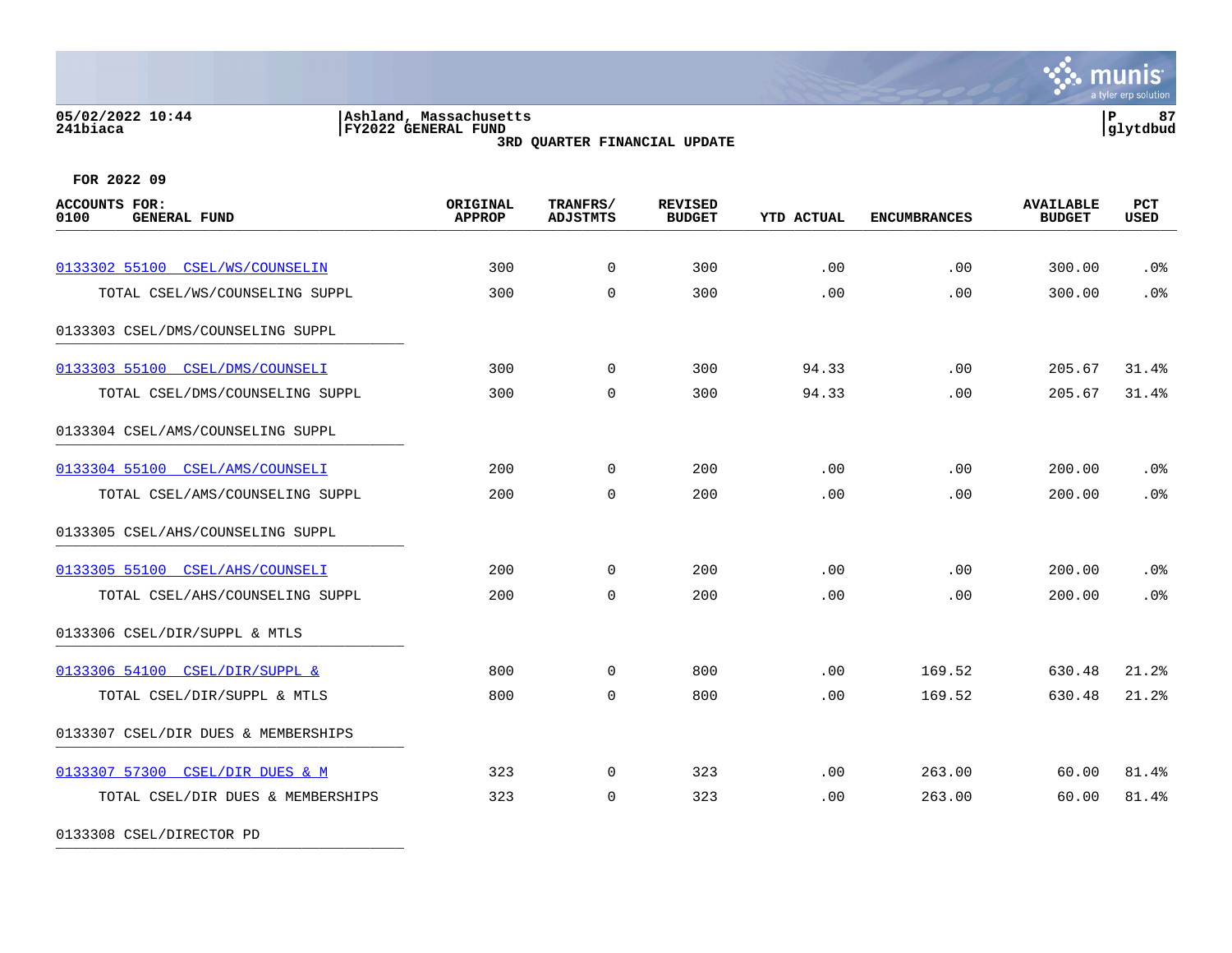#### **05/02/2022 10:44 |Ashland, Massachusetts |P 88 241biaca |FY2022 GENERAL FUND |glytdbud 3RD QUARTER FINANCIAL UPDATE**

**∵ munis** a tyler erp solution

**FOR 2022 09**

|       |                | <b>BUDGET</b> | <b>YTD ACTUAL</b> | <b>ENCUMBRANCES</b> | <b>BUDGET</b> | <b>USED</b>      |
|-------|----------------|---------------|-------------------|---------------------|---------------|------------------|
| 1,000 | $\overline{0}$ | 1,000         | .00               | 1,006.00            | $-6.00$       | $100.6$ %*       |
| 1,000 | $\Omega$       | 1,000         | .00               | 1,006.00            | $-6.00$       | 100.6%           |
|       |                |               |                   |                     |               |                  |
| 400   | $\mathbf 0$    | 400           | .00               | .00                 | 400.00        | .0%              |
| 400   | $\mathbf 0$    | 400           | .00               | .00                 | 400.00        | .0%              |
|       |                |               |                   |                     |               |                  |
| 400   | $\mathbf 0$    | 400           | 104.90            | .00                 | 295.10        | 26.2%            |
| 400   | $\mathbf 0$    | 400           | 104.90            | .00                 | 295.10        | 26.2%            |
|       |                |               |                   |                     |               |                  |
| 400   | $\mathbf 0$    | 400           | 205.77            | .00                 | 194.23        | 51.4%            |
| 400   | $\mathbf 0$    | 400           | 205.77            | .00                 | 194.23        | 51.4%            |
|       |                |               |                   |                     |               |                  |
| 400   | $\mathbf 0$    | 400           | 433.99            | .00                 |               | $-33.99$ 108.5%* |
| 400   | $\mathbf 0$    | 400           | 433.99            | .00                 | $-33.99$      | 108.5%           |
|       |                |               |                   |                     |               |                  |
| 400   | $\mathbf 0$    | 400           | 264.88            | .00                 | 135.12        | 66.2%            |
| 400   | $\mathbf 0$    | 400           | 264.88            | .00                 | 135.12        | 66.2%            |
|       |                |               |                   |                     |               |                  |

0133314 CSEL/DW/IN-HOUSE PD & TRADEBKS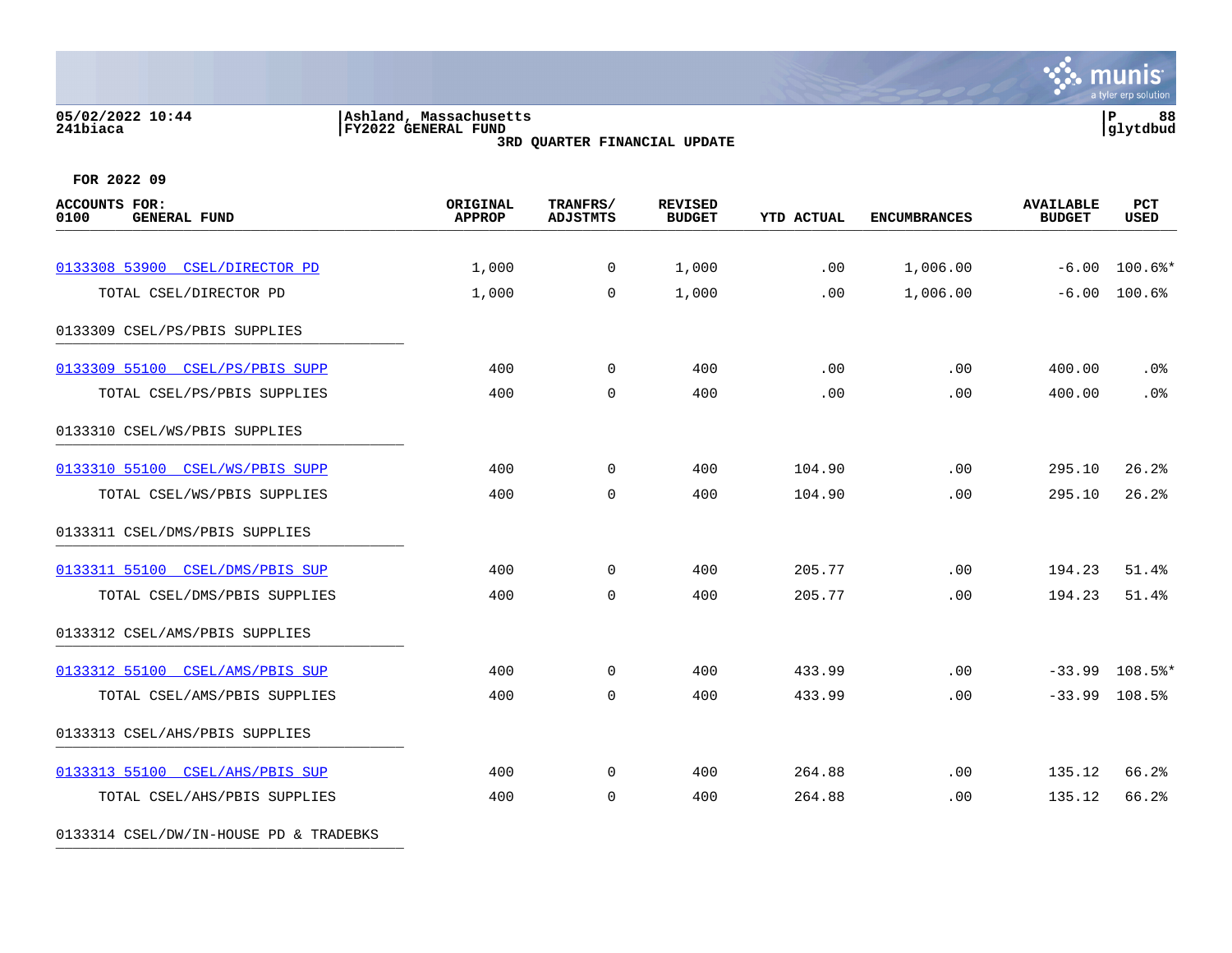# **05/02/2022 10:44 |Ashland, Massachusetts |P 89 241biaca |FY2022 GENERAL FUND |glytdbud**



**3RD QUARTER FINANCIAL UPDATE**

**FOR 2022 09**

01398 SCHOOL ENCUMBRANCES

| <b>ACCOUNTS FOR:</b><br>0100<br><b>GENERAL FUND</b> | ORIGINAL<br><b>APPROP</b> | TRANFRS/<br><b>ADJSTMTS</b> | <b>REVISED</b><br><b>BUDGET</b> | <b>YTD ACTUAL</b> | <b>ENCUMBRANCES</b> | <b>AVAILABLE</b><br><b>BUDGET</b> | PCT<br><b>USED</b>       |
|-----------------------------------------------------|---------------------------|-----------------------------|---------------------------------|-------------------|---------------------|-----------------------------------|--------------------------|
| 0133314 53910 CSEL/DW/IN-HOUSE                      | 2,457                     | $\overline{0}$              | 2,457                           | 885.64            | 1,484.94            | 86.42                             | 96.5%                    |
|                                                     |                           |                             |                                 |                   |                     |                                   |                          |
| TOTAL CSEL/DW/IN-HOUSE PD & TRADEBKS                | 2,457                     | $\Omega$                    | 2,457                           | 885.64            | 1,484.94            | 86.42                             | 96.5%                    |
| 0133321 COVID19 EXPENSES                            |                           |                             |                                 |                   |                     |                                   |                          |
| 0133321 52665 COVID-19 EXPENSES                     | 0                         | $\overline{0}$              | $\overline{0}$                  | 12,914.04         | .00                 | $-12,914.04$ 100.0%*              |                          |
| TOTAL COVID19 EXPENSES                              | $\mathbf 0$               | $\mathsf{O}$                | $\mathbf{0}$                    | 12,914.04         | .00                 | $-12,914.04$ 100.0%               |                          |
| 0133355 CUST SUMMER SALARY                          |                           |                             |                                 |                   |                     |                                   |                          |
| 0133355 51160 CUST SUMMER SALAR                     | $\Omega$                  | $\overline{0}$              | $\overline{0}$                  | 20,817.00         | .00                 | $-20,817.00$ 100.0%*              |                          |
| TOTAL CUST SUMMER SALARY                            | $\mathbf 0$               | $\mathbf 0$                 | 0                               | 20,817.00         | .00                 | $-20,817.00$ 100.0%               |                          |
| 0133356 MAINT SAL/OT                                |                           |                             |                                 |                   |                     |                                   |                          |
| 0133356 51160 MAINT SAL/ OT                         | $\mathbf 0$               | $\mathsf{O}$                | $\overline{0}$                  | 1,386.32          | .00                 | $-1,386.32$ 100.0%*               |                          |
| TOTAL MAINT SAL/OT                                  | $\Omega$                  | $\mathbf 0$                 | $\Omega$                        | 1,386.32          | .00                 | $-1,386.32$ 100.0%                |                          |
| 0133378 Salary - Literacy Coach                     |                           |                             |                                 |                   |                     |                                   |                          |
| 0133378 51110 SAL Literacy Coac                     | 85,000                    | 13,000                      | 98,000                          | 52,769.22         | 23,746.16           | 21,484.62                         | 78.1%                    |
| TOTAL Salary - Literacy Coach                       | 85,000                    | 13,000                      | 98,000                          | 52,769.22         | 23,746.16           | 21,484.62                         | 78.1%                    |
| 0133379 DW - CONSULTING                             |                           |                             |                                 |                   |                     |                                   |                          |
| 0133379 53900 DW - CONSULTING S                     | $\overline{0}$            | 99,900                      | 99,900                          | .00               | 99,900.00           | .00                               | 100.0%                   |
| TOTAL DW - CONSULTING                               | $\Omega$                  | 99,900                      | 99,900                          | .00               | 99,900.00           |                                   | $.00 100.0$ <sup>8</sup> |
|                                                     |                           |                             |                                 |                   |                     |                                   |                          |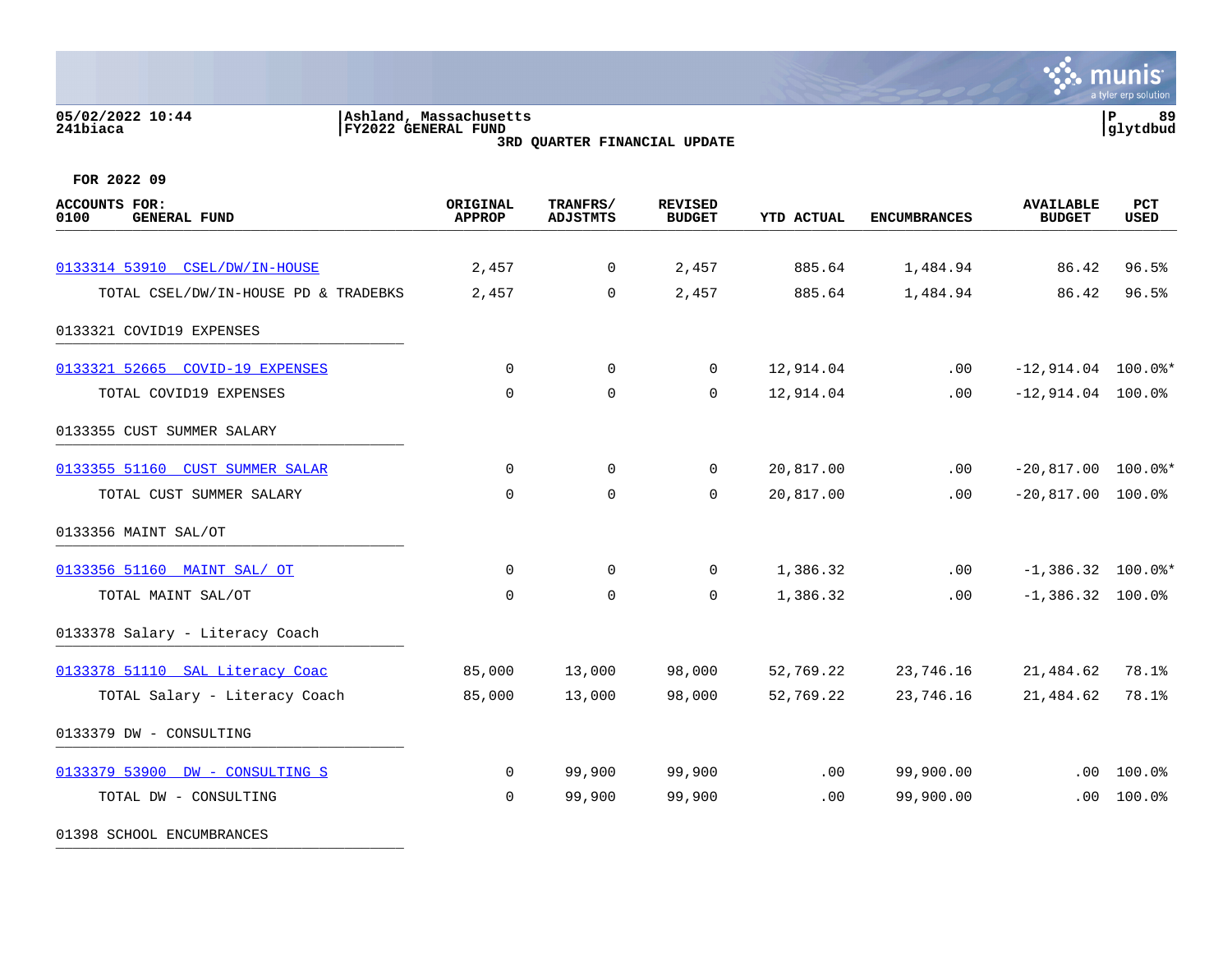### **05/02/2022 10:44 |Ashland, Massachusetts |P 90 241biaca |FY2022 GENERAL FUND |glytdbud 3RD QUARTER FINANCIAL UPDATE**



| <b>ACCOUNTS FOR:</b><br>0100<br><b>GENERAL FUND</b>                                                                                                                                                                                                                                                                                                                                                                                                                                                                                     | ORIGINAL<br><b>APPROP</b>                                                                                                                | TRANFRS/<br><b>ADJSTMTS</b>                                                                                                                    | <b>REVISED</b><br><b>BUDGET</b>                                                                                                 | <b>YTD ACTUAL</b>                                                                                                                                       | <b>ENCUMBRANCES</b>                                                                                                        | <b>AVAILABLE</b><br><b>BUDGET</b>                                                                                                                                     | PCT<br><b>USED</b>                                                                                                          |
|-----------------------------------------------------------------------------------------------------------------------------------------------------------------------------------------------------------------------------------------------------------------------------------------------------------------------------------------------------------------------------------------------------------------------------------------------------------------------------------------------------------------------------------------|------------------------------------------------------------------------------------------------------------------------------------------|------------------------------------------------------------------------------------------------------------------------------------------------|---------------------------------------------------------------------------------------------------------------------------------|---------------------------------------------------------------------------------------------------------------------------------------------------------|----------------------------------------------------------------------------------------------------------------------------|-----------------------------------------------------------------------------------------------------------------------------------------------------------------------|-----------------------------------------------------------------------------------------------------------------------------|
| 2012 ENCUMBRANCES<br>01398 19912<br>2021 ENCUMBRANCES<br>01398 19921                                                                                                                                                                                                                                                                                                                                                                                                                                                                    | $\mathbf 0$<br>$\mathbf 0$                                                                                                               | $\Omega$<br>269,769                                                                                                                            | $\Omega$<br>269,769                                                                                                             | 1,998.00<br>235, 215.42                                                                                                                                 | .00<br>.00                                                                                                                 | $-1,998.00$<br>34,553.94                                                                                                                                              | $100.0$ *<br>87.2%                                                                                                          |
| TOTAL SCHOOL ENCUMBRANCES                                                                                                                                                                                                                                                                                                                                                                                                                                                                                                               | $\mathbf 0$                                                                                                                              | 269,769                                                                                                                                        | 269,769                                                                                                                         | 237, 213.42                                                                                                                                             | .00                                                                                                                        | 32,555.94                                                                                                                                                             | 87.9%                                                                                                                       |
| 01399 KEEFE TECH VOC SCHOOL                                                                                                                                                                                                                                                                                                                                                                                                                                                                                                             |                                                                                                                                          |                                                                                                                                                |                                                                                                                                 |                                                                                                                                                         |                                                                                                                            |                                                                                                                                                                       |                                                                                                                             |
| 01399 56910 VOCATIONAL SCH. ASS                                                                                                                                                                                                                                                                                                                                                                                                                                                                                                         | 1,323,379                                                                                                                                | $\overline{0}$                                                                                                                                 | 1,323,379                                                                                                                       | 1,323,379.00                                                                                                                                            | .00                                                                                                                        | .00                                                                                                                                                                   | 100.0%                                                                                                                      |
| TOTAL KEEFE TECH VOC SCHOOL                                                                                                                                                                                                                                                                                                                                                                                                                                                                                                             | 1,323,379                                                                                                                                | $\mathbf{0}$                                                                                                                                   | 1,323,379                                                                                                                       | 1,323,379.00                                                                                                                                            | .00                                                                                                                        | .00                                                                                                                                                                   | 100.0%                                                                                                                      |
| 01421 DPW ADMINISTRATION                                                                                                                                                                                                                                                                                                                                                                                                                                                                                                                |                                                                                                                                          |                                                                                                                                                |                                                                                                                                 |                                                                                                                                                         |                                                                                                                            |                                                                                                                                                                       |                                                                                                                             |
| 01421 51100 SAL PERMANENT POSIT<br>01421 51400<br>LONGEVITY & FRINGES<br>01421 57100<br><b>TRAVEL EXPENSES</b><br>DUES & MEMBERSHIPS<br>01421 57300<br>01421 57400<br>TRAINING/CONF./COUR                                                                                                                                                                                                                                                                                                                                               | 82,238<br>1,464<br>150<br>1,000<br>2,000                                                                                                 | $\mathbf 0$<br>$\mathbf 0$<br>$\Omega$<br>$\mathbf 0$<br>$\Omega$                                                                              | 82,238<br>1,464<br>150<br>1,000<br>2,000                                                                                        | 63,290.06<br>1,285.00<br>.40<br>.00<br>.00                                                                                                              | .00<br>.00<br>9.60<br>.00<br>.00                                                                                           | 18,947.94<br>179.00<br>140.00<br>1,000.00<br>2,000.00                                                                                                                 | 77.0%<br>87.8%<br>6.7%<br>.0%<br>.0%                                                                                        |
| TOTAL DPW ADMINISTRATION                                                                                                                                                                                                                                                                                                                                                                                                                                                                                                                | 86,852                                                                                                                                   | $\Omega$                                                                                                                                       | 86,852                                                                                                                          | 64,575.46                                                                                                                                               | 9.60                                                                                                                       | 22,266.94                                                                                                                                                             | 74.4%                                                                                                                       |
| 01422 HIGHWAY CONST & MAINT                                                                                                                                                                                                                                                                                                                                                                                                                                                                                                             |                                                                                                                                          |                                                                                                                                                |                                                                                                                                 |                                                                                                                                                         |                                                                                                                            |                                                                                                                                                                       |                                                                                                                             |
| 01422 51130<br>PERMANENT POS.<br>01422 51300<br>O.T. & RECALL/BEEPE<br>01422 51350<br>BEEPER ALLOWANCE<br>01422 51400<br>LONGEVITY & FRINGES<br>01422 51835<br>COVID-19 100%<br>01422 51900<br>UNIFORM EXP./ALLOW.<br>01422 52000<br>PURCHASE OF SERVICE<br>01422 52100<br>UTILITIES EXPENSES<br>01422 52410<br>MAINT. SERVICE CONT<br>01422 52450<br><b>CONTRACTED SERVICES</b><br>01422 52710<br>OFFICE EOUIP LEASE<br>01422 52720<br>RADIO EOUIP REPAIR/<br>01422 52966<br>STORMWATER MAINTENA<br>01422 52970<br>PROPERTY & TRAIL MA | 333,941<br>19,802<br>11,750<br>1,750<br>$\Omega$<br>5,000<br>500<br>$\overline{0}$<br>150<br>113,500<br>1,000<br>100<br>30,000<br>64,012 | $\mathbf 0$<br>$\Omega$<br>$\mathbf 0$<br>$\Omega$<br>$\Omega$<br>0<br>6,000<br>400<br>0<br>$-10,329$<br>$\Omega$<br>50<br>27,063<br>$-41,000$ | 333,941<br>19,802<br>11,750<br>1,750<br>$\Omega$<br>5,000<br>6,500<br>400<br>150<br>103,171<br>1,000<br>150<br>57,063<br>23,012 | 226,998.36<br>16,541.24<br>6,821.40<br>2,406.00<br>1,631.84<br>2,701.30<br>412.50<br>.00<br>.00<br>83, 418.67<br>.00<br>115.03<br>43,926.13<br>1,844.50 | .00<br>.00<br>.00<br>.00<br>.00<br>.00<br>.00<br>.00<br>$.00 \ \rm$<br>23,823.30<br>$.00 \ \rm$<br>.00<br>13,000.00<br>.00 | 106,942.64<br>3,260.76<br>4,928.60<br>$-656.00$<br>$-1,631.84$<br>2,298.70<br>6,087.50<br>400.00<br>150.00<br>$-4,070.97$<br>1,000.00<br>34.97<br>136.87<br>21,167.50 | 68.0%<br>83.5%<br>58.1%<br>137.5%*<br>100.0%*<br>54.0%<br>6.3%<br>.0%<br>.0%<br>103.9%*<br>$.0\%$<br>76.7%<br>99.8%<br>8.0% |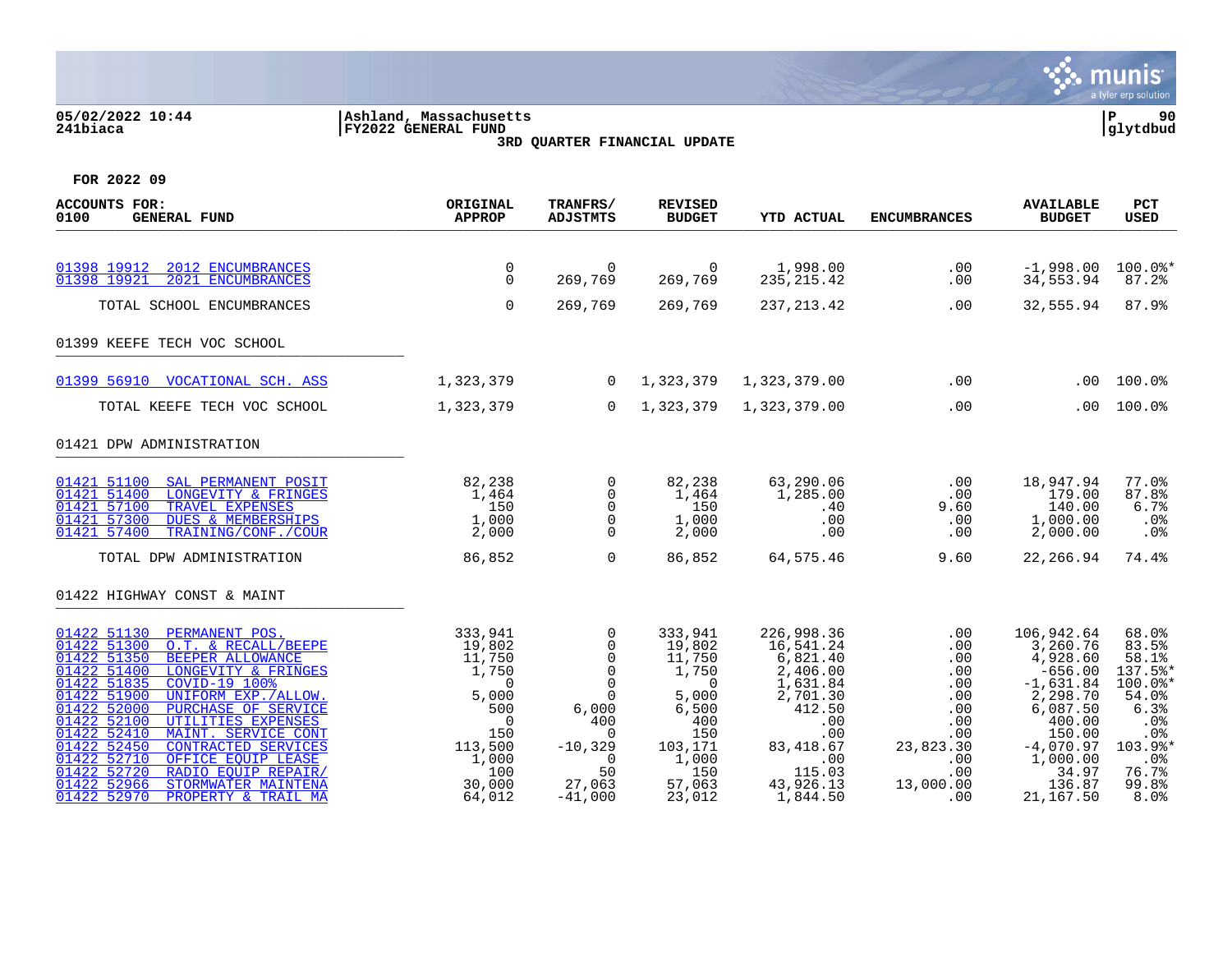

## **05/02/2022 10:44 |Ashland, Massachusetts |P 91 241biaca |FY2022 GENERAL FUND |glytdbud 3RD QUARTER FINANCIAL UPDATE**



| <b>ACCOUNTS FOR:</b><br>0100<br><b>GENERAL FUND</b>                                                                                                                                                                                                                                                                                                                                                                                                                                                                                                                                                    | ORIGINAL<br><b>APPROP</b>                                                                                                                            | TRANFRS/<br><b>ADJSTMTS</b>                                                                                                                                                                                                                                                                                                        | <b>REVISED</b><br><b>BUDGET</b>                                                                                                   | <b>YTD ACTUAL</b>                                                                                                                                                    | <b>ENCUMBRANCES</b>                                                                                                                                      | <b>AVAILABLE</b><br><b>BUDGET</b>                                                                                                                                   | PCT<br><b>USED</b>                                                                                                                              |
|--------------------------------------------------------------------------------------------------------------------------------------------------------------------------------------------------------------------------------------------------------------------------------------------------------------------------------------------------------------------------------------------------------------------------------------------------------------------------------------------------------------------------------------------------------------------------------------------------------|------------------------------------------------------------------------------------------------------------------------------------------------------|------------------------------------------------------------------------------------------------------------------------------------------------------------------------------------------------------------------------------------------------------------------------------------------------------------------------------------|-----------------------------------------------------------------------------------------------------------------------------------|----------------------------------------------------------------------------------------------------------------------------------------------------------------------|----------------------------------------------------------------------------------------------------------------------------------------------------------|---------------------------------------------------------------------------------------------------------------------------------------------------------------------|-------------------------------------------------------------------------------------------------------------------------------------------------|
| 01422 53410<br>TELEPHONE EXPENSE<br>01422 54000<br><b>SUPPLIES</b><br>01422 54150<br>POSTAGE \$/STAMPS/RE<br>01422 54200<br>OFFICE SUPPLIES<br>01422 54300<br>MAINTENANCE SUPPLIE<br>01422 54400<br>AUTO PARTS & SUPPLI<br>01422 54430<br>SIGN SUPPLY- ROAD/T<br>01422 54450<br>TOOLS / HARDWARE<br>01422 54710<br>CONCRETE (CEMENT)<br>01422 54720<br>ASPHALT, HOT-TOP<br>01422 54730<br>GRAVEL, LOAM, MULCH<br>01422 55800<br>MISC. SUPPLIES<br>OTHER CHARGES<br>01422 57000<br>01422 57100<br>TRAVEL EXPENSES<br>01422 57300<br><b>DUES &amp; MEMBERSHIPS</b><br>01422 57400<br>TRAINING/CONF./COUR | 500<br>2,000<br>155<br>630<br>900<br>25,000<br>4,120<br>5,000<br>500<br>30,000<br>3,000<br>8,000<br>$\overline{0}$<br>$\overline{0}$<br>100<br>2,500 | 1,500<br>350<br>$\Omega$<br>$-411$<br>$\Omega$<br>$\Omega$<br>9,300<br>$\overline{0}$<br>$\overline{0}$<br>$-2,100$<br>10,500<br>$-1,584$<br>250<br>11<br>$\overline{0}$<br>$\Omega$                                                                                                                                               | 2,000<br>2,350<br>155<br>219<br>900<br>25,000<br>13,420<br>5,000<br>500<br>27,900<br>13,500<br>6,416<br>250<br>11<br>100<br>2,500 | 88.20<br>2,230.05<br>104.05<br>.00<br>106.79<br>17,406.62<br>2,640.98<br>3, 293.36<br>68.80<br>22,053.48<br>7,868.98<br>5,104.30<br>249.97<br>.50<br>.00<br>2,019.00 | $\,.\,00$<br>77.44<br>10.00<br>.00<br>406.29<br>2,580.49<br>911.52<br>223.03<br>.00<br>909.14<br>369.97<br>1,441.49<br>.00<br>9.60<br>$.00\,$<br>$.00\,$ | 1,911.80<br>42.51<br>40.95<br>219.00<br>386.92<br>5,012.89<br>9,867.50<br>1,483.61<br>431.20<br>4,937.38<br>5,261.05<br>$-129.79$<br>.03<br>.90<br>100.00<br>481.00 | 4.4%<br>98.2%<br>73.6%<br>.0%<br>57.0%<br>79.9%<br>26.5%<br>70.3%<br>13.8%<br>82.3%<br>61.0%<br>$102.0$ *<br>100.0%<br>91.8%<br>$.0\%$<br>80.8% |
| TOTAL HIGHWAY CONST & MAINT                                                                                                                                                                                                                                                                                                                                                                                                                                                                                                                                                                            | 663,910                                                                                                                                              | $\overline{a}$ and $\overline{a}$ and $\overline{a}$ and $\overline{a}$ and $\overline{a}$ and $\overline{a}$ and $\overline{a}$ and $\overline{a}$ and $\overline{a}$ and $\overline{a}$ and $\overline{a}$ and $\overline{a}$ and $\overline{a}$ and $\overline{a}$ and $\overline{a}$ and $\overline{a}$ and $\overline{a}$ and | 663,910                                                                                                                           |                                                                                                                                                                      | 450,052.05 43,762.27                                                                                                                                     | 170,095.68                                                                                                                                                          | 74.4%                                                                                                                                           |
| 01423 SNOW & ICE REMOVAL                                                                                                                                                                                                                                                                                                                                                                                                                                                                                                                                                                               |                                                                                                                                                      |                                                                                                                                                                                                                                                                                                                                    |                                                                                                                                   |                                                                                                                                                                      |                                                                                                                                                          |                                                                                                                                                                     |                                                                                                                                                 |
| 01423 51130 PERMANENT POS.<br>01423 51300<br>O.T. & RECALL/BEEPE<br>01423 51350<br>BEEPER ALLOWANCE<br>01423 52450<br>CONTRACTED SERVICES<br>01423 54000<br><b>SUPPLIES</b><br>01423 54400<br>AUTO PARTS & SUPPLI<br>01423 54950<br>SAND, SALT, ETC. (S<br>01423 55800<br>MISC. SUPPLIES<br>01423 58500<br>PURCHASE OF EOUIPME                                                                                                                                                                                                                                                                         | $\overline{0}$<br>24,800<br>4,400<br>80,000<br>$\overline{0}$<br>15,000<br>125,000<br>5,000<br>31,000                                                | $\overline{0}$<br>$\overline{0}$<br>$\Omega$<br>$\mathbf 0$<br>$\Omega$<br>$\mathbf 0$<br>0<br>$\Omega$<br>$\mathbf 0$                                                                                                                                                                                                             | $\overline{0}$<br>24,800<br>4,400<br>80,000<br>$\overline{0}$<br>15,000<br>125,000<br>5,000<br>31,000                             | 5,874.27<br>91,701.64<br>12,366.77<br>292,776.98<br>1,319.70<br>40,939.65<br>210,595.20<br>2,926.65<br>30,290.79                                                     | .00<br>$.00 \ \rm$<br>.00<br>.00<br>.00<br>.00<br>$.00 \ \rm$<br>.00<br>$.00 \ \rm$                                                                      | -5,874.27<br>$-66,901.64$<br>$-7,966.77$<br>$-212,776.98$<br>$-1,319.70$<br>$-25,939.65$<br>$-85,595.20$<br>2,073.35<br>709.21                                      | $100.0$ <sup>*</sup><br>369.8%*<br>281.1%*<br>$366.0$ *<br>100.0%*<br>$272.9$ *<br>168.5%*<br>58.5%<br>97.7%                                    |
| TOTAL SNOW & ICE REMOVAL                                                                                                                                                                                                                                                                                                                                                                                                                                                                                                                                                                               | 285,200                                                                                                                                              | $\Omega$                                                                                                                                                                                                                                                                                                                           | 285,200                                                                                                                           | 688,791.65                                                                                                                                                           | .00                                                                                                                                                      | $-403,591.65$ 241.5%                                                                                                                                                |                                                                                                                                                 |
| 01424 HWY-STREETLIGHTING                                                                                                                                                                                                                                                                                                                                                                                                                                                                                                                                                                               |                                                                                                                                                      |                                                                                                                                                                                                                                                                                                                                    |                                                                                                                                   |                                                                                                                                                                      |                                                                                                                                                          |                                                                                                                                                                     |                                                                                                                                                 |
| 01424 52000<br>PURCHASE OF SERVICE<br>01424 52100<br>UTILITIES EXPENSES<br>TOTAL HWY-STREETLIGHTING                                                                                                                                                                                                                                                                                                                                                                                                                                                                                                    | 5,000<br>40,000<br>45,000                                                                                                                            | $\frac{7}{7}$ , 500<br>$\overline{0}$                                                                                                                                                                                                                                                                                              | 12,500<br>32,500<br>45,000                                                                                                        | 11,799.97<br>31,558.71<br>43,358.68                                                                                                                                  | .00<br>2,900.25<br>2,900.25                                                                                                                              | 700.03<br>$-1,958.96$ 106.0%*<br>$-1, 258.93$ 102.8%                                                                                                                | 94.4%                                                                                                                                           |
| 01429 HWY COMBINED FUEL ACCOU                                                                                                                                                                                                                                                                                                                                                                                                                                                                                                                                                                          |                                                                                                                                                      |                                                                                                                                                                                                                                                                                                                                    |                                                                                                                                   |                                                                                                                                                                      |                                                                                                                                                          |                                                                                                                                                                     |                                                                                                                                                 |
|                                                                                                                                                                                                                                                                                                                                                                                                                                                                                                                                                                                                        |                                                                                                                                                      |                                                                                                                                                                                                                                                                                                                                    |                                                                                                                                   |                                                                                                                                                                      |                                                                                                                                                          |                                                                                                                                                                     |                                                                                                                                                 |
| 01429 54800 GAS                                                                                                                                                                                                                                                                                                                                                                                                                                                                                                                                                                                        | 75,000                                                                                                                                               | 1,500                                                                                                                                                                                                                                                                                                                              | 76,500                                                                                                                            | 76,351.30                                                                                                                                                            | .00                                                                                                                                                      | 148.70                                                                                                                                                              | 99.8%                                                                                                                                           |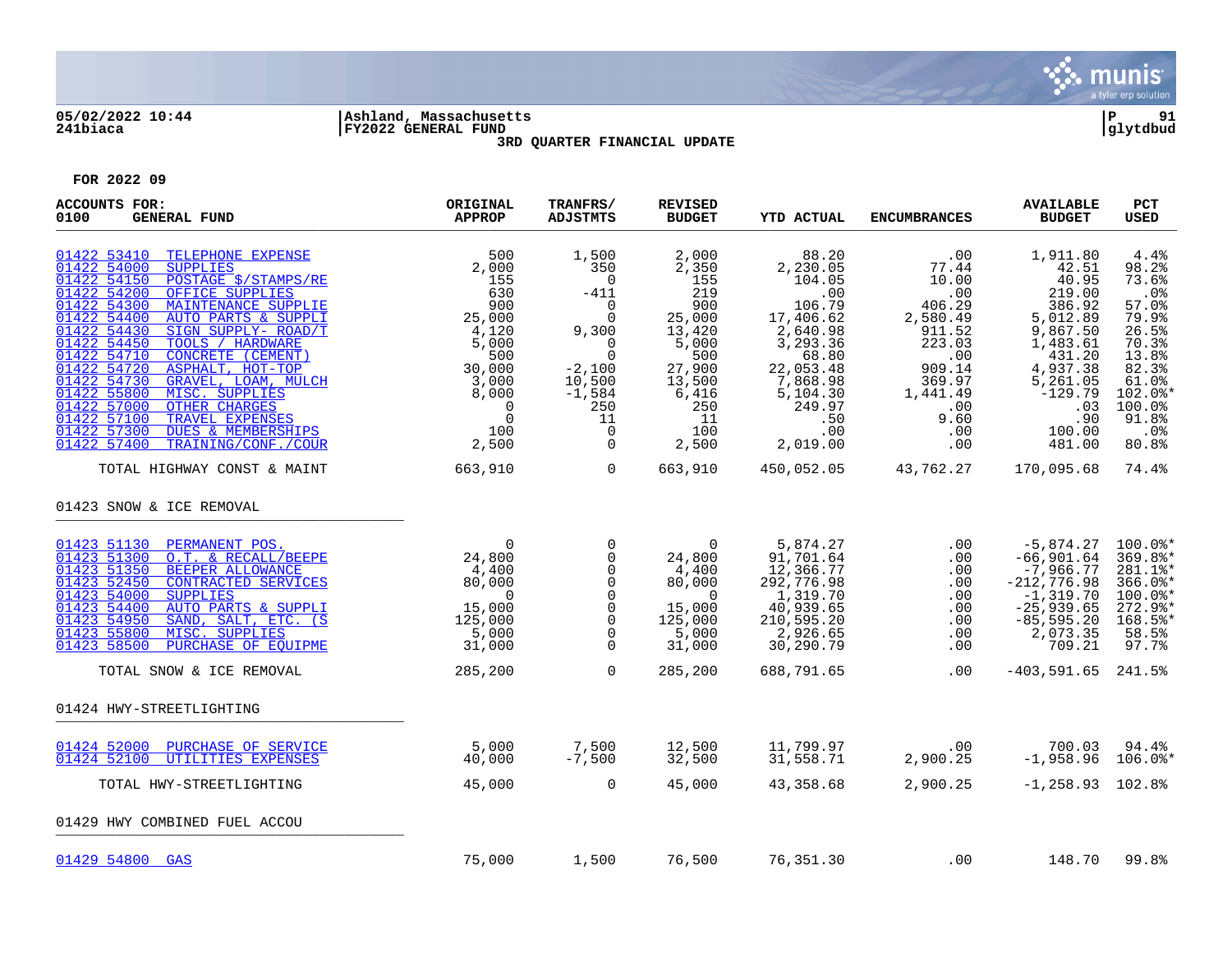

# **05/02/2022 10:44 |Ashland, Massachusetts |P 92 241biaca |FY2022 GENERAL FUND |glytdbud 3RD QUARTER FINANCIAL UPDATE**



| <b>ACCOUNTS FOR:</b><br>0100<br><b>GENERAL FUND</b>                                                                                                                                                                                                                                                                                                                                                                                                                                                                                                                                                                                                                                                | ORIGINAL<br><b>APPROP</b>                                                                                                                                         | TRANFRS/<br><b>ADJSTMTS</b>                                                                                                                                                                                               | <b>REVISED</b><br><b>BUDGET</b>                                                                                                                                                  | <b>YTD ACTUAL</b>                                                                                                                                                                            | <b>ENCUMBRANCES</b>                                                                                                                              | <b>AVAILABLE</b><br><b>BUDGET</b>                                                                                                                                     | <b>PCT</b><br><b>USED</b>                                                                                                                                               |
|----------------------------------------------------------------------------------------------------------------------------------------------------------------------------------------------------------------------------------------------------------------------------------------------------------------------------------------------------------------------------------------------------------------------------------------------------------------------------------------------------------------------------------------------------------------------------------------------------------------------------------------------------------------------------------------------------|-------------------------------------------------------------------------------------------------------------------------------------------------------------------|---------------------------------------------------------------------------------------------------------------------------------------------------------------------------------------------------------------------------|----------------------------------------------------------------------------------------------------------------------------------------------------------------------------------|----------------------------------------------------------------------------------------------------------------------------------------------------------------------------------------------|--------------------------------------------------------------------------------------------------------------------------------------------------|-----------------------------------------------------------------------------------------------------------------------------------------------------------------------|-------------------------------------------------------------------------------------------------------------------------------------------------------------------------|
| 01429 54880 DIESEL<br>MISC. SUPPLIES<br>01429 55800                                                                                                                                                                                                                                                                                                                                                                                                                                                                                                                                                                                                                                                | 75,000<br>1,000                                                                                                                                                   | $-2,500$<br>1,000                                                                                                                                                                                                         | 72,500<br>2,000                                                                                                                                                                  | 42,575.95<br>1,097.25                                                                                                                                                                        | 23,230.00<br>750.00                                                                                                                              | 6,694.05<br>152.75                                                                                                                                                    | 90.8%<br>92.4%                                                                                                                                                          |
| TOTAL HWY COMBINED FUEL ACCOU                                                                                                                                                                                                                                                                                                                                                                                                                                                                                                                                                                                                                                                                      | 151,000                                                                                                                                                           | $\overline{a}$                                                                                                                                                                                                            | 151,000                                                                                                                                                                          | 120,024.50                                                                                                                                                                                   | 23,980.00                                                                                                                                        | 6,995.50                                                                                                                                                              | 95.4%                                                                                                                                                                   |
| 01491 CEMETERY_ PARKS & TREES                                                                                                                                                                                                                                                                                                                                                                                                                                                                                                                                                                                                                                                                      |                                                                                                                                                                   |                                                                                                                                                                                                                           |                                                                                                                                                                                  |                                                                                                                                                                                              |                                                                                                                                                  |                                                                                                                                                                       |                                                                                                                                                                         |
| 01491 51130 PERMANENT POS.<br>01491 51300 O.T. & RECALL/BEEPE<br>01491 51400<br>LONGEVITY & FRINGES<br>01491 51835<br>COVID-19 100%<br>01491 51900<br>UNIFORM EXP. / ALLOW.<br>01491 52000<br>PURCHASE OF SERVICE<br>01491 52410<br>MAINT. SERVICE CONT<br>01491 52450<br><b>CONTRACTED SERVICES</b><br>01491 52965<br><b>BEAVER CONTROL</b><br>01491 54000<br><b>SUPPLIES</b><br>01491 54150<br>POSTAGE \$/STAMPS/RE<br>01491 54400<br>AUTO PARTS & SUPPLI<br>01491 54420<br>CEM. & PARK SUPPLIES<br>01491 54450<br>TOOLS / HARDWARE<br>01491 54460<br>TREES/SHRUBS-REPLAC<br>01491 55800<br>MISC. SUPPLIES<br><b>DUES &amp; MEMBERSHIPS</b><br>01491 57300<br>TRAINING/CONF./COUR<br>01491 57400 | 210,911<br>4,455<br>2,000<br>$\overline{0}$<br>4,000<br>$\frac{400}{105}$<br>10,000<br>1,000<br>$\frac{7 \text{RE}}{11}$ 6, 1<br>50<br>250<br>1,000<br>100<br>100 | $\overline{0}$<br>$\mathsf{O}$<br>$\overline{0}$<br>$\overline{0}$<br>$\mathbf 0$<br>$\overline{0}$<br>$\overline{0}$<br>$-650$<br>$-262$<br>1,125<br>$\Omega$<br>$-1,080$<br>852<br>750<br>$-250$<br>10<br>255<br>$-750$ | 210,911<br>4,455<br>2,000<br>$\overline{\phantom{0}}$<br>4,000<br>400<br>105<br>9,350<br>738<br>1,125<br>150<br>4,920<br>1,352<br>1,250<br>$\overline{0}$<br>1,010<br>355<br>750 | 144,383.42<br>3,115.56<br>1,120.00<br>1,372.17<br>2,066.87<br>185.08<br>.00<br>9,227.16<br>738.00<br>745.70<br>115.11<br>3,870.06<br>531.14<br>1,000.69<br>.00<br>611.27<br>355.00<br>708.00 | .00<br>.00<br>.00<br>.00<br>.00<br>.00<br>.00<br>122.05<br>.00<br>361.30<br>34.89<br>1,050.13<br>820.00<br>200.00<br>.00<br>398.01<br>.00<br>.00 | 66,527.58<br>1,339.44<br>880.00<br>$-1, 372.17$<br>1,933.13<br>214.92<br>105.00<br>.79<br>.00<br>18.00<br>.00<br>$-.19$<br>.86<br>49.31<br>.00<br>.72<br>.00<br>42.00 | 68.5%<br>69.9%<br>56.0%<br>100.0%*<br>51.7%<br>46.3%<br>.0%<br>100.0%<br>100.0%<br>98.4%<br>100.0%<br>$100.0$ *<br>99.9%<br>96.1%<br>$.0\%$<br>99.9%<br>100.0%<br>94.4% |
| TOTAL CEMETERY_ PARKS & TREES                                                                                                                                                                                                                                                                                                                                                                                                                                                                                                                                                                                                                                                                      | 242,871                                                                                                                                                           | $\overline{0}$                                                                                                                                                                                                            |                                                                                                                                                                                  |                                                                                                                                                                                              | 242,871 170,145.23 2,986.38 69,739.39                                                                                                            |                                                                                                                                                                       | 71.3%                                                                                                                                                                   |
| 01510 BD. OF HEALTH                                                                                                                                                                                                                                                                                                                                                                                                                                                                                                                                                                                                                                                                                |                                                                                                                                                                   |                                                                                                                                                                                                                           |                                                                                                                                                                                  |                                                                                                                                                                                              |                                                                                                                                                  |                                                                                                                                                                       |                                                                                                                                                                         |
| 01510 51121 CLERICAL OVERTIME<br>01510 51130<br>PERMANENT POS.<br>01510 51400<br>LONGEVITY & FRINGES<br>01510 51835<br>COVID-19 100%<br>01510 52450<br>CONTRACTED SERVICES<br>01510 52500<br>PURCH. NURSING SERV<br>01510 54200<br>OFFICE SUPPLIES<br>01510 55800<br>MISC. SUPPLIES<br>01510 57100<br>TRAVEL EXPENSES<br>01510 57300<br><b>DUES &amp; MEMBERSHIPS</b>                                                                                                                                                                                                                                                                                                                              | 2,300<br>131,212<br>$\frac{-1,000}{0}$<br>50,380<br>10,000<br>$\overline{0}$<br>100<br>$\overline{0}$<br>210                                                      | $\mathsf{O}$<br>$\overline{0}$<br>$\overline{0}$<br>$\overline{0}$<br>740<br>$\overline{0}$<br>$\overline{0}$<br>$\mathsf{O}$<br>$\overline{0}$<br>$\mathbf 0$                                                            | 2,300<br>131,212<br>1,000<br>$\overline{0}$<br>51,120<br>10,000<br>$\overline{\phantom{0}}$<br>100<br>$\overline{0}$<br>210                                                      | 1,365.13<br>112,357.05<br>1,000.00<br>429.61<br>15,393.67<br>8,038.93<br>9.87<br>71.88<br>95.54<br>226.35                                                                                    | .00<br>.00<br>.00<br>.00<br>.00<br>.00<br>.00<br>.00<br>.00<br>.00                                                                               | 934.87<br>18,854.95<br>.00<br>$-429.61$<br>35,726.33<br>1,961.07<br>$-9.87$<br>28.12<br>$-95.54$<br>$-16.35$                                                          | 59.4%<br>85.6%<br>100.0%<br>$100.0$ *<br>30.1%<br>80.4%<br>100.0%*<br>71.9%<br>100.0%*<br>$107.8$ $*$                                                                   |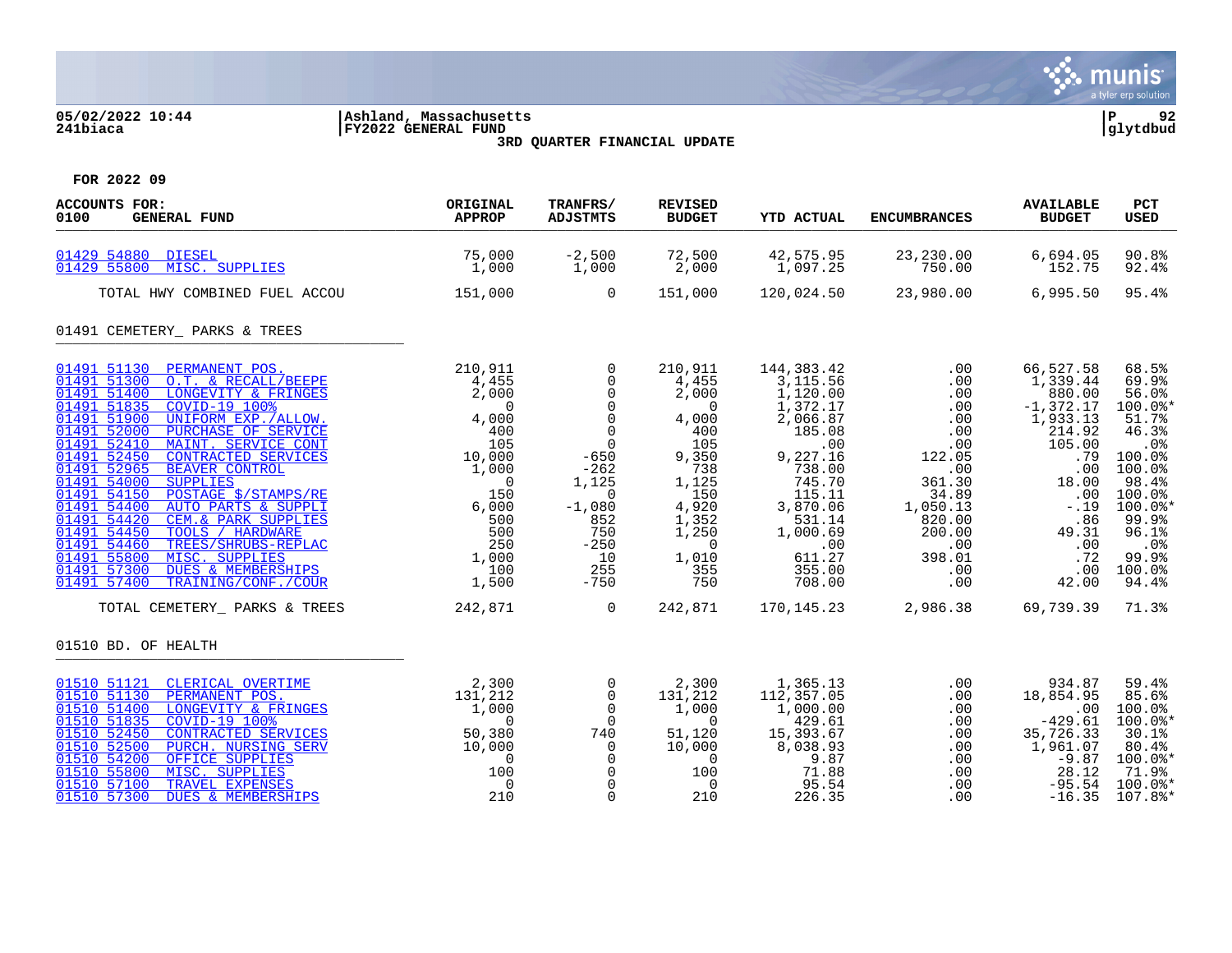

# **05/02/2022 10:44 |Ashland, Massachusetts |P 93 241biaca |FY2022 GENERAL FUND |glytdbud 3RD QUARTER FINANCIAL UPDATE**



**FOR 2022 09**

| <b>ACCOUNTS FOR:</b><br>0100<br><b>GENERAL FUND</b>                                                                                                                                                                                                                                                                                                                      | ORIGINAL<br><b>APPROP</b>                                                                         | TRANFRS/<br><b>ADJSTMTS</b>                                                                    | <b>REVISED</b><br><b>BUDGET</b>                                                           | <b>YTD ACTUAL</b>                                                                                            | <b>ENCUMBRANCES</b>                                                | <b>AVAILABLE</b><br><b>BUDGET</b>                                                                           | <b>PCT</b><br><b>USED</b>                                                          |
|--------------------------------------------------------------------------------------------------------------------------------------------------------------------------------------------------------------------------------------------------------------------------------------------------------------------------------------------------------------------------|---------------------------------------------------------------------------------------------------|------------------------------------------------------------------------------------------------|-------------------------------------------------------------------------------------------|--------------------------------------------------------------------------------------------------------------|--------------------------------------------------------------------|-------------------------------------------------------------------------------------------------------------|------------------------------------------------------------------------------------|
| 01510 57400 TRAINING/CONF./COUR                                                                                                                                                                                                                                                                                                                                          | 1,000                                                                                             | $\overline{0}$                                                                                 | 1,000                                                                                     | 929.75                                                                                                       | .00                                                                | 70.25                                                                                                       | 93.0%                                                                              |
| TOTAL BD. OF HEALTH                                                                                                                                                                                                                                                                                                                                                      | 196,202                                                                                           | 740                                                                                            | 196,942                                                                                   | 139,917.78                                                                                                   | .00                                                                | 57,024.22                                                                                                   | 71.0%                                                                              |
| 01543 VETERAN'S SERVICES                                                                                                                                                                                                                                                                                                                                                 |                                                                                                   |                                                                                                |                                                                                           |                                                                                                              |                                                                    |                                                                                                             |                                                                                    |
| 01543 54201<br>MEMORIAL DAY EXPENS<br>01543 57000<br><b>OTHER CHARGES</b><br>01543 57350<br>VETERAN'S BENEFIT P                                                                                                                                                                                                                                                          | 2,400<br>52,651<br>75,000                                                                         | $\overline{0}$<br>$\overline{0}$<br>$\Omega$                                                   | 2,400<br>52,651<br>75,000                                                                 | 1,814.50<br>52,650.68<br>48,874.56                                                                           | .00<br>.00<br>.00                                                  | 585.50<br>.32<br>26, 125.44                                                                                 | 75.6%<br>100.0%<br>65.2%                                                           |
| TOTAL VETERAN'S SERVICES                                                                                                                                                                                                                                                                                                                                                 | 130,051                                                                                           | $\Omega$                                                                                       | 130,051                                                                                   | 103,339.74                                                                                                   | .00                                                                | 26,711.26                                                                                                   | 79.5%                                                                              |
| 01544 COA/REC/YOUTH & FAM SERVICES                                                                                                                                                                                                                                                                                                                                       |                                                                                                   |                                                                                                |                                                                                           |                                                                                                              |                                                                    |                                                                                                             |                                                                                    |
| 01544 51130<br>PERMANENT POS.<br>01544 51400<br>LONGEVITY & FRINGES<br>01544 52450<br><b>CONTRACTED SERVICES</b><br>01544 54400<br>AUTO PARTS & SUPPLI<br>01544 55800<br>MISC. SUPPLIES<br>01544 57100<br>TRAVEL EXPENSES<br>01544 57300<br><b>DUES &amp; MEMBERSHIPS</b><br>01544 57400<br>TRAINING/CONF./COUR                                                          | 437,080<br>5,420<br>9,850<br>1,000<br>750<br>600<br>1,000<br>3,500                                | $\mathbf 0$<br>0<br>$\Omega$<br>0<br>$\mathbf 0$<br>$\mathbf 0$<br>0<br>$\Omega$               | 437,080<br>5,420<br>9,850<br>1,000<br>750<br>600<br>1,000<br>3,500                        | 311,652.88<br>5,640.00<br>8,194.74<br>.00<br>708.30<br>.00<br>1,023.00<br>.00                                | .00<br>.00<br>.00<br>.00<br>.00<br>.00<br>.00<br>.00               | 125,427.12<br>$-220.00$<br>1,655.26<br>1,000.00<br>41.70<br>600.00<br>$-23.00$<br>3,500.00                  | 71.3%<br>104.1%*<br>83.2%<br>.0%<br>94.4%<br>.0%<br>102.3%*<br>.0%                 |
| TOTAL COA/REC/YOUTH & FAM SERVICES                                                                                                                                                                                                                                                                                                                                       | 459,200                                                                                           | $\overline{0}$                                                                                 | 459,200                                                                                   | 327.218.92                                                                                                   | .00                                                                | 131,981.08                                                                                                  | 71.3%                                                                              |
| 01610 PUBLIC LIBRARY                                                                                                                                                                                                                                                                                                                                                     |                                                                                                   |                                                                                                |                                                                                           |                                                                                                              |                                                                    |                                                                                                             |                                                                                    |
| 01610 51130 PERMANENT POS.<br>01610 51400<br>LONGEVITY & FRINGES<br>01610 52710<br>OFFICE EOUIP LEASE<br>01610 54150<br>POSTAGE \$/STAMPS/RE<br>01610 54200<br>OFFICE SUPPLIES<br>01610 54600<br>REFERENCE BOOKS/MAT<br>01610 55987<br>TECHNOLOGY EXPENSES<br>01610 57300<br><b>DUES &amp; MEMBERSHIPS</b><br>01610 57400<br>TRAINING/CONF./COUR<br>TOTAL PUBLIC LIBRARY | 303,788<br>4,500<br>2,262<br>121<br>2,500<br>70,025<br>$\overline{0}$<br>15,300<br>300<br>398,796 | 0<br>0<br>$\Omega$<br>$\mathbf 0$<br>$\Omega$<br>$\Omega$<br>21,982<br>0<br>$\Omega$<br>21,982 | 303,788<br>4,500<br>2,262<br>121<br>2,500<br>70,025<br>21,982<br>15,300<br>300<br>420,778 | 227,548.62<br>3,000.00<br>.00<br>.00<br>1,451.16<br>43,557.61<br>21,982.45<br>15,300.00<br>.00<br>312,839.84 | .00<br>.00<br>.00<br>.00<br>.00<br>.00<br>.00<br>.00<br>.00<br>.00 | 76,239.38<br>1,500.00<br>2,262.00<br>121.00<br>1,048.84<br>26, 467.39<br>.00<br>.00<br>300.00<br>107,938.61 | 74.9%<br>66.7%<br>.0%<br>.0%<br>58.0%<br>62.2%<br>100.0%<br>100.0%<br>.0%<br>74.3% |

01710 DEBT SERVICE \_\_\_\_\_\_\_\_\_\_\_\_\_\_\_\_\_\_\_\_\_\_\_\_\_\_\_\_\_\_\_\_\_\_\_\_\_\_\_\_\_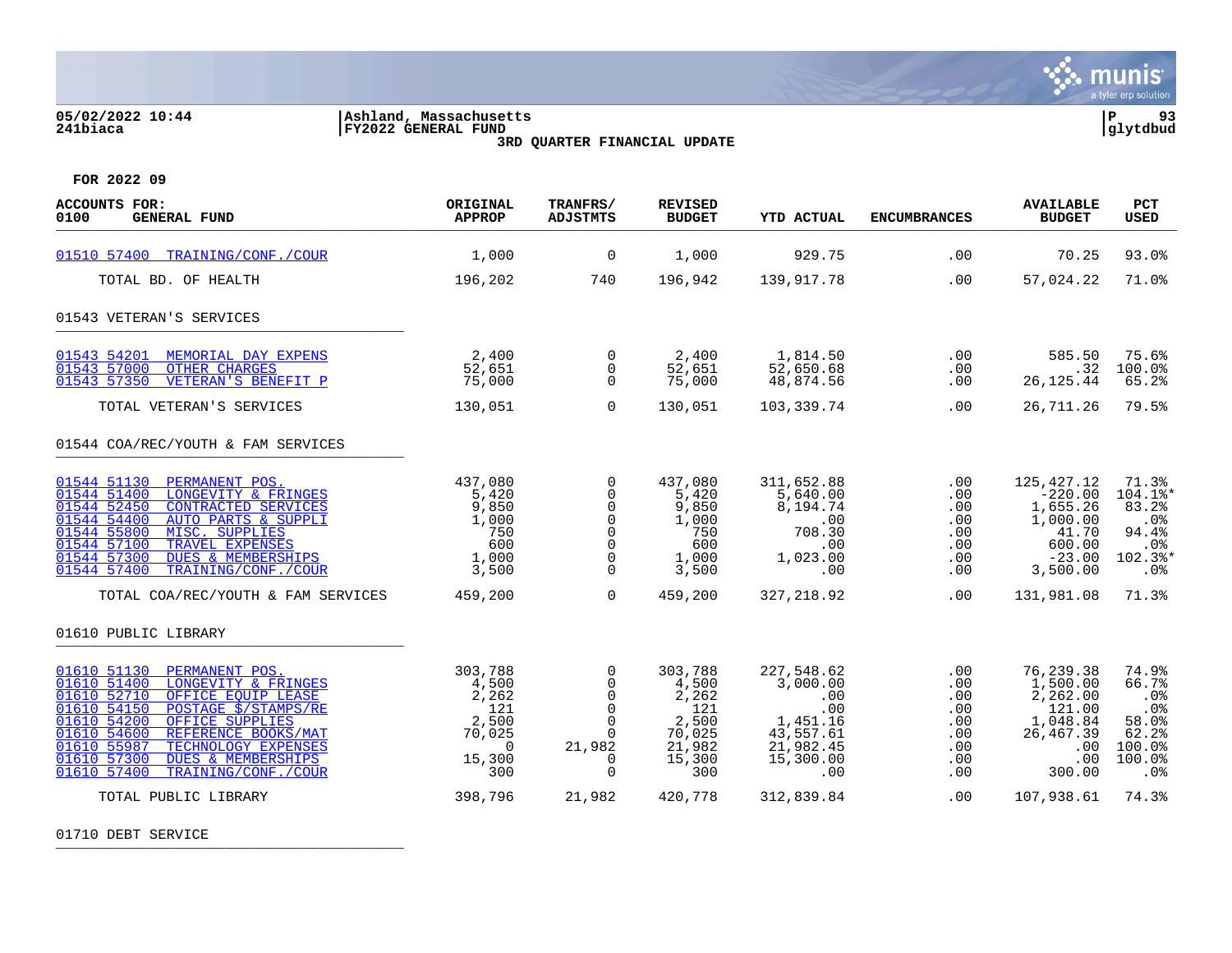

# **05/02/2022 10:44 |Ashland, Massachusetts |P 94 241biaca |FY2022 GENERAL FUND |glytdbud 3RD QUARTER FINANCIAL UPDATE**



| ACCOUNTS FOR:<br>0100<br><b>GENERAL FUND</b>                                                                                                                                                                                                                          | ORIGINAL<br><b>APPROP</b>                            | TRANFRS/<br><b>ADJSTMTS</b>                                         | <b>REVISED</b><br><b>BUDGET</b>                                     | <b>YTD ACTUAL</b>                                                                      | <b>ENCUMBRANCES</b>                           | <b>AVAILABLE</b><br><b>BUDGET</b>                                                       | <b>PCT</b><br>USED                                            |
|-----------------------------------------------------------------------------------------------------------------------------------------------------------------------------------------------------------------------------------------------------------------------|------------------------------------------------------|---------------------------------------------------------------------|---------------------------------------------------------------------|----------------------------------------------------------------------------------------|-----------------------------------------------|-----------------------------------------------------------------------------------------|---------------------------------------------------------------|
| 01710 59010<br>DEBT ISSUANCE COSTS<br>01710 59150<br>PRINCIPAL LONG TERM<br>01710 59210<br>PROP 2 1/2 INTEREST<br>01710 59250<br><b>INTEREST ON NOTES</b>                                                                                                             | $\overline{0}$<br>3,197,327<br>1,957,655<br>$\Omega$ | 0<br>1,208,709<br>0<br>$\Omega$                                     | $\overline{0}$<br>4,406,036<br>1,957,655<br>$\Omega$                | 500.00<br>1,286,000.00<br>.00<br>1,064,523.15                                          | .00<br>.00<br>.00<br>.00                      | $-500.00$<br>3,120,035.56<br>1,957,655.00<br>$-1,064,523.15$                            | $100.0$ *<br>29.2%<br>.0%<br>100.0%*                          |
| TOTAL DEBT SERVICE<br>01820 STATE ASSESSMENTS&CHARG                                                                                                                                                                                                                   | 5,154,982                                            | 1,208,709                                                           | 6,363,691                                                           | 2,351,023.15                                                                           | .00                                           | 4,012,667.41                                                                            | 36.9%                                                         |
| 01820 54640<br>PARKING SURCHGES CH<br>MOSO CONT PROJ CH25<br>01820 56390<br>01820 56400<br>AIR POLL CONT CH111<br>01820 56410<br>METRO PLAN COUN CH4<br>01820 56550<br>CHARTER SCHOOL ASSE<br>01820 56630<br>REGIONAL TRANSIT AU<br>01820 56951<br>MISC. CHERRY SHEET | 0<br>0<br>$\Omega$<br>0<br>0<br>0<br>$\Omega$        | 13,120<br>49,006<br>5,998<br>9,810<br>$\Omega$<br>166,413<br>96,883 | 13,120<br>49,006<br>5,998<br>9,810<br>$\Omega$<br>166,413<br>96,883 | 11,834.00<br>36,765.00<br>4,500.00<br>7,362.00<br>16,653.00<br>124,812.00<br>90,314.00 | .00<br>.00<br>.00<br>.00<br>.00<br>.00<br>.00 | 1,286.00<br>12,241.00<br>1,498.00<br>2,448.00<br>$-16,653.00$<br>41,601.00<br>6, 569.00 | 90.2%<br>75.0%<br>75.0%<br>75.0%<br>100.0%*<br>75.0%<br>93.2% |
| TOTAL STATE ASSESSMENTS&CHARG                                                                                                                                                                                                                                         | $\Omega$                                             | 341,230                                                             | 341,230                                                             | 292,240.00                                                                             | .00                                           | 48,990.00                                                                               | 85.6%                                                         |
| 01911 EMPLOYEE RETIREMENT                                                                                                                                                                                                                                             |                                                      |                                                                     |                                                                     |                                                                                        |                                               |                                                                                         |                                                               |
| 01911 51704<br><b>COUNTY RETIREMENT</b>                                                                                                                                                                                                                               | 3,563,976                                            | $\Omega$                                                            | 3,563,976                                                           | 3,563,976.00                                                                           | .00                                           | .00                                                                                     | 100.0%                                                        |
| TOTAL EMPLOYEE RETIREMENT                                                                                                                                                                                                                                             | 3,563,976                                            | $\overline{0}$                                                      | 3,563,976                                                           | 3,563,976.00                                                                           | .00                                           | .00                                                                                     | 100.0%                                                        |
| 01912 WORKERS COMPENSATION                                                                                                                                                                                                                                            |                                                      |                                                                     |                                                                     |                                                                                        |                                               |                                                                                         |                                                               |
| 01912 51710 WORKERS COMP INSUR                                                                                                                                                                                                                                        | 350,000                                              | $\overline{0}$                                                      | 350,000                                                             | 239, 297.49                                                                            | .00                                           | 110,702.51                                                                              | 68.4%                                                         |
| TOTAL WORKERS COMPENSATION                                                                                                                                                                                                                                            | 350,000                                              | $\overline{0}$                                                      | 350,000                                                             | 239, 297.49                                                                            | .00                                           | 110,702.51                                                                              | 68.4%                                                         |
| 01913 UNEMPLOYMENT COMPENSATI                                                                                                                                                                                                                                         |                                                      |                                                                     |                                                                     |                                                                                        |                                               |                                                                                         |                                                               |
| 01913 51720<br>UNEMPLOY COMP INS                                                                                                                                                                                                                                      | 102,000                                              | $\overline{0}$                                                      | 102,000                                                             | 15,367.57                                                                              | .00                                           | 86,632.43                                                                               | 15.1%                                                         |
| TOTAL UNEMPLOYMENT COMPENSATI                                                                                                                                                                                                                                         | 102,000                                              | $\mathbf 0$                                                         | 102,000                                                             | 15,367.57                                                                              | .00                                           | 86,632.43                                                                               | 15.1%                                                         |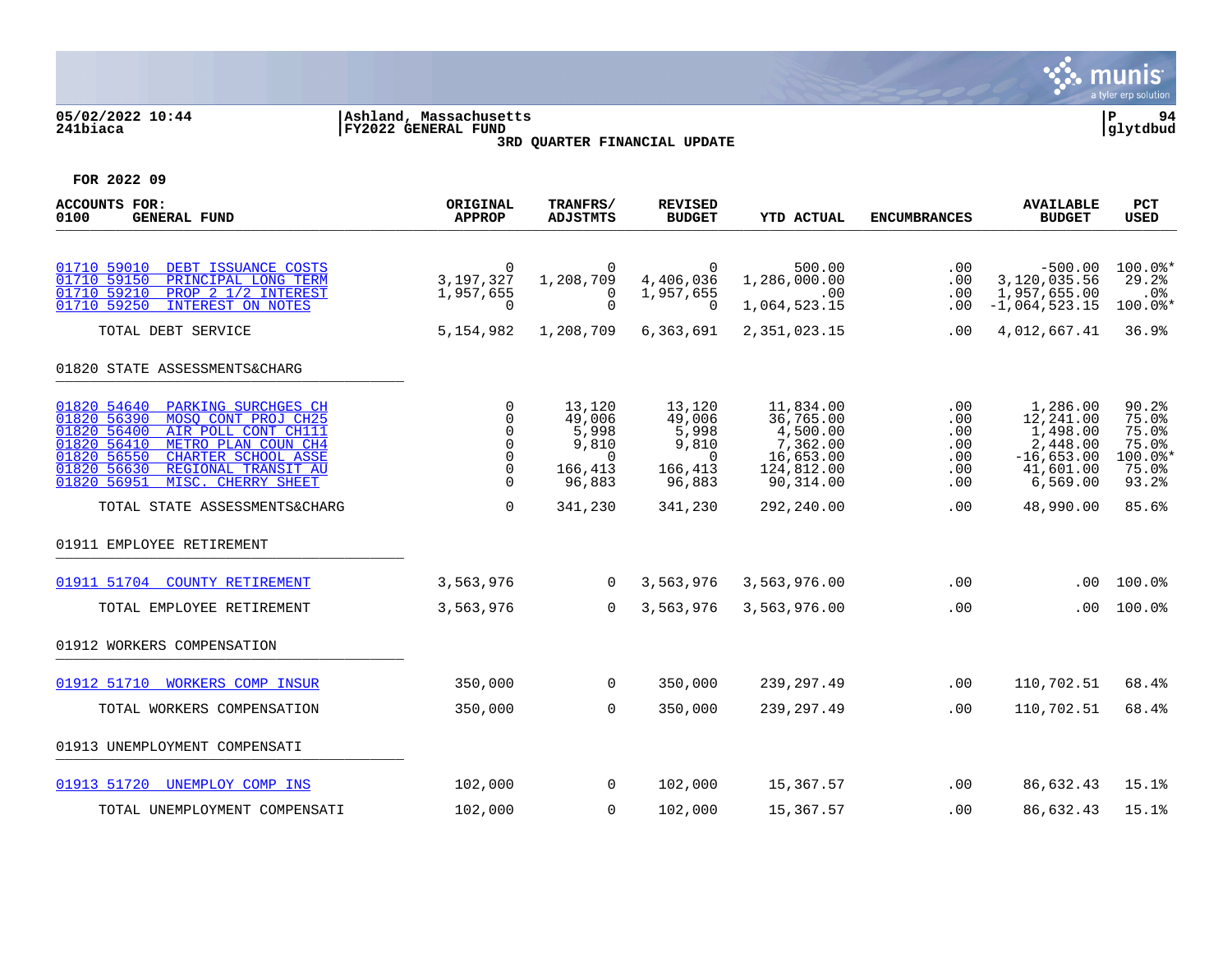|                                                                                                                                                                                                                                                                                                                                                                    |                                                                                                           |                                                                                                        |                                                                                                           |                                                                                                                          |                                                                    |                                                                                                                                    | munis<br>a tyler erp solution                                                      |
|--------------------------------------------------------------------------------------------------------------------------------------------------------------------------------------------------------------------------------------------------------------------------------------------------------------------------------------------------------------------|-----------------------------------------------------------------------------------------------------------|--------------------------------------------------------------------------------------------------------|-----------------------------------------------------------------------------------------------------------|--------------------------------------------------------------------------------------------------------------------------|--------------------------------------------------------------------|------------------------------------------------------------------------------------------------------------------------------------|------------------------------------------------------------------------------------|
| 05/02/2022 10:44<br>241biaca                                                                                                                                                                                                                                                                                                                                       | Ashland, Massachusetts<br><b>FY2022 GENERAL FUND</b>                                                      | 3RD QUARTER FINANCIAL UPDATE                                                                           |                                                                                                           |                                                                                                                          |                                                                    |                                                                                                                                    | ΙP<br>95<br>glytdbud                                                               |
| FOR 2022 09                                                                                                                                                                                                                                                                                                                                                        |                                                                                                           |                                                                                                        |                                                                                                           |                                                                                                                          |                                                                    |                                                                                                                                    |                                                                                    |
| ACCOUNTS FOR:<br><b>GENERAL FUND</b><br>0100                                                                                                                                                                                                                                                                                                                       | ORIGINAL<br><b>APPROP</b>                                                                                 | TRANFRS/<br><b>ADJSTMTS</b>                                                                            | <b>REVISED</b><br><b>BUDGET</b>                                                                           | <b>YTD ACTUAL</b>                                                                                                        | <b>ENCUMBRANCES</b>                                                | <b>AVAILABLE</b><br><b>BUDGET</b>                                                                                                  | PCT<br>USED                                                                        |
| 01915 GROUP HEALTH INSURANCE                                                                                                                                                                                                                                                                                                                                       |                                                                                                           |                                                                                                        |                                                                                                           |                                                                                                                          |                                                                    |                                                                                                                                    |                                                                                    |
| 01915 51700<br>HEALTH INSURANCE<br>01915 51702<br>HEALTH INSURANCE WA<br>01915 51705<br>HEALTH INSURANCE SC<br>01915 51706<br>Medicare Part B Pen<br>01915 51709<br>OPEB CONTRIBUTION<br>01915 51712<br>ADMINISTRATIVE FEE<br>01915 51740<br>F.I.C.A.<br>01915 51750<br>LIFE INSURANCE<br>01915 51751<br>LONG TERM DISABILIT<br>01915 51752<br>HEALTH INS. CONTING | 1,519,200<br>132,500<br>4,182,496<br>16,000<br>200,000<br>26,400<br>650,000<br>25,000<br>8,500<br>100,000 | 0<br>$\mathbf 0$<br>$\overline{0}$<br>$\mathbf 0$<br>0<br>0<br>0<br>$\overline{0}$<br>0<br>$\mathbf 0$ | 1,519,200<br>132,500<br>4,182,496<br>16,000<br>200,000<br>26,400<br>650,000<br>25,000<br>8,500<br>100,000 | 1,088,677.99<br>75,155.50<br>3,094,961.40<br>11,241.30<br>.00<br>20,521.20<br>414,438.57<br>20,430.16<br>6,212.50<br>.00 | .00<br>.00<br>.00<br>.00<br>.00<br>.00<br>.00<br>.00<br>.00<br>.00 | 430,522.01<br>57, 344.50<br>1,087,534.60<br>4,758.70<br>200,000.00<br>5,878.80<br>235,561.43<br>4,569.84<br>2,287.50<br>100,000.00 | 71.7%<br>56.7%<br>74.0%<br>70.3%<br>.0%<br>77.7%<br>63.8%<br>81.7%<br>73.1%<br>.0% |
| TOTAL GROUP HEALTH INSURANCE                                                                                                                                                                                                                                                                                                                                       | 6,860,096                                                                                                 | $\mathbf 0$                                                                                            | 6,860,096                                                                                                 | 4,731,638.62                                                                                                             | .00                                                                | 2,128,457.38                                                                                                                       | 69.0%                                                                              |
| 01930 CAPITAL PROJECTS                                                                                                                                                                                                                                                                                                                                             |                                                                                                           |                                                                                                        |                                                                                                           |                                                                                                                          |                                                                    |                                                                                                                                    |                                                                                    |
| 01930 58000 CAPITAL OUTLAY                                                                                                                                                                                                                                                                                                                                         | 500,000                                                                                                   | 3,200,982                                                                                              | 3,700,982                                                                                                 | 1,451,015.93                                                                                                             | 25,000.00                                                          | 2,224,966.09                                                                                                                       | 39.9%                                                                              |
| TOTAL CAPITAL PROJECTS                                                                                                                                                                                                                                                                                                                                             | 500,000                                                                                                   | 3,200,982                                                                                              | 3,700,982                                                                                                 | 1,451,015.93                                                                                                             | 25,000.00                                                          | 2,224,966.09                                                                                                                       | 39.9%                                                                              |
| 01945 OTHER INSURANCE                                                                                                                                                                                                                                                                                                                                              |                                                                                                           |                                                                                                        |                                                                                                           |                                                                                                                          |                                                                    |                                                                                                                                    |                                                                                    |
| 01945 57442<br>POLICE/FIRE HEALTH<br>01945 57460<br>MIAA LIABILITY PACK<br>01945 57470<br>PUBLIC OFFICIALS BO                                                                                                                                                                                                                                                      | 65,000<br>565,000<br>1,250                                                                                | 0<br>0<br>$\mathbf 0$                                                                                  | 65,000<br>565,000<br>1,250                                                                                | 66,308.00<br>621,898.50<br>1,239.00                                                                                      | .00<br>.00<br>.00                                                  | $-1,308.00$<br>$-56,898.50$<br>11.00                                                                                               | $102.0$ $*$<br>110.1%*<br>99.1%                                                    |
| TOTAL OTHER INSURANCE                                                                                                                                                                                                                                                                                                                                              | 631,250                                                                                                   | $\Omega$                                                                                               | 631,250                                                                                                   | 689,445.50                                                                                                               | .00                                                                | $-58, 195.50$                                                                                                                      | 109.2%                                                                             |
| 01960 C.O.L.A. TO DISTRIBUTE                                                                                                                                                                                                                                                                                                                                       |                                                                                                           |                                                                                                        |                                                                                                           |                                                                                                                          |                                                                    |                                                                                                                                    |                                                                                    |
| 01960 51000 PERSONAL SERVICES                                                                                                                                                                                                                                                                                                                                      | 165,500                                                                                                   | 0                                                                                                      | 165,500                                                                                                   | .00                                                                                                                      | .00                                                                | 165,500.00                                                                                                                         | .0%                                                                                |
| TOTAL C.O.L.A. TO DISTRIBUTE                                                                                                                                                                                                                                                                                                                                       | 165,500                                                                                                   | $\mathbf 0$                                                                                            | 165,500                                                                                                   | .00                                                                                                                      | .00                                                                | 165,500.00                                                                                                                         | .0%                                                                                |
| 01990 TRANSFER TO OTHER FUNDS                                                                                                                                                                                                                                                                                                                                      |                                                                                                           |                                                                                                        |                                                                                                           |                                                                                                                          |                                                                    |                                                                                                                                    |                                                                                    |
| 01990 59660 TRANSFERS TO TRUST                                                                                                                                                                                                                                                                                                                                     | 0                                                                                                         | 1,417,711                                                                                              | 1,417,711                                                                                                 | .00                                                                                                                      | .00                                                                | 1,417,711.00                                                                                                                       | .0%                                                                                |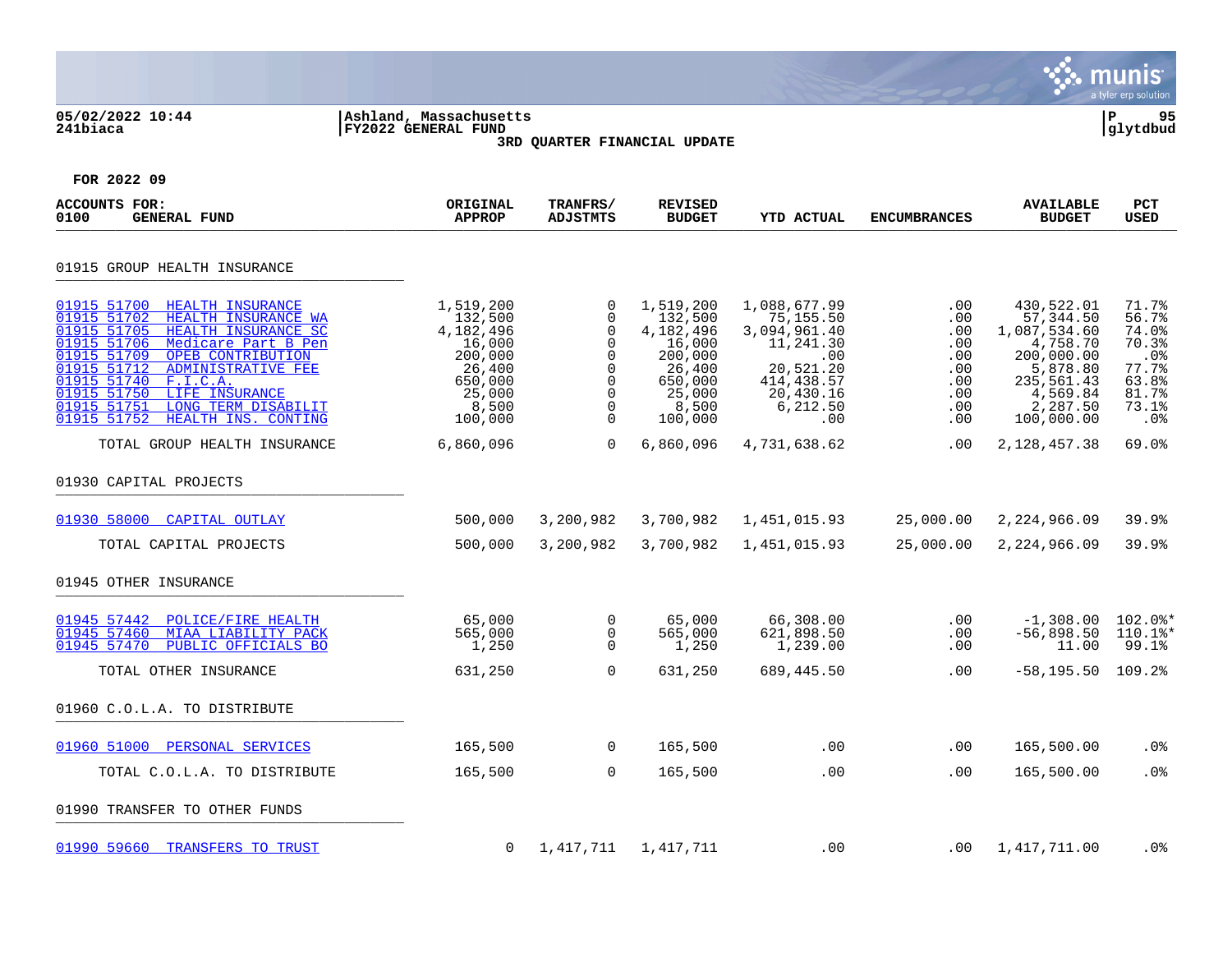#### **05/02/2022 10:44 |Ashland, Massachusetts |P 96 241biaca |FY2022 GENERAL FUND |glytdbud 3RD QUARTER FINANCIAL UPDATE**



| <b>ACCOUNTS FOR:</b><br><b>GENERAL FUND</b><br>0100                                                                                                                                                                              | ORIGINAL<br><b>APPROP</b>                                | TRANFRS/<br><b>ADJSTMTS</b> | <b>REVISED</b><br><b>BUDGET</b>                         | <b>YTD ACTUAL</b>                                                                                                 | <b>ENCUMBRANCES</b>                    | <b>AVAILABLE</b><br><b>BUDGET</b>                                   | <b>PCT</b><br><b>USED</b>                                    |
|----------------------------------------------------------------------------------------------------------------------------------------------------------------------------------------------------------------------------------|----------------------------------------------------------|-----------------------------|---------------------------------------------------------|-------------------------------------------------------------------------------------------------------------------|----------------------------------------|---------------------------------------------------------------------|--------------------------------------------------------------|
| 01990 59990<br>TRANSFER TO (OTHER)                                                                                                                                                                                               | $\mathbf 0$                                              | 112,000                     | 112,000                                                 | .00                                                                                                               | .00                                    | 112,000.00                                                          | .0%                                                          |
| TOTAL TRANSFER TO OTHER FUNDS                                                                                                                                                                                                    | $\mathbf 0$                                              | 1,529,711                   | 1,529,711                                               | .00                                                                                                               | .00                                    | 1,529,711.00                                                        | .0%                                                          |
| 41100 PERSONAL PROPERTY TAXES                                                                                                                                                                                                    |                                                          |                             |                                                         |                                                                                                                   |                                        |                                                                     |                                                              |
| 2008 PERSONAL PROPE<br>41100 41108<br>41100 41118<br>2018 Personal Prope<br>41100 41119<br>2019 Personal Prope<br>41100 41120<br>2020 Personal Prope<br>41100 41121<br>2021 Personal Prope<br>41100 41122<br>2022 PERSONAL PROPE | $\Omega$<br>$\Omega$<br>$\Omega$<br>$\Omega$<br>$\Omega$ | $\Omega$<br>$\mathbf 0$     | $\Omega$<br>$\mathbf 0$<br>$\Omega$<br>$\Omega$         | $-109.69$<br>$-424.06$<br>$-501.01$<br>$-1,422.61$<br>$-2,046.44$<br>$-1, 473, 747 -1, 473, 747 -1, 039, 868, 79$ | .00<br>.00<br>.00<br>.00<br>.00<br>.00 | 109.69<br>424.06<br>501.01<br>1,422.61<br>2,046.44<br>$-433,878.67$ | 100.0%<br>100.0%<br>100.0%<br>100.0%<br>100.0%<br>$70.6$ $*$ |
| TOTAL PERSONAL PROPERTY TAXES                                                                                                                                                                                                    | $\Omega$                                                 |                             |                                                         | $-1,473,747$ $-1,473,747$ $-1,044,372.60$                                                                         | .00                                    | $-429, 374.86$                                                      | 70.9%                                                        |
| 41200 REAL ESTATE TAXES                                                                                                                                                                                                          |                                                          |                             |                                                         |                                                                                                                   |                                        |                                                                     |                                                              |
| 41200 41220<br>2020 Real Estate<br>41200 41221<br>2021 Real Estate Ta<br>41200 41222<br>2022 REAL ESTATE TA                                                                                                                      | $\Omega$<br>$\Omega$                                     | $\overline{0}$<br>$\Omega$  | $\Omega$<br>$\Omega$                                    | $-371.84$<br>$-287,600.34$<br>$0 - 51, 349, 089 - 51, 349, 089 - 38, 440, 247, 88$                                | .00                                    | .00<br>287,600.34<br>$.00 - 12,908,841.22$                          | 371.84 100.0%<br>100.0%<br>74.9%*                            |
| TOTAL REAL ESTATE TAXES                                                                                                                                                                                                          |                                                          |                             |                                                         | $0 - 51, 349, 089 - 51, 349, 089 - 38, 728, 220, 06$                                                              |                                        | $.00 - 12,620,869.04$                                               | 75.4%                                                        |
| 41420 LIENS/FORECLR./LIEU TAX                                                                                                                                                                                                    |                                                          |                             |                                                         |                                                                                                                   |                                        |                                                                     |                                                              |
| 41420 41420 TAX LIENS REDEEMED                                                                                                                                                                                                   | $\mathbf 0$                                              | $\mathbf 0$                 | $\Omega$                                                | $-198,017.78$                                                                                                     | .00                                    | 198,017.78 100.0%                                                   |                                                              |
| TOTAL LIENS/FORECLR./LIEU TAX                                                                                                                                                                                                    | $\mathbf 0$                                              | $\mathbf 0$                 | $\mathbf 0$                                             | $-198,017.78$                                                                                                     | .00                                    | 198,017.78 100.0%                                                   |                                                              |
| 41500 MOTOR VEHICLE EXCISE                                                                                                                                                                                                       |                                                          |                             |                                                         |                                                                                                                   |                                        |                                                                     |                                                              |
| 41500 41508<br>2008 MOTOR VEHICLE<br>41500 41509<br>2009 MOTOR VEHICLE<br>41500 41510<br>2010 MOTOR VEHICLE<br>41500 41511<br>2011 MOTOR VEHICLE<br>2012 MOTOR VEHICLE<br>41500 41512                                            | 0<br>0<br>$\Omega$<br>$\Omega$<br>$\Omega$               | 0<br>$\mathbf 0$<br>0       | 0<br>$\mathbf 0$<br>$\Omega$<br>$\mathbf 0$<br>$\Omega$ | $-73.75$<br>$-73.75$<br>$-35.63$<br>$-58.75$<br>$-104.69$                                                         | .00<br>.00<br>.00<br>.00<br>.00        | 73.75<br>73.75<br>35.63<br>58.75<br>104.69                          | 100.0%<br>100.0%<br>100.0%<br>100.0%<br>$100.0$ %            |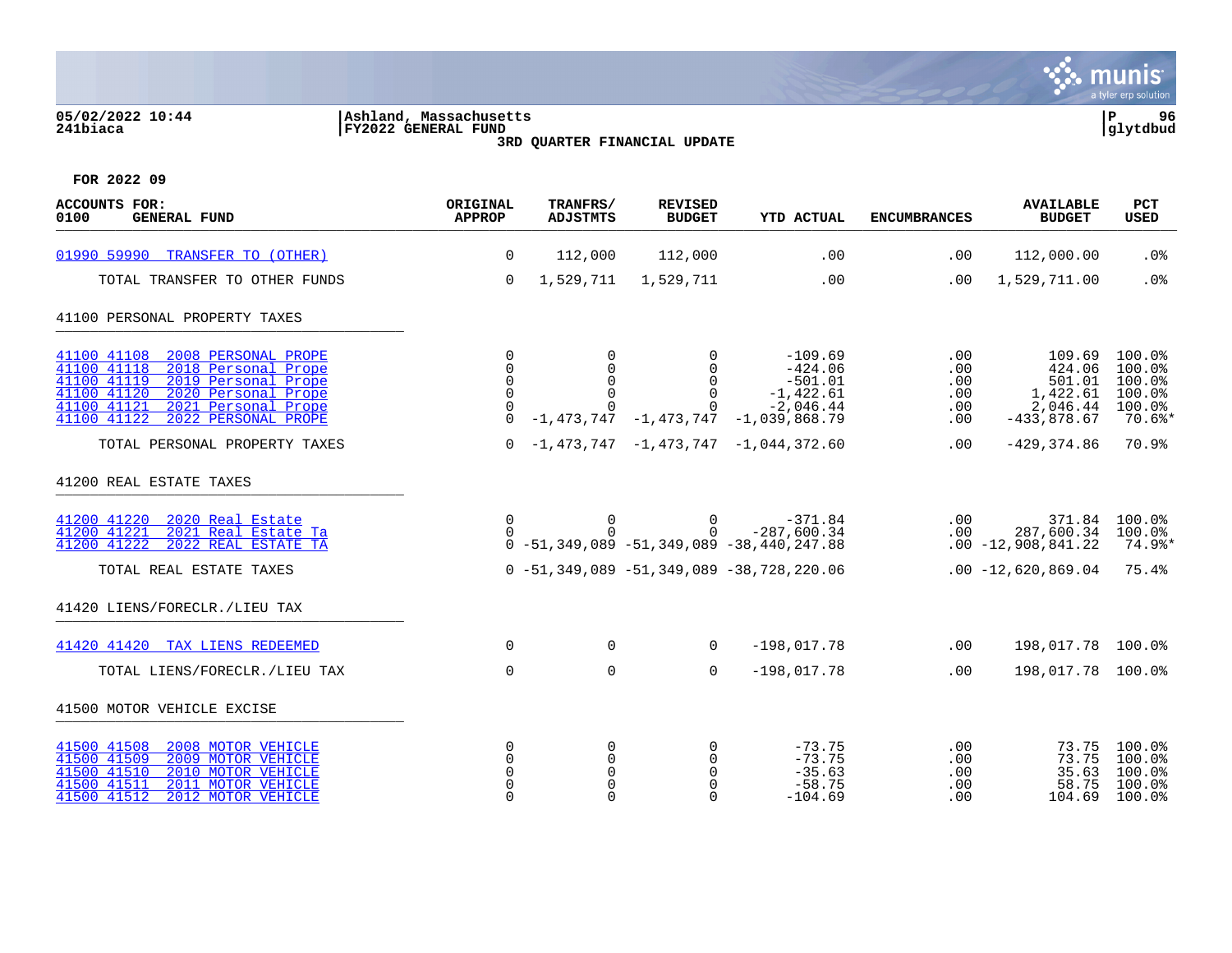

## **05/02/2022 10:44 |Ashland, Massachusetts |P 97 241biaca |FY2022 GENERAL FUND |glytdbud 3RD QUARTER FINANCIAL UPDATE**



| ACCOUNTS FOR:<br>0100<br><b>GENERAL FUND</b>                                                                                                                                                                                                                                                                                                                                                                                                     | ORIGINAL<br><b>APPROP</b>                                                                                                                                  | TRANFRS/<br><b>ADJSTMTS</b>                                                                                                                | <b>REVISED</b><br><b>BUDGET</b>                                                                                                                   | <b>YTD ACTUAL</b>                                                                                                                                                             | <b>ENCUMBRANCES</b>                                                                   | <b>AVAILABLE</b><br><b>BUDGET</b>                                                                                                              | PCT<br><b>USED</b>                                                                                                                 |
|--------------------------------------------------------------------------------------------------------------------------------------------------------------------------------------------------------------------------------------------------------------------------------------------------------------------------------------------------------------------------------------------------------------------------------------------------|------------------------------------------------------------------------------------------------------------------------------------------------------------|--------------------------------------------------------------------------------------------------------------------------------------------|---------------------------------------------------------------------------------------------------------------------------------------------------|-------------------------------------------------------------------------------------------------------------------------------------------------------------------------------|---------------------------------------------------------------------------------------|------------------------------------------------------------------------------------------------------------------------------------------------|------------------------------------------------------------------------------------------------------------------------------------|
| 41500 41513<br>2013 MOTOR VEHICLE<br>41500 41514<br>2014 MOTOR VEHICLE<br>41500 41516<br>2016 MOTOR VEHICLE<br>41500 41517<br>2017 MOTOR VEHICLE<br>41500 41518<br>2018 Motor Vehicle<br>41500 41519<br>2019 Motor Vehicle<br>41500 41520<br>2020 Motor Vehicle<br>41500 41521<br>2021 Motor Vehicle<br>41500 41522<br>2022 MVE REVENUE                                                                                                          | $\mathbf 0$<br>$\Omega$<br>$\mathbf 0$<br>$\mathbf 0$<br>$\Omega$<br>$\mathbf 0$<br>$\mathbf 0$<br>$\mathbf 0$<br>$\Omega$                                 | $\mathbf 0$<br>$\mathbf 0$<br>$\mathbf 0$<br>$\mathbf 0$<br>$\mathbf 0$<br>$\mathbf 0$<br>$\Omega$<br>0<br>$-2,835,000$                    | $\Omega$<br>$\Omega$<br>0<br>$\Omega$<br>$\mathbf 0$<br>$\mathbf 0$<br>$\Omega$<br>0                                                              | $-44.17$<br>$-66.25$<br>$-223.12$<br>$-796.25$<br>$-1,812.81$<br>$-5, 232.81$<br>$-28,773.58$<br>$-390, 745.08$<br>$-2,835,000 -1,776,781.85$                                 | .00<br>.00<br>.00<br>.00<br>.00<br>.00<br>.00<br>.00<br>$.00 \,$                      | 44.17<br>66.25<br>223.12<br>796.25<br>1,812.81<br>5,232.81<br>28,773.58<br>390,745.08<br>$-1,058,218.15$                                       | 100.0%<br>100.0%<br>100.0%<br>100.0%<br>100.0%<br>100.0%<br>100.0%<br>100.0%<br>$62.7$ %*                                          |
| TOTAL MOTOR VEHICLE EXCISE                                                                                                                                                                                                                                                                                                                                                                                                                       | $\overline{0}$                                                                                                                                             |                                                                                                                                            |                                                                                                                                                   | $-2,835,000 -2,835,000 -2,204,822.49$                                                                                                                                         | .00                                                                                   | $-630, 177.51$                                                                                                                                 | 77.8%                                                                                                                              |
| 41700 PEN/INT/FEES/CHGS/DEMAN                                                                                                                                                                                                                                                                                                                                                                                                                    |                                                                                                                                                            |                                                                                                                                            |                                                                                                                                                   |                                                                                                                                                                               |                                                                                       |                                                                                                                                                |                                                                                                                                    |
| 41700 41710<br>PEN & INT - PROPERT<br>41700 41720<br>PEN & INT - EXCISE<br>PEN & INT - TAX LIE<br>41700 41730<br>41700 41755<br>MOTOR VEHICLE FEES/<br>MISC. BANK CHARGES<br>41700 41765<br>TOTAL PEN/INT/FEES/CHGS/DEMAN                                                                                                                                                                                                                        | 0<br>$\Omega$<br>0<br>$\mathbf 0$<br>$\mathbf 0$<br>$\mathbf 0$                                                                                            | $-250,000$<br>$\Omega$<br>0<br>0<br>$\mathbf 0$<br>$-250,000$                                                                              | $-250,000$<br>$\Omega$<br>0<br>$\mathbf 0$<br>$\Omega$<br>$-250,000$                                                                              | $-61, 242.02$<br>$-13,081.28$<br>$-58,488.10$<br>$-53, 325.00$<br>$-382.80$<br>$-186, 519.20$                                                                                 | .00<br>.00<br>.00<br>.00<br>.00<br>$.00 \,$                                           | $-188, 757.98$<br>13,081.28<br>58,488.10<br>53,325.00<br>382.80<br>$-63,480.80$                                                                | $24.5$ *<br>100.0%<br>100.0%<br>100.0%<br>100.0%<br>74.6%                                                                          |
| 43200 FEES                                                                                                                                                                                                                                                                                                                                                                                                                                       |                                                                                                                                                            |                                                                                                                                            |                                                                                                                                                   |                                                                                                                                                                               |                                                                                       |                                                                                                                                                |                                                                                                                                    |
| 43200 43122 BD. OF SELECTMEN FE<br>ASSESSORS FEES<br>43200 43141<br>43200 43143<br><b>ASSESSORS PASSPORT</b><br>43200 43146<br>MUNICIPAL LIEN CERT<br>43200 43161<br>TOWN CLERK FEES<br>43200 43171<br><b>CONSERVATION FILING</b><br>43200 43210<br>POLICE DEPT. FEES<br>43200 43220<br>FIRE DEPT. FEES<br>43200 43231<br><b>AMBULANCE FEES</b><br>43200 43491<br><b>CEMETERY FEES</b><br>43200 43940<br><b>MISCELLANEOUS FEES</b><br>TOTAL FEES | $\mathbf 0$<br>$\mathbf 0$<br>$\mathbf 0$<br>$\mathbf 0$<br>$\Omega$<br>0<br>$\Omega$<br>$\Omega$<br>$\mathbf 0$<br>$\mathbf 0$<br>$\Omega$<br>$\mathbf 0$ | $-140,000$<br>0<br>0<br>0<br>$\Omega$<br>$\mathbf 0$<br>$\mathbf 0$<br>$\mathbf 0$<br>$\mathbf 0$<br>$\mathbf 0$<br>$\Omega$<br>$-140,000$ | $-140,000$<br>0<br>0<br>$\mathbf 0$<br>$\Omega$<br>$\mathbf 0$<br>$\mathbf 0$<br>$\Omega$<br>$\mathbf 0$<br>$\mathbf 0$<br>$\Omega$<br>$-140,000$ | $\cdot$ 00<br>$-646.00$<br>$-4, 270.00$<br>$-19,900.00$<br>$-9,785.00$<br>$-4, 149.00$<br>$-15, 545.50$<br>$-974.52$<br>$-25.64$<br>$-21,800.00$<br>$-11.25$<br>$-77, 106.91$ | .00<br>.00<br>.00<br>.00<br>.00<br>.00<br>.00<br>.00<br>.00<br>.00<br>.00<br>$.00 \,$ | $-140,000.00$<br>646.00<br>4,270.00<br>19,900.00<br>9,785.00<br>4,149.00<br>15,545.50<br>974.52<br>25.64<br>21,800.00<br>11.25<br>$-62,893.09$ | $.0$ %*<br>100.0%<br>100.0%<br>100.0%<br>100.0%<br>100.0%<br>100.0%<br>$100.0$ <sup>8</sup><br>100.0%<br>100.0%<br>100.0%<br>55.1% |
| 43600 RENTALS                                                                                                                                                                                                                                                                                                                                                                                                                                    |                                                                                                                                                            |                                                                                                                                            |                                                                                                                                                   |                                                                                                                                                                               |                                                                                       |                                                                                                                                                |                                                                                                                                    |
| 43600 46122 CELLSITE RENTAL                                                                                                                                                                                                                                                                                                                                                                                                                      | $\mathbf 0$                                                                                                                                                | $-290,000$                                                                                                                                 | $-290,000$                                                                                                                                        | $-199,728.47$                                                                                                                                                                 | .00                                                                                   | $-90, 271.53$                                                                                                                                  | 68.9%*                                                                                                                             |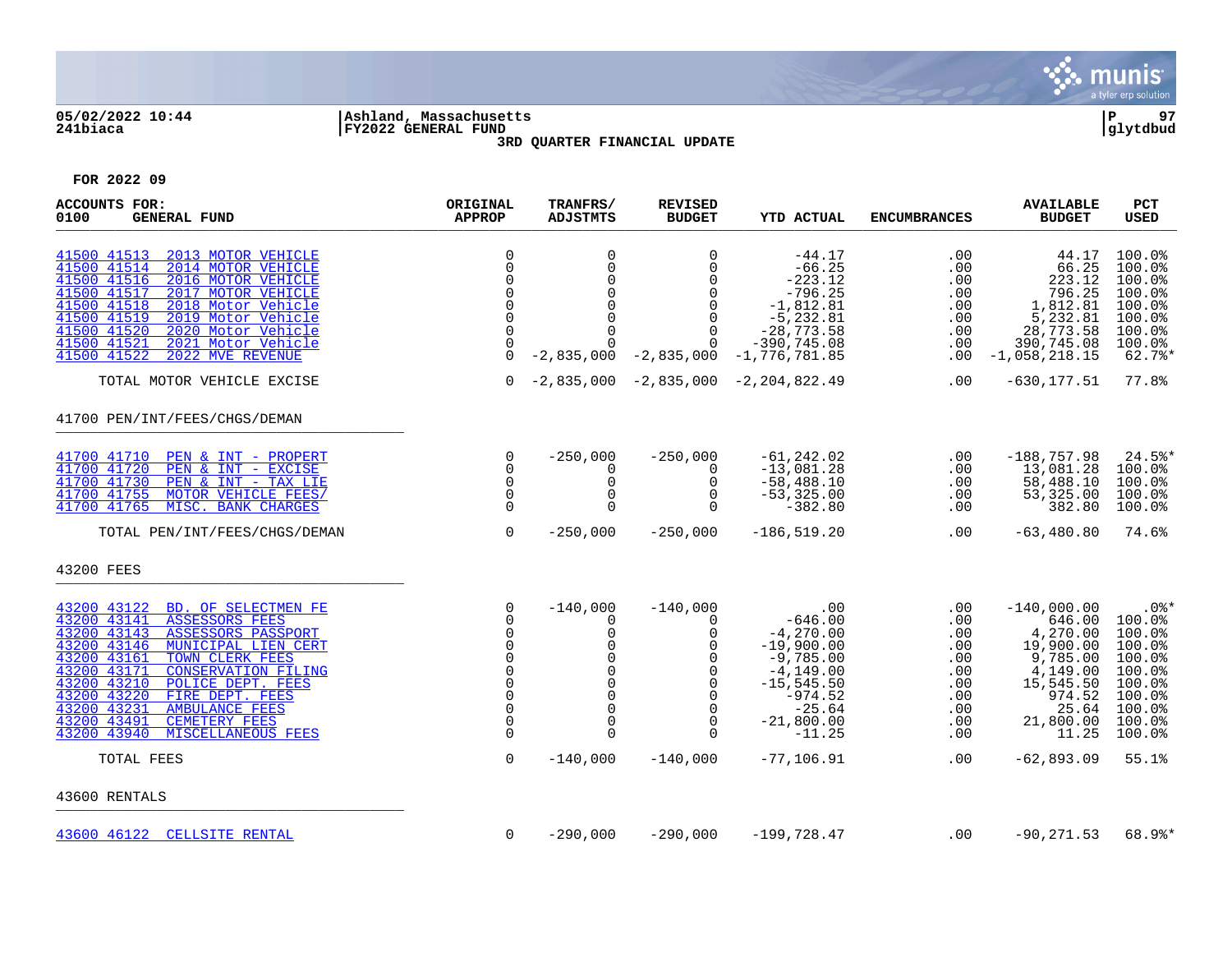|                                                                                                                                                                                                                                                                                                                   |                                                                                |                                                                                         |                                                                                         |                                                                                                                               |                                                      |                                                                                                        | munis<br>a tyler erp solution                                                                 |
|-------------------------------------------------------------------------------------------------------------------------------------------------------------------------------------------------------------------------------------------------------------------------------------------------------------------|--------------------------------------------------------------------------------|-----------------------------------------------------------------------------------------|-----------------------------------------------------------------------------------------|-------------------------------------------------------------------------------------------------------------------------------|------------------------------------------------------|--------------------------------------------------------------------------------------------------------|-----------------------------------------------------------------------------------------------|
| 05/02/2022 10:44<br>241biaca                                                                                                                                                                                                                                                                                      | Ashland, Massachusetts <br>FY2022 GENERAL FUND<br>3RD QUARTER FINANCIAL UPDATE |                                                                                         |                                                                                         |                                                                                                                               |                                                      |                                                                                                        |                                                                                               |
| FOR 2022 09                                                                                                                                                                                                                                                                                                       |                                                                                |                                                                                         |                                                                                         |                                                                                                                               |                                                      |                                                                                                        |                                                                                               |
| <b>ACCOUNTS FOR:</b><br>0100<br><b>GENERAL FUND</b>                                                                                                                                                                                                                                                               | ORIGINAL<br><b>APPROP</b>                                                      | TRANFRS/<br><b>ADJSTMTS</b>                                                             | <b>REVISED</b><br><b>BUDGET</b>                                                         | <b>YTD ACTUAL</b>                                                                                                             | <b>ENCUMBRANCES</b>                                  | <b>AVAILABLE</b><br><b>BUDGET</b>                                                                      | <b>PCT</b><br>USED                                                                            |
| TOTAL RENTALS                                                                                                                                                                                                                                                                                                     | $\mathbf 0$                                                                    | $-290,000$                                                                              | $-290,000$                                                                              | $-199,728.47$                                                                                                                 | .00                                                  | $-90, 271.53$                                                                                          | 68.9%                                                                                         |
| 43700 DEPARTMENTAL REVENUE                                                                                                                                                                                                                                                                                        |                                                                                |                                                                                         |                                                                                         |                                                                                                                               |                                                      |                                                                                                        |                                                                                               |
| TOWN CLERK OTHER RE<br>43700 43730                                                                                                                                                                                                                                                                                | $\Omega$                                                                       | 0                                                                                       | $\Omega$                                                                                | $-33.75$                                                                                                                      | .00                                                  |                                                                                                        | 33.75 100.0%                                                                                  |
| TOTAL DEPARTMENTAL REVENUE                                                                                                                                                                                                                                                                                        | $\mathbf 0$                                                                    | $\mathbf 0$                                                                             | $\mathbf 0$                                                                             | $-33.75$                                                                                                                      | .00                                                  |                                                                                                        | 33.75 100.0%                                                                                  |
| 44100 LICENSES                                                                                                                                                                                                                                                                                                    |                                                                                |                                                                                         |                                                                                         |                                                                                                                               |                                                      |                                                                                                        |                                                                                               |
| 44100 42122<br>ALCOHOLIC BEV. LICE<br>44100 42123<br>OTHER LICENSES<br>44100 42161<br>TOWN CLERK LICENCES<br><b>INSPECTION LICENSES</b><br>44100 42241                                                                                                                                                            | 0<br>$\Omega$<br>$\Omega$<br>0                                                 | $-55,000$<br>$\Omega$<br>$\Omega$<br>$\Omega$                                           | $-55,000$<br>$\Omega$<br>$\Omega$<br>$\Omega$                                           | $-36,740.96$<br>$-8,775.00$<br>$-4,680.00$<br>$-680.00$                                                                       | .00<br>.00<br>.00<br>.00                             | $-18, 259.04$<br>8,775.00<br>4,680.00<br>680.00                                                        | $66.8$ *<br>100.0%<br>100.0%<br>100.0%                                                        |
| TOTAL LICENSES                                                                                                                                                                                                                                                                                                    | $\mathbf 0$                                                                    | $-55,000$                                                                               | $-55,000$                                                                               | $-50,875.96$                                                                                                                  | .00                                                  | $-4, 124.04$                                                                                           | 92.5%                                                                                         |
| 44500 PERMITS                                                                                                                                                                                                                                                                                                     |                                                                                |                                                                                         |                                                                                         |                                                                                                                               |                                                      |                                                                                                        |                                                                                               |
| 44500 44210<br>POLICE DEPT. PERMIT<br>44500 44220<br>FIRE DEPT. PERMITS<br>44500 44241<br><b>BUILDING INSPECTOR</b><br>44500 44242<br>GAS & PLUMBING INSP<br>44500 44244<br>SEALER W & M PERMIT<br>44500 44245<br>WIRING INSP. PERMIT<br>44500 44422<br>HIGHWAY DEPT. PERMI<br>44500 44510<br>BD. OF HEALTH PERMI | 0<br>$\Omega$<br>$\Omega$<br>$\Omega$<br>$\Omega$<br>$\Omega$<br>$\Omega$<br>0 | $\Omega$<br>$\Omega$<br>$-450,000$<br>0<br>$\Omega$<br>$\Omega$<br>$\Omega$<br>$\Omega$ | $\Omega$<br>$\Omega$<br>$-450,000$<br>∩<br>$\Omega$<br>$\Omega$<br>$\Omega$<br>$\Omega$ | $-2,802.50$<br>$-19,490.00$<br>$-216, 167.78$<br>$-33,365.00$<br>$-12,037.00$<br>$-35,089.29$<br>$-6,925.00$<br>$-14, 479.00$ | .00<br>.00<br>.00<br>.00<br>.00<br>.00<br>.00<br>.00 | 2,802.50<br>19,490.00<br>$-233,832.22$<br>33,365.00<br>12,037.00<br>35,089.29<br>6,925.00<br>14,479.00 | $100.0$ %<br>100.0%<br>48.0%*<br>$100.0$ <sup>8</sup><br>100.0%<br>100.0%<br>100.0%<br>100.0% |
| TOTAL PERMITS                                                                                                                                                                                                                                                                                                     | $\mathbf 0$                                                                    | $-450,000$                                                                              | $-450,000$                                                                              | $-340, 355.57$                                                                                                                | .00                                                  | $-109,644.43$                                                                                          | 75.6%                                                                                         |
| 46000 STATE REVENUE                                                                                                                                                                                                                                                                                               |                                                                                |                                                                                         |                                                                                         |                                                                                                                               |                                                      |                                                                                                        |                                                                                               |
| 46000 46110<br>LOSS ON STATE OWNED<br>46000 46160<br><b>ABATEMENTS TO ELDER</b><br>SCHOOL AID-CH70 MGL<br>46000 46210                                                                                                                                                                                             | $\Omega$<br>0<br>$\Omega$                                                      | $-119,067$<br>$-41,700$<br>-8,018,442                                                   | $-119,067$<br>$-41,700$<br>-8,018,442                                                   | $-89,298.00$<br>$-50,692.00$<br>$-6,013,827.00$                                                                               | .00<br>.00<br>.00.                                   | $-29,769.00$<br>8,992.00<br>$-2,004,615.00$                                                            | $75.0$ $*$<br>121.6%<br>$75.0$ *                                                              |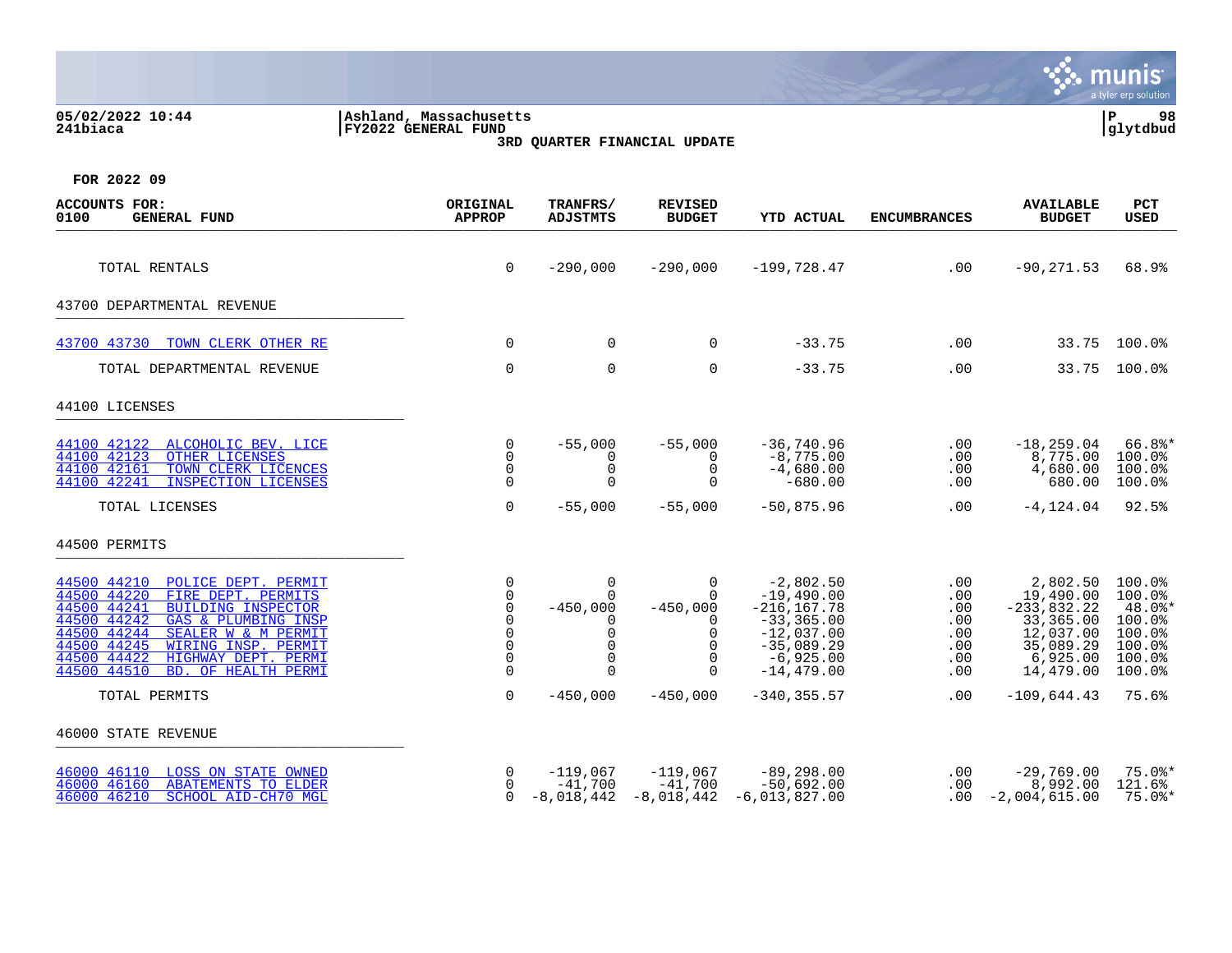

## **05/02/2022 10:44 |Ashland, Massachusetts |P 99 241biaca |FY2022 GENERAL FUND |glytdbud 3RD QUARTER FINANCIAL UPDATE**



| <b>ACCOUNTS FOR:</b><br>0100<br><b>GENERAL FUND</b>                                                                                                                                                                                                                                                                                              | ORIGINAL<br><b>APPROP</b>                                                                                              | TRANFRS/<br><b>ADJSTMTS</b>                                                                                            | <b>REVISED</b><br><b>BUDGET</b>                                                                                       | <b>YTD ACTUAL</b>                                                      | <b>ENCUMBRANCES</b>                                         | <b>AVAILABLE</b><br><b>BUDGET</b>                                                                                                                  | <b>PCT</b><br><b>USED</b>                                                                       |
|--------------------------------------------------------------------------------------------------------------------------------------------------------------------------------------------------------------------------------------------------------------------------------------------------------------------------------------------------|------------------------------------------------------------------------------------------------------------------------|------------------------------------------------------------------------------------------------------------------------|-----------------------------------------------------------------------------------------------------------------------|------------------------------------------------------------------------|-------------------------------------------------------------|----------------------------------------------------------------------------------------------------------------------------------------------------|-------------------------------------------------------------------------------------------------|
| 46000 46670<br><b>VETERAN BENEFITS</b><br>46000 46710<br><b>LOTTERY AID</b><br>46000 46765<br>CHARTER SCHOOL TUIT<br>46000 46820<br>MEDICAID REIMBURSEM                                                                                                                                                                                          | $\Omega$<br>$\Omega$<br>$\Omega$<br>$\mathbf 0$                                                                        | $-54,709$<br>$-1,486,242$<br>$\Omega$<br>$-100,000$                                                                    | -54,709<br>$-1,486,242$<br>$\Omega$<br>$-100,000$                                                                     | $-27,635.00$<br>$-1,147,243.00$<br>$-1,072.00$<br>$-175, 294.17$       | .00<br>.00<br>.00<br>.00                                    | $-27,074.00$<br>$-338,999.00$<br>1,072.00<br>75,294.17                                                                                             | $50.5$ *<br>$77.2$ *<br>100.0%<br>175.3%                                                        |
| TOTAL STATE REVENUE                                                                                                                                                                                                                                                                                                                              | $\Omega$                                                                                                               |                                                                                                                        |                                                                                                                       | $-9,820,160 -9,820,160 -7,505,061.17$                                  |                                                             | $.00 -2,315,098.83$                                                                                                                                | 76.4%                                                                                           |
| 47700 FINES AND FORFEITS                                                                                                                                                                                                                                                                                                                         |                                                                                                                        |                                                                                                                        |                                                                                                                       |                                                                        |                                                             |                                                                                                                                                    |                                                                                                 |
| 47700 46950<br><b>COURT FINES</b><br>47700 47690<br>REGISTRY OF MV FINE<br>47700 47710<br>PARKING TICKETS<br>47700 47720<br><b>LIBRARY FINES</b><br>47700 47770<br>NCV HEALTH REGULATI                                                                                                                                                           | 0<br>$\mathbf 0$<br>$\mathbf 0$<br>$\Omega$<br>$\Omega$                                                                | $-24.000$<br>0<br>0<br>$\Omega$                                                                                        | $-24,000$<br>0<br>$\mathbf 0$<br>$\Omega$<br>$\Omega$                                                                 | $-1, 117.50$<br>$-8, 141.67$<br>$-6, 270.00$<br>$-935.36$<br>$-500.00$ | $.00 \,$<br>.00<br>.00<br>.00<br>.00                        | $-22,882.50$<br>8,141.67<br>6, 270.00<br>935.36<br>500.00                                                                                          | 4.7%<br>100.0%<br>100.0%<br>100.0%<br>100.0%                                                    |
| TOTAL FINES AND FORFEITS                                                                                                                                                                                                                                                                                                                         | $\mathbf 0$                                                                                                            | $-24,000$                                                                                                              | $-24,000$                                                                                                             | $-16,964.53$                                                           | .00                                                         | $-7,035.47$                                                                                                                                        | 70.7%                                                                                           |
| 48000 MISCELLANEOUS REVENUE                                                                                                                                                                                                                                                                                                                      |                                                                                                                        |                                                                                                                        |                                                                                                                       |                                                                        |                                                             |                                                                                                                                                    |                                                                                                 |
| 48000 48200 EARNINGS ON INVESTM<br>48000 48400<br>MISC. REVENUES                                                                                                                                                                                                                                                                                 | $\mathsf{O}$<br>$\Omega$                                                                                               | $-75,000$<br>$-170,000$                                                                                                | $-75,000$<br>$-170,000$                                                                                               | $-85, 305.09$<br>$-185, 409.16$                                        | .00<br>.00                                                  | 10,305.09 113.7%<br>15,409.16 109.1%                                                                                                               |                                                                                                 |
| TOTAL MISCELLANEOUS REVENUE                                                                                                                                                                                                                                                                                                                      | $\Omega$                                                                                                               | $-245,000$                                                                                                             | $-245,000$                                                                                                            | $-270, 714.25$                                                         | .00                                                         | 25, 714. 25 110. 5%                                                                                                                                |                                                                                                 |
| 49700 TRANSFERS IN                                                                                                                                                                                                                                                                                                                               |                                                                                                                        |                                                                                                                        |                                                                                                                       |                                                                        |                                                             |                                                                                                                                                    |                                                                                                 |
| 49700 49710<br>TRANS FROM GENERAL<br>49700 49720<br>TRANS FROM SPEC REV<br>49700 49735<br>TRANSFER FROM STORM<br>49700 49755<br>TRANSFER FROM CABLE<br>49700 49760<br>TRANS FROM TRUST FU<br>49700 49780<br>TRANSFER FROM SEWER<br>49700 49785<br>TRANS FROM RUBBISH<br>49700 49790<br>TRANSFER FROM WATER<br>49700 49795<br>TRANSFER FROM ATHLE | 0<br>$\mathbf 0$<br>$\mathbf 0$<br>$\mathbf 0$<br>$\mathbf 0$<br>$\mathbf 0$<br>$\mathbf 0$<br>$\mathbf 0$<br>$\Omega$ | $-22,112$<br>$-946,654$<br>$-31,853$<br>$-92,000$<br>$-900,000$<br>$-242,874$<br>$-21,050$<br>$-263,100$<br>$-82, 133$ | $-22,112$<br>$-946,654$<br>$-31,853$<br>$-92,000$<br>$-900,000$<br>$-242,874$<br>$-21,050$<br>$-263,100$<br>$-82,133$ | .00<br>.00<br>.00<br>.00<br>.00<br>.00<br>.00<br>.00<br>.00            | .00<br>.00<br>.00<br>.00<br>.00<br>.00<br>.00<br>.00<br>.00 | $-22,112.00$<br>$-946,654.00$<br>$-31,853.00$<br>$-92,000.00$<br>$-900,000.00$<br>$-242,874.00$<br>$-21,050.00$<br>$-263, 100.00$<br>$-82, 133.00$ | $.0$ %*<br>$.0$ %*<br>$.0$ %*<br>$.0$ %*<br>$.0$ %*<br>$.0$ %*<br>$.0$ %*<br>$.0$ %*<br>$.0$ %* |
| TOTAL TRANSFERS IN                                                                                                                                                                                                                                                                                                                               | $\Omega$                                                                                                               | $-2,601,776$                                                                                                           | $-2,601,776$                                                                                                          | .00                                                                    | .00                                                         | $-2,601,776.00$                                                                                                                                    | .0%                                                                                             |
| 49900 OTHER FINANCING SOURCES                                                                                                                                                                                                                                                                                                                    |                                                                                                                        |                                                                                                                        |                                                                                                                       |                                                                        |                                                             |                                                                                                                                                    |                                                                                                 |
| 49900 49800 CARRYOVERS                                                                                                                                                                                                                                                                                                                           |                                                                                                                        | $0 -2,946,022 -2,946,022$                                                                                              |                                                                                                                       | .00                                                                    |                                                             | $.00 -2,946,021.54$                                                                                                                                | $.0$ % $*$                                                                                      |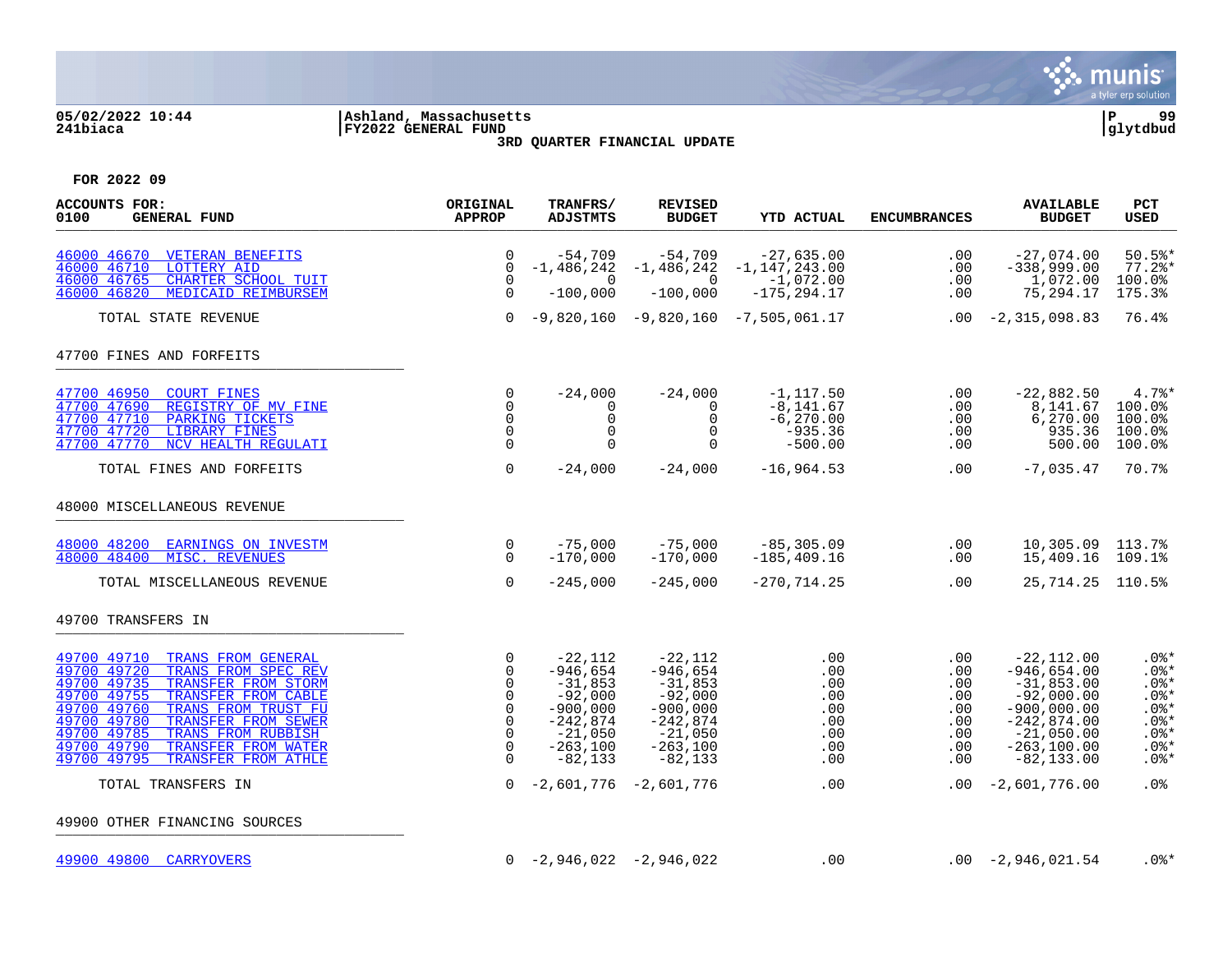

## **05/02/2022 10:44 |Ashland, Massachusetts |P 100 241biaca |FY2022 GENERAL FUND |glytdbud 3RD QUARTER FINANCIAL UPDATE**



| ACCOUNTS FOR:<br>0100<br><b>GENERAL FUND</b> | ORIGINAL<br>APPROP | TRANFRS/<br>ADJSTMTS      | REVISED<br><b>BUDGET</b> | YTD ACTUAL                                                                                                                 | <b>ENCUMBRANCES</b> | <b>AVAILABLE</b><br><b>BUDGET</b> | PCT<br>USED |
|----------------------------------------------|--------------------|---------------------------|--------------------------|----------------------------------------------------------------------------------------------------------------------------|---------------------|-----------------------------------|-------------|
| 49900 49900 OTHER FINANCING SOU              |                    | $0 -2,025,301 -2,025,301$ |                          | $.00 \,$                                                                                                                   |                     | $.00 -2.025.301.00$               | $.0$ %*     |
| TOTAL OTHER FINANCING SOURCES                |                    | $0 -4,971,323 -4,971,323$ |                          | $.00 \,$                                                                                                                   |                     | $.00 -4.971.322.54$               | $.0\%$      |
| TOTAL GENERAL FUND                           |                    | 67,870,334 -67,870,334    |                          | $0 -3,967,294.63$ 13,587,317.10 -9,620,022.15                                                                              |                     |                                   | °≈          |
| TOTAL REVENUES<br>TOTAL EXPENSES             | 67.870.334         |                           |                          | $0 - 74, 505, 095 - 74, 505, 095 - 50, 822, 892, 74$<br>6,634,761  74,505,095  46,855,598.11  13,587,317.10  14,062,180.21 |                     | $.00 - 23,682,202.36$             |             |